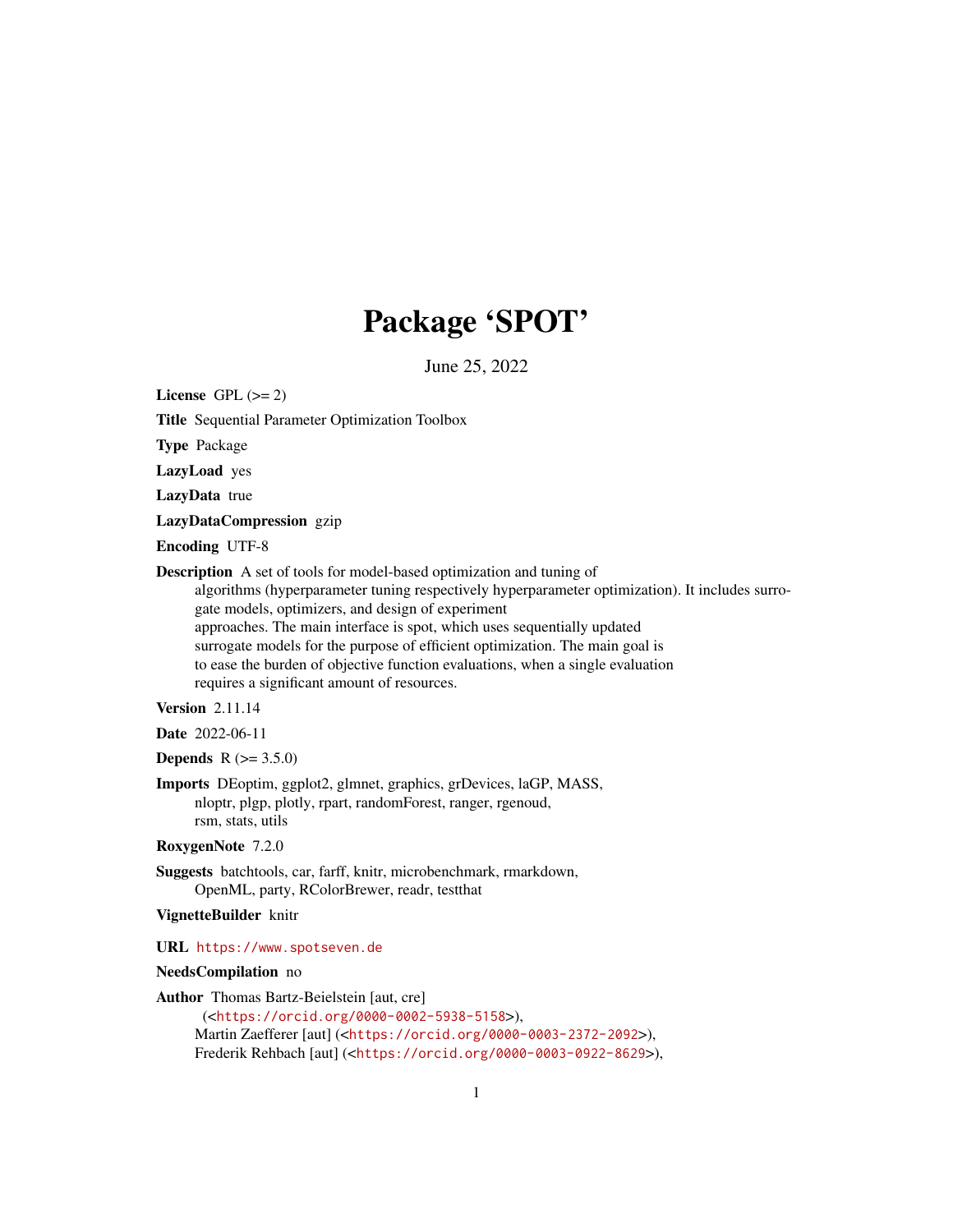Margarita Rebolledo [ctb], Joerg Stork [ctb] (0000-0002-7471-3498), Christian Lasarczyk [ctb]

Maintainer Thomas Bartz-Beielstein <tbb@bartzundbartz.de>

Repository CRAN

Date/Publication 2022-06-25 20:00:02 UTC

# R topics documented:

| 5              |
|----------------|
| 5              |
| 7              |
| 8              |
| 9              |
| 10             |
| 13             |
| 14             |
| 15             |
| 16             |
| 17             |
| 18             |
| 19             |
| 21             |
| 21             |
| 22             |
| 23             |
| 24             |
| 24             |
| 25             |
| 26             |
| 27             |
| 28             |
| 29             |
| 30             |
| 30             |
| 31             |
| 32             |
| 32             |
| 33             |
| 34             |
| 35             |
| 35             |
| 37             |
| 38             |
| funGauss<br>39 |
| 39             |
| 40             |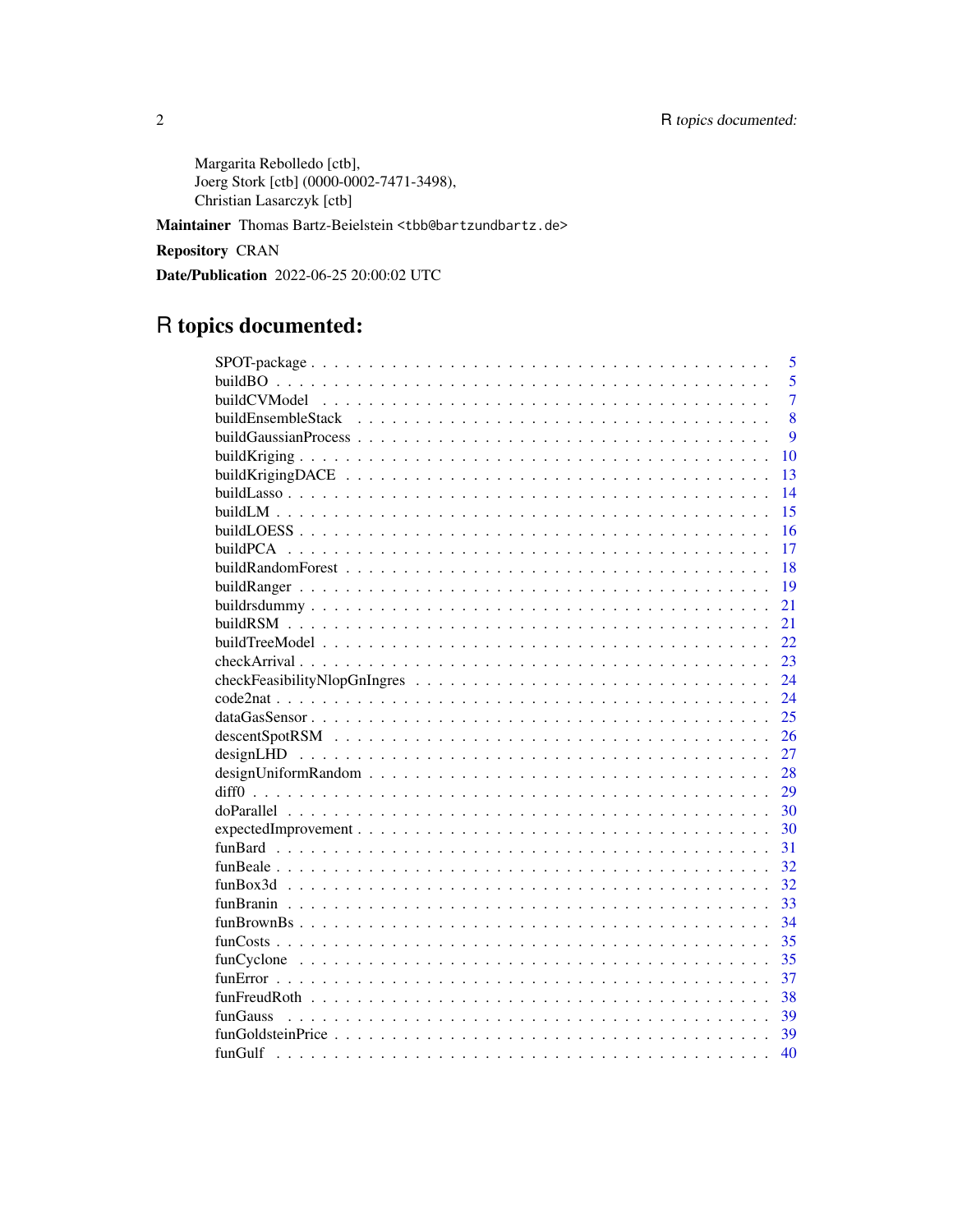|                                     | 41 |
|-------------------------------------|----|
|                                     | 42 |
|                                     | 43 |
|                                     | 44 |
|                                     | 45 |
|                                     | 45 |
|                                     | 46 |
|                                     | 47 |
|                                     | 47 |
|                                     | 48 |
|                                     | 49 |
|                                     | 50 |
|                                     | 50 |
|                                     | 51 |
|                                     | 52 |
|                                     | 53 |
|                                     | 54 |
|                                     | 54 |
|                                     | 55 |
|                                     | 55 |
|                                     | 56 |
|                                     | 57 |
|                                     | 57 |
|                                     | 58 |
|                                     | 59 |
|                                     | 60 |
|                                     | 61 |
|                                     | 62 |
|                                     | 62 |
|                                     | 63 |
|                                     | 64 |
|                                     | 65 |
|                                     | 66 |
|                                     | 67 |
|                                     | 67 |
|                                     | 68 |
|                                     | 70 |
|                                     | 71 |
| optim $ES \ldots$ .                 | 72 |
| optimGenoud<br>$\ddot{\phantom{a}}$ | 74 |
| optimLagn<br>$\ddots$               | 75 |
| optimLBFGSB                         | 76 |
| $optimLHD \ldots$                   | 77 |
| optimNLOPTR                         | 78 |
| optimRSfun                          | 79 |
|                                     | 80 |
|                                     | 80 |
| plot.spotSeverity                   | 81 |
|                                     |    |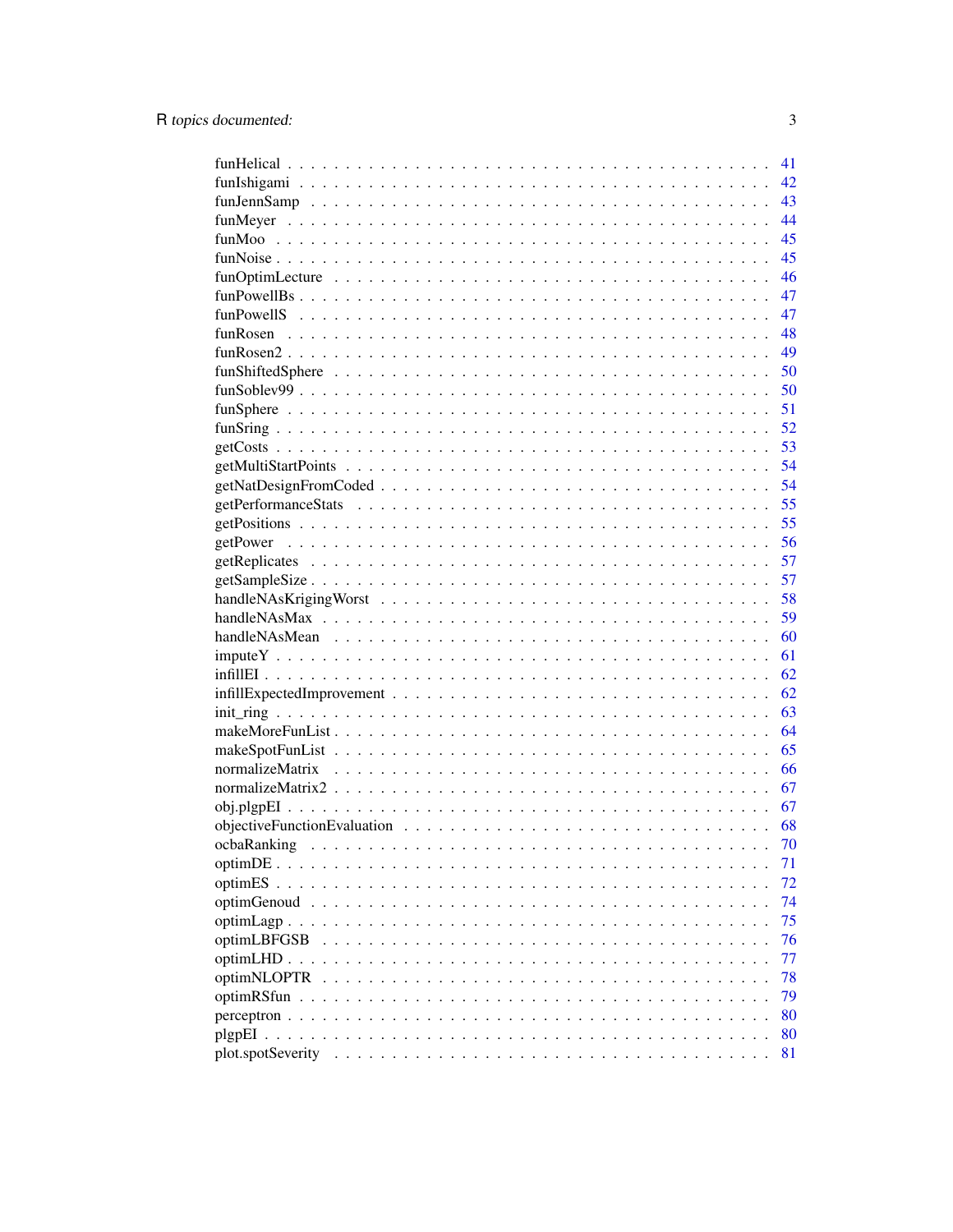| 83 |
|----|
| 83 |
| 85 |
| 87 |
| 88 |
| 89 |
| 91 |
| 91 |
| 92 |
| 92 |
| 93 |
| 94 |
| 94 |
| 95 |
| 96 |
| 97 |
|    |
|    |
|    |
|    |
|    |
|    |
|    |
|    |
|    |
|    |
|    |
|    |
|    |
|    |
|    |
|    |
|    |
|    |
|    |
|    |
|    |
|    |
|    |
|    |
|    |
|    |
|    |
|    |
|    |

**Index**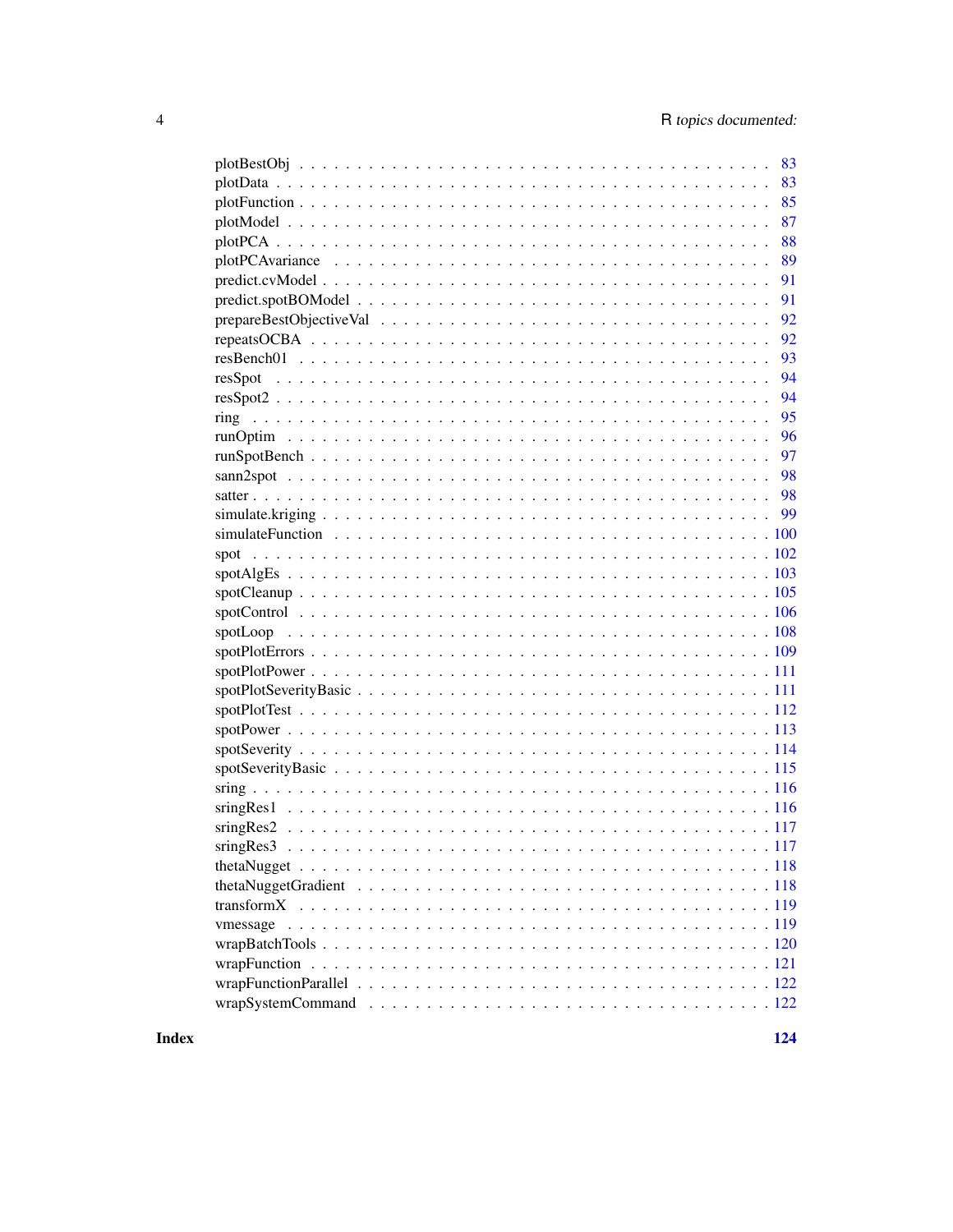<span id="page-4-0"></span>

Sequential Parameter Optimization Toolbox

#### Details

SPOT uses a combination statistic models and optimization algorithms for the purpose of parameter optimization. Design of Experiment methods are employed to generate an initial set of candidate solutions, which are evaluated with a user-provided objective function. The resulting data is used to fit a model, which in turn is subject to an optimization algorithm, to find the most promising candidate solution(s). These are again evaluated, after which the model is updated with the new results. This sequential procedure of modeling, optimization, and evaluation is iterated until the evaluation budget is exhausted.

# Maintainer

Thomas Bartz-Beielstein <tbb@bartzundbartz.de>

#### Author(s)

Thomas Bartz-Beielstein <tbb@bartzundbartz.de>, Martin Zaefferer, and F. Rehbach with contributions from: C. Lasarczyk, M. Rebolledo, Joerg Stork.

## See Also

Main interface function is [spot](#page-101-1).

buildBO *Bayesian Optimization Model Interface*

# Description

Bayesian Optimization Model Interface

#### Usage

 $buildBO(x, y, control = list())$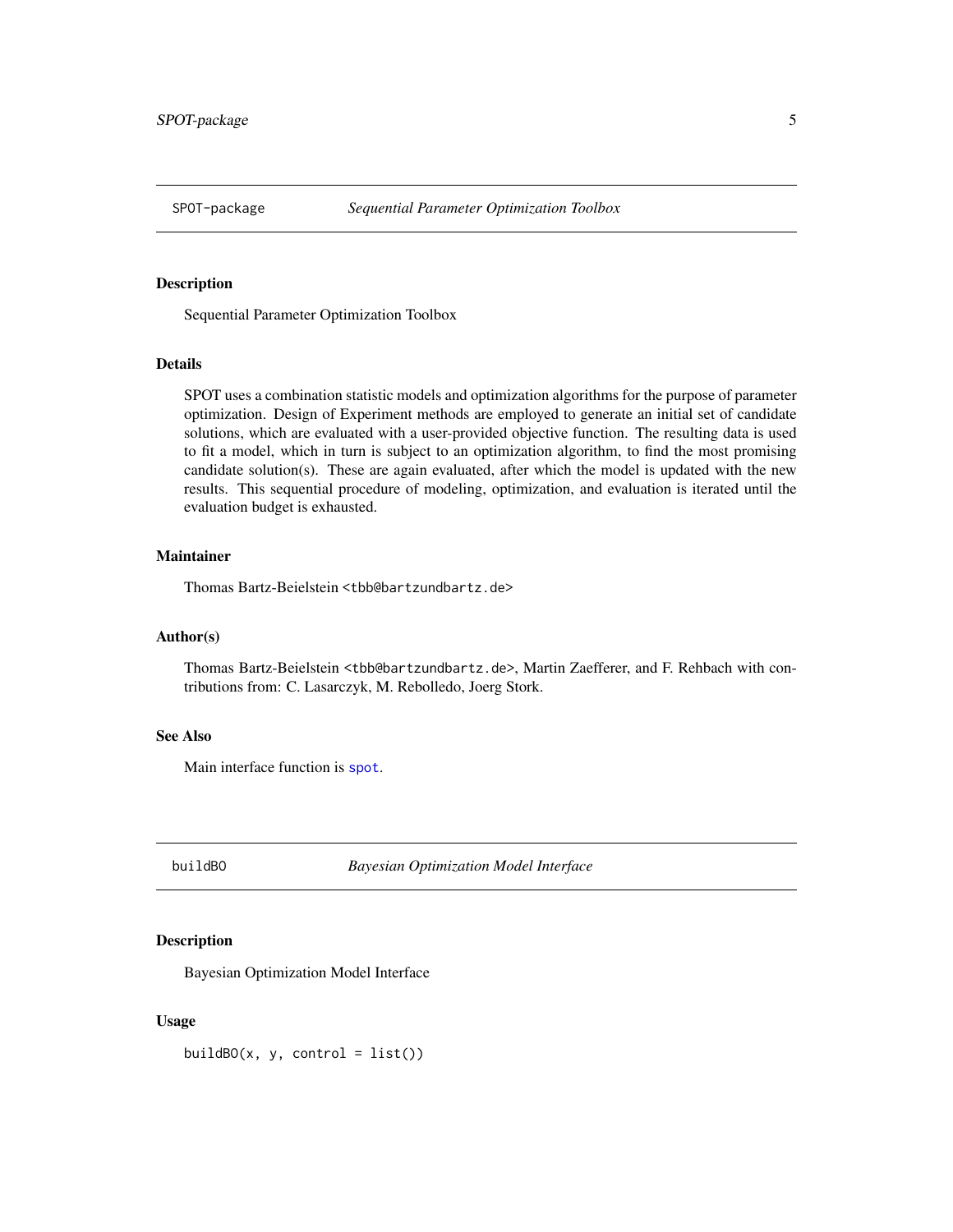#### Arguments

| X       | matrix of input parameters. Rows for each point, columns for each parameter.                                                                                                                                               |
|---------|----------------------------------------------------------------------------------------------------------------------------------------------------------------------------------------------------------------------------|
| У       | one column matrix of observations to be modeled.                                                                                                                                                                           |
| control | list of control parameters:                                                                                                                                                                                                |
|         | thetaLower lower boundary for theta, default is 1e-4                                                                                                                                                                       |
|         | the tall pper upper boundary for the ta, default is 1e2                                                                                                                                                                    |
|         | algTheta algorithm used to find theta, default is L-BFGS-B                                                                                                                                                                 |
|         | budgetAlgTheta budget for the above mentioned algorithm, default is 200.<br>The value will be multiplied with the length of the model parameter vector<br>to be optimized.                                                 |
|         | optimizeP boolean that specifies whether the exponents (p) should be opti-<br>mized. Else they will be set to two. Default is FALSE                                                                                        |
|         | useLambda whether or not to use the regularization constant lambda (nugget<br>effect). Default is TRUE                                                                                                                     |
|         | lambdaLower lower boundary for log10lambda, default is -6                                                                                                                                                                  |
|         | lambdaUpper upper boundary for log10lambda, default is 0                                                                                                                                                                   |
|         | startTheta optional start value for theta optimization, default is NULL                                                                                                                                                    |
|         | reinterpolate whether (TRUE, default) or not (FALSE) reinterpolation should<br>be performed                                                                                                                                |
|         | target target values of the prediction, a vector of strings. Each string specifies<br>a value to be predicted, e.g., "y" for mean, "s" for standard deviation, "ei"<br>for expected improvement. See also predict. kriging |

# Value

an object of class "spotBOModel", with a predict method and a print method. Basically a list, with the options and found parameters for the model which has to be passed to the predictor function:

x sample locations

y observations at sample locations (see parameters)

min min y val

thetaLower lower boundary for theta (see parameters)

thetaUpper upper boundary for theta (see parameters)

algTheta algorithm to find theta (see parameters)

budgetAlgTheta budget for the above mentioned algorithm (see parameters)

lambdaLower lower boundary for log10lambda, default is -6

lambdaUpper upper boundary for log10lambda, default is 0

dmodeltheta vector of activity parameters

dmodellambda regularization constant (nugget)

mu mean mu

ssq sigma square

Psi matrix large Psi

Psinv inverse of Psi

nevals number of Likelihood evaluations during MLE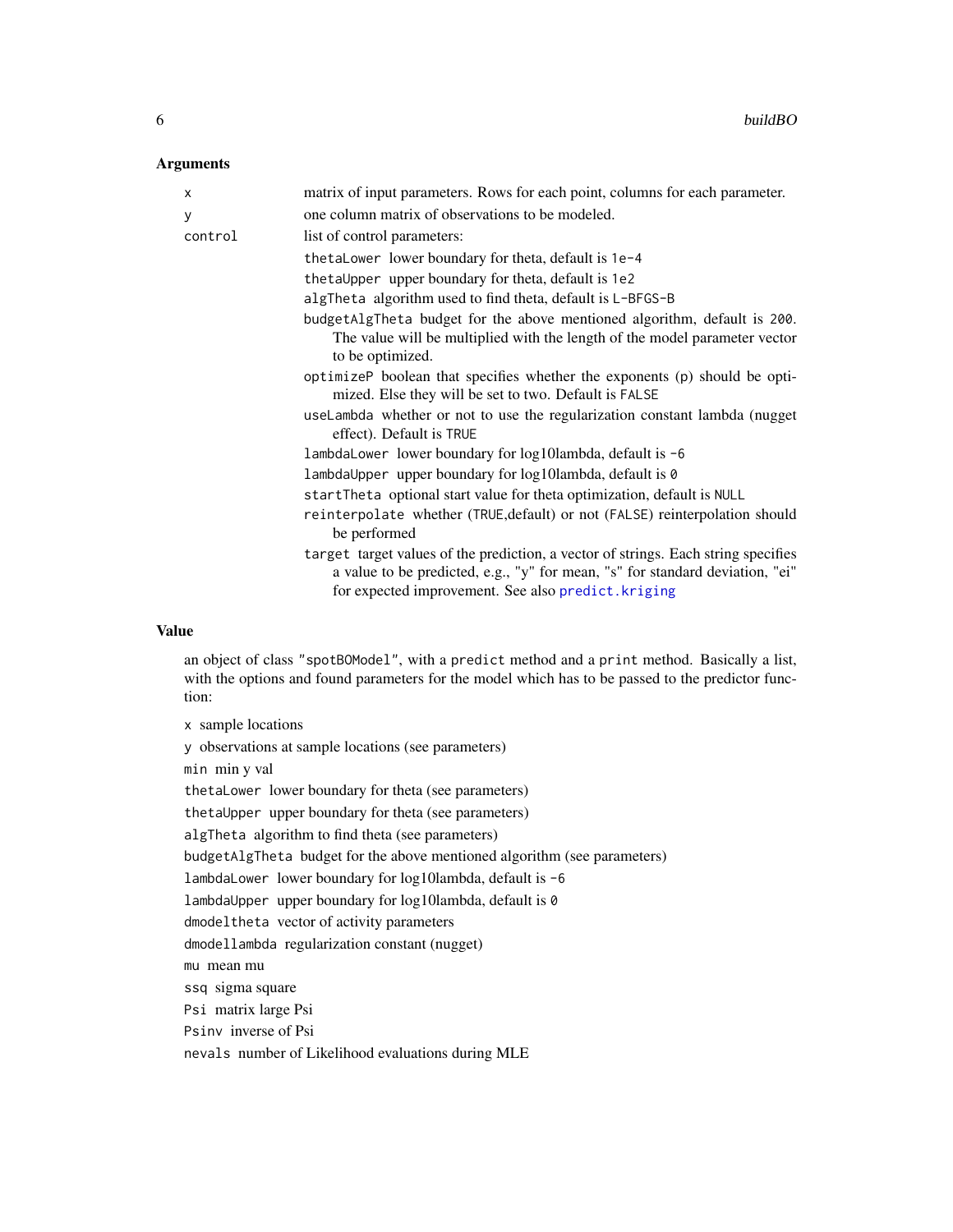# <span id="page-6-0"></span>buildCVModel 7

#### References

Forrester, Alexander I.J.; Sobester, Andras; Keane, Andy J. (2008). Engineering Design via Surrogate Modelling - A Practical Guide. John Wiley & Sons.

Gramacy, R. B. Surrogates. CRC press, 2020.

Jones, D. R., Schonlau, M., and Welch, W. J. Efficient global optimization of expensive black-box functions. Journal of Global Optimization 13, 4 (1998), 455–492.

#### See Also

[predict.spotBOModel](#page-90-1)

#### Examples

```
## Reproduction of Gramacy's classic EI illustration with data from Jones et al.
## Generates Fig. 7.6 from the Gramacy book "Surrogates".
x \leq -c(1, 2, 3, 4, 12)y \leftarrow c(0, -1.75, -2, -0.5, 5)## Build BO Model
m1 \le buildBO(x = matrix(x, ncol = 1),
y = matrix(y, ncol=1),
control = list(target="ei"))
xx <- seq(0, 13, length=1000)
yy \le predict(object = m1, newdata = xx)
m \leq which.min(y)
fmin \leq y[m]
mue <- matrix(yy$y, ncol = 1)
s2 \leq matrix(yy$s, ncol = 1)
ei <- matrix(yy$ei, ncol = 1)
## Plotting the Results (similar to Fig. 7.6 in Gramacy's Surrogate book)
par(mfrow=c(1,2))
plot(x, y, pch=19, xlim=c(0,13), ylim=c(-4,9), main="predictive surface")
lines(xx, mue)
lines(xx, mue + 2*sqrt(s2), col=2, lty=2)lines(xx, mue - 2*sqrt(s2), col=2, lty=2)
abline(h=fmin, col=3, lty=3)
legend("topleft", c("mean", "95% PI", "fmin"), lty=1:3, col=1:3, bty="n")
plot(xx, ei, type="l", col="blue", main="EI", xlab="x", ylim=c(0,max(ei)))
```
buildCVModel *buildCVModel*

#### **Description**

Build a set of models trained on different folds of cross-validated data. Can be used to estimate the uncertainty of a given model type at any point.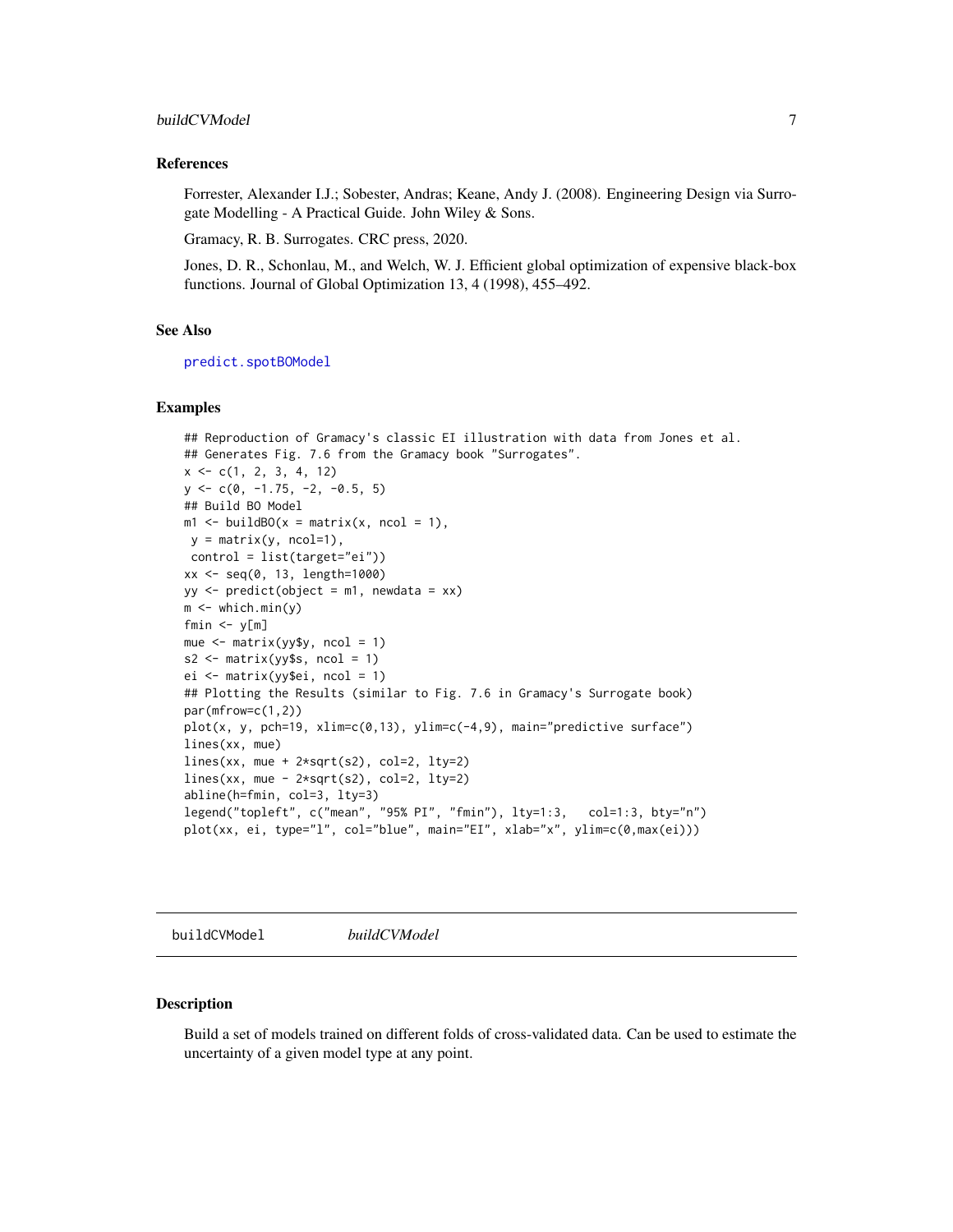# Usage

buildCVModel(x, y, control = list())

# Arguments

| X       | design matrix (sample locations)                                                                                                                                                                                                                                                                                                                                                                                                                                                                                                                                                                                                                                                                                                                                                                               |
|---------|----------------------------------------------------------------------------------------------------------------------------------------------------------------------------------------------------------------------------------------------------------------------------------------------------------------------------------------------------------------------------------------------------------------------------------------------------------------------------------------------------------------------------------------------------------------------------------------------------------------------------------------------------------------------------------------------------------------------------------------------------------------------------------------------------------------|
| у       | vector of observations at x                                                                                                                                                                                                                                                                                                                                                                                                                                                                                                                                                                                                                                                                                                                                                                                    |
| control | (list), with the options for the model building procedure:<br>types a character vector giving the data type of each variable. All but "factor"<br>will be handled as numeric, "factor" (categorical) variables will be subject to the<br>hamming distance.<br>target target values of the prediction, a vector of strings. Each string specifies<br>a value to be predicted, e.g., "y" for mean, "s" for standard deviation. This can<br>also be changed after the model has been built, by manipulating the respective<br>object\$target value.<br>uncertainty Estimator a character vector specifying which uncertainty Esti-<br>mator should be used. "s" or the linearly Adapted uncertrainty "sLinear". De-<br>fault is "sLinear".<br>modelling Function the model that shall be fitted to each data fold |
|         |                                                                                                                                                                                                                                                                                                                                                                                                                                                                                                                                                                                                                                                                                                                                                                                                                |

#### Value

set of models (class cvModel)

buildEnsembleStack *Ensemble: Stacking*

# Description

Generates an ensemble of surrogate models with stacking (stacked generalization).

# Usage

```
buildEnsembleStack(x, y, control = list())
```

| $\mathsf{X}$ | design matrix (sample locations), rows for each sample, columns for each vari-<br>able.                                                                                                                                                                                                                                                                                                                                                                                 |
|--------------|-------------------------------------------------------------------------------------------------------------------------------------------------------------------------------------------------------------------------------------------------------------------------------------------------------------------------------------------------------------------------------------------------------------------------------------------------------------------------|
| У            | vector of observations at x                                                                                                                                                                                                                                                                                                                                                                                                                                             |
| control      | (list), with the options for the model building procedure:<br>modelL1 Function for fitting the L1 model (default: buildLM) which combines<br>the results of the L0 models.<br>modelL1Control List of control parameters for the L1 model (default: list()).<br>modelL0 A list of functions for fitting the L0 models (default: list (buildLM, buildRandomForest, buil<br>modelL0Control List of control lists for each L0 model (default: $list(list(),list(),list());$ |

<span id="page-7-0"></span>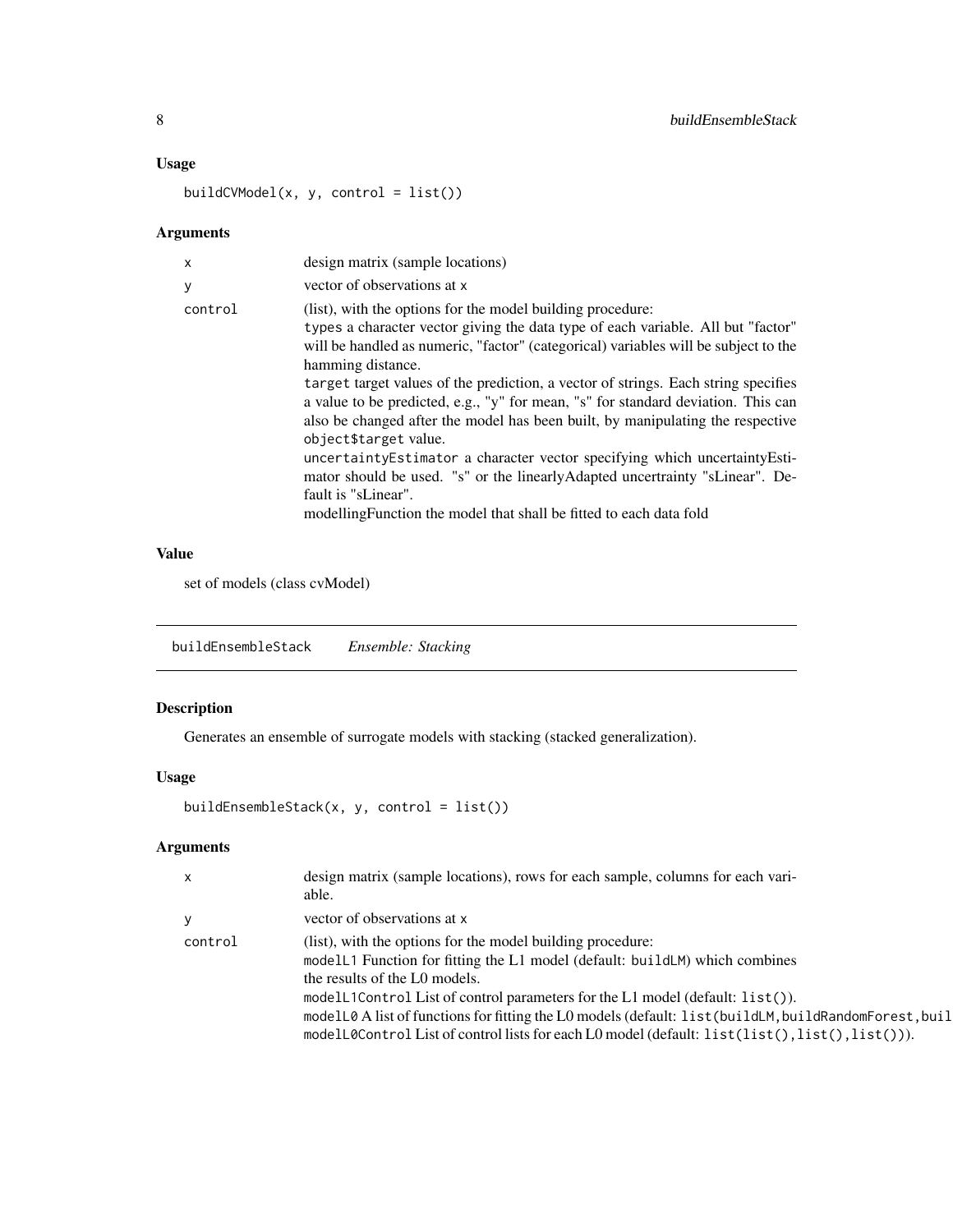# <span id="page-8-0"></span>buildGaussianProcess 9

# Value

returns an object of class ensembleStack.

#### Note

Loosely based on the code by Emanuele Olivetti https://github.com/emanuele/kaggle\_pbr/blob/master/blend.py

# References

Bartz-Beielstein, Thomas. Stacked Generalization of Surrogate Models-A Practical Approach. Technical Report 5/2016, TH Koeln, Koeln, 2016.

David H Wolpert. Stacked generalization. Neural Networks, 5(2):241-259, January 1992.

## See Also

[predict.ensembleStack](#page-0-0)

# Examples

```
## Create design points
x \le cbind(runif(20)*15-5,runif(20)*15)
## Compute observations at design points
y <- funBranin(x)
## Create model with default settings
fit <- buildEnsembleStack(x,y)
## Predict new point
predict(fit,cbind(1,2))
## True value at location
funBranin(matrix( c(1,2), 1))
```
buildGaussianProcess *Gaussian Process Model Interface*

# Description

Gaussian Process Model Interface

#### Usage

```
buildGaussianProcess(x, y, \text{control} = list())
```

|         | matrix of input parameters. Rows for each point, columns for each parameter. |
|---------|------------------------------------------------------------------------------|
|         | one column matrix of observations to be modeled.                             |
| control | list of control parameters, n subset size.                                   |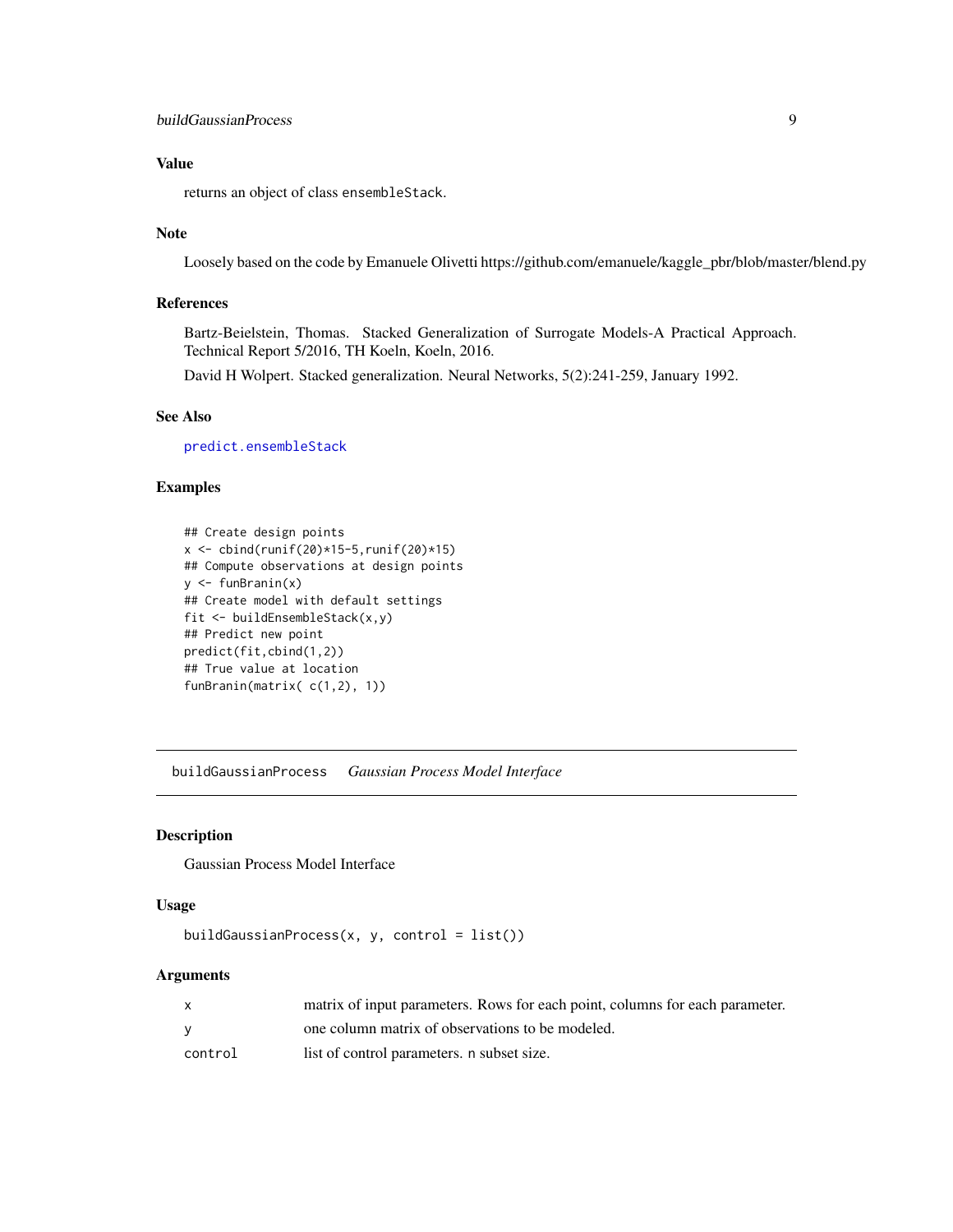# Value

an object of class "spotGaussianProcessModel", with a predict method and a print method.

#### Examples

```
N < -200x \le matrix( seq(from=-1, to = 1, length.out = N), ncol = 1)
y \le funSphere(x) + rnorm(N, 0, 0.1)
fit <- buildGaussianProcess(x,y)
## Print model parameters
print(fit)
## Predict at new location
xNew < - matrix( c(-0.1, 0.1), ncol = 1)
predict(fit, xNew)
## True value at location
t(funSphere(xNew))
```
buildKriging *Build Kriging Model*

# Description

This function builds a Kriging model based on code by Forrester et al.. By default exponents (p) are fixed at a value of two, and a nugget (or regularization constant) is used. To correct the uncertainty estimates in case of nugget, re-interpolation is also by default turned on.

#### Usage

```
buildKriging(x, y, control = list())
```

| $\mathsf{x}$ | design matrix (sample locations)                                                                                                                                                             |
|--------------|----------------------------------------------------------------------------------------------------------------------------------------------------------------------------------------------|
| У            | vector of observations at x                                                                                                                                                                  |
| control      | (list), with the options for the model building procedure. Note: This can also be<br>changed after the model has been built, by manipulating the respective object\$target<br>value.         |
|              | types a character vector giving the data type of each variable. All but "factor"<br>will be handled as numeric, "factor" (categorical) variables will be subject<br>to the hamming distance. |
|              | thetaLower lower boundary for theta, default is 1e-4                                                                                                                                         |
|              | the tall pper upper boundary for the ta, default is 1e2                                                                                                                                      |
|              | algTheta algorithm used to find theta, default is optimDE.                                                                                                                                   |
|              | budgetAlgTheta budget for the above mentioned algorithm, default is 200.<br>The value will be multiplied with the length of the model parameter vector<br>to be optimized.                   |

<span id="page-9-0"></span>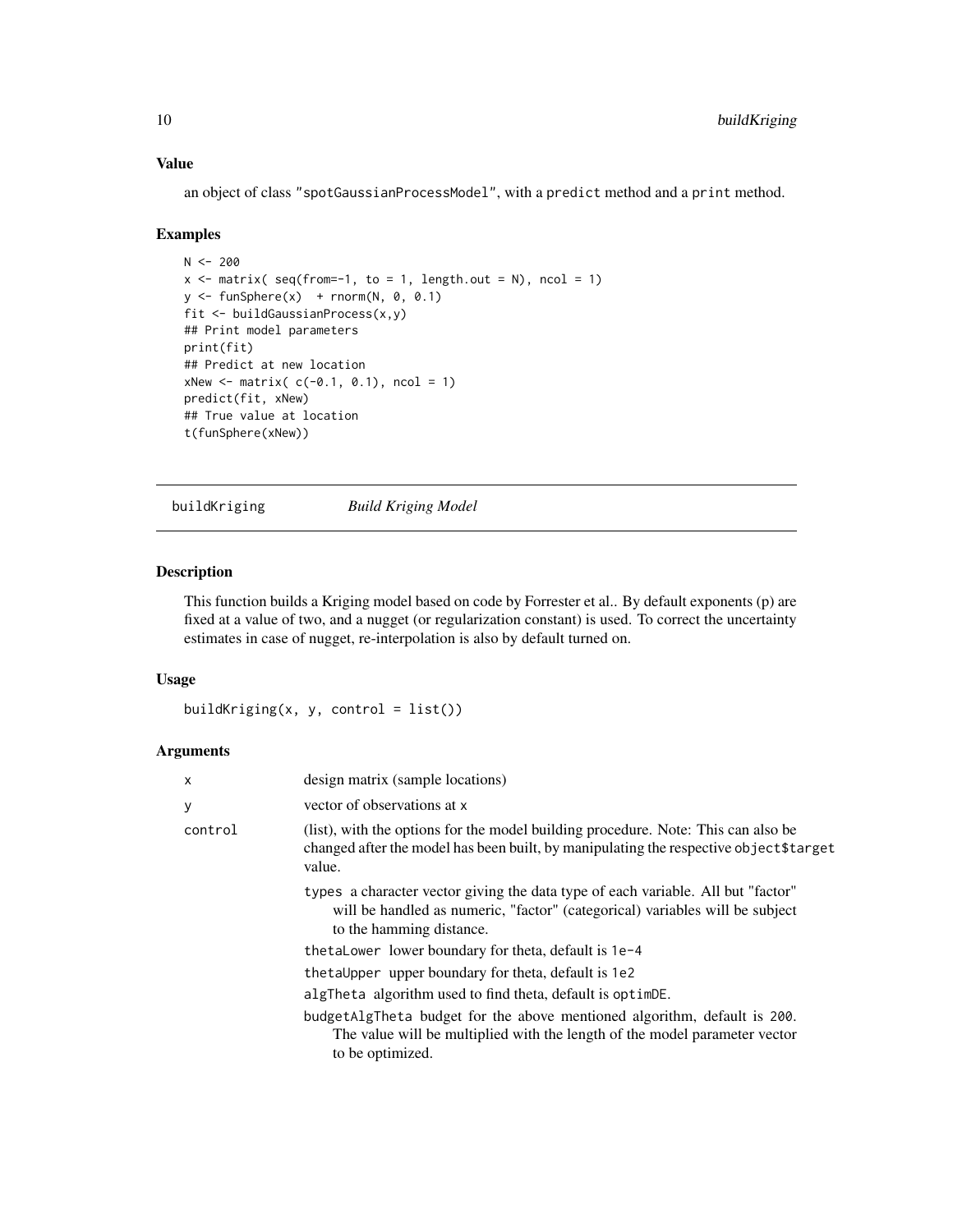- optimizeP boolean that specifies whether the exponents (p) should be optimized. Else they will be set to two. Default is FALSE.
- useLambda whether or not to use the regularization constant lambda (nugget effect). Default is TRUE.
- lambdaLower lower boundary for log10lambda, default is -6
- lambdaUpper upper boundary for log10lambda, default is 0
- startTheta optional start value for theta optimization, default is NULL
- reinterpolate whether (TRUE,default) or not (FALSE) reinterpolation should be performed.
- target values of the prediction, a vector of strings. Each string specifies a value to be predicted, e.g., "y" for mean, "s" for standard deviation, "ei" for expected improvement. See also [predict.kriging](#page-0-0).

# Details

The model uses a Gaussian kernel:  $k(x, z) = exp(-sum(theta_i \cdot |x_i - z_i|^p - i))$ . By default,  $p_i = 2$ . Note that if dimension  $x_i$  is a factor variable (see parameter types), Hamming distance will be used instead of  $|x_i-z_i|$ .

#### Value

an object of class kriging. Basically a list, with the options and found parameters for the model which has to be passed to the predictor function:

x sample locations (scaled to values between 0 and 1)

y observations at sample locations (see parameters)

thetaLower lower boundary for theta (see parameters)

thetaUpper upper boundary for theta (see parameters)

algTheta algorithm to find theta (see parameters)

budgetAlgTheta budget for the above mentioned algorithm (see parameters)

optimizeP boolean that specifies whether the exponents (p) were optimized (see parameters)

normalizeymin minimum in normalized space

- normalizeymax maximum in normalized space
- normalizexmin minimum in input space
- normalizexmax maximum in input space dmodeltheta vector of activity parameters
- Theta log 10 vector of activity parameters (i.e. log10(dmodeltheta))
- dmodellambda regularization constant (nugget)

Lambda log\_10 of regularization constant (nugget) (i.e. log10(dmodellambda))

yonemu Ay-ones\*mu

ssq sigma square

mu mean mu

Psi matrix large Psi Psinv inverse of Psi

nevals number of Likelihood evaluations during MLE

#### References

Forrester, Alexander I.J.; Sobester, Andras; Keane, Andy J. (2008). Engineering Design via Surrogate Modelling - A Practical Guide. John Wiley & Sons.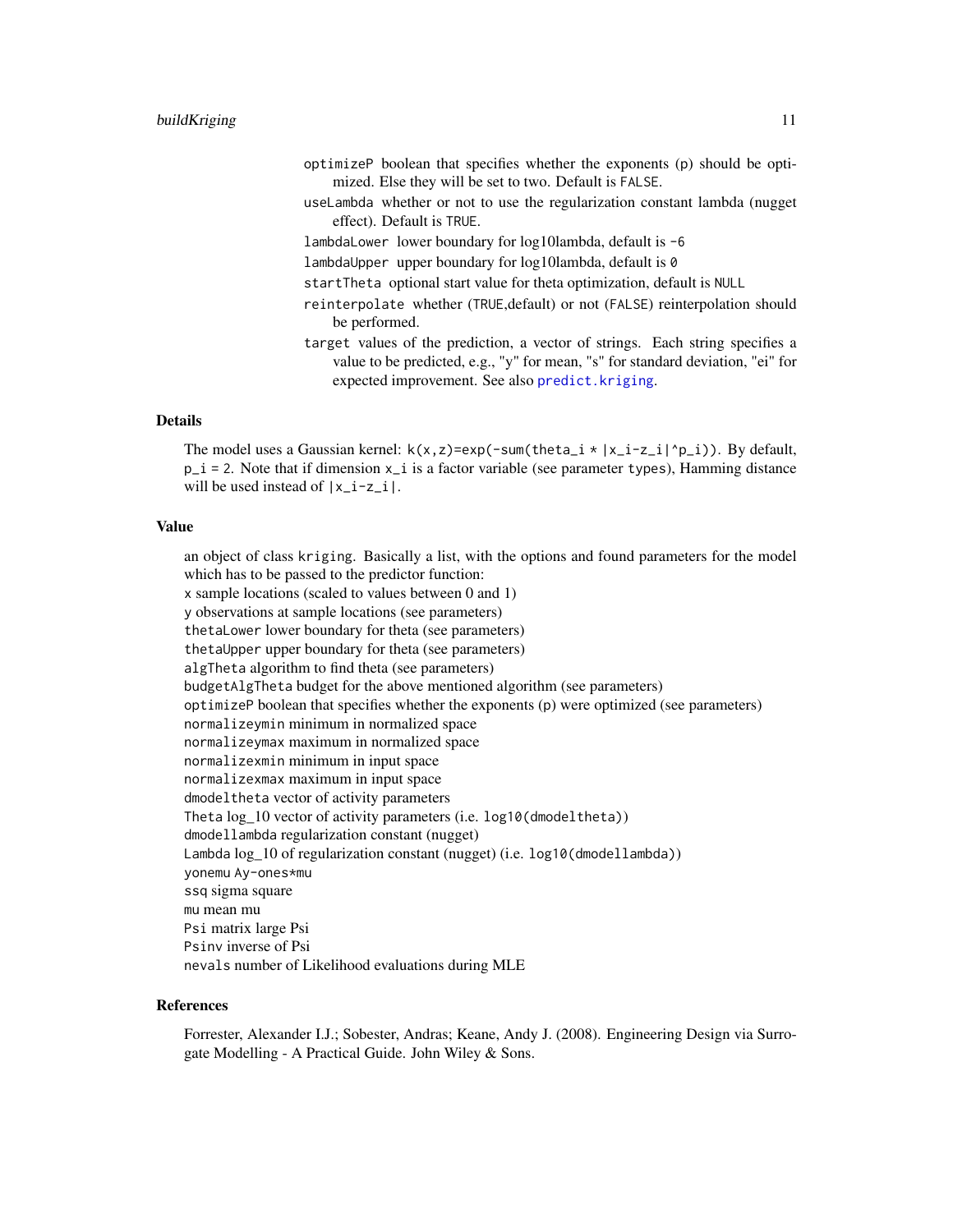# See Also

[predict.kriging](#page-0-0)

#### Examples

```
## Create design points
set.seed(1)
x \le cbind(runif(20)*15-5, runif(20)*15)
y <- funBranin(x)
## Create model with default settings
fit <- buildKriging(x,y,control = list(algTheta=optimLHD))
## Print model parameters
print(fit)
## Predict at new location
predict(fit,cbind(1,2))
## True value at location
funBranin(matrix(c(1,2), 1))
##
## Next Example: Handling factor variables
## create a test function:
braninFunctionFactor <- function (x) {
y \leftarrow (x[2] - 5.1/(4 * pi^2) * (x[1] )2) + 5/pi * x[1] - 6)^2 +10 * (1 - 1/(8 * pi)) * cos(x[1]) + 10if(x[3]==1)
y \le y +1else if(x[3]==2)
y \le -y -1y
}
## create training data
set.seed(1)
x <- cbind(runif(50)*15-5,runif(50)*15,sample(1:3,50,replace=TRUE))
y <- as.matrix(apply(x,1,braninFunctionFactor))
## fit the model (default: assume all variables are numeric)
fitDefault <- buildKriging(x,y,control = list(algTheta=optimDE))
## fit the model (give information about the factor variable)
fitFactor \le buildKriging(x,y,control =
list(algTheta=optimDE,types=c("numeric","numeric","factor")))
## create test data
xtest <- cbind(runif(200)*15-5,runif(200)*15,sample(1:3,200,replace=TRUE))
ytest <- as.matrix(apply(xtest,1,braninFunctionFactor))
## Predict test data with both models, and compute error
ypredDef <- predict(fitDefault,xtest)$y
ypredFact <- predict(fitFactor,xtest)$y
mean((ypredDef-ytest)^2)
mean((ypredFact-ytest)^2)
```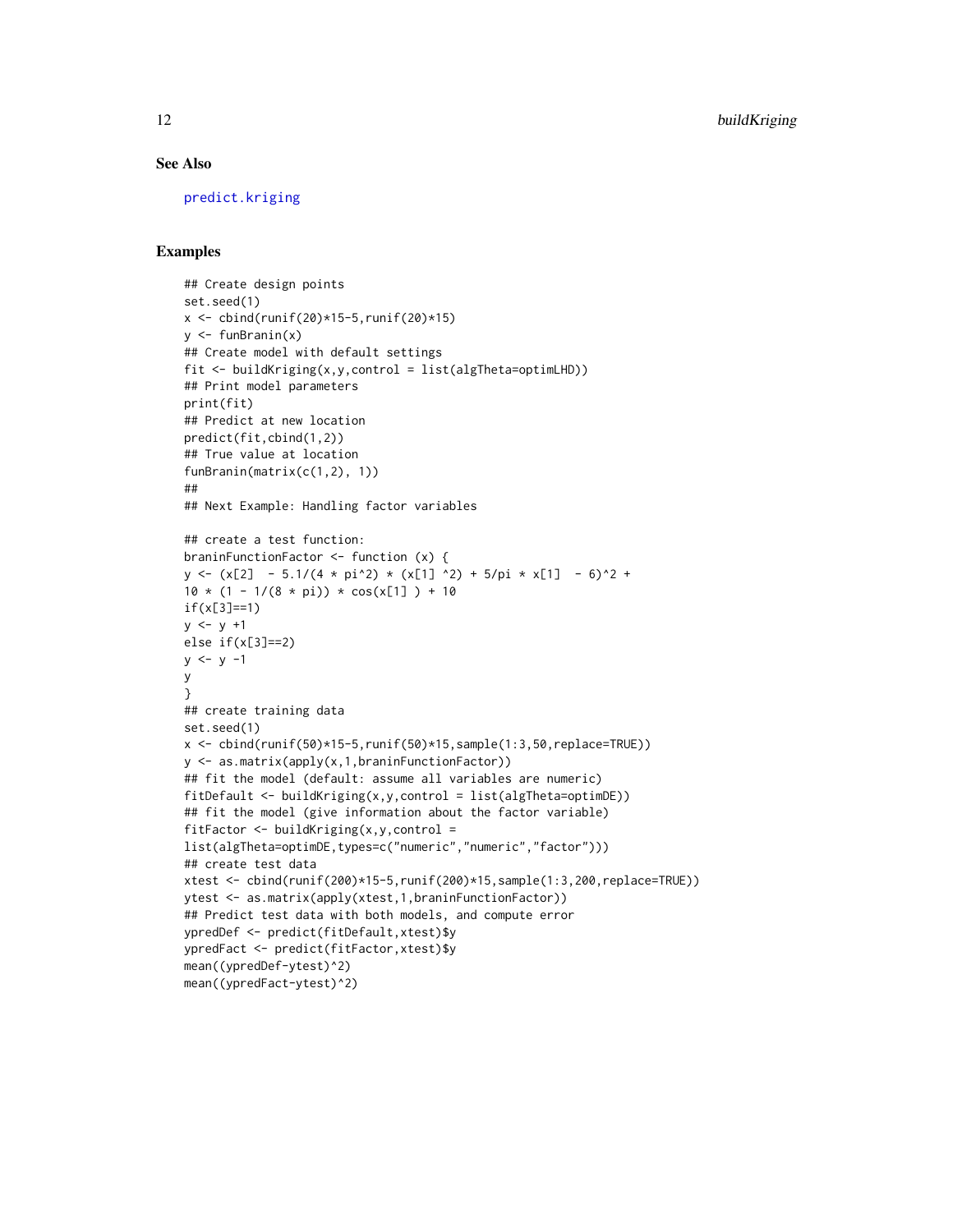<span id="page-12-0"></span>buildKrigingDACE *Build DACE model*

# Description

This Kriging meta model is based on DACE (Design and Analysis of Computer Experiments). It allows to choose different regression and correlation models. The optimization of model parameters is by default done with a bounded simplex method from the nloptr package.

# Usage

buildKrigingDACE(x, y, control = list())

# Arguments

| х       | design matrix (sample locations), rows for each sample, columns for each vari-<br>able.                                                                                                                                                                                                                                                                                                                                                                                                                                                                                                                                                                                                                                                                                                                                                                                                                                                                                                                                                                                                                                                                                                                                                                  |
|---------|----------------------------------------------------------------------------------------------------------------------------------------------------------------------------------------------------------------------------------------------------------------------------------------------------------------------------------------------------------------------------------------------------------------------------------------------------------------------------------------------------------------------------------------------------------------------------------------------------------------------------------------------------------------------------------------------------------------------------------------------------------------------------------------------------------------------------------------------------------------------------------------------------------------------------------------------------------------------------------------------------------------------------------------------------------------------------------------------------------------------------------------------------------------------------------------------------------------------------------------------------------|
| У       | vector of observations at x                                                                                                                                                                                                                                                                                                                                                                                                                                                                                                                                                                                                                                                                                                                                                                                                                                                                                                                                                                                                                                                                                                                                                                                                                              |
| control | (list), with the options for the model building procedure:<br>startTheta optional start value for theta optimization, default is NULL<br>algTheta algorithm used to find theta, default is optimDE.<br>budget AlgTheta budget for the above mentioned algorithm, default is 200. The<br>value will be multiplied with the length of the model parameter vector to be op-<br>timized.<br>nugget Value for nugget. Default is -1, which means the nugget will be op-<br>timized during MLE. Else it can be fixed in a range between 0 and 1. regr<br>Regression function to be used: regpoly0 (default), regpoly1, regpoly2. Can<br>be a custom user function.<br>corr Correlation function to be used: corrnoisy kriging (default), corr kriging,<br>corrnoisygauss, corrgauss, correxp, correxpg, corrlin, corrcubic, corrspherical, corrspline.<br>Can also be user supplied (if in the right form). target target values of the pre-<br>diction, a vector of strings. Each string specifies a value to be predicted, e.g., "y"<br>for mean, "s" for standard deviation, "ei" for expected improvement. See also<br>predict. kriging. This can also be changed after the model has been build, by<br>manipulating the respective object \$target value. |

# Value

returns an object of class dace with the following elements:

| model  | A list, containing model parameters |
|--------|-------------------------------------|
| like   | Estimated likelihood value          |
| theta  | activity parameters theta (vector)  |
| p      | exponents p (vector)                |
| lambda | nugget value (numeric)              |
| nevals | Number of iterations during MLE     |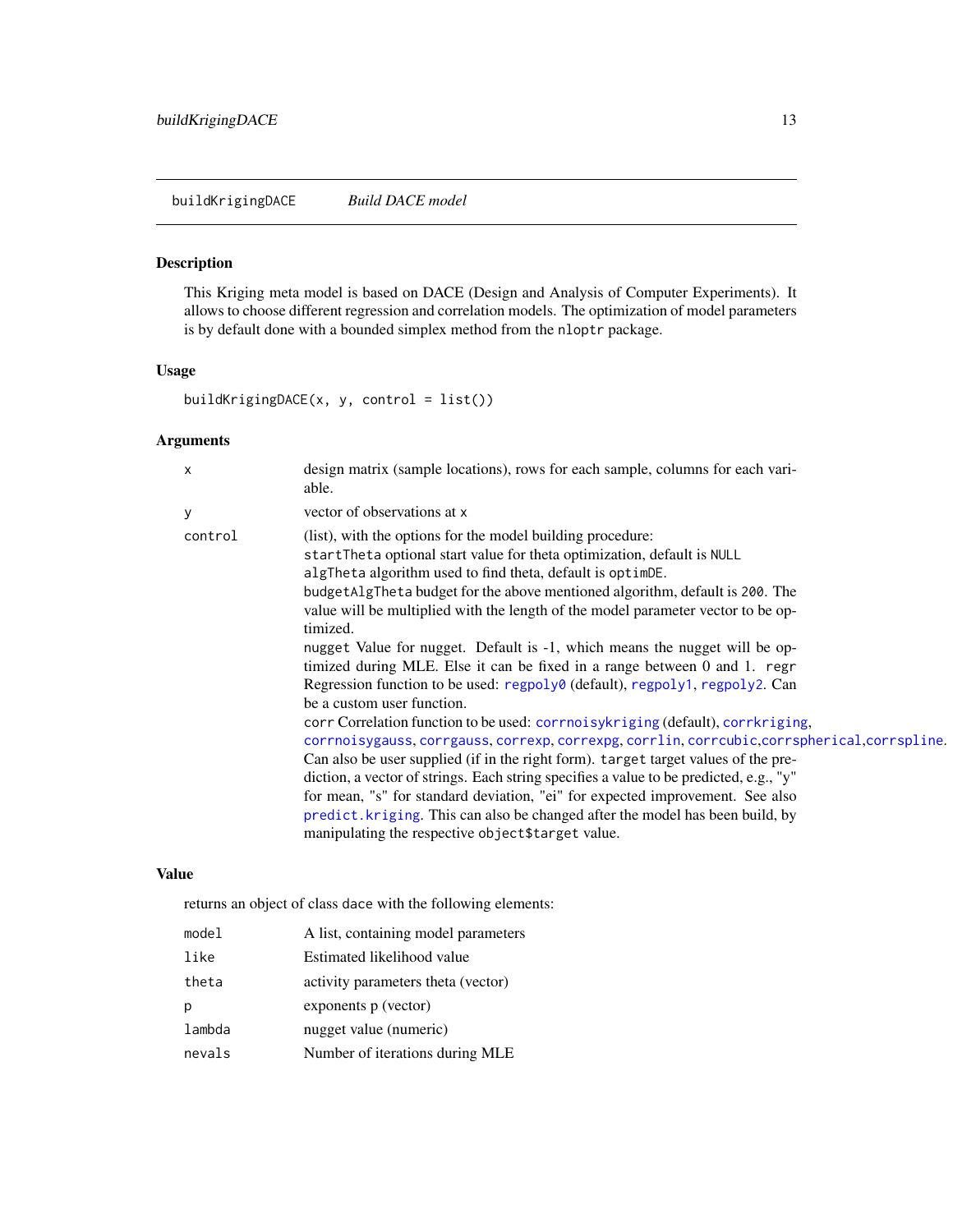#### <span id="page-13-0"></span>Author(s)

The authors of the original DACE Matlab toolbox are Hans Bruun Nielsen, Soren Nymand Lophaven and Jacob Sondergaard.

Extension of the Matlab code by Tobias Wagner <wagner@isf.de>.

Porting and adaptation to R and further extensions by Martin Zaefferer <martin.zaefferer@fh-koeln.de>.

# References

S.~Lophaven, H.~Nielsen, and J.~Sondergaard. DACE—A Matlab Kriging Toolbox. Technical Report IMM-REP-2002-12, Informatics and Mathematical Modelling, Technical University of Denmark, Copenhagen, Denmark, 2002.

# See Also

[predict.dace](#page-0-0)

### Examples

```
## Create design points
x \le cbind(runif(20)*15-5,runif(20)*15)
## Compute observations at design points
y \leftarrow funSphere(x)## Create model with default settings
fit <- buildKrigingDACE(x,y)
## Print model parameters
print(fit)
## Create with different regression and correlation functions
fit <- buildKrigingDACE(x,y,control=list(regr=regpoly2,corr=corrspline))
## Print model parameters
print(fit)
```
buildLasso *Lasso Model Interface*

#### Description

The purpose of this function is to provide an interface as required by [spot](#page-101-1), to enable modeling and model-based optimization with Lasso models.

#### Usage

buildLasso(x, y, control =  $list()$ )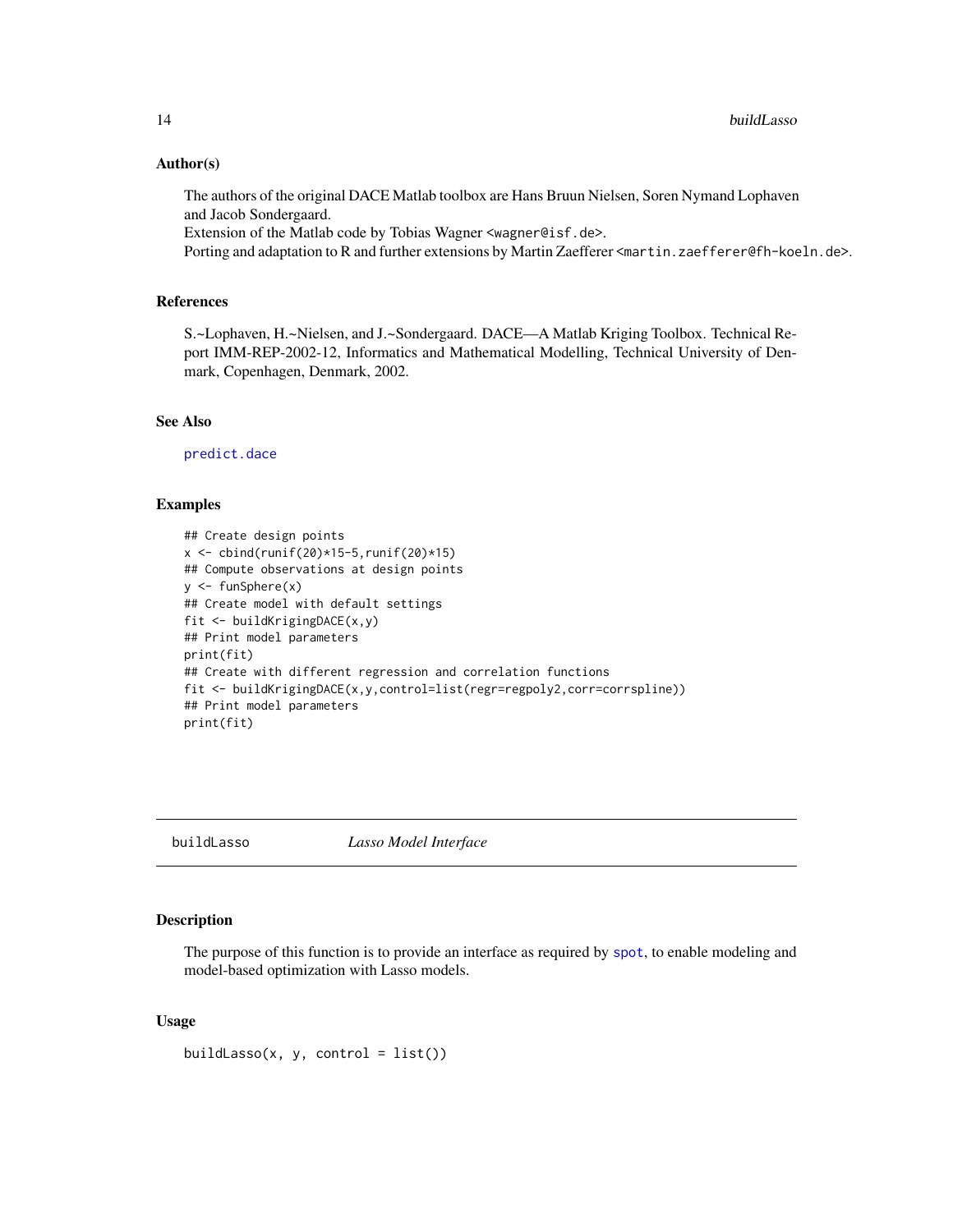#### <span id="page-14-0"></span>buildLM 15

#### Arguments

| x       | matrix of input parameters. Rows for each point, columns for each parameter.                                                                                                                                                               |
|---------|--------------------------------------------------------------------------------------------------------------------------------------------------------------------------------------------------------------------------------------------|
| V       | one column matrix of observations to be modeled.                                                                                                                                                                                           |
| control | list of control parameters, currently only with parameter formula. The useStep<br>boolean specifies whether the step function is used. The formula is passed to<br>the lm function. Without a formula, a second order model will be built. |

#### Value

an object of class "spotLassoModel", with a predict method and a print method.

#### Examples

```
## Test-function:
braninFunction <- function (x) {
(x[2] - 5.1/(4 * pi^2) * (x[1] )2) + 5/pi * x[1] - 6)^2 +10 * (1 - 1/(8 * pi)) * cos(x[1]) + 10}
## Create design points
set.seed(1)
x \le cbind(runif(20)*15-5, runif(20)*15)
## Compute observations at design points (for Branin function)
y <- as.matrix(apply(x,1,braninFunction))
## Create model
fit <- buildLasso(x,y,control = list(algTheta=optimLHD))
## Print model parameters
print(fit)
## Predict at new location
predict(fit,cbind(1,2))
## True value at location
braninFunction(c(1,2))
```
buildLM *Linear Model Interface*

# Description

This is a simple wrapper for the lm function, which fits linear models. The purpose of this function is to provide an interface as required by SPOT, to enable modeling and model-based optimization with linear models. The linear model is build with main effects. Optionally, the model is also subject to the AIC-based stepwise algorithm, using the step function from the stats package.

#### Usage

buildLM $(x, y, \text{control} = list())$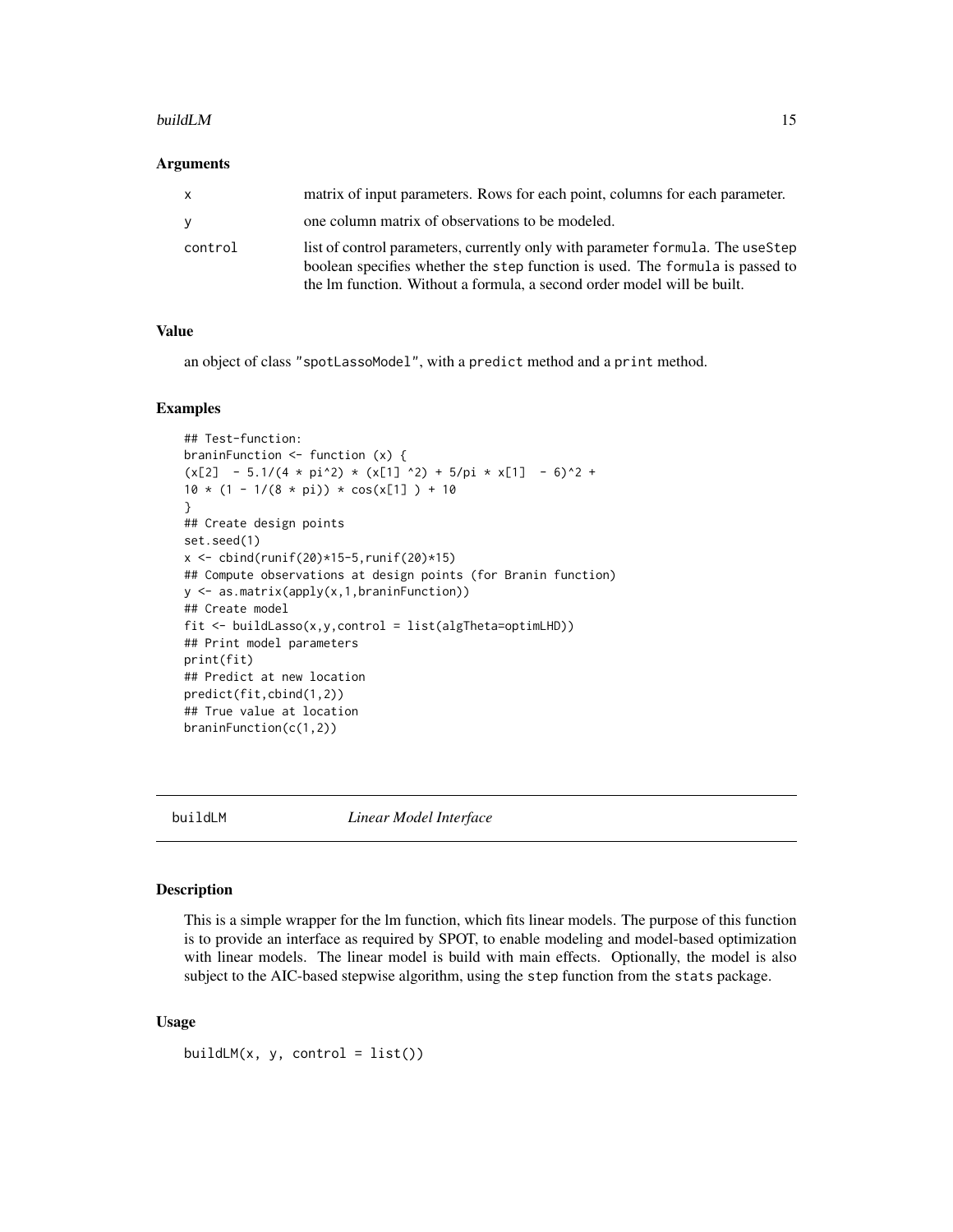# <span id="page-15-0"></span>Arguments

| x       | matrix of input parameters. Rows for each point, columns for each parameter.                                                                                                                                                                                |
|---------|-------------------------------------------------------------------------------------------------------------------------------------------------------------------------------------------------------------------------------------------------------------|
| v       | one column matrix of observations to be modeled.                                                                                                                                                                                                            |
| control | list of control parameters, currently only with parameters uses tep and formula.<br>The useStep boolean specifies whether the step function is used. The formula<br>is passed to the lm function. Without a formula, a second order model will be<br>built. |

#### Value

an object of class "spotLinearModel", with a predict method and a print method.

# Examples

```
## Create design points
set.seed(1)
x \le - \text{cbind}(\text{runif}(20) * 15 - 5, \text{runif}(20) * 15)## Compute observations at design points (for Branin function)
y <- funBranin(x)
## Create model
fit <- buildLM(x,y)
## Print model parameters
print(fit)
## Predict at new location
predict(fit,cbind(1,2))
## True value at location
funBranin(cbind(1,2))
```
buildLOESS *Build LOESS Model*

# Description

Build an interpolation model using the loess function. Essentially a SPOT-style interface to that function.

# Usage

```
buildLOESS(x, y, control = list())
```

| X        | design matrix (sample locations), rows for each sample, columns for each vari-<br>able.                                                                             |
|----------|---------------------------------------------------------------------------------------------------------------------------------------------------------------------|
| <b>Y</b> | vector of observations at x                                                                                                                                         |
| control  | named list, with the options for the model building procedure loess. These will<br>be passed to loess as arguments. Please refrain from setting the formula or data |
|          | arguments as these will be supplied by the interface, based on x and y.                                                                                             |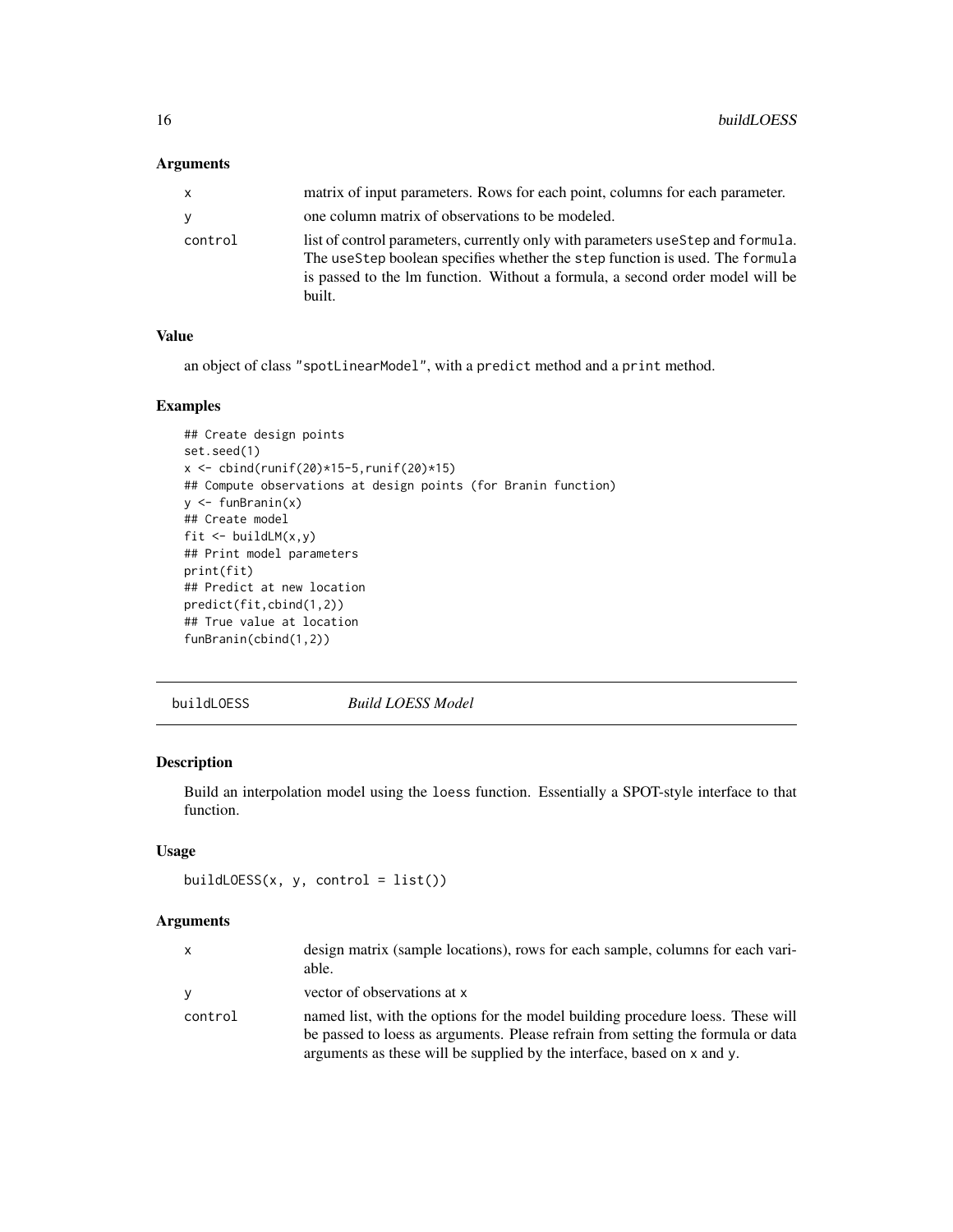#### <span id="page-16-0"></span>buildPCA 17

# Value

returns an object of class spotLOESS.

### See Also

[predict.spotLOESS](#page-0-0)

## Examples

```
## Create a test function: branin
braninFunction <- function (x) {
(x[2] - 5.1/(4 * pi^2) * (x[1] ^2) + 5/pi * x[1] - 6)^2 +10 * (1 - 1/(8 * pi)) * cos(x[1]) + 10}
## Create design points
set.seed(1)
x <- cbind(runif(40)*15-5,runif(40)*15)
## Compute observations at design points
y <- as.matrix(apply(x,1,braninFunction))
## Create model with default settings
fit <- buildLOESS(x,y)
fit
## Predict new point
predict(fit,cbind(1,2))
## True value at location
braninFunction(c(1,2))
## Change model control
fit <- buildLOESS(x,y,control=list(parametric=c(TRUE,FALSE)))
fit
```
buildPCA *buildPCA*

# Description

buildPCA builds principal components of given dataset. It is used inside [plotPCA](#page-87-1) function to build necessary object to perform principal components analysis.

#### Usage

 $buildPCA(x, control = list())$ 

| x       | dataset of parameters to be transformed |
|---------|-----------------------------------------|
| control | control list                            |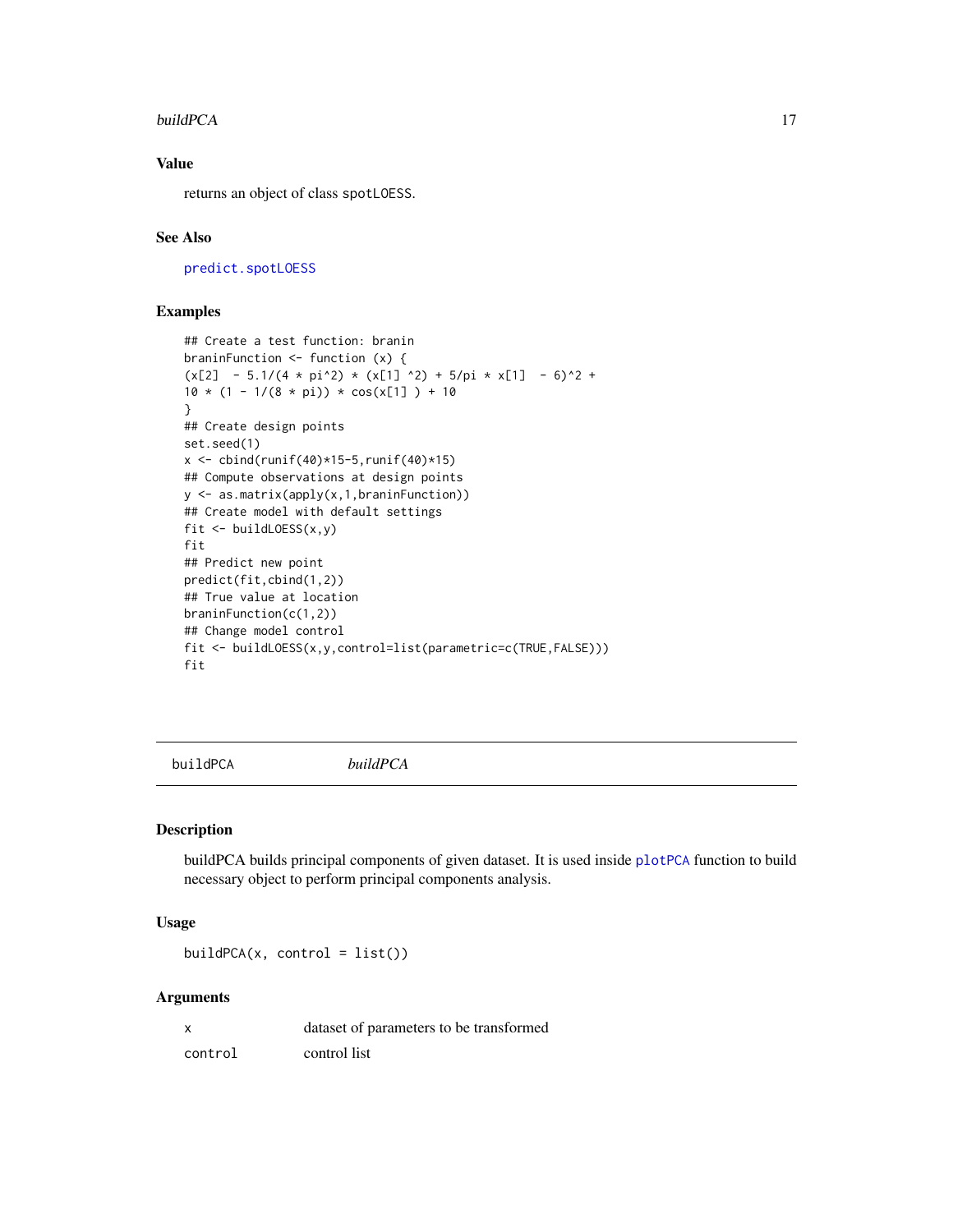<span id="page-17-0"></span>returns a list with the following elements:

sdev the standard deviations of the principal components (i.e., the square roots of the eigenvalues of the covariance/correlation matrix, though the calculation is actually done with the singular values of the data matrix).

rotation the matrix of variable loadings (i.e., a matrix whose columns contain the eigenvectors). x transformed matrix.

center, scale the centering and scaling used, or FALSE.

# Author(s)

Alpar Gür <alpar.guer@smail.th-koeln.de>

#### Examples

```
#define objective function
```

```
objFun <- function(x) 2*(x[1] - 1)^2 + 5*(x[2] - 3)^2 + (10*x[3] - x[4]/3)spotConfig <-
list(types = c('numeric', 'numeric', 'numeric', 'numeric'),
funEvals = 15, #budget
noise = TRUE,
seedFun = 1,
replicated = 2,
seedSPOT = 1,
design = designLHD,
model = buildRandomForest, #surrogate model
optimizer = optimLHD, #LHD to optimize model
optimizerControl = list(funEvals=100)) #100 model evals in each step
lower <- c(-20, -20, -20, -20)
upper <- c(20, 20, 20, 20)
res <- spot(x=NULL,
   fun=objFun,
  lower=lower,
  upper=upper,
  control=spotConfig)
resPCA <- buildPCA(res$x)
```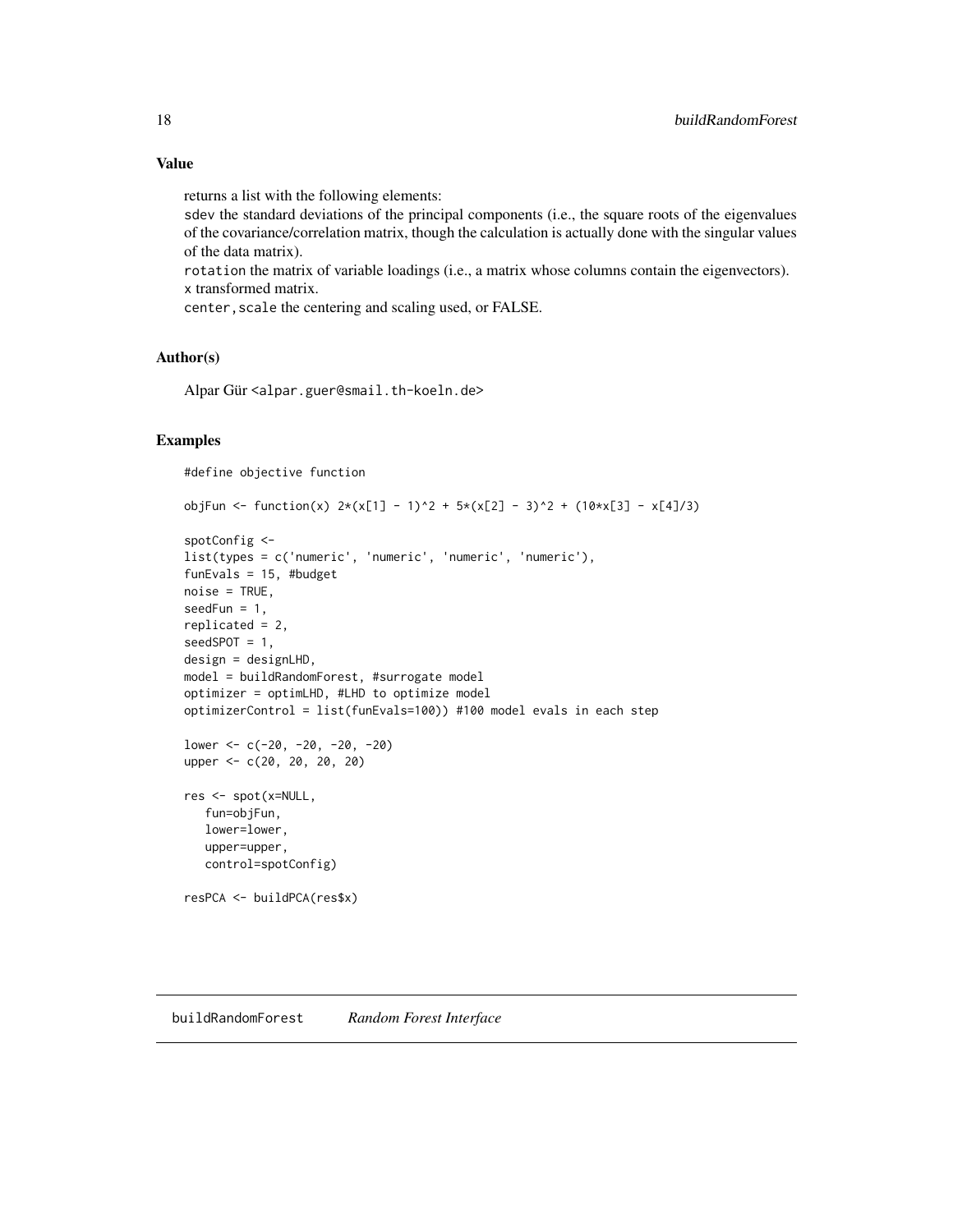# <span id="page-18-0"></span>buildRanger 19

#### Description

This is a simple wrapper for the randomForest function from the randomForest package. The purpose of this function is to provide an interface as required by SPOT, to enable modeling and modelbased optimization with random forest.

#### Usage

```
buildRandomForest(x, y, \text{control} = list())
```
# Arguments

| $\mathbf{x}$ | matrix of input parameters. Rows for each point, columns for each parameter. |
|--------------|------------------------------------------------------------------------------|
| <b>V</b>     | one column matrix of observations to be modeled.                             |
| control      | list of control parameters, currently not used.                              |

#### Value

an object of class "spotRandomForest", with a predict method and a print method.

#### Examples

```
## Test-function:
braninFunction <- function (x) {
(x[2] - 5.1/(4 * pi^2) * (x[1] ^2) + 5/pi * x[1] - 6)^2 +10 * (1 - 1/(8 * pi)) * cos(x[1]) + 10}
## Create design points
set.seed(1)
x \le cbind(runif(20)*15-5,runif(20)*15)
## Compute observations at design points (for Branin function)
y <- as.matrix(apply(x,1,braninFunction))
## Create model
fit <- buildRandomForest(x,y)
## Print model parameters
print(fit)
## Predict at new location
predict(fit,cbind(1,2))
## True value at location
braninFunction(c(1,2))
```
buildRanger *ranger Interface*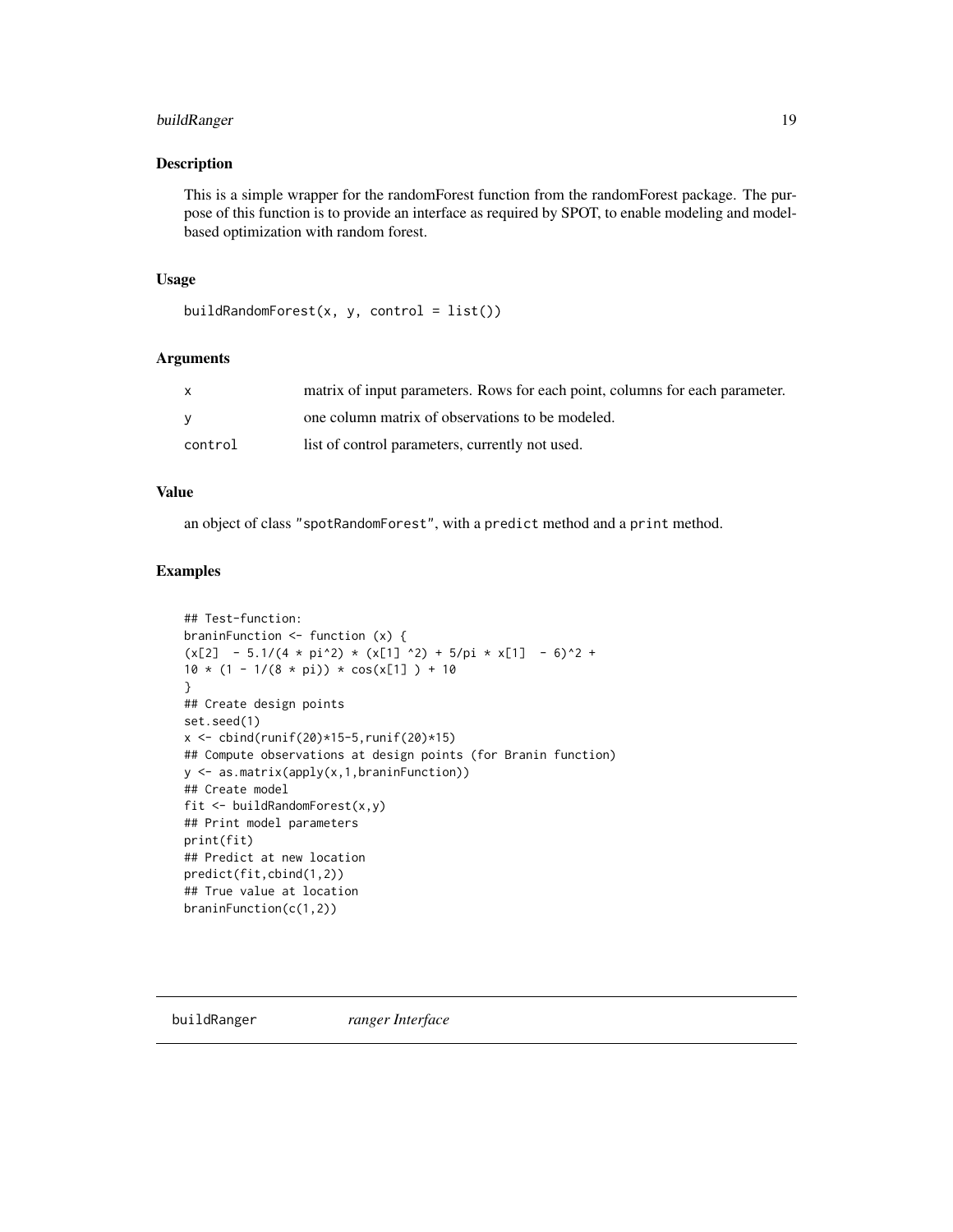This is a simple wrapper for the ranger function from the ranger package. The purpose of this function is to provide an interface as required by SPOT, to enable modeling and model-based optimization with ranger.

#### Usage

```
buildRanger(x, y, control = list())
```
#### Arguments

| X       | matrix of input parameters. Rows for each point, columns for each parameter.                                               |
|---------|----------------------------------------------------------------------------------------------------------------------------|
| V       | one column matrix of observations to be modeled.                                                                           |
| control | list of control parameters. These are all configuration parameters of the ranger<br>function, and will be passed on to it. |

# Value

an object of class spotRanger, with a predict method and a print method. #'

#### Examples

```
## Create a simple training data set
testfun \le function (x) x[1]^2x <- cbind(sort(runif(30)*2-1))
y <- as.matrix(apply(x,1,testfun))
## test data:
xt <- cbind(sort(runif(3000)*2-1))
## Example with default model (standard randomforest)
fit <- buildRanger(x,y)
yt <- predict(fit,data.frame(x=xt))
plot(xt,yt$y,type="l")
points(x,y,col="red",pch=20)
## Example with extra trees, an interpolating model
fit <- buildRanger(x,y,
                   control=list(rangerArguments =
                                list(replace = FALSE,
                                   sample.fraction=1,
                                   min.node.size = 1,
                                   splitrule = "extratrees")))
yt <- predict(fit,data.frame(x=xt))
plot(xt,yt$y,type="l")
points(x,y,col="red",pch=20)
```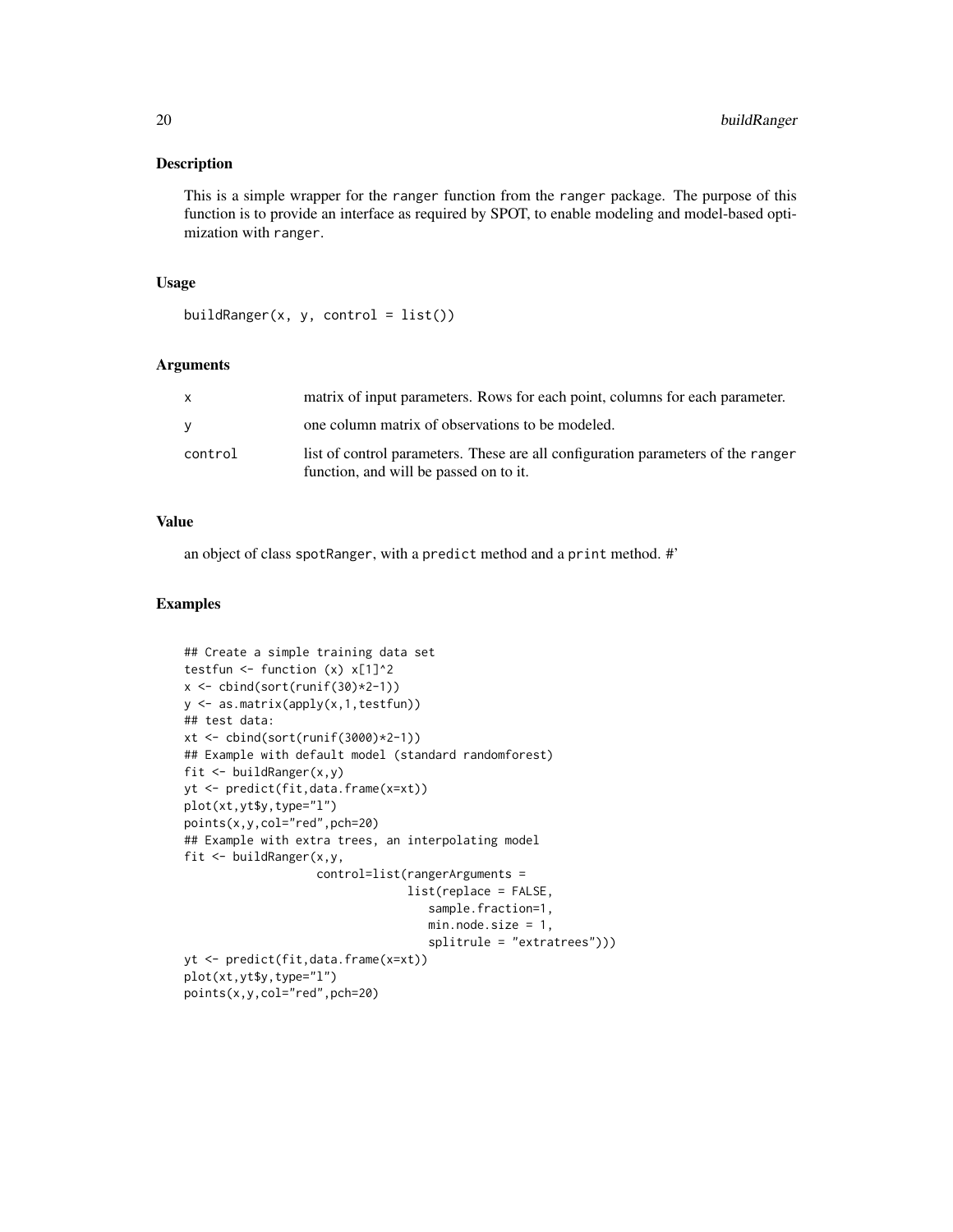<span id="page-20-0"></span>

This function is used to emulate uniform random search with SPOT. It is a placeholder for the surrogate model and simply returns an empty list, with class "rsdummy".

# Usage

buildrsdummy(x, y, control)

# Arguments

| х       | x (independent variables), not used. |
|---------|--------------------------------------|
|         | y (dependent variable), not used.    |
| control | control, not used.                   |

<span id="page-20-1"></span>

|  |  | buildRSM |
|--|--|----------|
|  |  |          |

**Build Response Surface Model** 

# Description

Using the rsm package, this function builds a linear response surface model.

# Usage

buildRSM(x, y, control = list())

#### Arguments

| X       | design matrix (sample locations), rows for each sample, columns for each vari-<br>able.                                                           |
|---------|---------------------------------------------------------------------------------------------------------------------------------------------------|
| у       | vector of observations at x                                                                                                                       |
| control | (list), with the options for the model building procedure:                                                                                        |
|         | mainEffectsOnly Logical, defaults to FALSE. Set to TRUE if a model with<br>main effects only is desired (no interactions, second order effects).  |
|         | canonical Logical, defaults to FALSE. If this is TRUE, use the canonical path<br>to descent from saddle points. Else, simply use steepest descent |

# Value

returns an object of class spotRSM.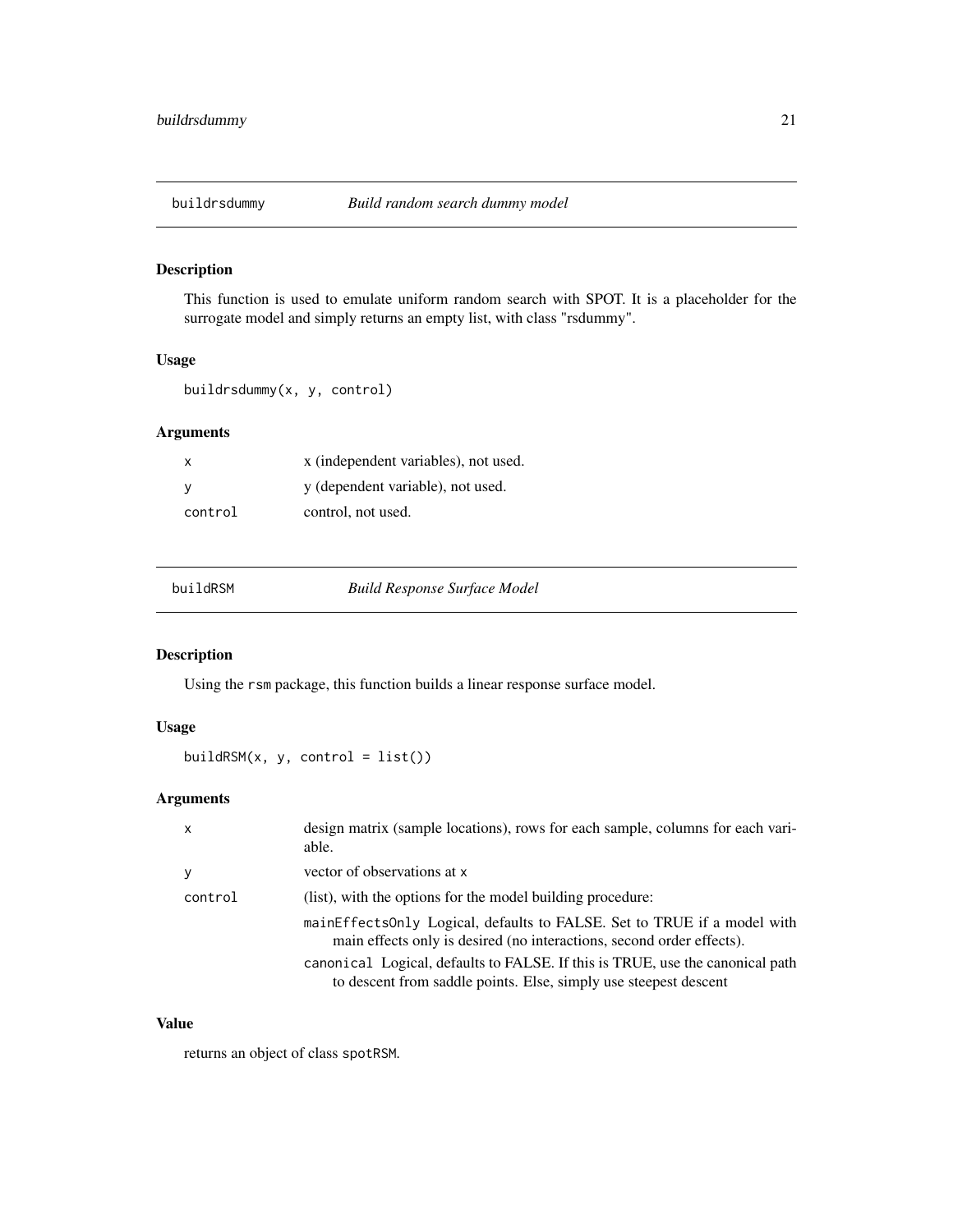# <span id="page-21-0"></span>See Also

[predict.spotRSM](#page-0-0)

#### Examples

```
## Create a test function: branin
braninFunction <- function (x) {
(x[2] - 5.1/(4 * pi^2) * (x[1] ^2) + 5/pi * x[1] - 6)^2 +10 * (1 - 1/(8 * pi)) * cos(x[1]) + 10}
## Create design points
x \le cbind(runif(20)*15-5,runif(20)*15)
## Compute observations at design points
y <- as.matrix(apply(x,1,braninFunction))
## Create model with default settings
fit \le buildRSM(x, y)## Predict new point
predict(fit,cbind(1,2))
## True value at location
braninFunction(c(1,2))
## plots
plot(fit)
## path of steepest descent
descentSpotRSM(fit)
```
buildTreeModel *buildTreeModel*

# Description

Regression Interface This is a simple wrapper for the rpart function from the rpart package. The purpose of this function is to provide an interface as required by SPOT, to enable modeling and model-based optimization with regression trees.

# Usage

```
buildTreeModel(x, y, control = list())
```
#### Arguments

| X.      | matrix of input parameters. Rows for each point, columns for each parameter. |
|---------|------------------------------------------------------------------------------|
|         | one column matrix of observations to be modeled.                             |
| control | list of control parameters, currently not used.                              |

# Value

an object of class spotTreeModel, with a predict method and a print method.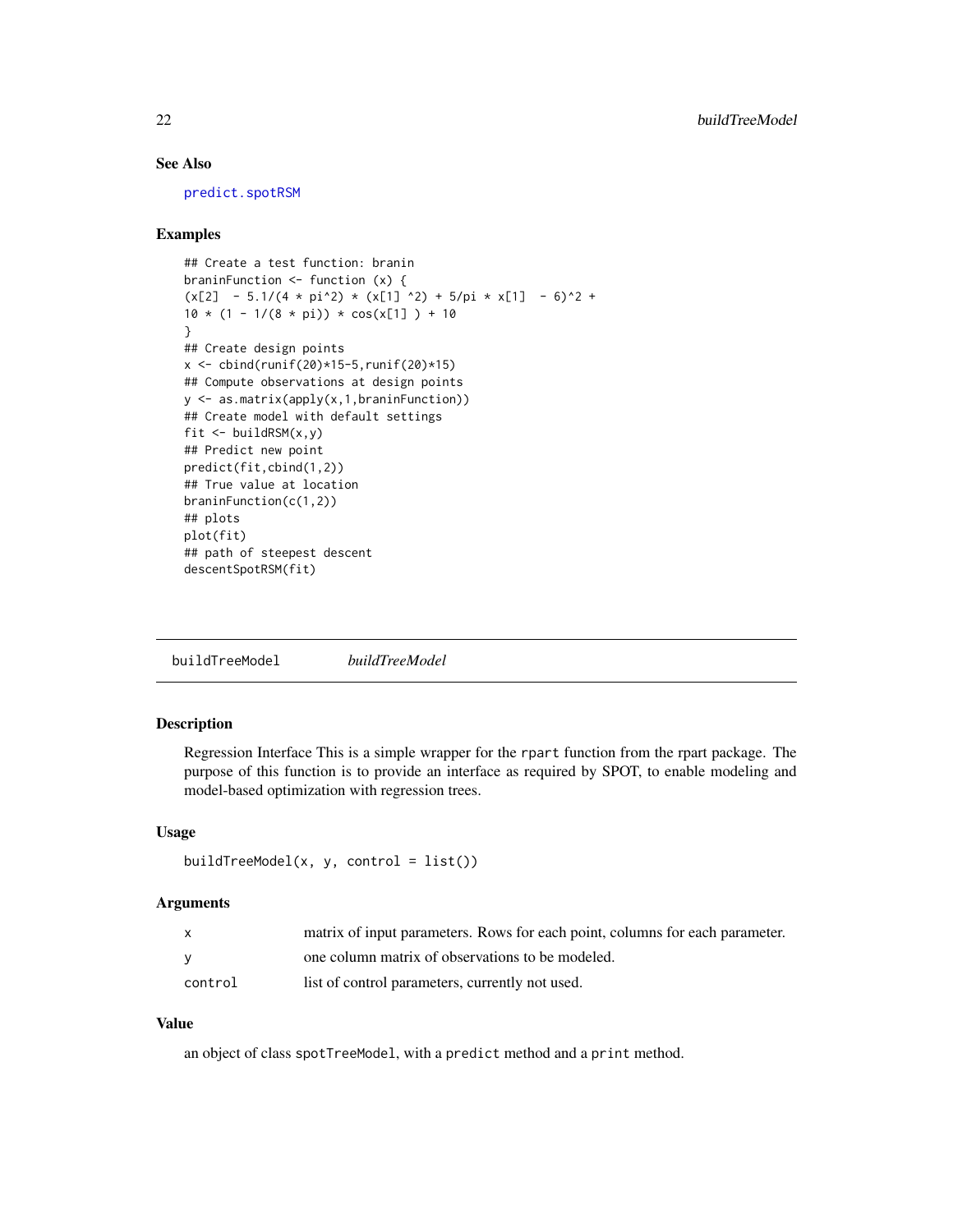#### <span id="page-22-0"></span>checkArrival 23

# Examples

```
## Create design points
set.seed(1)
x <- cbind(runif(20)*15-5, runif(20)*15)
## Compute observations at design points (for Branin function)
y \leq funBranin(x)## Create model
fit <- buildTreeModel(x,y)
## Print model parameters
print(fit)
## Predict at new location
predict(fit,cbind(1,2))
## True value at location
funBranin(matrix( c(1,2), 1, ))
##
set.seed(123)
x \leq -\text{seq}(-1, 1, 1e-2)y0 < -c(-10,10)sfun0 \le- stepfun(0, y_0, f = 0)y \leftarrow sfun\theta(x)fit <- buildTreeModel(x,y)
# plot(fit)
# plot(x, y, type = "l")yhat \leq predict(fit, newdata = 1)
yhat$y == 10
```
checkArrival *checkArrival*

# Description

Calculate arrival events for S-Ring.

### Usage

checkArrival(probNewCustomer)

#### Arguments

probNewCustomer

probability of an arrival of a new customer

#### Value

logical

#### Examples

checkArrival(0.5)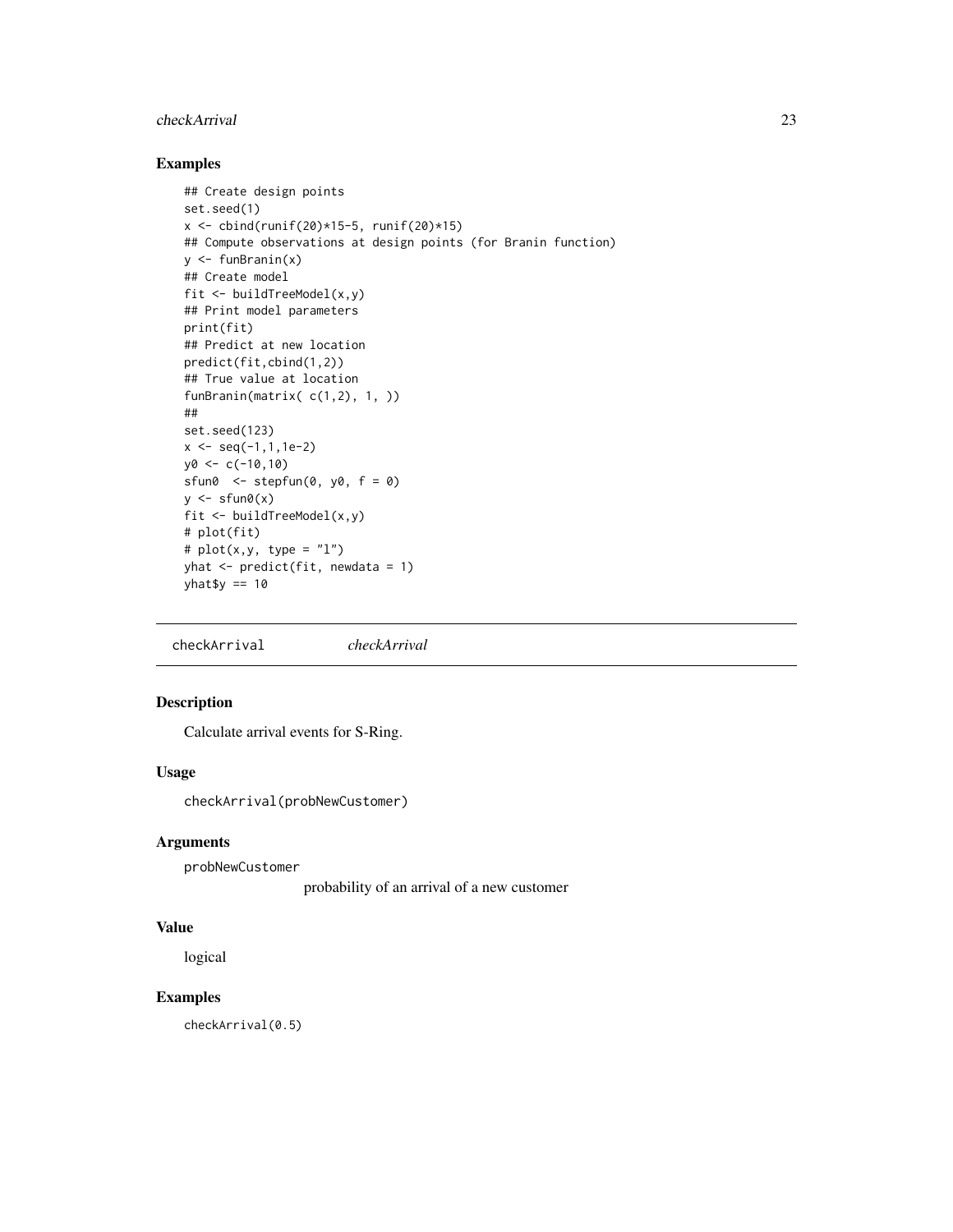```
checkFeasibilityNlopGnIngres
```

```
Check feasibility for NLOPT_GN_ISRES
```
Returns TRUE if x does satisfy ineq constraint OR no constraint function is used

# Usage

```
checkFeasibilityNlopGnIngres(x, control)
```
# Arguments

| X       | $(1 x n)$ -matrix to be tested      |
|---------|-------------------------------------|
| control | Control list for spot and spotLoop. |
|         | Generated with spotControl.         |

# Value

logical (TRUE if feasible)

code2nat *Transform coded values to natural values*

# Description

Input values from the interval from zero to one, i.e., normalized values, are mapped to the interval from a to b.

# Usage

code2nat(x, a, b)

# Arguments

|   | matrix of m n-dimensional input values from the interval $[0,1]$ , i.e., dim(x) = |
|---|-----------------------------------------------------------------------------------|
|   | m x n                                                                             |
| a | vector of n-dimensional lower bound, i.e., $length(a) = n$                        |
| b | vector of n-dimensional upper bound, i.e., $length(b) = n$                        |

# Examples

 $x \leftarrow \text{matrix(runif(10),2)}$  $a \leftarrow c(-1,1,2,3,4)$  $b \leftarrow c(1, 2, 3, 4, 5)$  $R$  <- code2nat(x,a,b)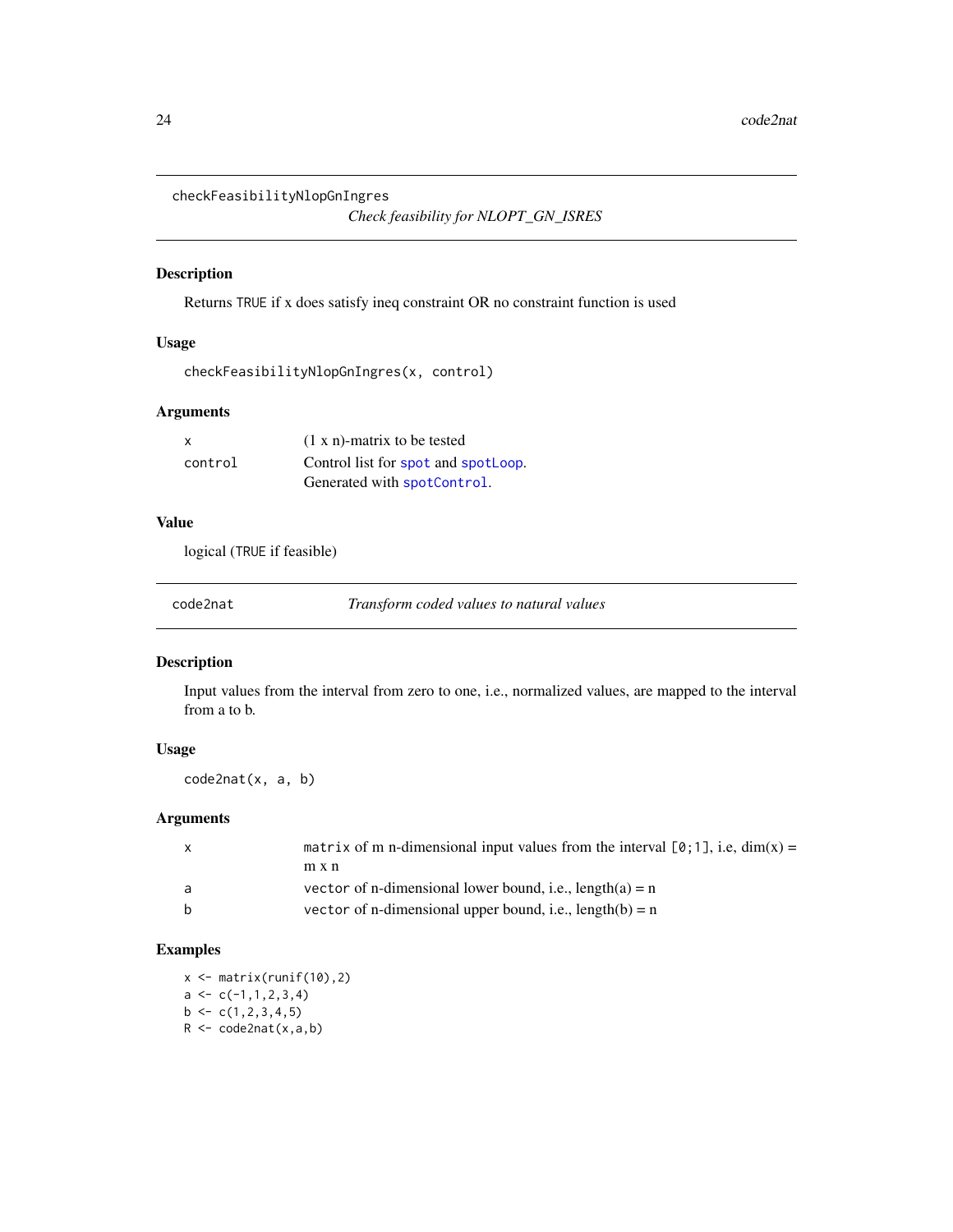<span id="page-24-0"></span>

A data set of a Gas Sensor, similar to the one used by Rebolledo et al. 2016. It also contains information of 10 different test/training splits, to enable comparable evaluation procedures.

#### Usage

dataGasSensor

#### Format

A data frame with 280 rows and 20 columns (1 output, 7 input, 2 disturbance, 10 training/test split) :

- Y Measured Sensor Output
- X1 Sensor Input 1
- X2 Sensor Input 2
- X3 Sensor Input 3
- X4 Sensor Input 4
- X5 Sensor Input 5
- X6 Sensor Input 6
- X7 Sensor Input 7

Batch Disturbance variable, measurement batch

Sensor Disturbance variable, sensor ID

Set1 test/training split, 1 is training data, 2 is test data

- Set2 test/training split
- Set3 test/training split
- Set4 test/training split
- Set5 test/training split
- Set6 test/training split
- Set7 test/training split
- Set8 test/training split
- Set9 test/training split
- Set10 test/training split

#### Details

Two different modeling tasks are of interest for this data set: Y~X1+X2+X3+X4+X5+X6+X7+Batch+Sensor and X1~Y+X7+Batch+Sensor.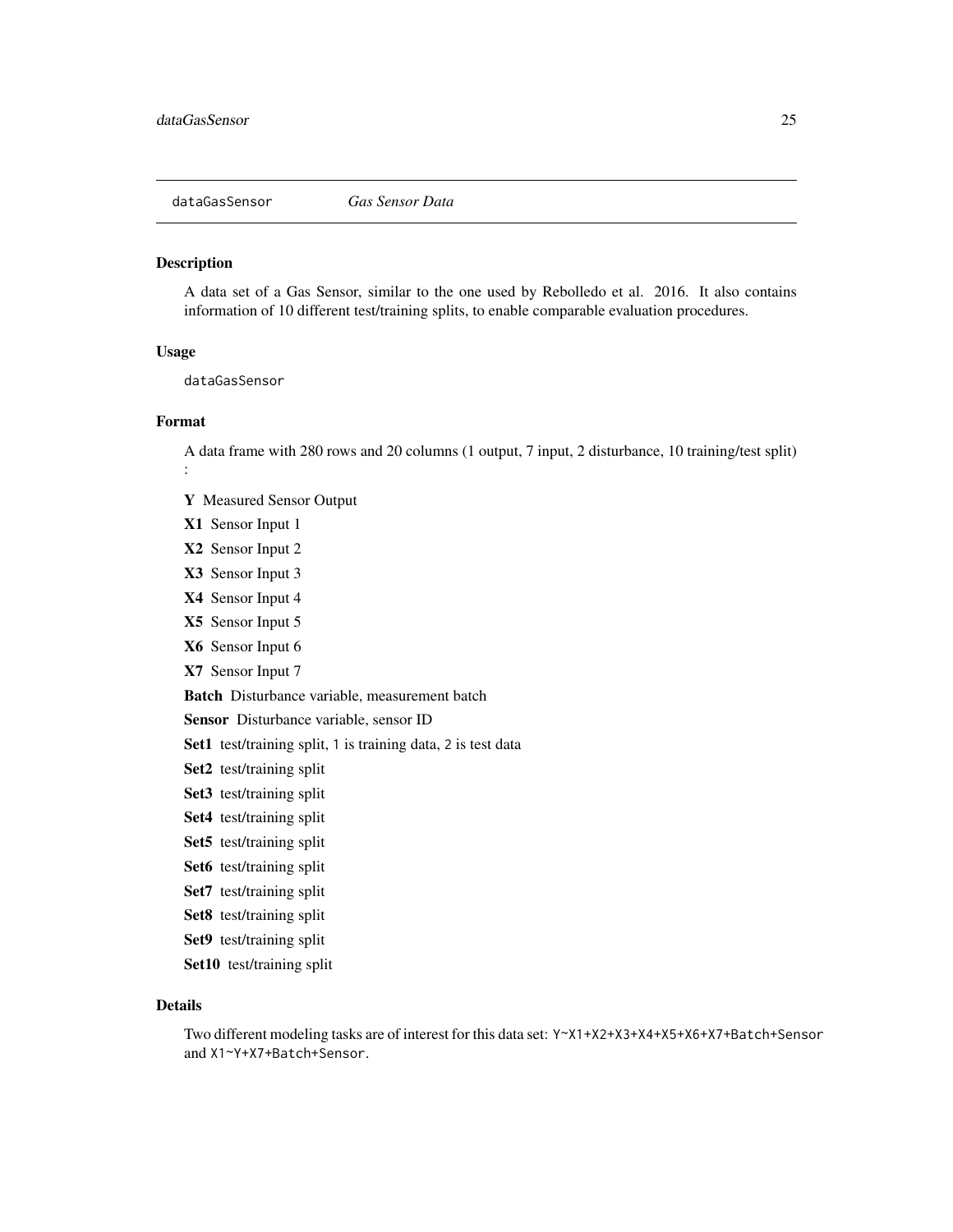# References

2016).

Margarita A. Rebolledo C., Sebastian Krey, Thomas Bartz-Beielstein, Oliver Flasch, Andreas Fischbach and Joerg Stork. 2016. Modeling and Optimization of a Robust Gas Sensor. 7th International Conference on Bioinspired Optimization Methods and their Applications (BIOMA

descentSpotRSM *Descent RSM model*

# Description

Generate steps along the path of steepest descent for a RSM model. This is only intended as a manual tool to use together with [buildRSM](#page-20-1).

## Usage

```
descentSpotRSM(object)
```
# Arguments

object RSM model (settings and parameters) of class spotRSM.

# Value

list with

- x list of points along the path of steepest descent
- y corresponding predicted values

# See Also

[buildRSM](#page-20-1)

<span id="page-25-0"></span>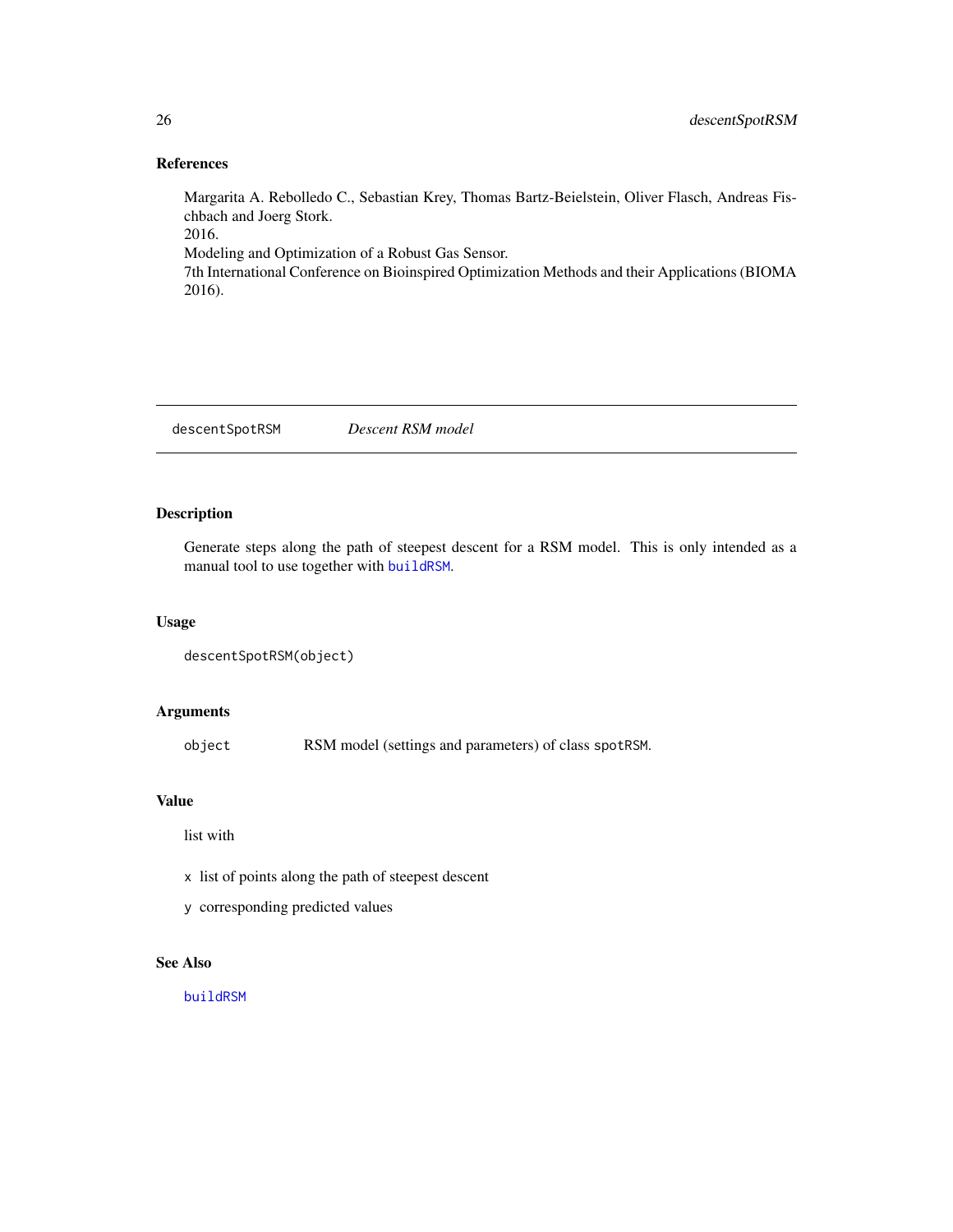<span id="page-26-0"></span>

Creates a latin Hypercube Design (LHD) with user-specified dimension and number of design points. LHDs are created repeatedly created at random. For each each LHD, the minimal pairwise distance between design points is computed. The design with the maximum of that minimal value is chosen.

# Usage

 $designLHD(x = NULL, lower, upper, control = list())$ 

# Arguments

| X       | optional matrix x, rows for points, columns for dimensions. This can contain<br>one or more points which are part of the design, but specified by the user. These<br>points are added to the design, and are taken into account when calculating<br>the pair-wise distances. They do not count for the design size. E.g., if x has<br>two rows, control\$replicates is one and control\$size is ten, the returned<br>design will have 12 points (12 rows). The first two rows will be identical to x.<br>Only the remaining ten rows are guaranteed to be a valid LHD. |
|---------|------------------------------------------------------------------------------------------------------------------------------------------------------------------------------------------------------------------------------------------------------------------------------------------------------------------------------------------------------------------------------------------------------------------------------------------------------------------------------------------------------------------------------------------------------------------------|
| lower   | vector with lower boundary of the design variables (in case of categorical pa-<br>rameters, please map the respective factor to a set of contiguous integers, e.g.,<br>with lower $= 1$ and upper $=$ number of levels)                                                                                                                                                                                                                                                                                                                                                |
| upper   | vector with upper boundary of the design variables (in case of categorical pa-<br>rameters, please map the respective factor to a set of contiguous integers, e.g.,<br>with lower $= 1$ and upper $=$ number of levels)                                                                                                                                                                                                                                                                                                                                                |
| control | list of controls:                                                                                                                                                                                                                                                                                                                                                                                                                                                                                                                                                      |
|         | size number of design points                                                                                                                                                                                                                                                                                                                                                                                                                                                                                                                                           |
|         | retries number of retries during design creation                                                                                                                                                                                                                                                                                                                                                                                                                                                                                                                       |
|         | types this specifies the data type for each design parameter, as a vector of either<br>"numeric", "integer", "factor". (here, this only affects rounding)                                                                                                                                                                                                                                                                                                                                                                                                              |
|         | inequalityConstraint inequality constraint function, smaller zero for infea-<br>sible points. Used to replace infeasible points with random points.                                                                                                                                                                                                                                                                                                                                                                                                                    |
|         | replicates integer for replications of each design point. E.g., if replications<br>is two, every design point will occur twice in the resulting matrix.                                                                                                                                                                                                                                                                                                                                                                                                                |
|         |                                                                                                                                                                                                                                                                                                                                                                                                                                                                                                                                                                        |

# Value

matrix design

- design has length(lower) columns and (size + nrow(x))\*control\$replicates rows. All values should be within lower <= design <= upper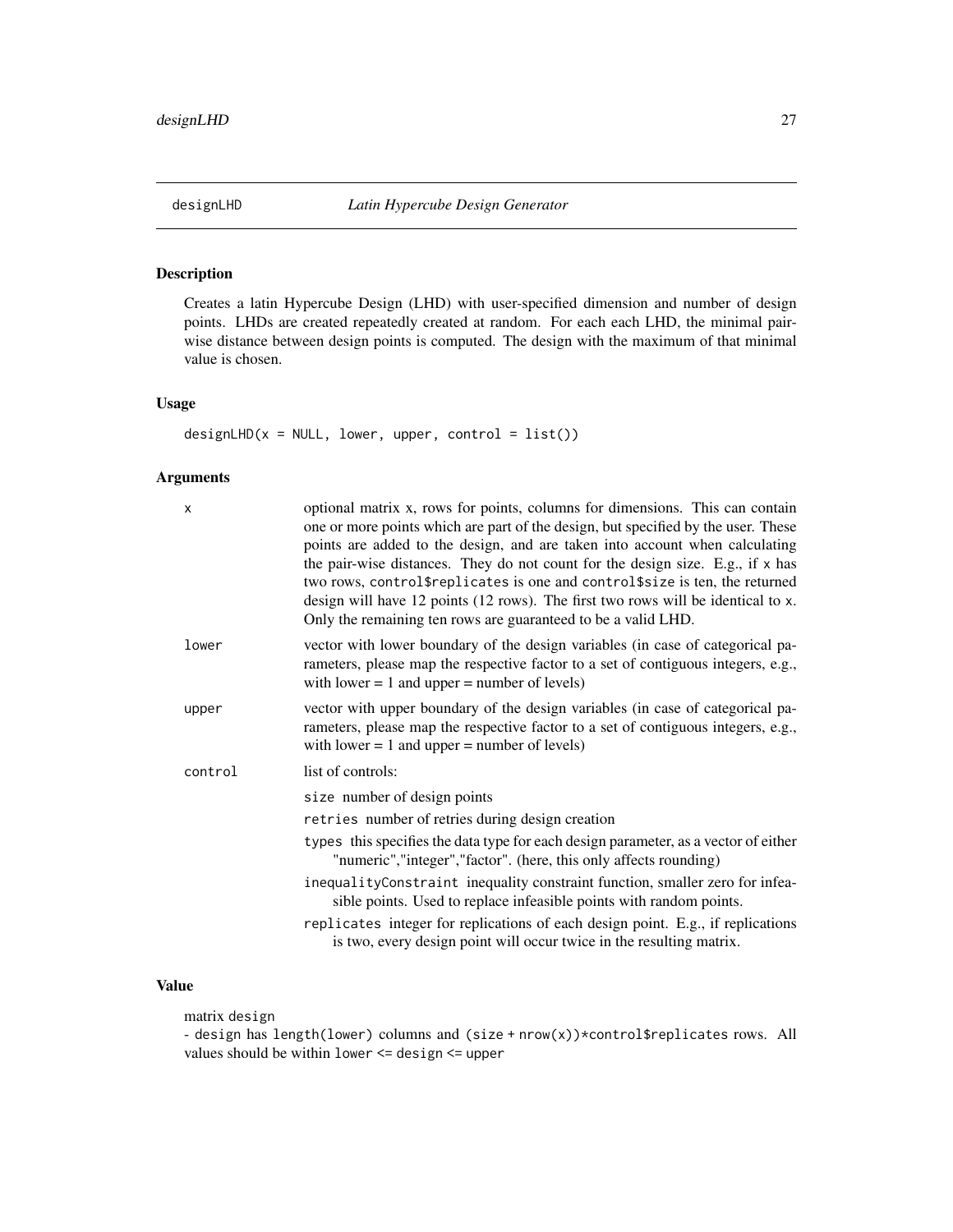## <span id="page-27-0"></span>Author(s)

Original code by Christian Lasarczyk, adaptations by Martin Zaefferer

# Examples

```
set.seed(1) #set RNG seed to make examples reproducible
design <- designLHD(,1,2) #simple, 1-D case
design
design <- designLHD(,1,2,control=list(replicates=3)) #with replications
design
design <- designLHD(,c(-1,-2,1,0),c(1,4,9,1),
control=list(size=5, retries=100, types=c("numeric","integer","factor","factor")))
design
x <- designLHD(,c(1,-10),c(2,10),control=list(size=5,retries=100))
x2 \leftarrow designLHD(x,c(1,-10),c(2,10),control=list(size=5,retries=100))
plot(x2)
points(x, pch=19)
```
designUniformRandom *Uniform Design Generator*

#### Description

Create a simple experimental design based on uniform random sampling.

## Usage

```
designUniformRandom(x = NULL, lower, upper, control = list())
```

| $\mathsf{x}$ | optional data.frame x to be part of the design                                                                                                                                                                                                                                                                                                                            |
|--------------|---------------------------------------------------------------------------------------------------------------------------------------------------------------------------------------------------------------------------------------------------------------------------------------------------------------------------------------------------------------------------|
| lower        | vector with lower boundary of the design variables (in case of categorical pa-<br>rameters, please map the respective factor to a set of contiguous integers, e.g.,<br>with lower $= 1$ and upper $=$ number of levels)                                                                                                                                                   |
| upper        | vector with upper boundary of the design variables (in case of categorical pa-<br>rameters, please map the respective factor to a set of contiguous integers, e.g.,<br>with lower $= 1$ and upper $=$ number of levels)                                                                                                                                                   |
| control      | list of controls:<br>size number of design points<br>types this specifies the data type for each design parameter, as a vector of either<br>"numeric", "integer", "factor". (here, this only affects rounding)<br>replicates integer for replications of each design point. E.g., if replications is<br>two, every design point will occur twice in the resulting matrix. |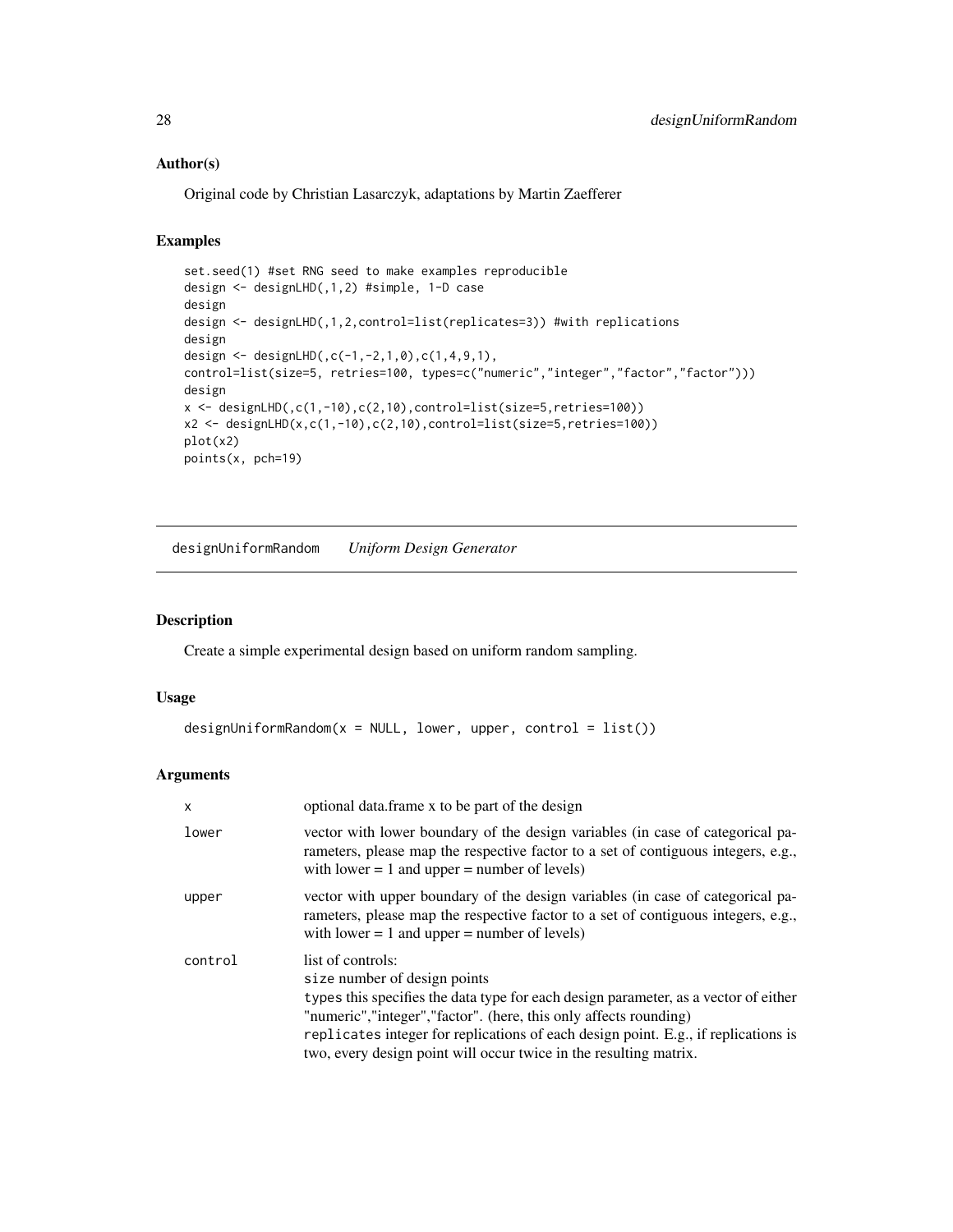#### <span id="page-28-0"></span>diff $0$  29

# Value

```
matrix design
- design has length(lower) columns and (size + nrow(x))*control$replicates rows. All
values should be within lower <= design <= upper
```
### Examples

```
set.seed(1) #set RNG seed to make examples reproducible
design <- designUniformRandom(,1,2) #simple, 1-D case
design
design <- designUniformRandom(,1,2,control=list(replicates=3)) #with replications
design
design <- designUniformRandom(,c(-1,-2,1,0),c(1,4,9,1),
control=list(size=5, types=c("numeric","integer","factor","factor")))
design
x <- designUniformRandom(,c(1,-10),c(2,10),control=list(size=5))
x2 <- designUniformRandom(x,c(1,-10),c(2,10),control=list(size=5))
plot(x2)
points(x, pch=19)
```
diff0 *diff0*

#### Description

Calculate differences

#### Usage

diff0(x)

# Arguments

x input vector

# Details

Input vector length = output vector length

#### Value

vector of differences

#### Examples

 $x \le -1:10$ diff0(x)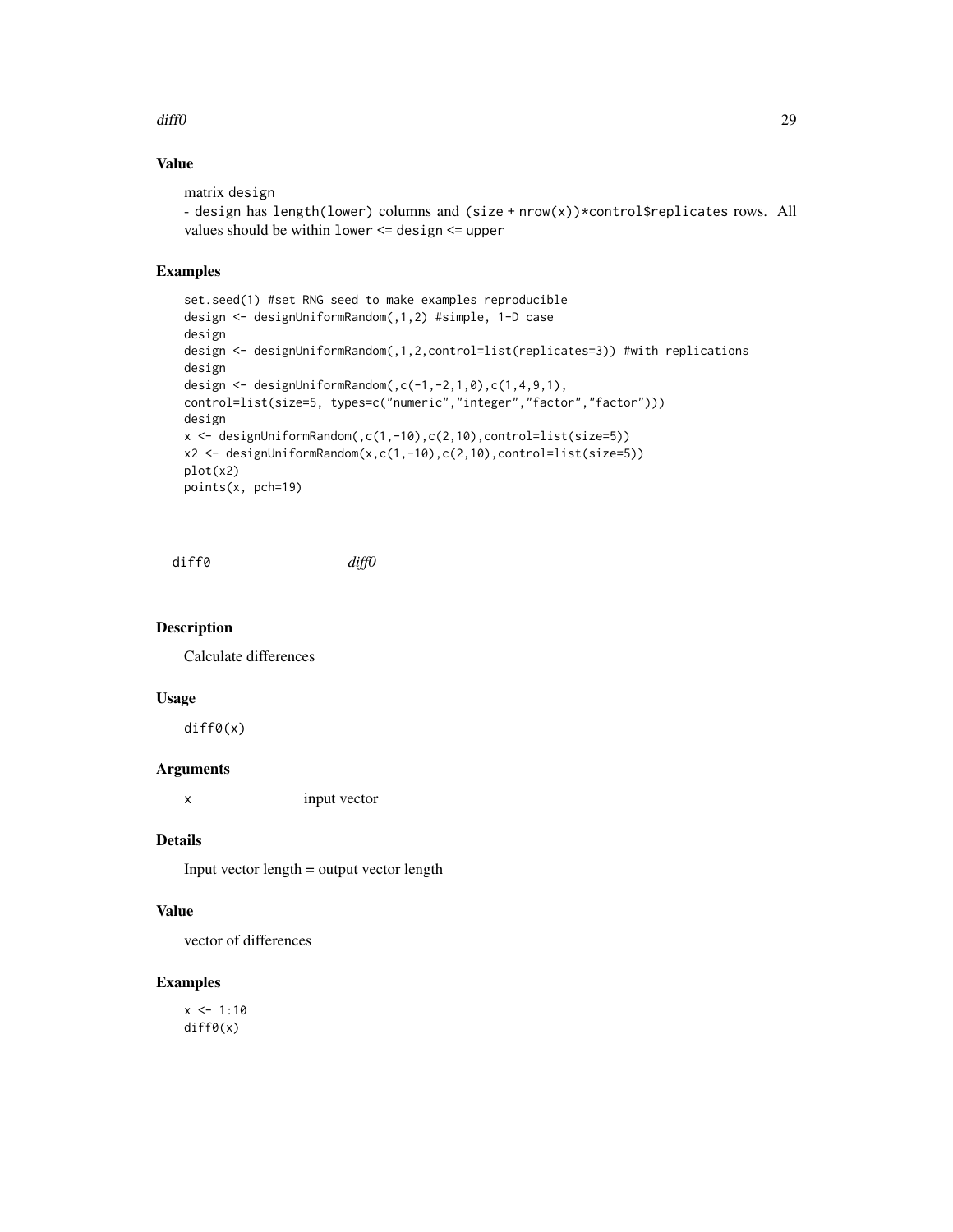<span id="page-29-0"></span>

mclapply is only supported on linux and macOS. On Windows parlapply should be used. This function switches between both dependent on the operating system of the user.

#### Usage

```
doParallel(X, FUN, nCores = 2, ...)
```
# Arguments

| X          | vector with arguments to parallelize over           |
|------------|-----------------------------------------------------|
| <b>FUN</b> | function that shall be applied to each element of X |
| nCores     | integer. Defines the number of cores.               |
|            | optional arguments to FUN                           |

expectedImprovement *Expected Improvement*

# Description

Compute the negative logarithm of the Expected Improvement of a set of candidate solutions. Based on mean and standard deviation of a candidate solution, this estimates the expectation of improvement. Improvement considers the amount by which the best known value (best observed value) is exceeded by the candidates.

#### Usage

```
expectedImprovement(mean, sd, min)
```
#### Arguments

| mean | vector of predicted means of the candidate solutions.                               |
|------|-------------------------------------------------------------------------------------|
| sd   | vector of estimated uncertainties / standard deviations of the candidate solutions. |
| min  | minimal observed value.                                                             |

#### Value

a vector with the negative logarithm of the expected improvement values, -log10(EI).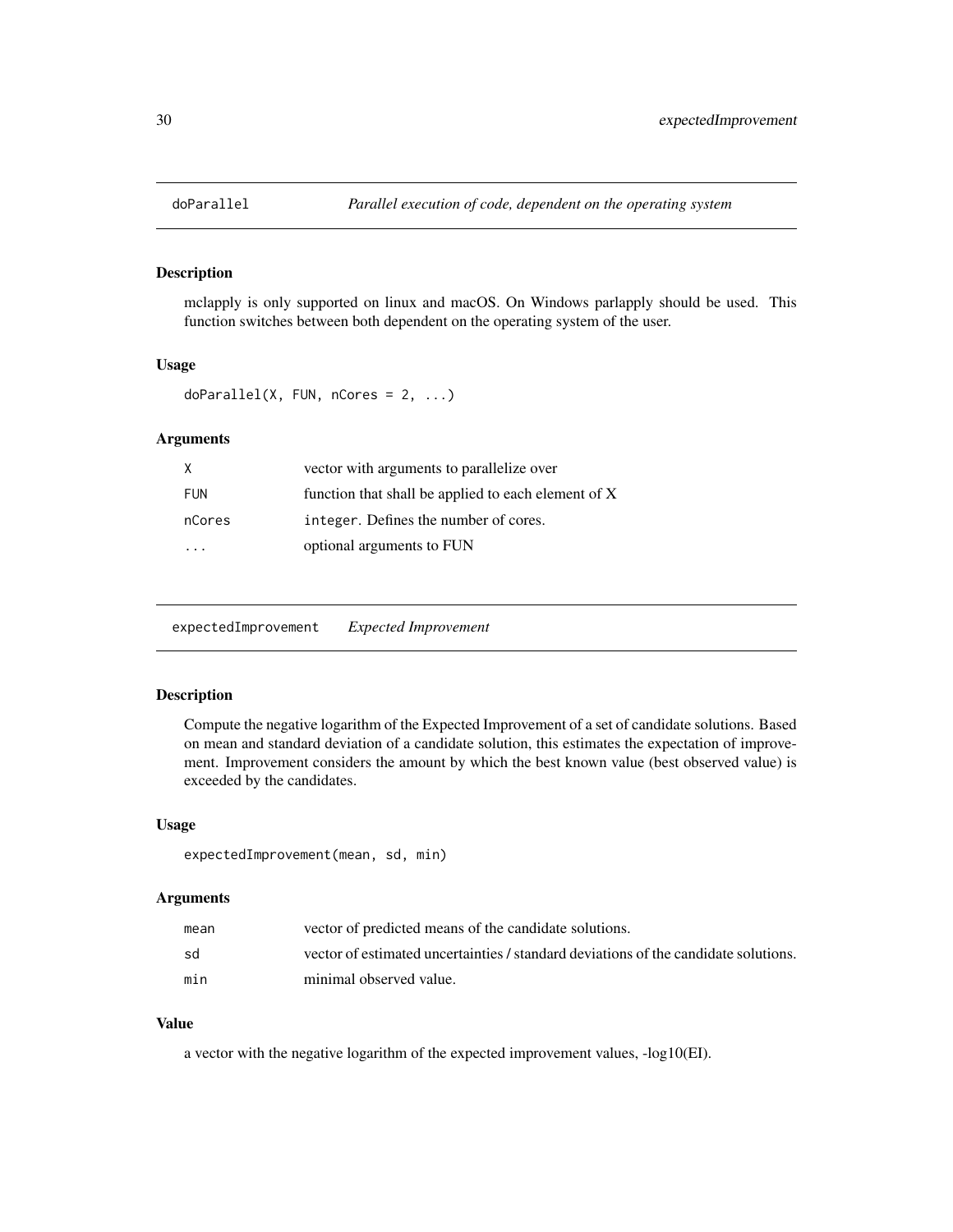#### <span id="page-30-0"></span>funBard 31 31 32 32 33 33 34 35 36 37 38 37 38 37 38 37 38 38 39 38 39 39 30 31 32 33 39 30 31 32 33 34 35 37 38 39 30 31 32 33 33 34 35 36 37 38 39 30 31 32 33 39 30 31 32 33 34 35 36 37 38 39 30 31 32 33 34 35 36 37 38 3

# Examples

```
mean <- 1:10 #mean of the candidates
sd <- 10:1 #st. deviation of the candidates
min <- 5 #best known value
EI <- expectedImprovement(mean,sd,min)
EI
```
funBard *funBard (No. 14, More No. 8)*

# Description

3-dim Bard Test Function

 $x0 = (1,1,1)$  f = 8.21487...1e-3 f = 17.4286... at  $(0.8406...$ , -infty, -infty)

## Usage

funBard(x)

# Arguments

x matrix of points to evaluate with the function. Rows for points and columns for dimension.

#### Value

1-column matrix with resulting function values

# References

More, J. J., Garbow, B. S., and Hillstrom, K. E. (1981). Testing unconstrained optimization software. *ACM Transactions on Mathematical Software (TOMS)*, *7*(1), 17-41. [doi:10.1145/355934.355936](https://doi.org/10.1145/355934.355936)

BARD, Y. Comparison of gradient methods for the solution of nonlinear parameter estimation problems SIAM J. Numer. Anal. 7 (1970), 157-186.

# Examples

```
x1 \leftarrow matrix(c(1,1),1,1)funBard(x1)
```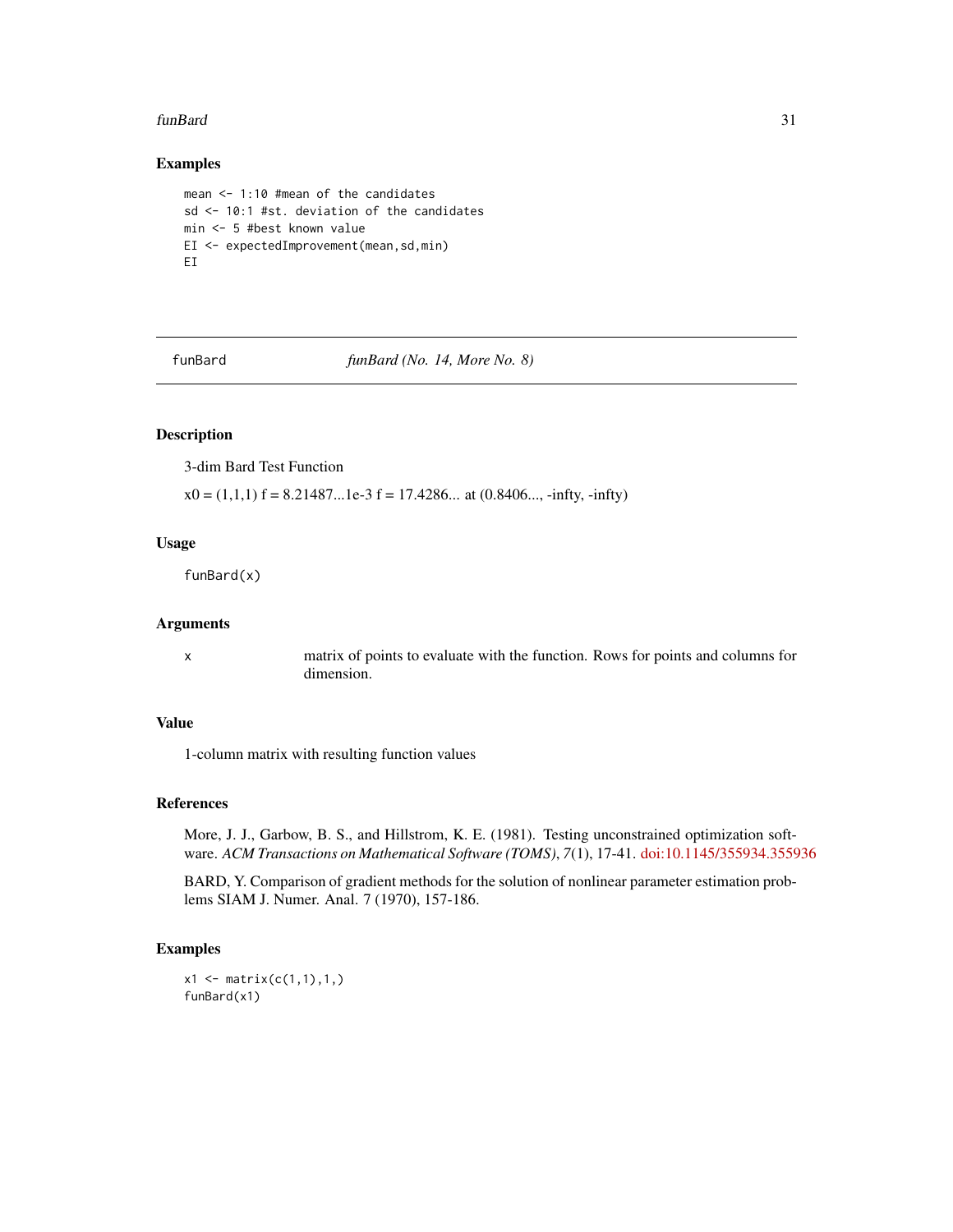<span id="page-31-0"></span>

2-dim Beale Test Function

# Usage

funBeale(x)

# Arguments

x matrix of points to evaluate with the function. Rows for points and columns for dimension.

#### Value

1-column matrix with resulting function values

#### References

Beale, E.M.L. On an interactive method of finding a local minimum of a function of more than one variable. Tech. Rep. No. 25, Statistical Techniques Research Group, Princeton Univ., Princeton, N.J., 1958.

Rosenbrock, H. (1960). An automatic method for finding the greatest or least value of a function. *The Computer Journal*, *3*(3), 175-184. [doi:10.1093/comjnl/3.3.175](https://doi.org/10.1093/comjnl/3.3.175)

#### Examples

```
x1 \le matrix(c(1,1),1,)
funBeale(x1)
res \leq spot(, funBeale, c(1,-1), c(5,2), control=list(funEvals=15))
plotModel(res$model)
```
funBox3d *funbox3D (No. 18, More No. 12)*

# Description

Box three-dimensional Test Function

#### Usage

funBox3d(x)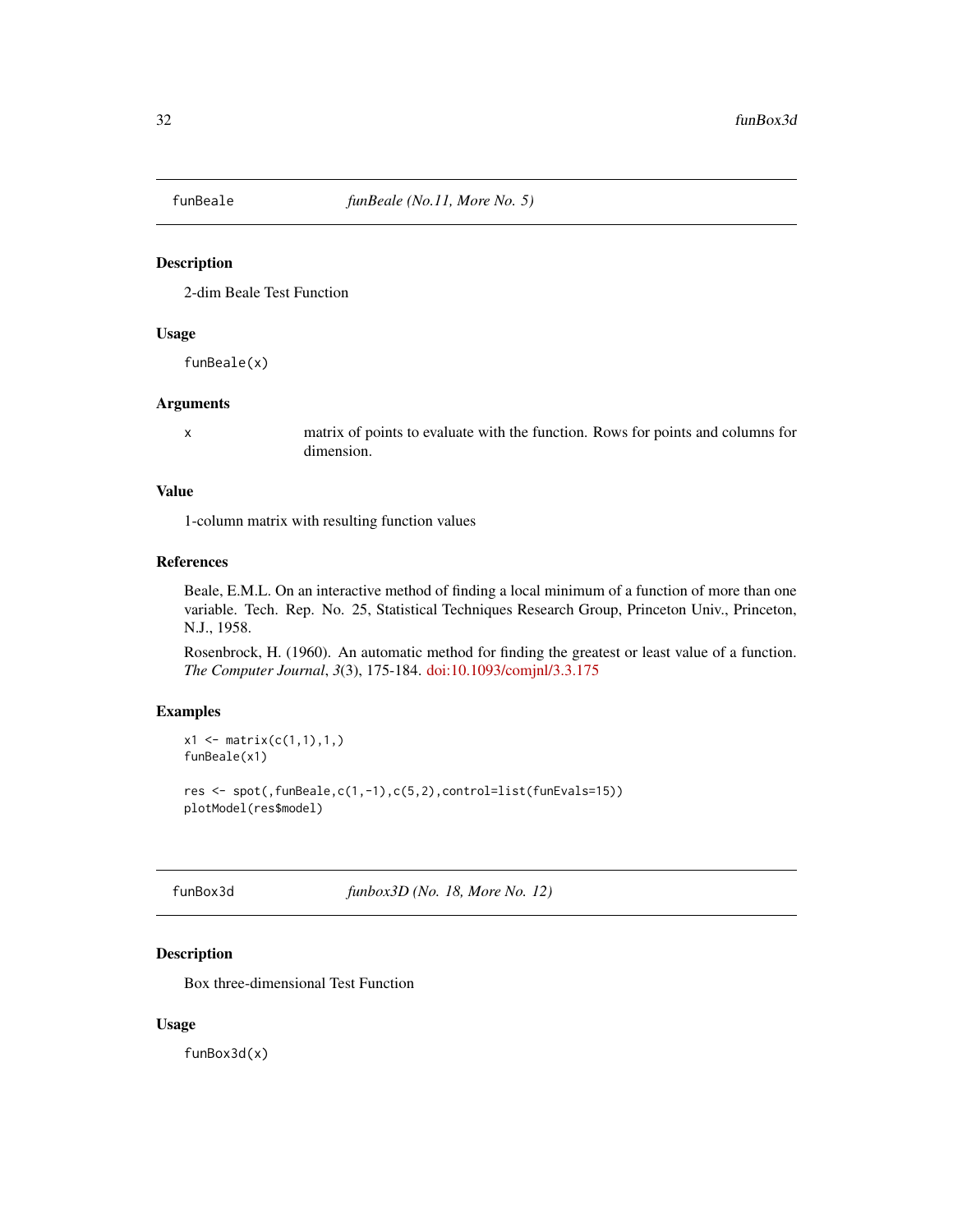#### <span id="page-32-0"></span>funBranin 33

#### Arguments

x matrix of points to evaluate with the function. Rows for points and columns for dimension.

# Value

1-column matrix with resulting function values

#### References

More, J. J., Garbow, B. S., and Hillstrom, K. E. (1981). Testing unconstrained optimization software. *ACM Transactions on Mathematical Software (TOMS)*, *7*(1), 17-41. [doi:10.1145/355934.355936](https://doi.org/10.1145/355934.355936)

Box three - dimensional, (1966). A comparison of several current optimization methods, and the use of transformations in constrained problems. *The Computer Journal*, *3*(3), 66-77. [https://](https://academic.oup.com/comjnl/article/9/1/67/348150) [academic.oup.com/comjnl/article/9/1/67/348150](https://academic.oup.com/comjnl/article/9/1/67/348150)

 $@$ examples x <- matrix(c(1,10,1),1,) funBox3d(x)

res <- spot(,funBox3d,c(5,15,-5),c(15,5,5),control=list(funEvals=20)) # plotting the graphs plot-Model(res\$model,which=1:2) plotModel(res\$model,which=2:3) plotModel(res\$model,which=c(1,3))

funBranin *funBranin (No. 1)*

#### Description

Branin Test Function

#### Usage

funBranin(x)

#### **Arguments**

x matrix of points to evaluate with the function. Rows for points and columns for dimension.

#### Value

1-column matrix with resulting function values

# Examples

x1 <- matrix(c(-pi, 12.275),1,) funBranin(x1)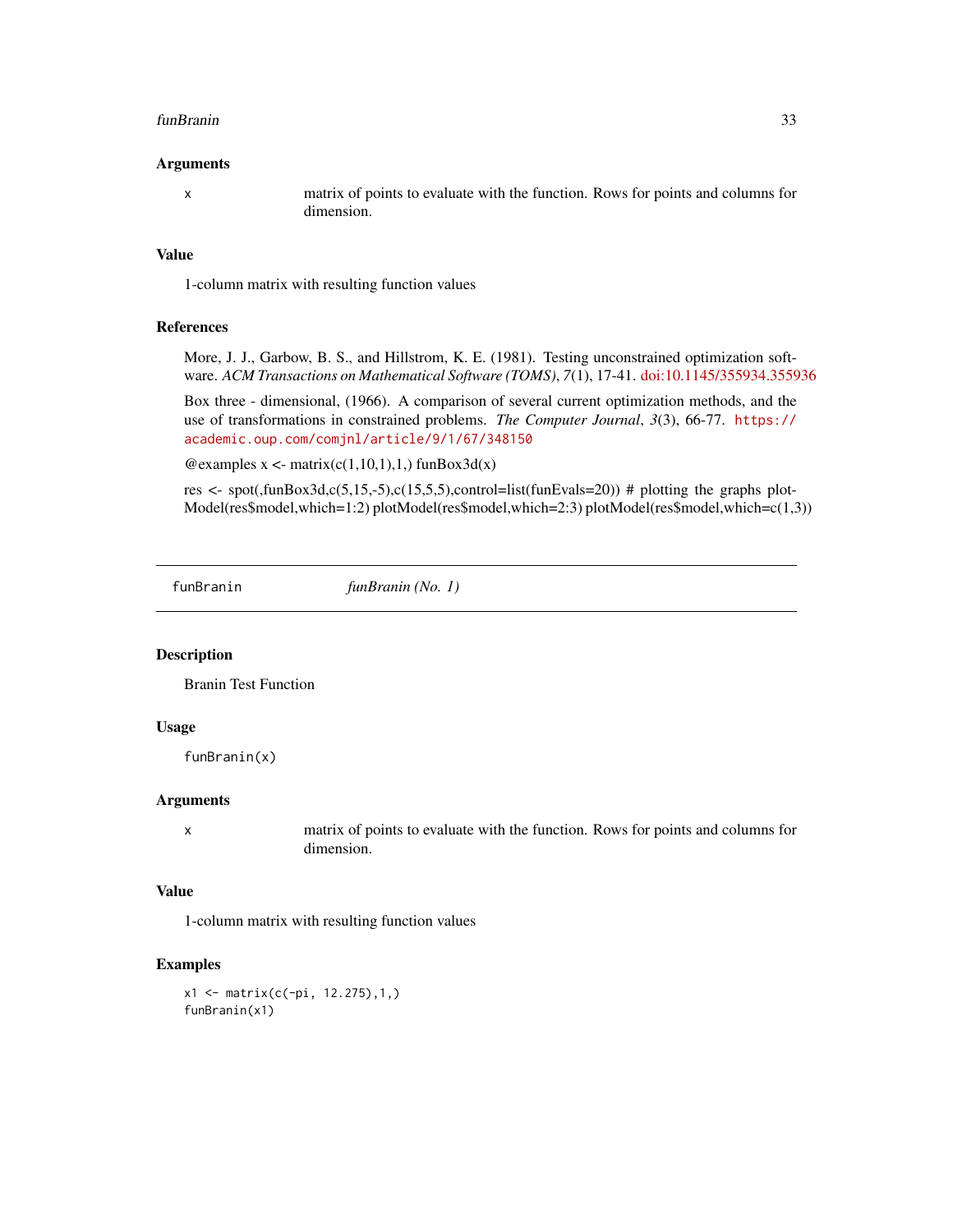<span id="page-33-0"></span>

2-dim Brown badly scaled Test Function

#### Usage

funBrownBs(x)

# Arguments

x matrix of points to evaluate with the function. Rows for points and columns for dimension.

#### Details

n=2, m=3  $x0 = (1,1)$  f=0 at (1e6, 2e-6)

## Value

1-column matrix with resulting function values

#### References

More, J. J., Garbow, B. S., and Hillstrom, K. E. (1981). Testing unconstrained optimization software. <https://www.osti.gov/servlets/purl/6650344>

# Examples

 $x1 \le$  matrix( $c(1,1),1,$ ) funBrownBs(x1)

```
res <- spot(,fun=funBrownBs,c(-10,-10),c(10,10),control=list(funEvals=20))
plotModel(res$model, points = rbind(c(res$xbest[1], res$xbest[2]),c(1.098e-5,9.106)))
```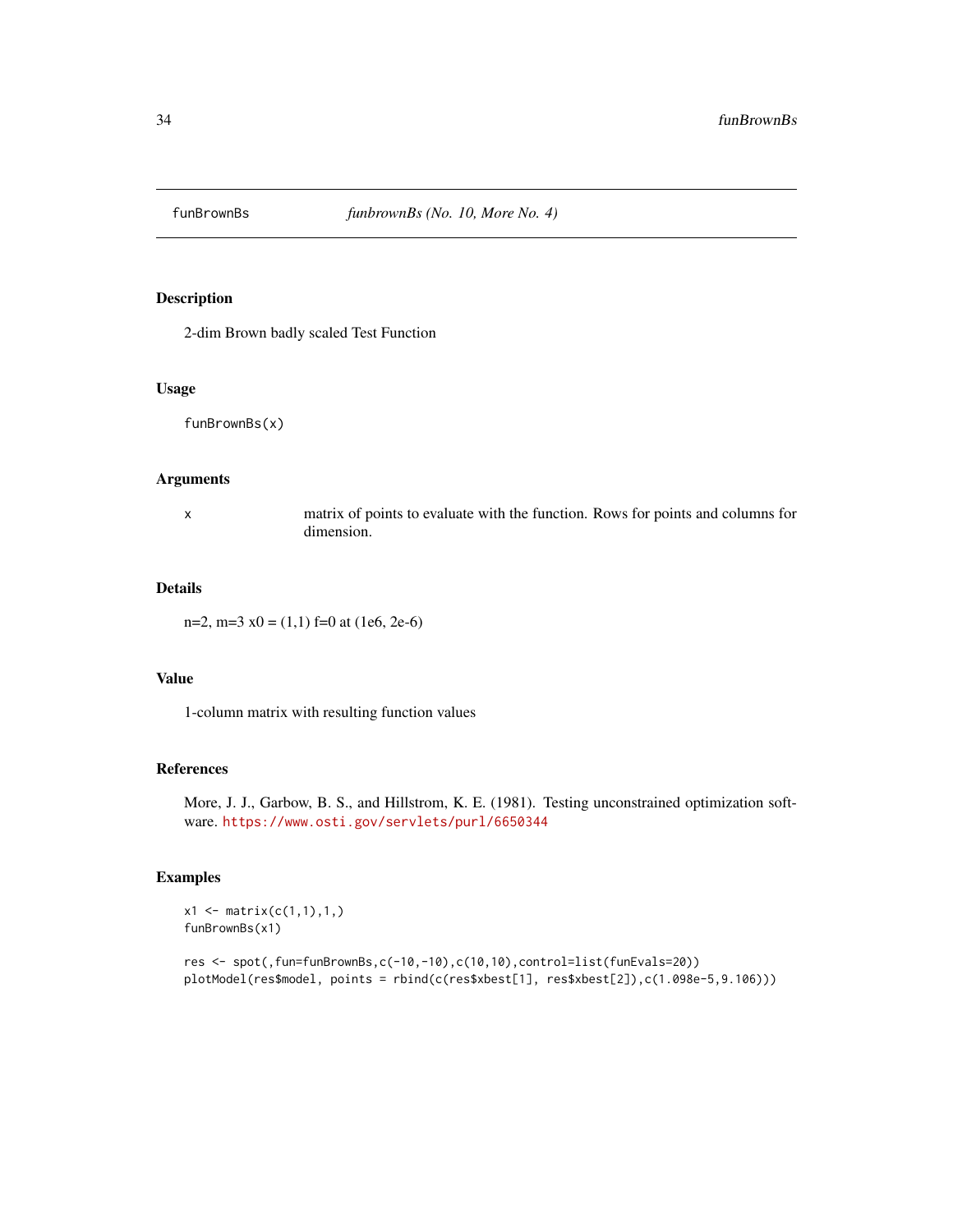<span id="page-34-0"></span>funCosts *funCosts*

# Description

optimWrapper for getCosts

# Usage

funCosts(x)

# Arguments

x vector: weight multiplier sigma and number of elevators ne

# Details

Evaluate synthetic cost function that is based on the number of waiting customers and the number elevators

### Value

fitness (costs) as matrix

# Examples

```
sigma = 1
ne = 10
x <- matrix(c(sigma, ne), 1,)
funCosts(x)
```
funCyclone *Objective function - Cyclone Simulation: Barth/Muschelknautz*

# Description

Calculate cyclone collection efficiency. A simple, physics-based optimization problem (potentially bi-objective). See the references [1,2].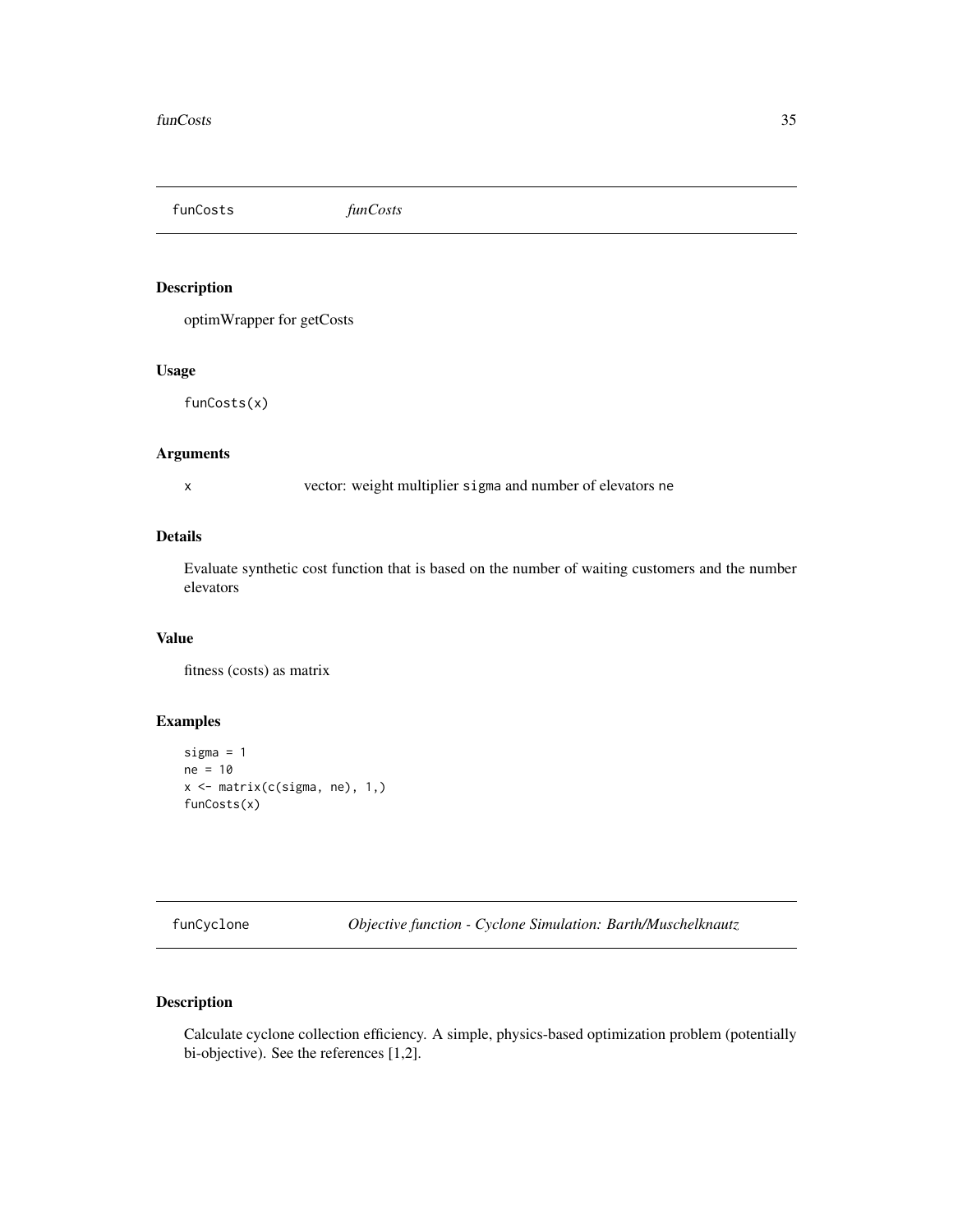## Usage

```
funCyclone(
  x,
  deterministic = c(TRUE, TRUE, TRUE),
  cyclone = list(Da = 1.26, H = 2.5, Dt = 0.42, Ht = 0.65, He = 0.6, Be = 0.2),
 fluid = list(Mu = 1.85e-05, Ve = (50/36)/0.12, lambdag = 1/200, Rhop = 2000, Rhof =
    1.2, Croh = 0.05),
  noiseLevel = list(Vp = 0.1, Rhop = 0.05),
 model = "Barth-Muschelknautz",
  intervals = c(0, 2, 4, 6, 8, 10, 15, 20, 30) * 1e-06,
  delta = c(0, 0.02, 0.03, 0.05, 0.1, 0.3, 0.3, 0.2)
```
#### Arguments

)

| vector of length at least one and up to six, specifying non-default geometrical<br>parameters in [m]: Da, H, Dt, Ht, He, Be                                                                                                                                                                   |
|-----------------------------------------------------------------------------------------------------------------------------------------------------------------------------------------------------------------------------------------------------------------------------------------------|
| binary vector. First element specifies whether volume flow is deterministic or<br>not. Second element specifies whether particle density is deterministic or not.<br>Third element specifies whether particle diameters are deterministic or not. De-<br>fault: All are deterministic (TRUE). |
| list of a default cyclone's geometrical parameters: fluid\$Da, fluid\$H, fluid\$Dt,<br>fluid\$Ht, fluid\$He and fluid\$Be                                                                                                                                                                     |
| list of default fluid parameters: fluid\$Mu, fluid\$Vp, fluid\$Rhop, fluid\$Rhof and<br>fluid\$Croh                                                                                                                                                                                           |
| list of noise levels for volume flow (noise Level SV <sub>p</sub> ) and particle density (noise-<br>Level\$Rhop), only used if non-deterministic.                                                                                                                                             |
| type of the model (collection efficiency only): either "Barth-Muschelknautz" or<br>"Mothes"                                                                                                                                                                                                   |
| vector specifying the particle size interval bounds.                                                                                                                                                                                                                                          |
| vector of densities in each interval (specified by intervals). Should have one<br>element less than the intervals parameter.                                                                                                                                                                  |
|                                                                                                                                                                                                                                                                                               |

#### Value

returns a function that calculates the fractional efficiency for the specified diameter, see example.

#### References

[1] Zaefferer, M.; Breiderhoff, B.; Naujoks, B.; Friese, M.; Stork, J.; Fischbach, A.; Flasch, O.; Bartz-Beielstein, T. Tuning Multi-objective Optimization Algorithms for Cyclone Dust Separators Proceedings of the 2014 Conference on Genetic and Evolutionary Computation, ACM, 2014, 1223- 1230

[2] Breiderhoff, B.; Bartz-Beielstein, T.; Naujoks, B.; Zaefferer, M.; Fischbach, A.; Flasch, O.; Friese, M.; Mersmann, O.; Stork, J.; Simulation and Optimization of Cyclone Dust Separators Proceedings 23. Workshop Computational Intelligence, 2013, 177-196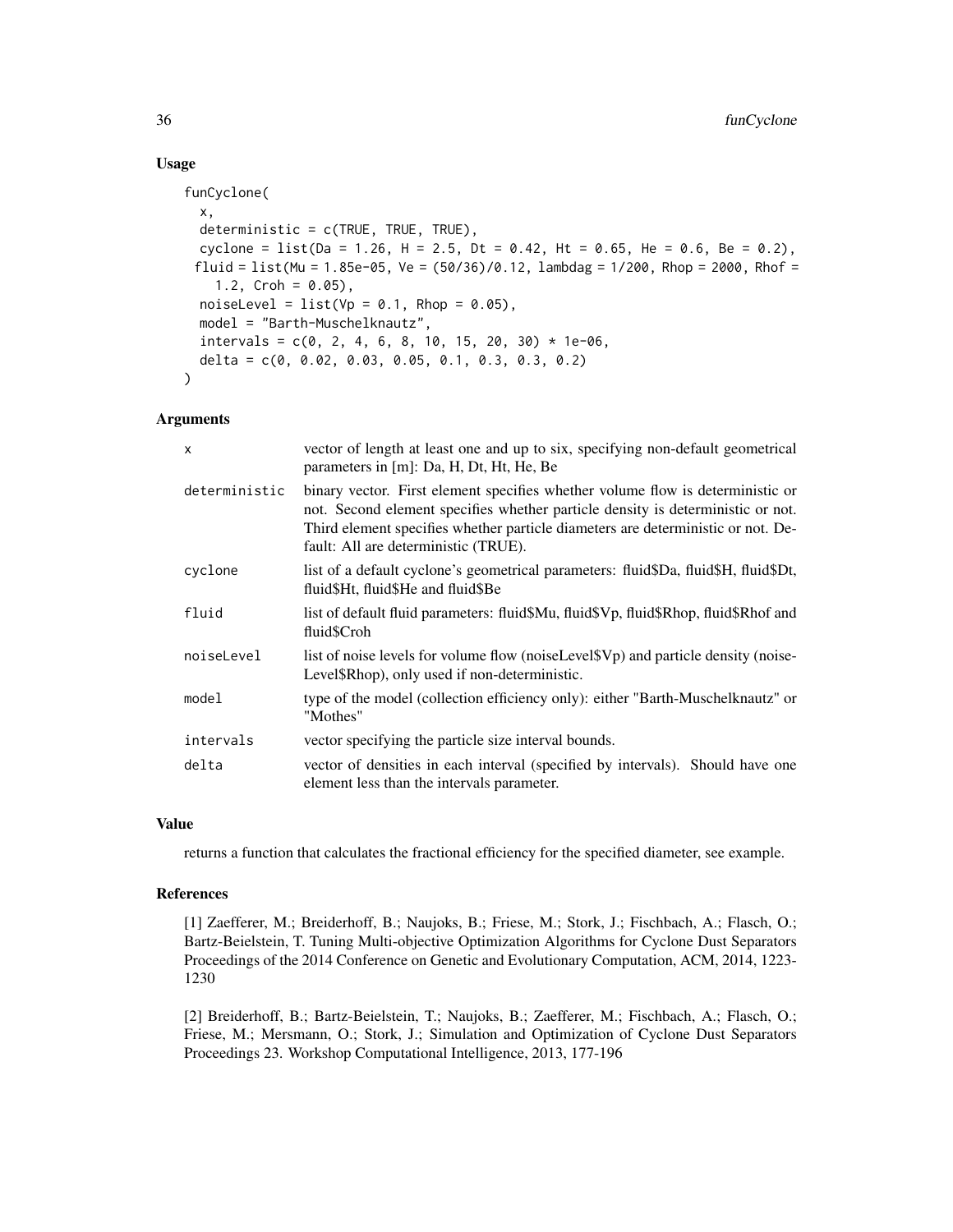#### funError 37

## Examples

```
## Call directly
funCyclone(c(1.26,2.5))
## create vectorized target funcion, vectorized, first objective only
## Also: negated, since SPOT always does minimization.
tfunvecF1 <-function(x){-apply(x,1,funCyclone)[1,]}
tfunvecF1(matrix(c(1.26,2.5,1,2),2,2,byrow=TRUE))
## optimize with spot
res \leq spot(fun=tfunvecF1, lower=c(1,2), upper=c(2,3),
   control=list(modelControl=list(target="ei"),
   model=buildKriging,optimizer=optimLBFGSB,plots=TRUE))
## best found solution ...
res$xbest
## ... and its objective function value
res$ybest
```
funError *funError*

#### Description

Simulate NAs, Infs, NaNs in results from objective function evaluations

#### Usage

```
funError(x, prob = 0.1, errorList = list(NA, Inf, NaN), outDim = 1)
```
#### Arguments

| $\mathsf{x}$ | input vector or matrix of candidate solution                         |
|--------------|----------------------------------------------------------------------|
| prob         | error probability (0 <prob<1). 0.1<="" default:="" td=""></prob<1).> |
| errorList    | list with error types. Default: list (NA, Inf, NaN)                  |
| outDim       | dimension of the output matrix (number of columns)                   |

# Details

Results from [funSphere](#page-50-0) are replaced with NA, NaN, and Inf values.

## Value

vector of objective function values

# See Also

[is.finite](#page-0-0)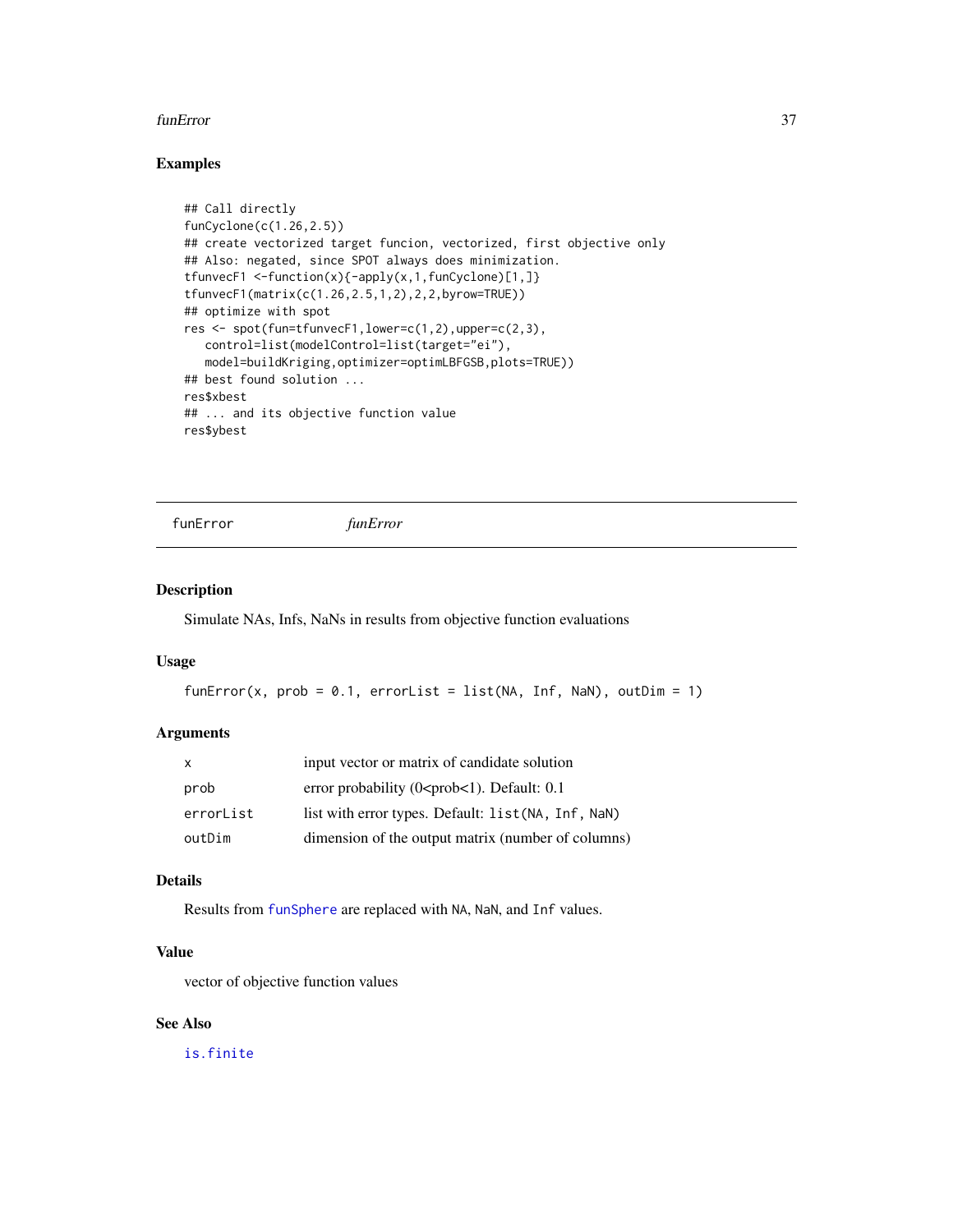#### Examples

```
set.seed(123)
require(SPOT)
x <- matrix(1:10, 5,2)
y \leftarrow funError(x)any(is.na(y))
## two-dim output
funError(x,outDim=2)
funError(x,outDim=2, prob=0.1)
```
funFreudRoth *funFreudRoth (No. 8, More No. 2)*

## Description

2-dim Freudenstein and Roth Test Function

#### Usage

funFreudRoth(x)

#### **Arguments**

x matrix of points to evaluate with the function. Rows for points and columns for dimension.

#### Value

1-column matrix with resulting function values

## References

More, J. J., Garbow, B. S., and Hillstrom, K. E. (1981). Testing unconstrained optimization software. *ACM Transactions on Mathematical Software (TOMS)*, *7*(1), 17-41. [doi:10.1145/355934.355936](https://doi.org/10.1145/355934.355936)

B. Freudenstein, F., and Roth, B. (Oct. 1963). Numerical solutions of systems of nonlinear equations. *The ACM Journal*, *3*(3), 550-556. <https://dl.acm.org/doi/10.1145/321186.321200>

```
x1 \leftarrow matrix(c(1,1),1,1)funFreudRoth(x1)
```

```
# Running SPOT with 20 function evaluations with default configurations
res <- spot(,funFreudRoth,c(0,0),c(10,10),control=list(funEvals=20))
plotModel(res$model)
```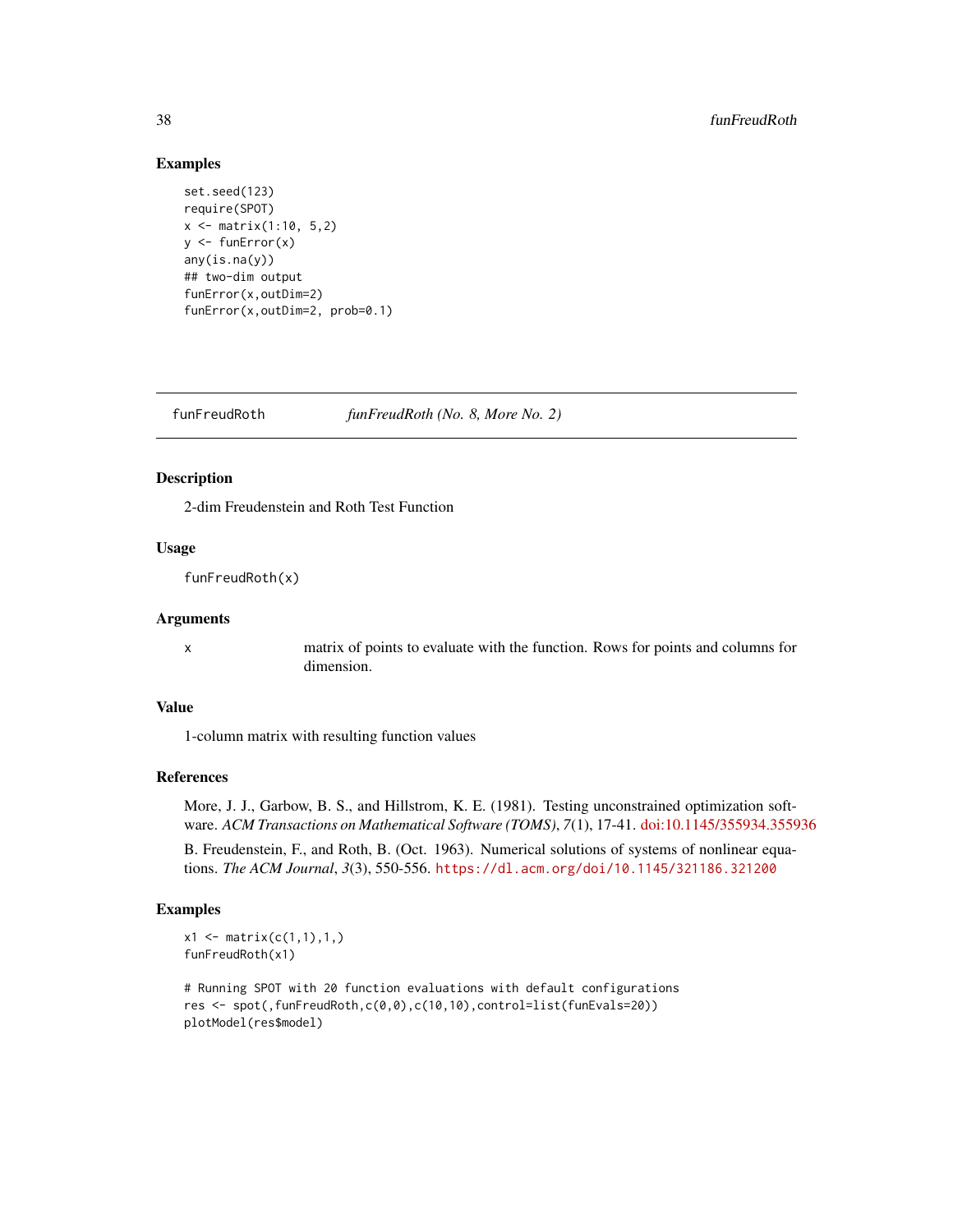## Description

3-dim Gaussian Test Function

### Usage

funGauss(x)

#### Arguments

x matrix of points to evaluate with the function. Rows for points and columns for dimension.

# Value

1-column matrix with resulting function values

## References

Unpublished

## Examples

```
x1 \le matrix(c(1,1,1),1,)
funGauss(x1)
res1 <- spot(,funGauss,
 c(-0.001,-0.007,-0.003),
 c(0.5,1.0,1.1),
 control=list(funEvals=15))
 plotModel(res1$model, which = 1:2)
```
funGoldsteinPrice *Goldstein-Price Test Function (No. 5)*

## Description

An implementation of Booker et al.'s method on a re-scaled/coded version of the 2-dim Goldstein–Price function

#### Usage

funGoldsteinPrice(x)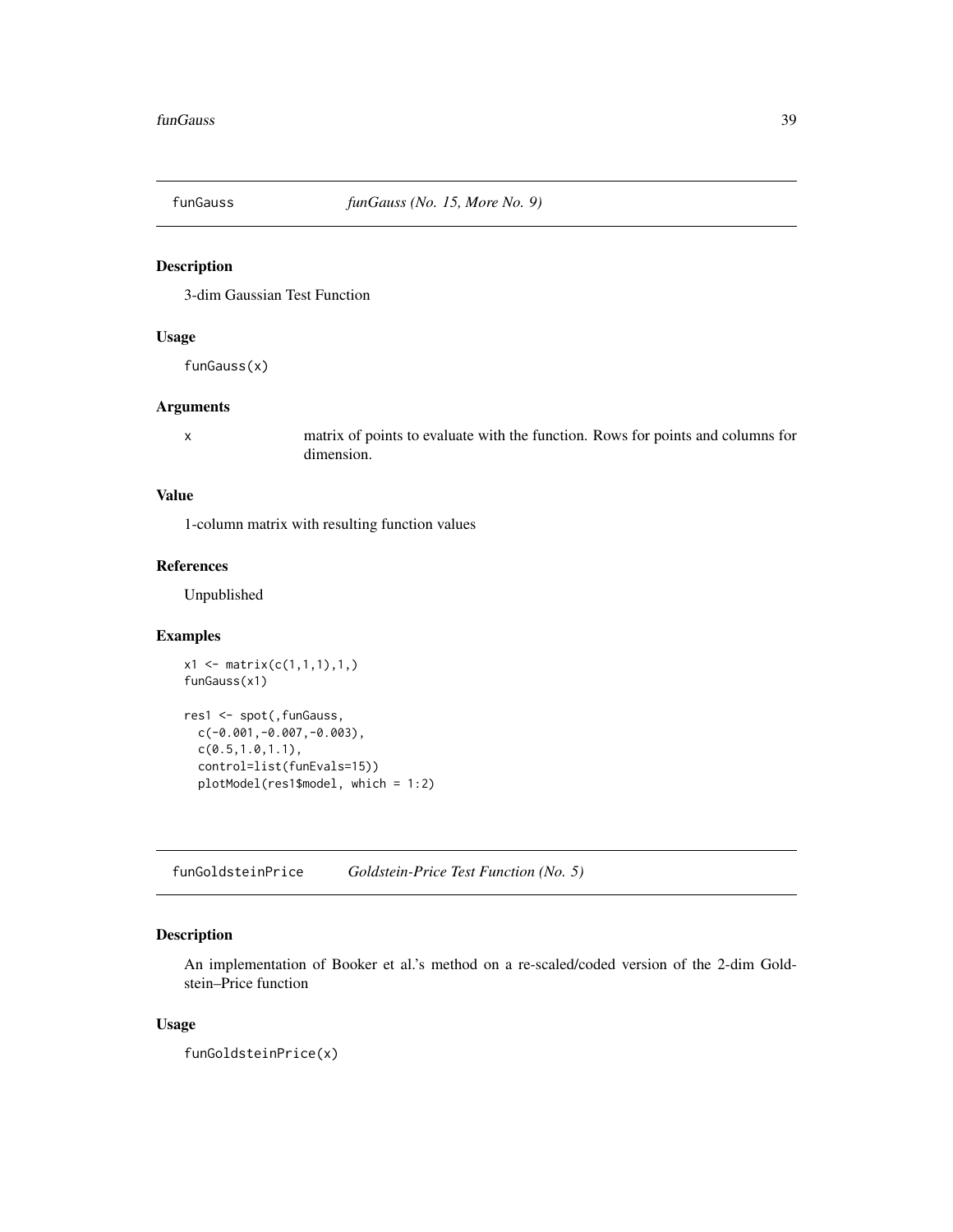#### Arguments

x (m,2)-matrix of points to evaluate with the function. Rows for points and columns for dimension.

## Value

1-column matrix with resulting function values

## Examples

```
x1 <- matrix(c(-pi, 12.275),1,)
funGoldsteinPrice(x1)
```
funGulf *funGulf (No.17, More No. 11)*

#### Description

3-dim Gulf research and development Test Function

## Usage

funGulf $(x, m = 99)$ 

## Arguments

| $\mathsf{X}$ | matrix $(n \times 3)$ of points to evaluate with the function. Rows for points and<br>columns for dimension. Values should be larger than 0. |
|--------------|----------------------------------------------------------------------------------------------------------------------------------------------|
| m            | additional parameter: The Gulf function supports an additional parameter m in<br>the range from $3$ to $100$                                 |

# Value

1-column matrix with resulting function values

### References

More, J. J., Garbow, B. S., and Hillstrom, K. E. (1981). Testing unconstrained optimization software. *ACM Transactions on Mathematical Software (TOMS)*, *7*(1), 17-41. [doi:10.1145/355934.355936](https://doi.org/10.1145/355934.355936)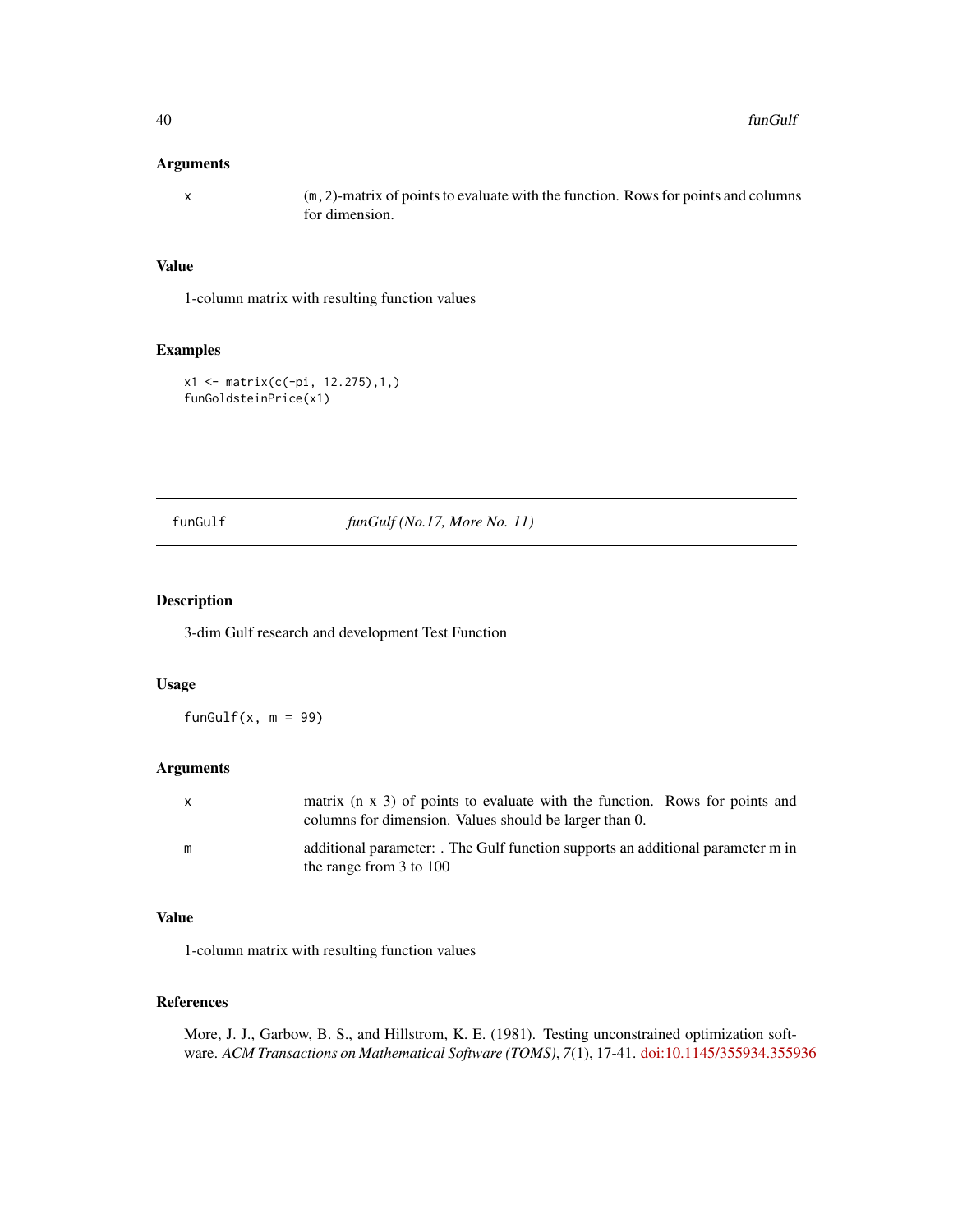#### funHelical 41

#### Examples

```
x1 \leq - matrix(c(50, 25, 1.5), 1,)
funGulf(x1)
funGulf(x1,m=50)
resGulf <- spot(,funGulf,c(0,0,0),c(100,50,5))
resGulf$xbest
resGulf$ybest
plotModel(resGulf$model, which=1:2)
plotModel(resGulf$model, which=2:3)
# x0 is an optional start point (or set of start points), specified as a matrix.
# One row for each point, and one column for each optimized parameter.
x0 = matrix(c(5, 2.5, 0.15), 1, 3)resGulf <- spot(x0,funGulf,c(0,0,0),c(100,50,5))
resGulf$xbest
resGulf$ybest
```
funHelical *funHelical (No. 13, More No. 7)*

#### Description

3-dim Helical Test Function

#### Usage

funHelical(x)

#### Arguments

x matrix (n x 3)-dim of points to evaluate with the function. Rows for points and columns for dimension.

# Value

1-column matrix with resulting function values

## References

More', J. J., Garbow, B. S., and Hillstrom, K. E. (1981). Testing unconstrained optimization software. *ACM Transactions on Mathematical Software (TOMS)*, *7*(1), 17-41. [doi:10.1145/355934.355936](https://doi.org/10.1145/355934.355936)

Fletcher, R., and Powell, M. J. (1963). A rapidly convergent descent method for minimization. *The Computer Journal*, *6*(2), 163-168. [doi:10.1093/comjnl/6.2.163](https://doi.org/10.1093/comjnl/6.2.163)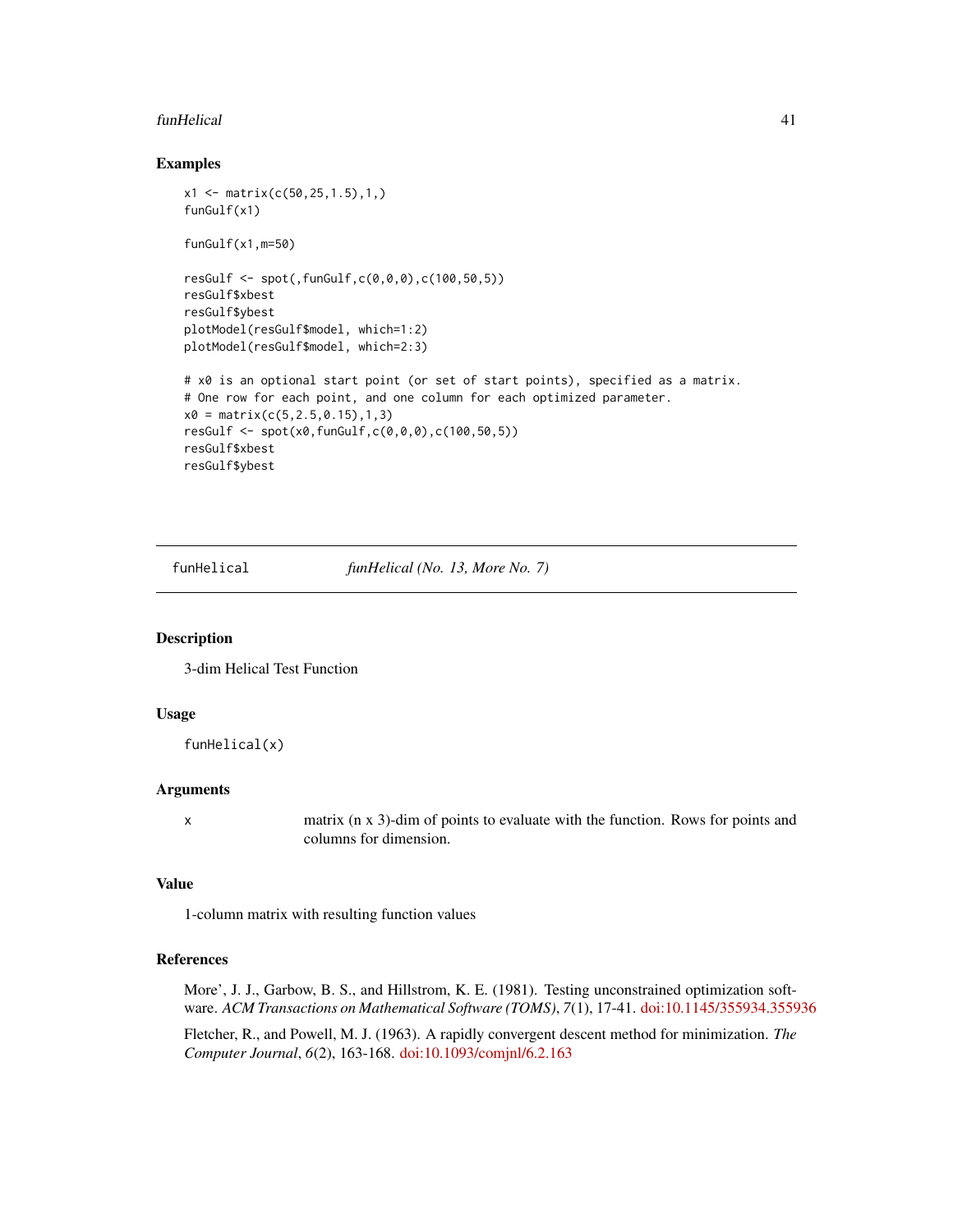## Examples

```
x1 \leftarrow matrix(c(1,1,1),1,1)funHelical(x1)
res <- spot(,funHelical,c(-40,-40,-40),c(40,40,40),control=list(funEvals=20))
plotModel(res$model,which=c(1,2),type="persp",border="NA")
plotModel(res$model,which=c(2,3),type="persp",border="NA")
plotModel(res$model,which=c(1,3),type="persp",border="NA")
plotModel(res$model, which=c(1,2))
plotModel(res$model, which=c(1,3))
plotModel(res$model, which=c(2,3))
```
funIshigami *Ishigami Test Function (No. 7)*

#### **Description**

An implementation of the 3-dim Ishigami function.

 $f(x) = \sin(x_1) + a \sin^2(x_2) + b x_3^2 + 4 \sin(x_1)$ 

The Ishigami function of Ishigami & Homma (1990) is used as an example for uncertainty and sensitivity analysis methods, because it exhibits strong nonlinearity and nonmonotonicity. It also has a peculiar dependence on x<sub>1</sub>3, as described by Sobol' & Levitan (1999). The independent distributions of the input random variables are usually:  $x_i =$  Uniform[-pi, pi], for all  $i = 1, 2, 3$ .

#### Usage

funIshigami(x,  $a = 7$ ,  $b = 0.1$ )

#### Arguments

| X            | $(m, 3)$ -matrix of points to evaluate with the function. Values should be $>=$ -pi<br>and $\leq$ pi, i.e., $x_i$ in [-pi,pi]. |
|--------------|--------------------------------------------------------------------------------------------------------------------------------|
| a            | coefficient (optional), with default value 7                                                                                   |
| <sub>b</sub> | coefficient (optional), with default value 0.1                                                                                 |

## Value

1-column matrix with resulting function values

#### References

Ishigami, T., & Homma, T. (1990, December). An importance quantification technique in uncertainty analysis for computer models. In Uncertainty Modeling and Analysis, 1990. Proceedings., First International Symposium on (pp. 398-403). IEEE.

Sobol', I. M., & Levitan, Y. L. (1999). On the use of variance reducing multipliers in Monte Carlo computations of a global sensitivity index. Computer Physics Communications, 117(1), 52-61.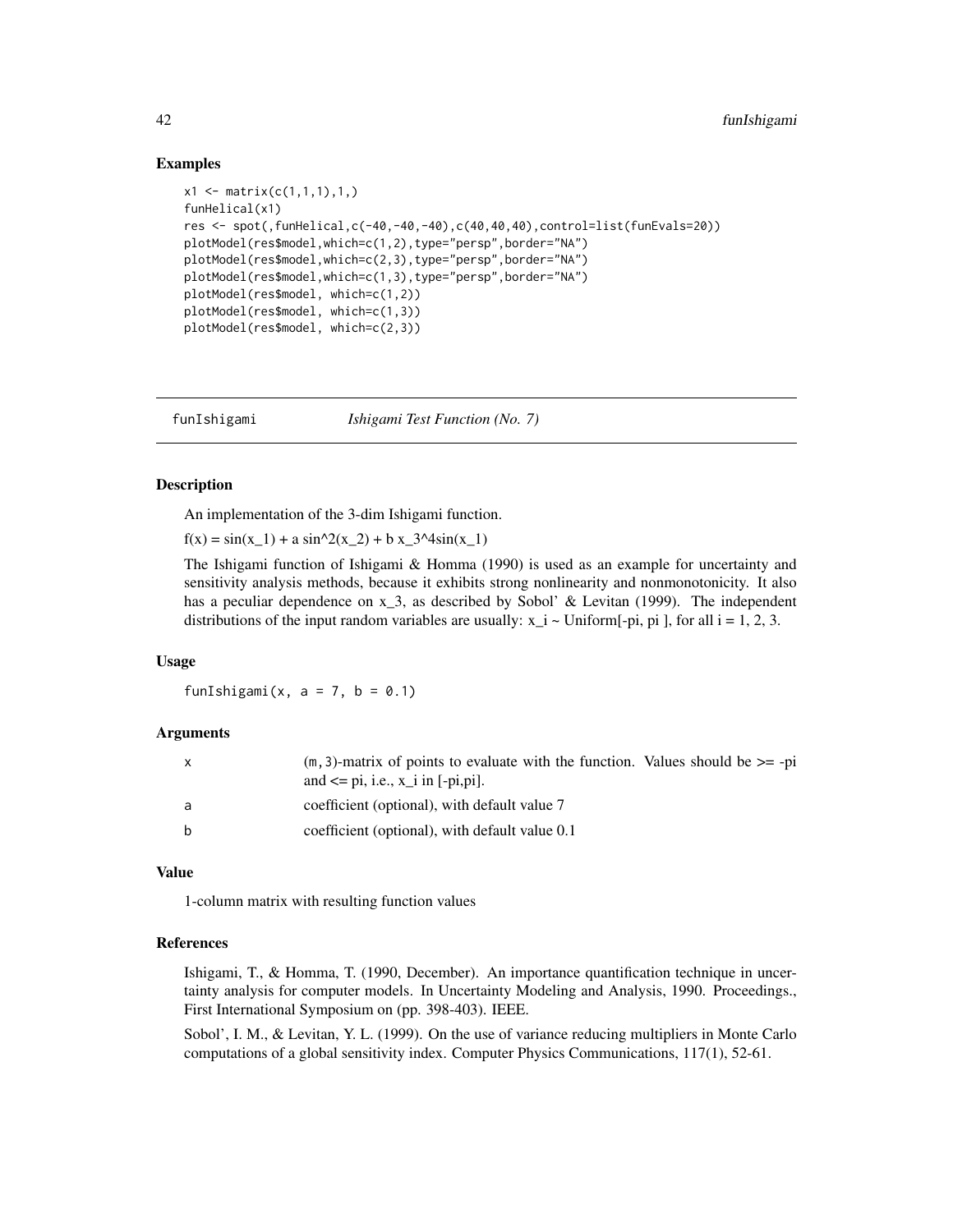## funJennSamp 43

## Examples

x1 <- matrix(c(-pi, 0, pi),1,) funIshigami(x1)

funJennSamp *funJennSamp (No. 12, More No 6)*

#### Description

2-dim Jennrich and Sampson Function Test Function

#### Usage

funJennSamp(x)

#### Arguments

x matrix of points to evaluate with the function. Rows for points and columns for dimension.

#### Value

1-column matrix with resulting function values

## References

More, J. J., Garbow, B. S., & Hillstrom, K. E. (1981). Testing unconstrained optimization software. *ACM Transactions on Mathematical Software (TOMS)*, *7*(1), 17-41. [doi:10.1145/355934.355936](https://doi.org/10.1145/355934.355936)

Jennrich, R.I., and Sampson (1968). Application of stepwise regression to nonlinear estimation. *Technometrics*, *3*(3), 63-72. [https://www.tandfonline.com/doi/abs/10.1080/00401706.1968](https://www.tandfonline.com/doi/abs/10.1080/00401706.1968.10490535). [10490535](https://www.tandfonline.com/doi/abs/10.1080/00401706.1968.10490535)

```
x1 <- matrix(c(1,1),1,)
funJennSamp(x1)
res \leq spot(, funJennSamp, c(0,0), c(0.3,0.3)plotModel(res$model)
```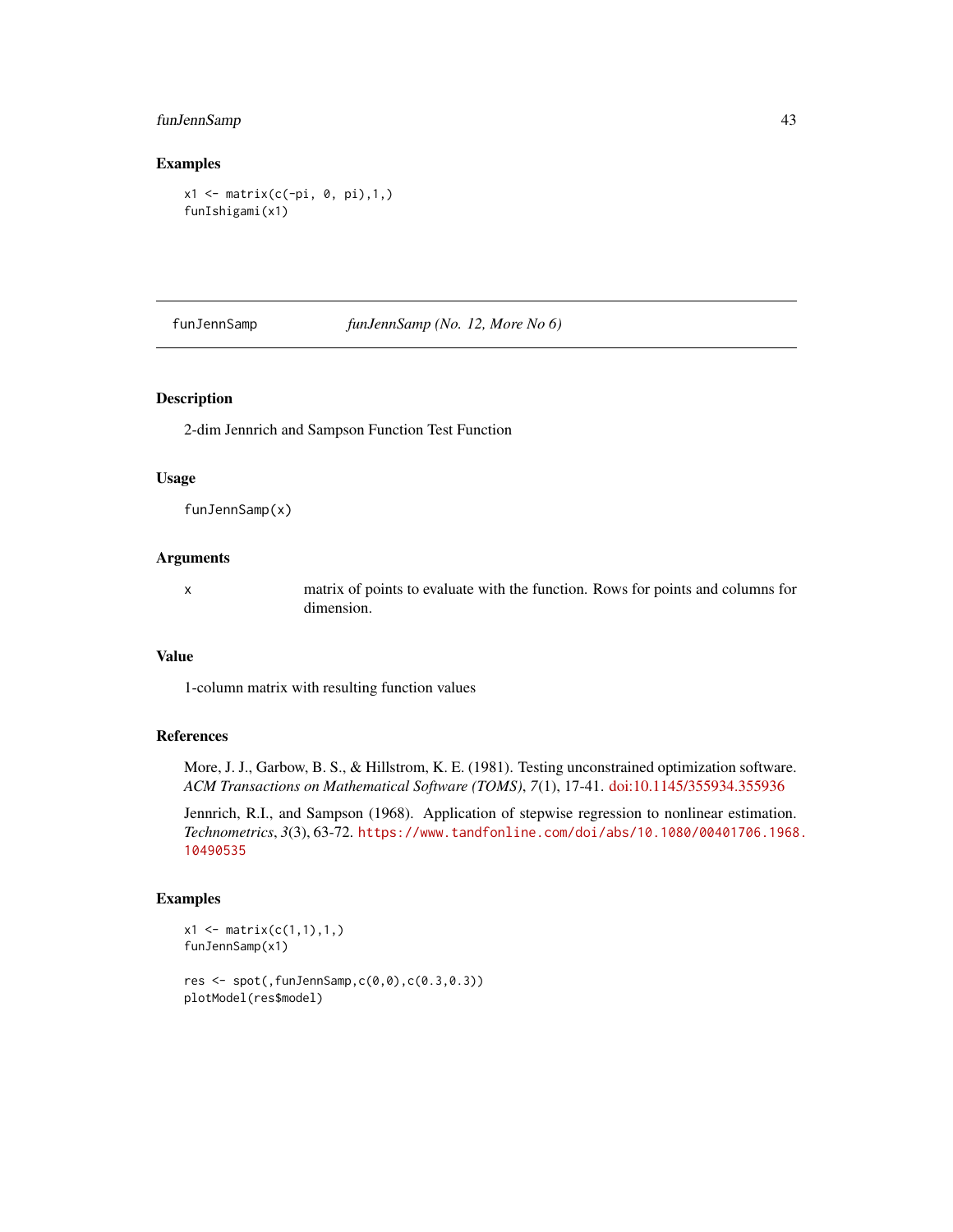## Description

Meyer 3-dim Test Function

#### Usage

funMeyer(x)

#### Arguments

x matrix (dim 1x3) of points to evaluate with the function. Rows for points and columns for dimension.

## Value

1-column matrix with resulting function values

## References

More, J. J., Garbow, B. S., and Hillstrom, K. E. (1981). Testing unconstrained optimization software. *ACM Transactions on Mathematical Software (TOMS)*, *7*(1), 17-41. [doi:10.1145/355934.355936](https://doi.org/10.1145/355934.355936)

```
x1 \leftarrow matrix(c(1,1,1),1,1)funMeyer(x1)
set.seed(13)
resMeyer <- spot(matrix(c(0.02,4000,250),1,3),
 funMeyer,c(0,1000,200),c(3,8000,500),
 control= list(funEvals=15))
resMeyer$xbest
resMeyer$ybest
print("Model with parameters")
plotModel(resMeyer$model)
plotModel(resMeyer$model,which=2:3)
```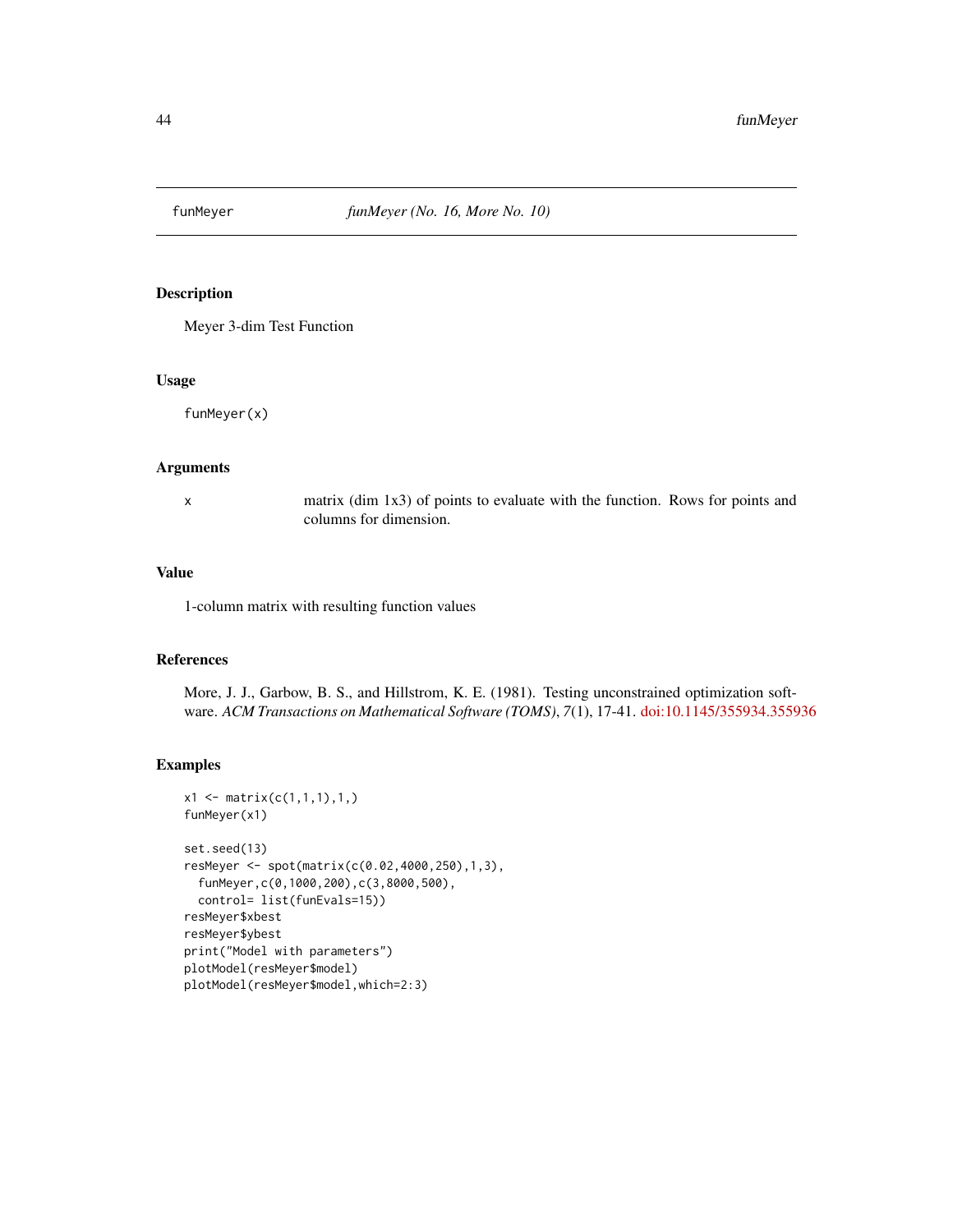funMoo *funMoo*

## Description

Multi-objective Test Function

# Usage

funMoo(x)

# Arguments

x matrix of points to evaluate with the function. Rows for points and columns for dimension.

# Details

funMultiObjectiveOptimization

A multiobjective dummy testfunction

## Value

n-column matrix with resulting function values

# Examples

x1 <- matrix(c(-pi, 12.275),1,) funMoo(x1)  $x \leftarrow \text{matrix}(c(1,1,2), \text{ ncol=3 })$ 

funNoise *funNoise*

## Description

noise function

#### Usage

```
funNoise(x, fun = funSphere, mean = 0, sigma = 1)
```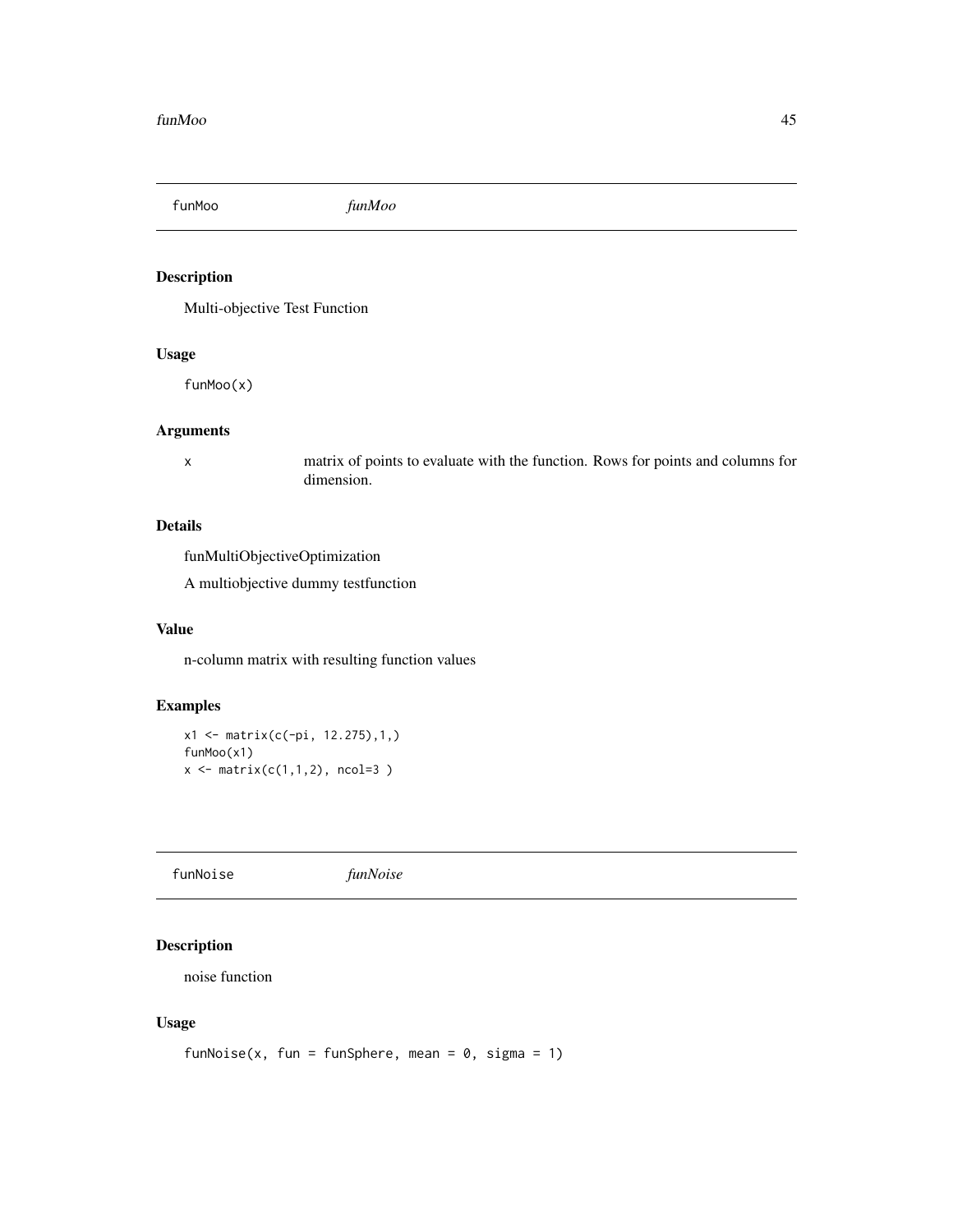# Arguments

| X     | input matrix of candidate solution     |
|-------|----------------------------------------|
| fun   | objective function. Default: funSphere |
| mean  | error mean. Default: 1                 |
| sigma | error sd. Default: 1                   |

# Value

vector of noisy objective function values

# Examples

```
set.seed(123)
require(SPOT)
x \leftarrow \text{matrix}(1:10, 5, 2)funNoise(x)
```
funOptimLecture *funOptimLecture*

# Description

A testfunction used in the optimizaton lecture of the AIT Masters course at TH Koeln

# Usage

funOptimLecture(vec)

## Arguments

vec input vector or matrix of candidate solution

# Value

vector of objective function values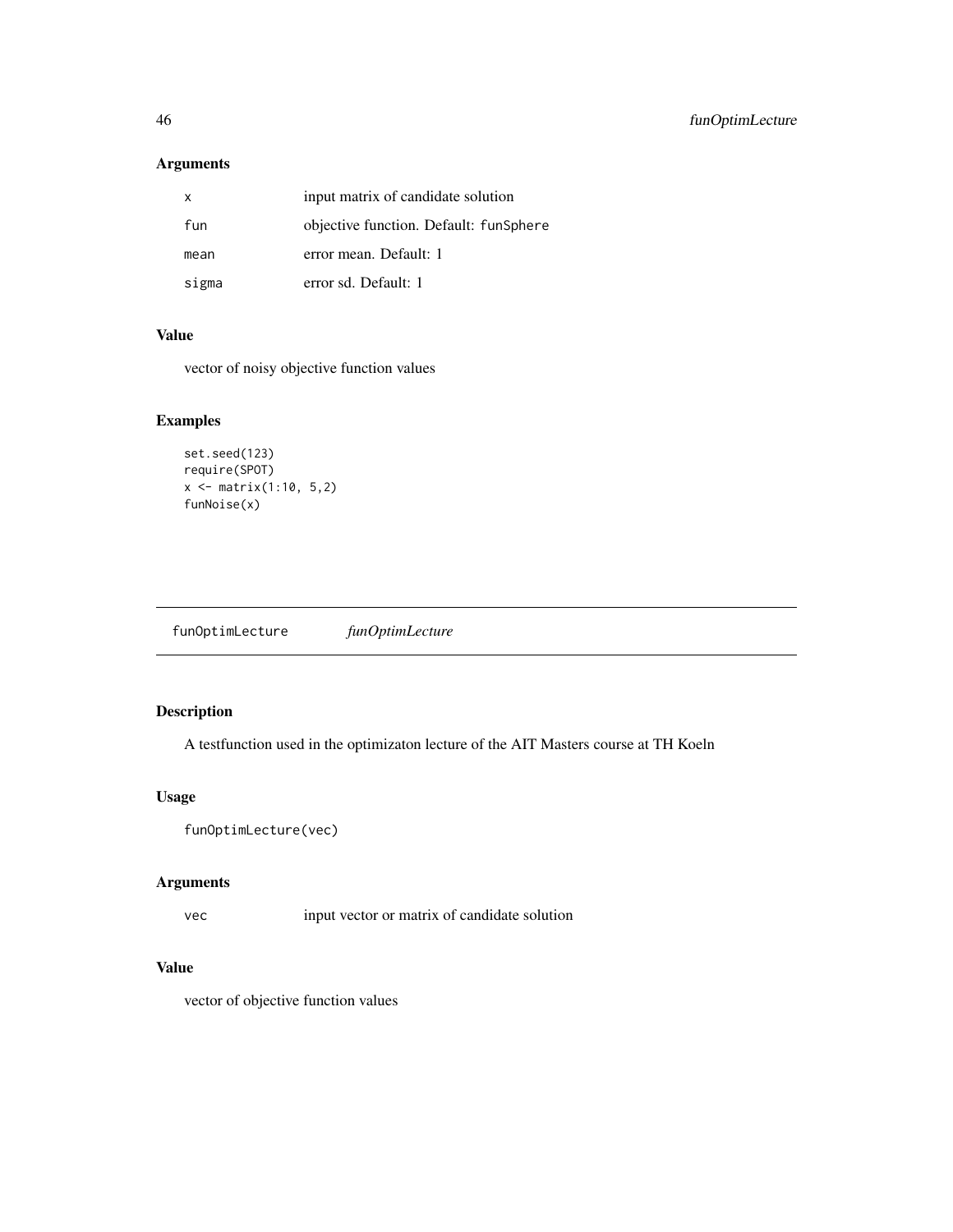## Description

2-dim Powell Badly Scaled Test Function

#### Usage

funPowellBs(x)

## Arguments

x matrix of points to evaluate with the function. Rows for points and columns for dimension.

#### Value

1-column matrix with resulting function values

#### References

More, J. J., Garbow, B. S., and Hillstrom, K. E. (1981). Testing unconstrained optimization software. *ACM Transactions on Mathematical Software (TOMS)*, *7*(1), 17-41. [doi:10.1145/355934.355936](https://doi.org/10.1145/355934.355936)

Powell, M.J.D. (1970). A hybrid method for nonlinear equations. In Numerical methods for Nonlinear Algebraic Equations, P. Rabinowitz (Ed), *Gordon & Breach, New York.*, *3*(3), 87-114.

## Examples

```
x1 \leftarrow \text{matrix}(c(-1,1),1,1)funPowellBs(x1)
# Running SPOT with 20 function evaluations with default configurations
res <- spot(,fun=funPowellBs,c(-10,-10),c(10,10),control=list(funEvals=20))
plotModel(res$model, points = rbind(c(res$xbest[1], res$xbest[2]),c(1.098e-5,9.106)))
```
funPowellS *funPowellS (No. 19, More No. 13)*

#### Description

Powells 4-dim Test Function

#### Usage

funPowellS(x)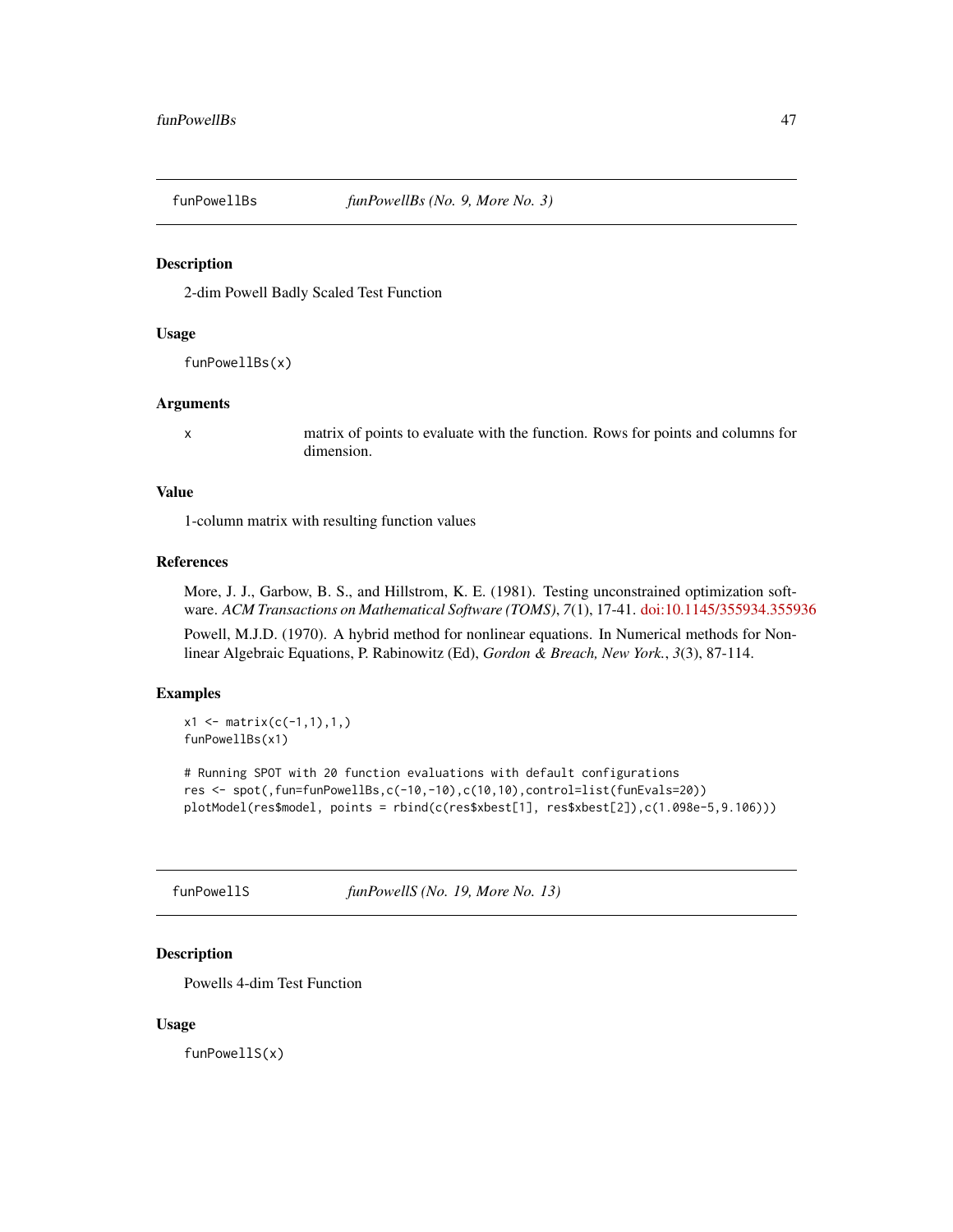#### Arguments

x matrix (dim 1x4) of points to evaluate with the function. Rows for points and columns for dimension.

## Value

1-column matrix with resulting function values

#### References

More, J. J., Garbow, B. S., and Hillstrom, K. E. (1981). Testing unconstrained optimization software. Trond Steihaug and Sara Suleiman Global convergence and the Powell singular function *ACM Transactions on Mathematical Software (TOMS)*, *7*(1), 17-41. [doi:10.1145/355934.355936](https://doi.org/10.1145/355934.355936) [http:](http://owos.gm.fh-koeln.de:8055/bartz/optimization-ait-master-2020/blob/master/Jupyter.d/Exercise-VIIa.ipynb) [//owos.gm.fh-koeln.de:8055/bartz/optimization-ait-master-2020/blob/master/Jupyt](http://owos.gm.fh-koeln.de:8055/bartz/optimization-ait-master-2020/blob/master/Jupyter.d/Exercise-VIIa.ipynb)er. [d/Exercise-VIIa.ipynb](http://owos.gm.fh-koeln.de:8055/bartz/optimization-ait-master-2020/blob/master/Jupyter.d/Exercise-VIIa.ipynb) [http://bab10.bartzandbartz.de:8033/bartzbeielstein/bab-opt](http://bab10.bartzandbartz.de:8033/bartzbeielstein/bab-optimization-ait-master-2020/-/blob/master/Jupyter.d/01spotNutshell.ipynb)imization-ait-maste [-/blob/master/Jupyter.d/01spotNutshell.ipynb](http://bab10.bartzandbartz.de:8033/bartzbeielstein/bab-optimization-ait-master-2020/-/blob/master/Jupyter.d/01spotNutshell.ipynb) [https://www.mat.univie.ac.at/~neum/](https://www.mat.univie.ac.at/~neum/glopt/bounds.html) [glopt/bounds.html](https://www.mat.univie.ac.at/~neum/glopt/bounds.html)

Powells Test function, M. J. D. Powell, 1962 An automatic method for finding the local minimum of a function. *The Computer Journal*, *3*(3), 175-184. [https://www.sfu.ca/~ssurjano/powell.](https://www.sfu.ca/~ssurjano/powell.html) [html](https://www.sfu.ca/~ssurjano/powell.html)

#### Examples

```
x1 \leq - matrix(c(0, 0, 0, 0), 1,)
funPowellS(x1)
x2 \leq - matrix(c(3,-1,0,1),1,)
funPowellS(x2)
x3 \le matrix(c(0,0,0,-2),1,)
funPowellS(x3)
# optimization run with SPOT and 15 evaluations
res_fun <- spot(,funPowellS,c(-4,-4,-4,-4),c(5,5,5,5),control=list(funEvals=15))
res_fun
```
funRosen *funRosen (No. 2, More No. 1)*

#### **Description**

Rosenbrock Test Function

#### Usage

```
funRosen(x)
```
#### Arguments

x matrix of points to evaluate with the function. Rows for points and columns for dimension.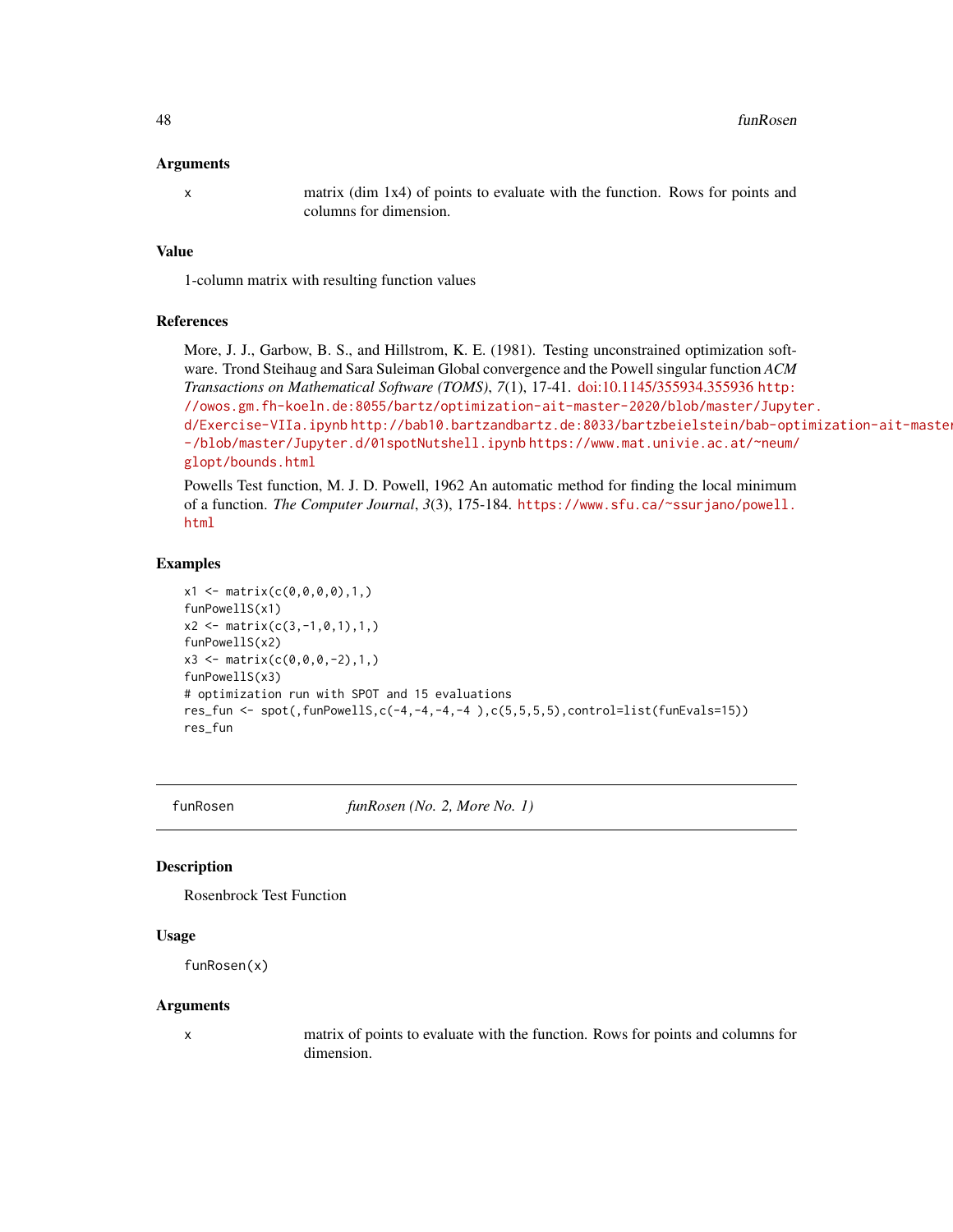#### funRosen2 49

# Value

1-column matrix with resulting function values

#### References

More, J. J., Garbow, B. S., and Hillstrom, K. E. (1981). Testing unconstrained optimization software. *ACM Transactions on Mathematical Software (TOMS)*, *7*(1), 17-41. [doi:10.1145/355934.355936](https://doi.org/10.1145/355934.355936)

Rosenbrock, H. (1960). An automatic method for finding the greatest or least value of a function. *The Computer Journal*, *3*(3), 175-184. [doi:10.1093/comjnl/3.3.175](https://doi.org/10.1093/comjnl/3.3.175)

## Examples

```
x1 \leftarrow matrix(c(1,1),1,1)funRosen(x1)
```
funRosen2 *funRosen2 (No. 2a)*

#### Description

Rosenbrock Test Function (2-dim)

#### Usage

funRosen2(x)

#### Arguments

x matrix of points to evaluate with the function. Rows for points and columns for dimension.

# Value

1-column matrix with resulting function values

```
x1 <- matrix(c(-pi, 12.275),1,)
funRosen2(x1)
```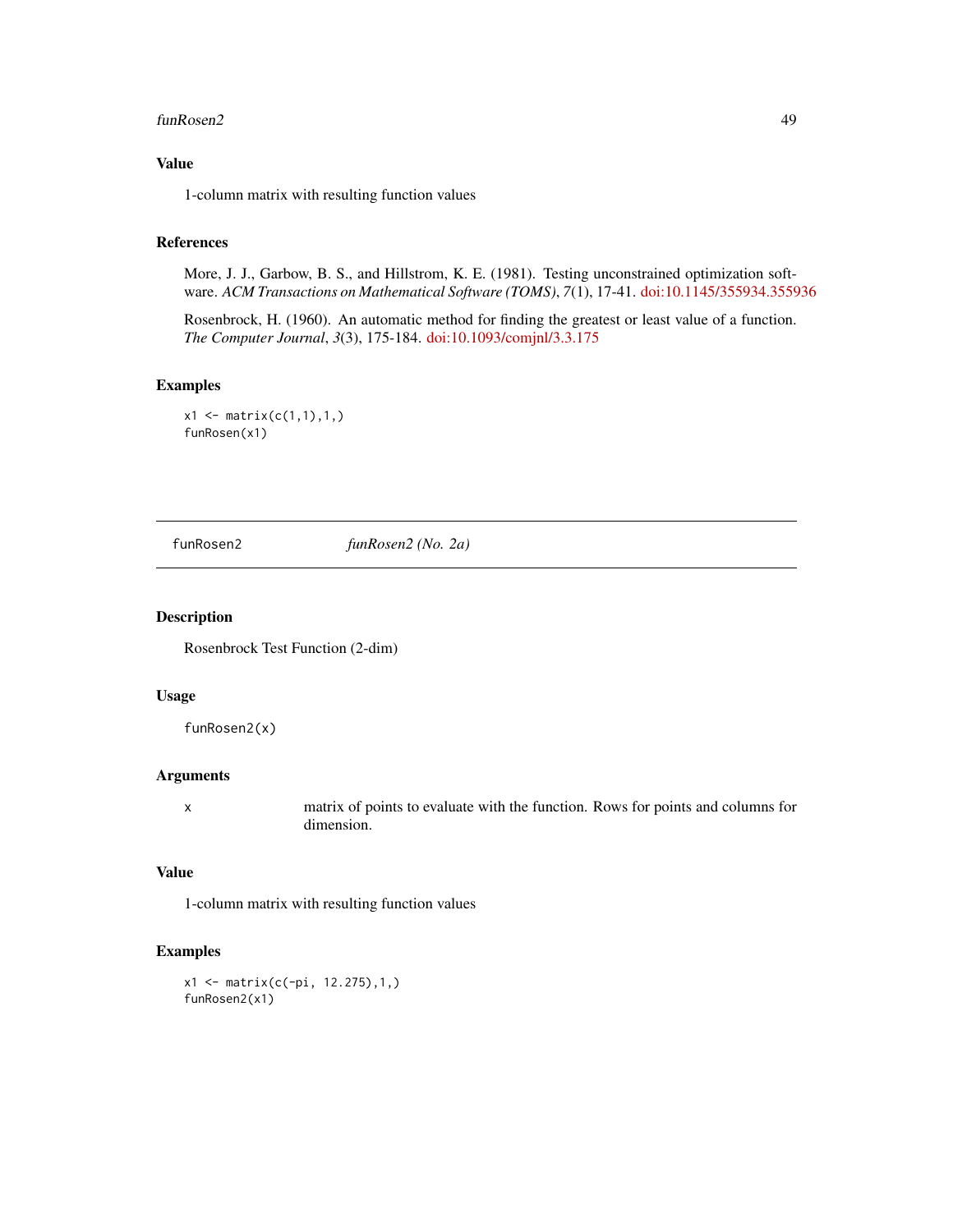<span id="page-49-0"></span>funShiftedSphere *funShiftedSphere (No. 4)*

#### Description

Shifted Sphere Test Function with optimum at  $x\_opt = a$  and  $f(x\_opt) = 0$ 

# Usage

funShiftedSphere $(x, a = 1)$ 

#### Arguments

| matrix of points to evaluate with the function. Rows for points and columns for<br>dimension. |
|-----------------------------------------------------------------------------------------------|
| offset added, i.e., $f = sum(x-a)^2$ . Default: 1.                                            |

# Value

1-column matrix with resulting function values

#### See Also

[funSphere](#page-50-0)

## Examples

x1 <- matrix(c(-pi, 12.275),1,)  $a < -1$ funShiftedSphere(x1, a)

funSoblev99 *Sobol and Levitan Test Function (No. 6)*

# Description

An implementation of the Sobol-Levitan function.

 $f(x) = exp(sum b_i x_i) - I_d + c_0$ , where  $I_d = prod((exp(b_i) - 1) / b_i)$ 

The value of the elements in the b-vector (b1, ..., bd) affect the importance of the corresponding x-variables. Sobol' & Levitan (1999) use two different b-vectors: (1.5, 0.9, 0.9, 0.9, 0.9, 0.9), for d = 6, and (0.6, 0.6, 0.6, 0.6, 0.6, 0.6, 0.6, 0.6, 0.6, 0.6, 0.4, 0.4, 0.4, 0.4, 0.4, 0.4, 0.4, 0.4, 0.4, 0.4), for d = 20. Our implementation uses the default b vector: b = c(0.6, 0.6, 0.6, 0.6, 0.6, 0.6, 0.6, 0.6, 0.6, 0.6, 0.4, 0.4, 0.4, 0.4, 0.4, 0.4, 0.4, 0.4, 0.4, 0.4) (when d<=20).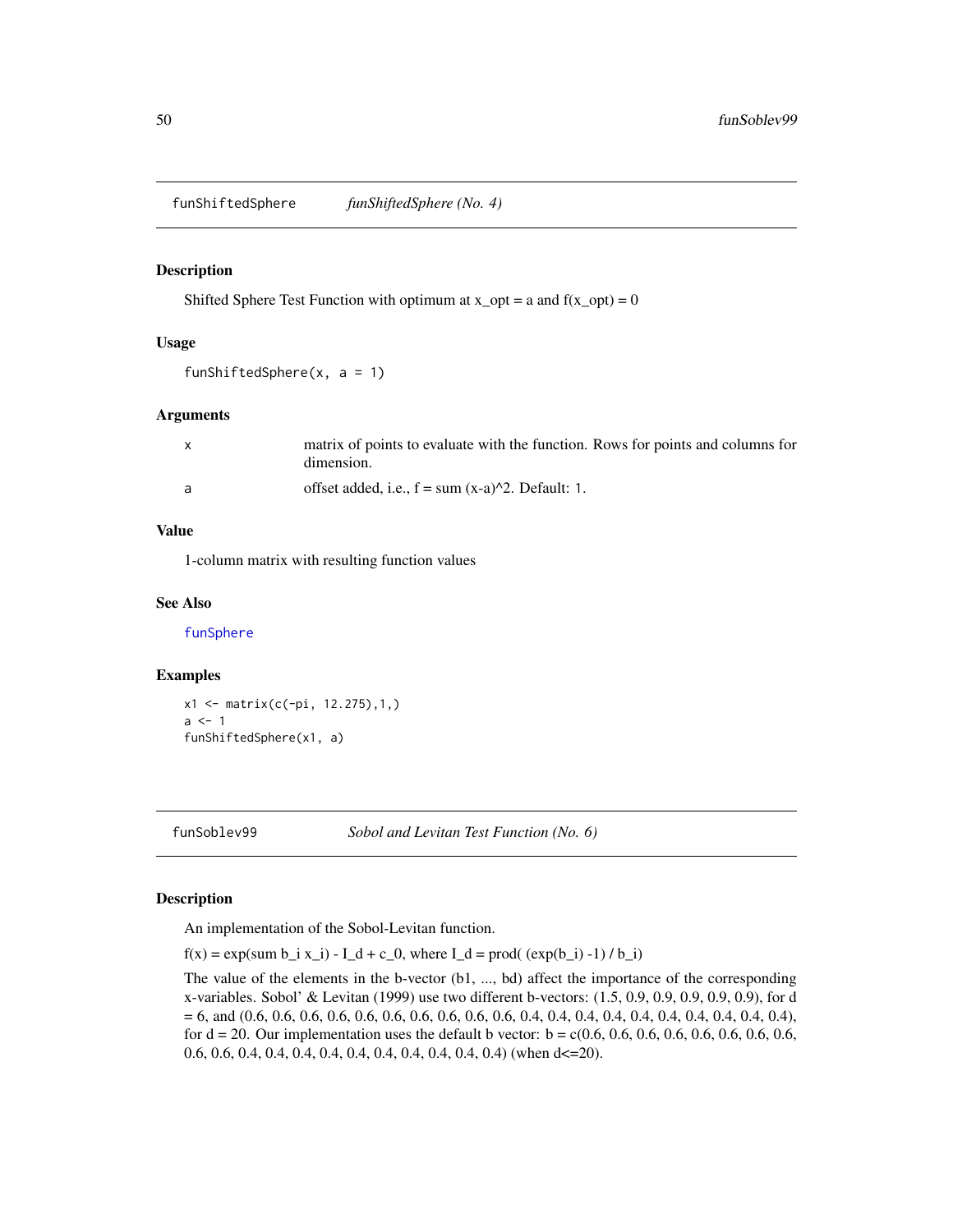## funSphere 51

Moon et al. (2012) scale the output to have a variance of 100. For  $d = 20$ , they use three different b-vectors: (2, 1.95, 1.9, 1.85, 1.8, 1.75, 1.7, 1.65, 0.4228, 0.3077, 0.2169, 0.1471, 0.0951, 0.0577, 0.0323, 0.0161, 0.0068, 0.0021, 0.0004, 0), (1, 1, 1, 1, 1, 1, 1, 1, 1, 1, 0, 0, 0, 0, 0, 0, 0, 0, 0, 0), and (2.6795, 2.2289, 1.8351, 1.4938, 1.2004, 0.9507, 0.7406, 0.5659, 0.4228, 0.3077, 0.2169, 0.1471, 0.0951, 0.0577, 0.0323, 0.0161, 0.0068, 0.0021, 0.0004, 0).

The generally used value of c0 is  $c0 = 0$ . The function is evaluated on xi in [0, 1], for all  $i = 1, ..., d$ .

#### Usage

```
funSoblev99(x, b = c(rep(0.6, 10), rep(0.4, 10)), c0 = 0)
```
#### Arguments

| $\mathsf{x}$ | $(m, 2)$ -matrix of points to evaluate with the function. Values should be $\geq 0$ and<br>$\leq$ 1, i.e., x i in [0,1]. |
|--------------|--------------------------------------------------------------------------------------------------------------------------|
| b            | d-dimensional vector (optional), with default value $b = c(0.6, 0.6, 0.6, 0.6, 0.6, 0.6)$                                |
| c0           | constant term (optional), with default value 0                                                                           |

## Value

1-column matrix with resulting function values

#### References

Moon, H., Dean, A. M., & Santner, T. J. (2012). Two-stage sensitivity-based group screening in computer experiments. Technometrics, 54(4), 376-387.

Sobol', I. M., & Levitan, Y. L. (1999). On the use of variance reducing multipliers in Monte Carlo computations of a global sensitivity index. Computer Physics Communications, 117(1), 52-61.

#### Examples

```
x1 <- matrix(c(-pi, 12.275),1,)
funSoblev99(x1)
```
<span id="page-50-0"></span>funSphere *funSphere (No. 3)*

## **Description**

Sphere Test Function

#### Usage

funSphere(x)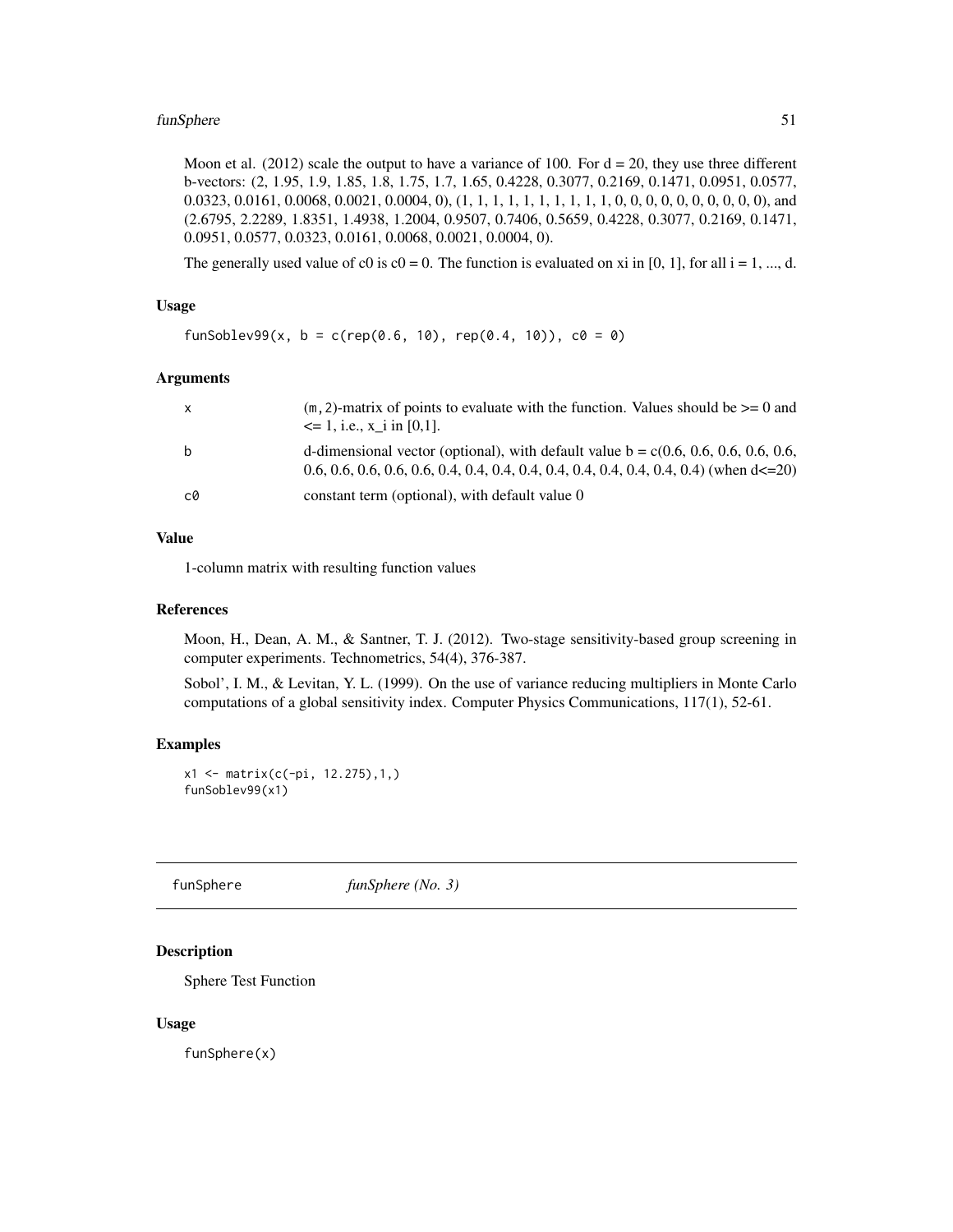## Arguments

x matrix of points to evaluate with the function. Rows for points and columns for dimension.

# Value

1-column matrix with resulting function values

#### See Also

[funShiftedSphere](#page-49-0)

## Examples

x1 <- matrix(c(-pi, 12.275),1,) funSphere(x1)

funSring *funSring*

# Description

wrapper for [sring](#page-115-0)

## Usage

funSring(x, opt =  $list()$ , ...)

## Arguments

| x   | perceptron weights                                |
|-----|---------------------------------------------------|
| opt | list of optional parameters, e.g.,                |
|     | nElevators number of elevators                    |
|     | probNewCustomer probability pf a customer arrival |
|     | nIterations Number of itertions                   |
|     | randomSeed random seed                            |
|     | additional parameters                             |

## Value

fitness (matrix with one column)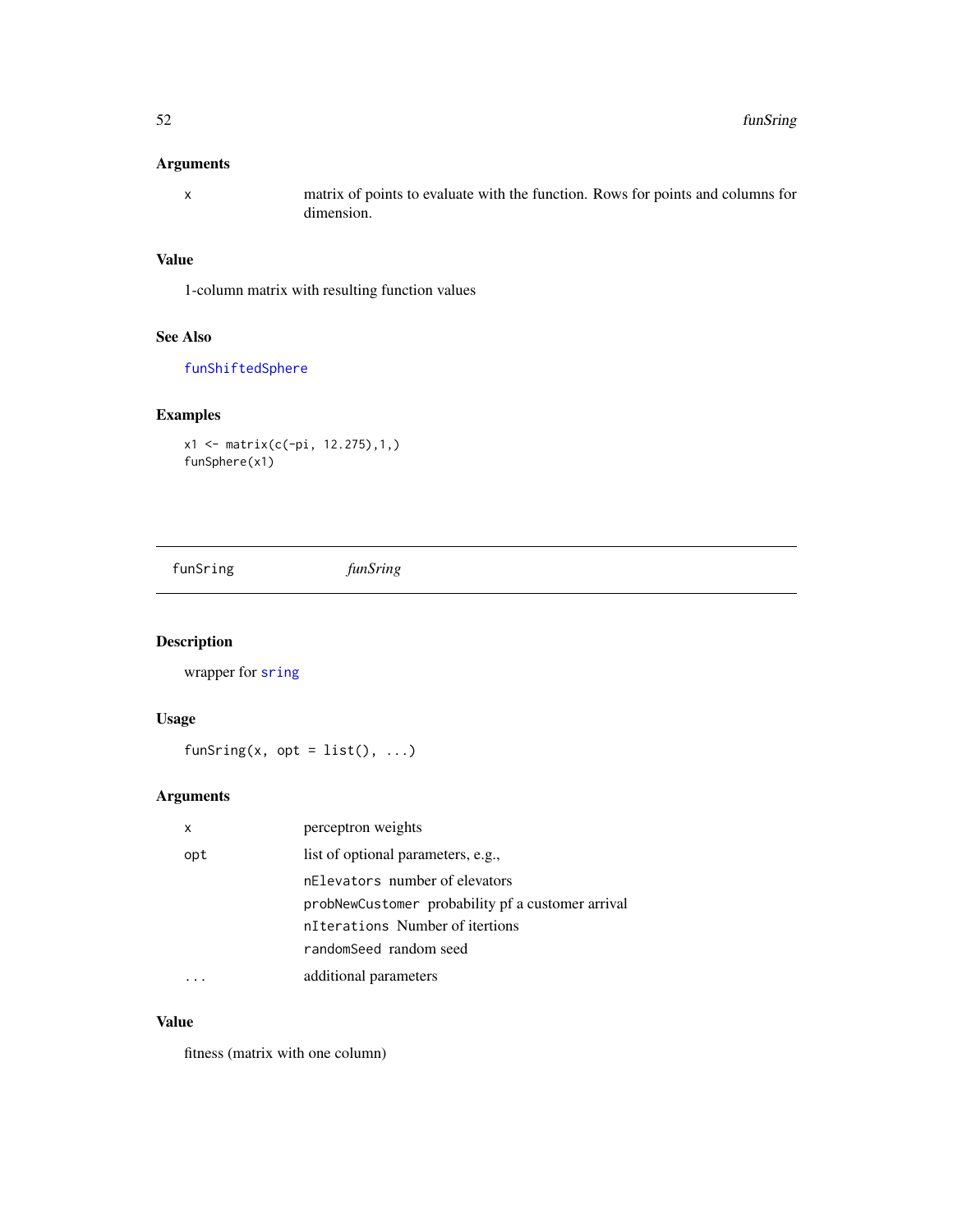#### getCosts 53

## Examples

```
set.seed(123)
numberStates = 200
sigma = 1
x = matrix( rnorm(n = 2*numberStates, 1, sigma), 1,)
funSring(x)
```
getCosts *getCosts*

# Description

Evaluate synthetic cost function that is based on the number of waiting customers and the number elevators

## Usage

getCosts(x, ...)

# Arguments

|                         | vector with sigma weight multiplier and ne number of elevators |
|-------------------------|----------------------------------------------------------------|
| $\cdot$ $\cdot$ $\cdot$ | optional parameters passed to funSring                         |

# Details

Note: To accelerate testing, nIterations was set to 1e3 (instead of 1e6)

## Value

fitness (costs)

```
set.seed(123)
sigma = 1ne = 10
x <- c(sigma, ne)
getCosts(x)
```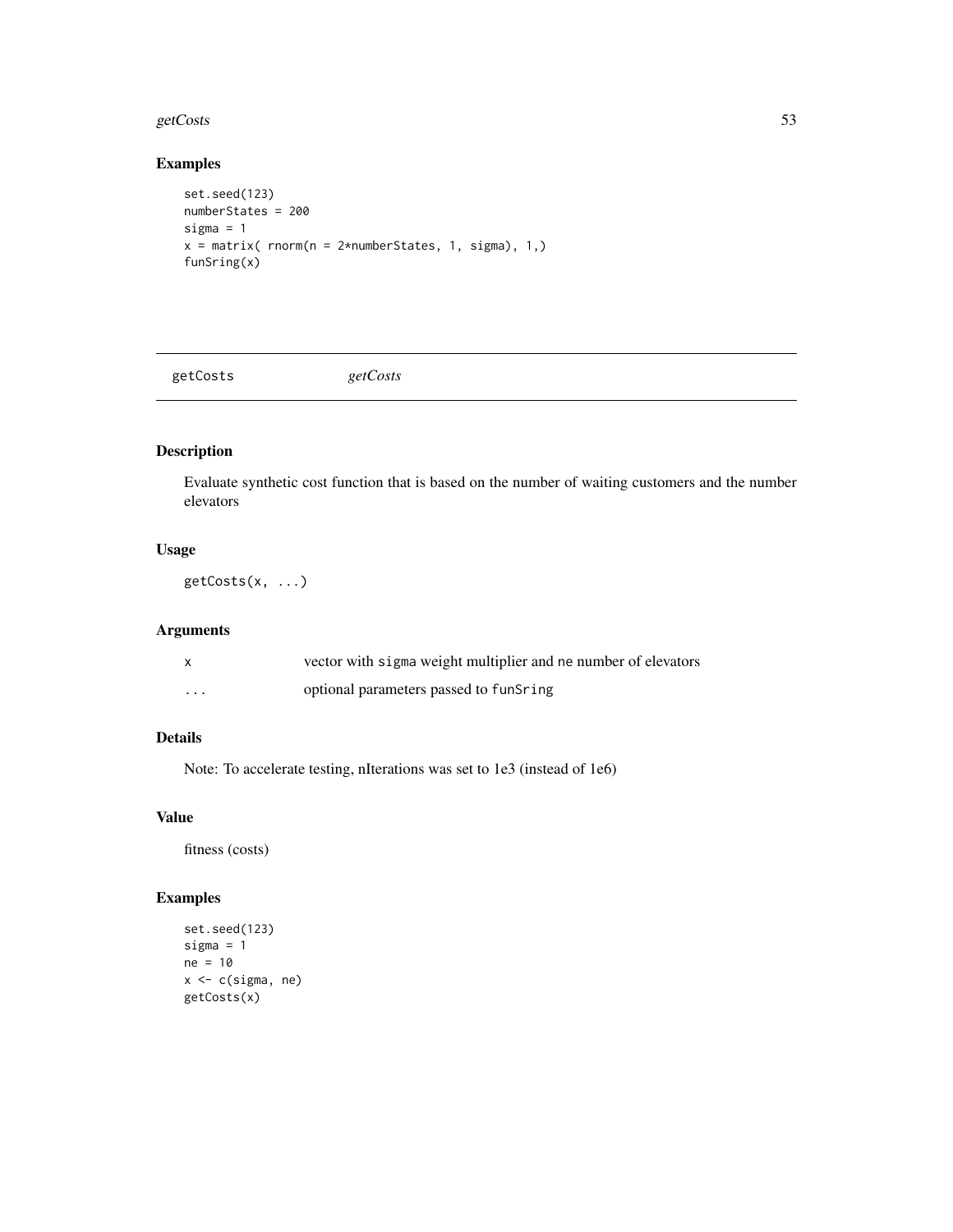getMultiStartPoints *Get Multi Start Points*

# Description

Determine multi start points for optimization on the surrogate. Combines the current best with additional random starting points for optimization on the surrogate.

## Usage

```
getMultiStartPoints(x, y, control)
```
#### Arguments

| X       | matrix of design points                                         |
|---------|-----------------------------------------------------------------|
| v       | matrix of function values $(f(x))$                              |
| control | Control list for spot and spotLoop. Generated with spotControl. |

## Value

x0 matrix of restart points

getNatDesignFromCoded *Get natural parameter values from coded +-1 representation*

#### Description

For given lower and upper bounds, a and b, respectively, coded input values are mapped to their natural values

# Usage

```
getNatDesignFromCoded(x, a, b)
```
## Arguments

| $\mathsf{x}$ | $(n,m)$ -dim matrix of coded values, i.e., lower values are coded as $-1$ , upper<br>values as $+1$ . |
|--------------|-------------------------------------------------------------------------------------------------------|
| a            | m-dim vector of lower bounds (natural values)                                                         |
| <sub>b</sub> | m-dim vector of upper bounds (natural values)                                                         |

## Examples

 $x \leftarrow \text{matrix}(rep(-1, 2), 1, )$  $lower < -c(-10,-10)$ upper <- c(10,10) getNatDesignFromCoded(x, a = lower, b=upper)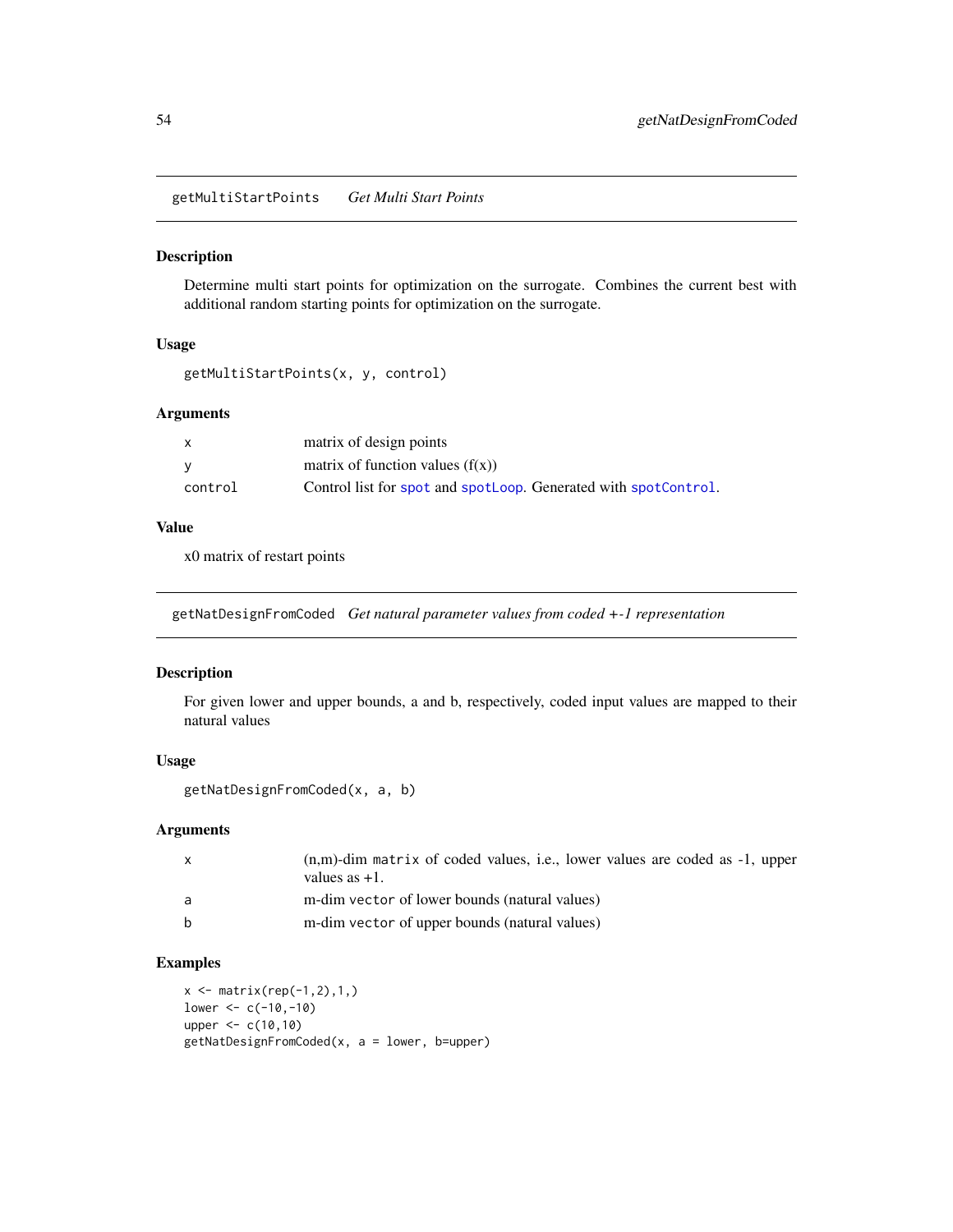getPerformanceStats *get performance stats*

#### Description

determines mean performance

## Usage

```
getPerformanceStats(x, y)
```
## Arguments

| matrix of n solutions (usually a (nxd)-matrix, where d is the problem dimension) |
|----------------------------------------------------------------------------------|
| matrix with objective values (usually a (nx1)-matrix                             |

## Details

further stats will be added

# Examples

x <- matrix(1:10, ncol=2, byrow=TRUE) y1 <- funSphere(x) +1 y2 <- funSphere(x) -1  $x \leftarrow \text{rbind}(x, x)$ y <- rbind(y1, y2) M <- getPerformanceStats(x,y)

getPositions *get impute positions*

#### Description

Determines positions in a vectors that fulfill criteria defined by a list of criteria, e.g., is.na.

#### Usage

```
getPositions(y, imputeCriteriaFuns = list(is.na, is.infinite, is.nan))
```
# Arguments

y The vector of numerics from which NA/Inf values should be removed imputeCriteriaFuns list criteria functions specified via imputeCriteriaFuns in [spotControl](#page-105-0). Default: list(is.na, is.infinite, is.nan).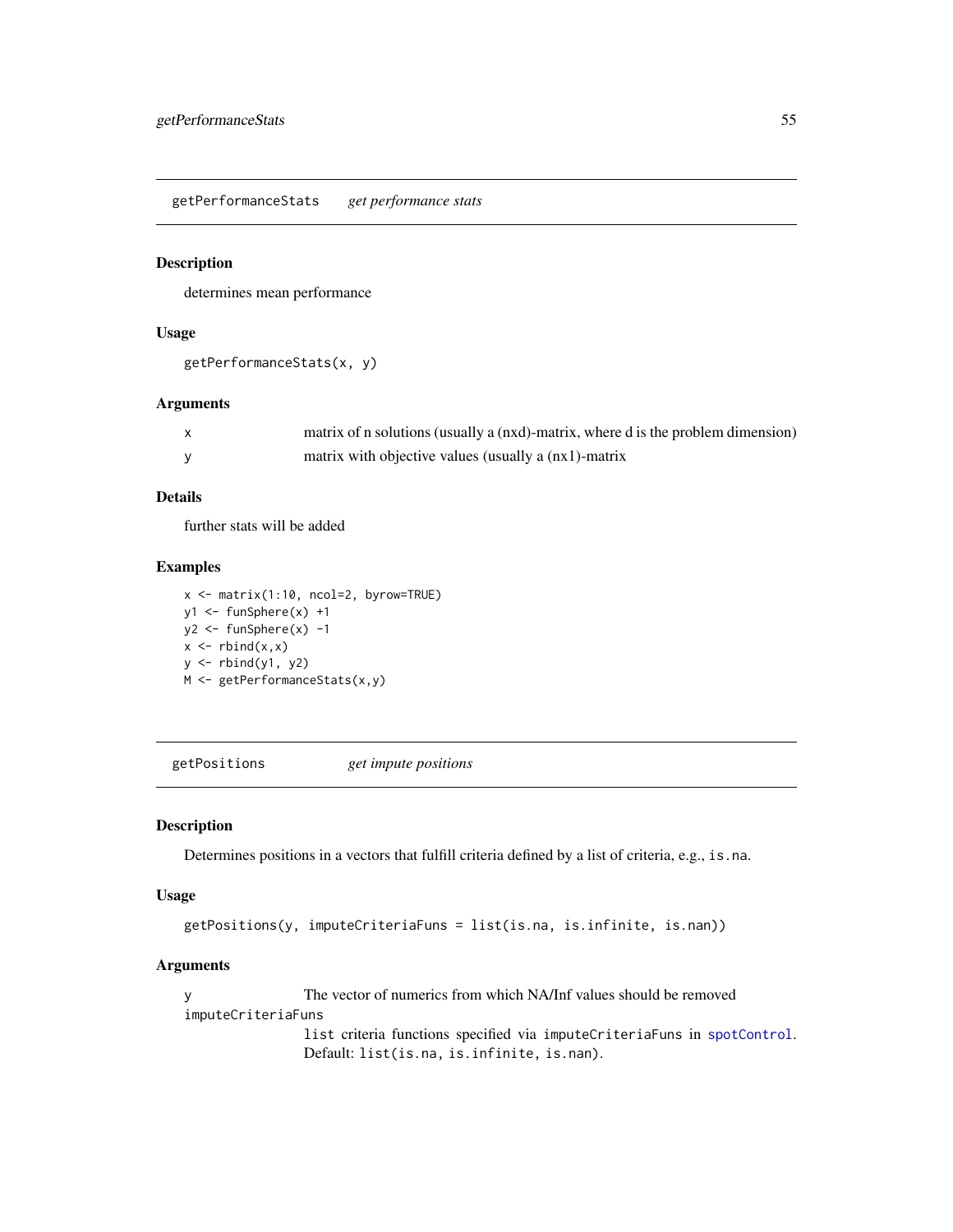## Value

p vector of positions that fulfill one of the criteria

#### Examples

```
imputeCriteriaFuns <- list(is.na, is.infinite, is.nan)
y \leq -c(1, 2, \text{Inf}, 4, \text{NA}, 6)p <- getPositions(y, imputeCriteriaFuns)
```
getPower *getPower*

## Description

Implements basic power calculations in R See also: [https://www.cyclismo.org/tutorial/R/](https://www.cyclismo.org/tutorial/R/power.html) [power.html](https://www.cyclismo.org/tutorial/R/power.html)

## Usage

getPower(mu0, mu1, n, sigma, alpha, tdist = FALSE, alternative = "greater")

#### Arguments

| mu0         | mean value of the null hypothesis (usually referred to as H0)                                                           |
|-------------|-------------------------------------------------------------------------------------------------------------------------|
| mu1         | mean value of the alternative hypothesis (usually referred to as H1)                                                    |
| n           | sample size                                                                                                             |
| sigma       | sample s.d.                                                                                                             |
| alpha       | error                                                                                                                   |
| tdist       | logical. Use Student t Distribution. Default: FALSE                                                                     |
| alternative | a character string specifying the alternative hypothesis, must be one of "two sided",<br>"greater" (default) or "less". |

```
## Power should be approx. 0.9183621:
getPower(mu0=5, mu1=6.5, n=20, sigma=2, alpha=0.05, tdist = FALSE,
alternative = "two.sided")
## Power should be approx. 0.8887417:
getPower(mu0=5, mu1=6.5, n=20, sigma=2, alpha=0.05, tdist = TRUE,
alternative = "two.sided")
## Compare with results from power.t.test
powerVal <- power.t.test(n=20, delta=1.5, sd=2, sig.level=0.05, type="one.sample",
alternative="two.sided",strict = TRUE)
powerVal$power
```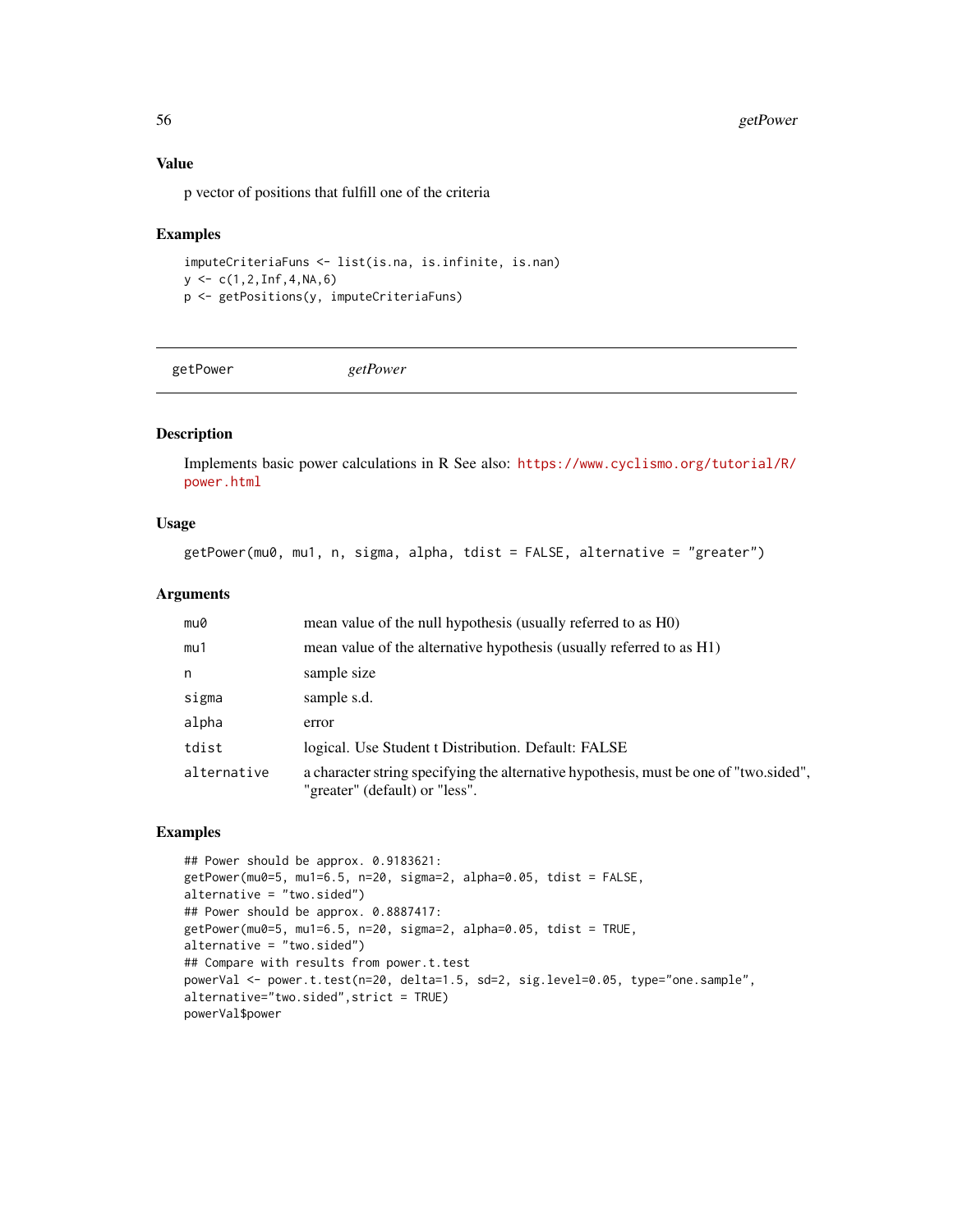getReplicates *get number of replicates*

## Description

determine how often appears x in X

## Usage

getReplicates(x, X)

## Arguments

| x | row vector |
|---|------------|
| X | matrix     |

## Details

can be used to determine the number of replicates/repeated evaluations of a solution x

# Examples

```
k < -2n < -4A \leq - matrix(1:(k*n),n,k, byrow = TRUE)
X \leftarrow \text{rbind}(A, A, A)x \leq A[1,]## should be 3:
getReplicates(x,X)
## U has unique entries
U <- X[!duplicated(X), ]
## should be 1:
getReplicates(x,U)
```
getSampleSize *getSampleSize*

## Description

Implements sample size calculations in R See also: [https://www.cyclismo.org/tutorial/R/](https://www.cyclismo.org/tutorial/R/power.html) [power.html](https://www.cyclismo.org/tutorial/R/power.html) and [https://influentialpoints.com/Training/statistical\\_power\\_and\\_sampl](https://influentialpoints.com/Training/statistical_power_and_sample_size.htm)e\_ [size.htm](https://influentialpoints.com/Training/statistical_power_and_sample_size.htm)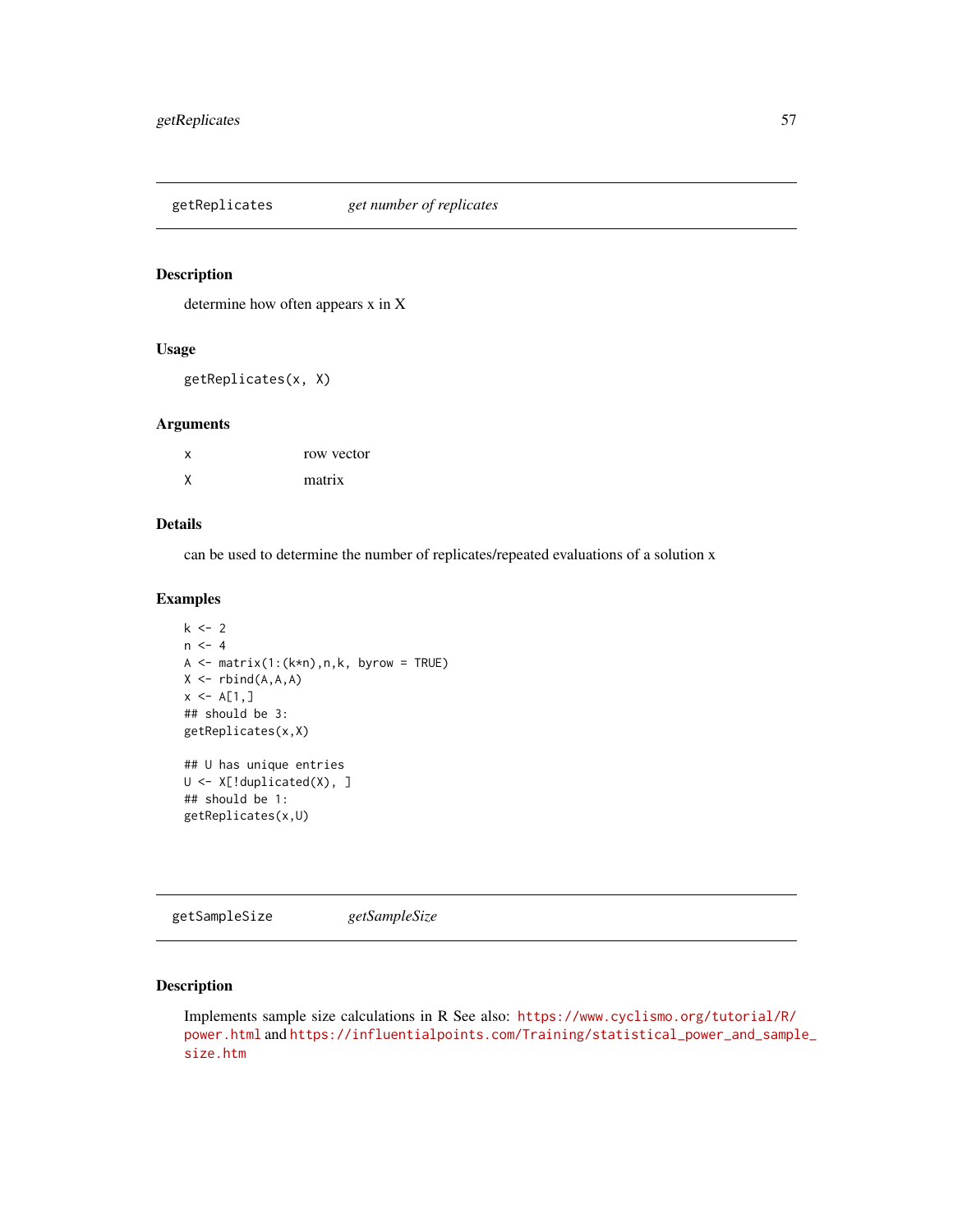#### Usage

getSampleSize(mu0, mu1, alpha, beta, sigma, alternative = "greater")

## Arguments

| mu0         | mean value of the null hypothesis (usually referred to as H0)                                                           |
|-------------|-------------------------------------------------------------------------------------------------------------------------|
| mu1         | mean value of the alternative hypothesis (usually referred to as H1)                                                    |
| alpha       | type I error                                                                                                            |
| beta        | type II error                                                                                                           |
| sigma       | sample s.d.                                                                                                             |
| alternative | a character string specifying the alternative hypothesis, must be one of "two sided",<br>"greater" (default) or "less". |

#### Value

n number of required samples in each arm of a trial. Note: total number of samples is 2\*n.

#### Examples

```
getSampleSize(mu0 = 0, mu1 = 200, alpha=0.05, beta=0.2, sigma=450,
alternative="two.sided")
getSampleSize(mu0 = 8.72, mu1 = 8.72*1.1, alpha=0.05, beta=0.2, sigma=1.3825,
alternative="greater")
getSampleSize(mu0 = 8.72, mu1 = 8.72*1.1, alpha=0.05, beta=0.2, sigma=1.3825,
alternative="two.sided")
```
handleNAsKrigingWorst *handleNAsKrigingWorst*

#### Description

Remove NAs from a vector by replacing them with a penalized Kriging-based expectation

## Usage

```
handleNAsKrigingWorst(
  x,
  y,
  penaltyImputation = 3,
  imputeCriteriaFuns = list(is.na, is.infinite, is.nan)
\mathcal{E}
```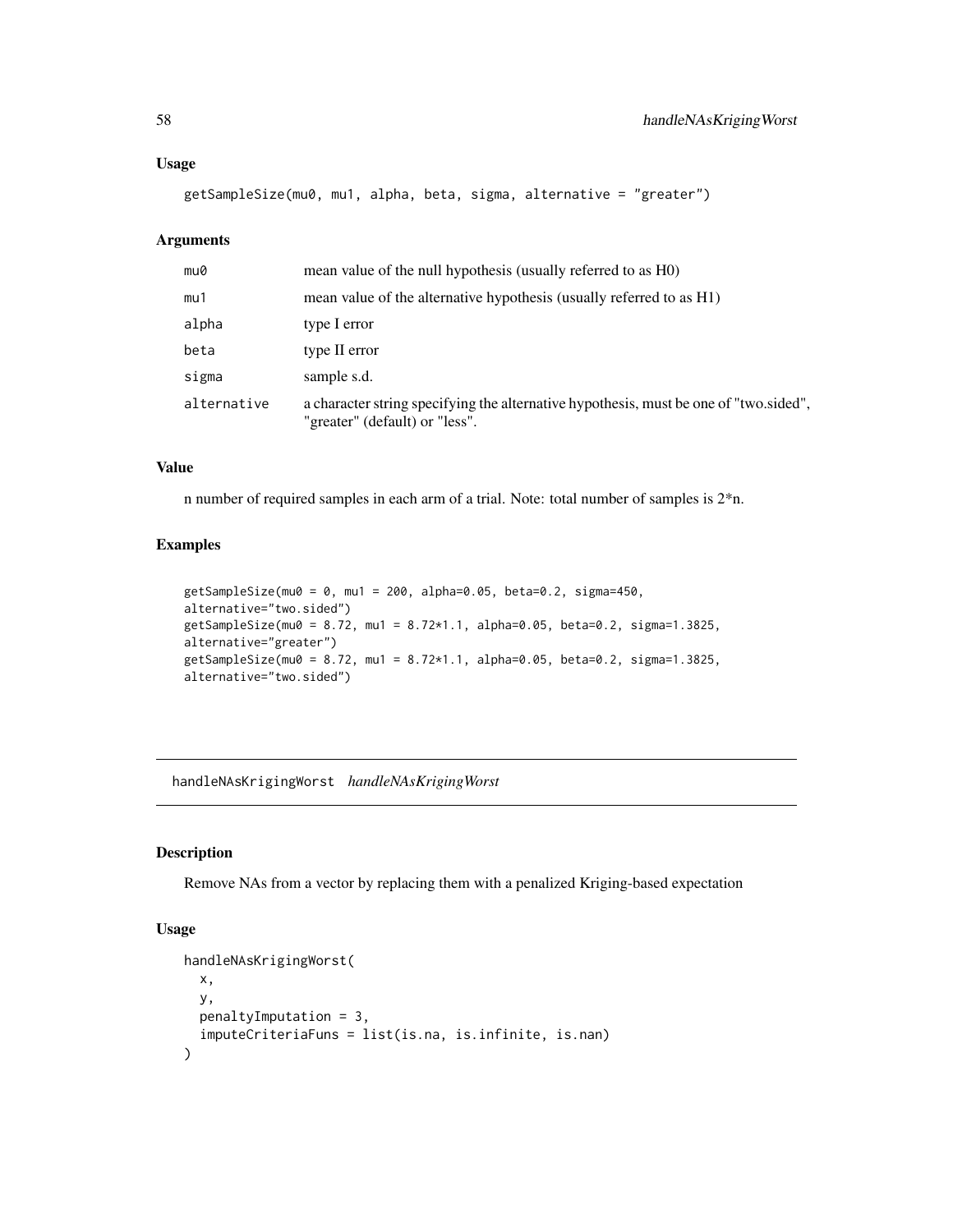## handleNAsMax 59

## Arguments

| $\mathsf{x}$       | The x values from which y was calculated                                    |
|--------------------|-----------------------------------------------------------------------------|
| y                  | The vector of numerics from which the NAs should be removed                 |
| penaltyImputation  |                                                                             |
|                    | multiplier for sPredicted (penalty term). Default: 3.                       |
| imputeCriteriaFuns |                                                                             |
|                    | list criteria functions specified via impute Criteria Funs in spot Control. |
|                    | Default: list(is.na, is.infinite, is.nan).                                  |
|                    |                                                                             |

# Value

y The imputed vector w/o NA and w/o Inf values.

# Examples

```
imputeCriteriaFuns <- list(is.na, is.infinite, is.nan)
x \leftarrow \text{matrix}(\text{runif}(20), \text{ncol} = 2)y <- funSphere(x)
y[3] <- NA
y[5] <- Inf
plot(y, type="b")
print(y)
y1 <- handleNAsKrigingWorst(x=x, y=y, imputeCriteriaFuns=imputeCriteriaFuns)
print(y1)
points(3, y1[3], type="b", col="red")
points(5, y1[5], type="b", col="red")
```
handleNAsMax *handleNAsMax*

# Description

Remove NAs from a vector by replacing them by the current max  $+ p^*s.d.,$  where p denotes a penalty term.

## Usage

```
handleNAsMax(
  x,
  y = NULL,
  imputeCriteriaFuns = list(is.na, is.infinite, is.nan),
  penaltyImputation = 3
\mathcal{E}
```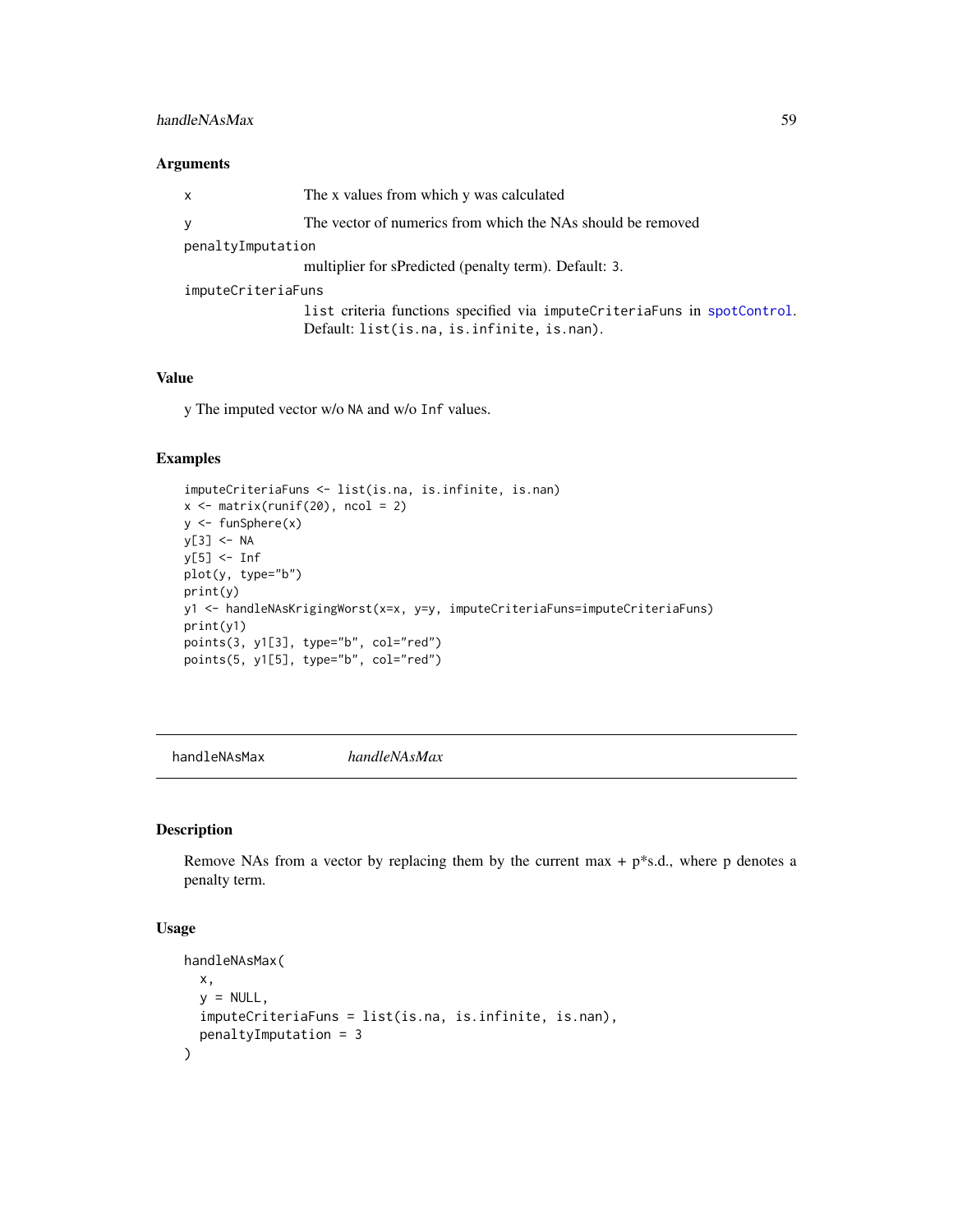## Arguments

| X                  | The x values from which y was calculated, not used here                     |  |
|--------------------|-----------------------------------------------------------------------------|--|
| V                  | The vector of numerics from which the NAs should be removed                 |  |
| imputeCriteriaFuns |                                                                             |  |
|                    | list criteria functions specified via impute Criteria Funs in spot Control. |  |
|                    | Default: list(is.na, is.infinite, is.nan).                                  |  |
| penaltyImputation  |                                                                             |  |
|                    | penalty used for imputed values                                             |  |

# Value

y The cleaned vector

## Examples

```
vecWithNAS < -c(-1, 0, 1, NA, 3, Inf, 5, NA)control <- spotControl(dim=length(vecWithNAs))
print(vecWithNAs)
print(handleNAsMax(y=vecWithNAs,
                     imputeCriteriaFuns= control$yImputation$imputeCriteriaFuns))
```
handleNAsMean *handleNAsMean*

## Description

Remove NAs from a vector by replacing them by the sample mean.

## Usage

```
handleNAsMean(
 x,
 y = NULL,imputeCriteriaFuns = list(is.na, is.infinite, is.nan),
 penaltyImputation = 3
)
```
# Arguments

| $\mathsf{x}$       | The x values from which y was calculated, not used here                     |
|--------------------|-----------------------------------------------------------------------------|
| <b>y</b>           | The vector of numerics from which the NAs should be removed                 |
| imputeCriteriaFuns |                                                                             |
|                    | list criteria functions specified via impute Criteria Funs in spot Control. |
|                    | Default: list(is.na, is.infinite, is.nan).                                  |
| penaltyImputation  |                                                                             |
|                    | penalty used for imputed values                                             |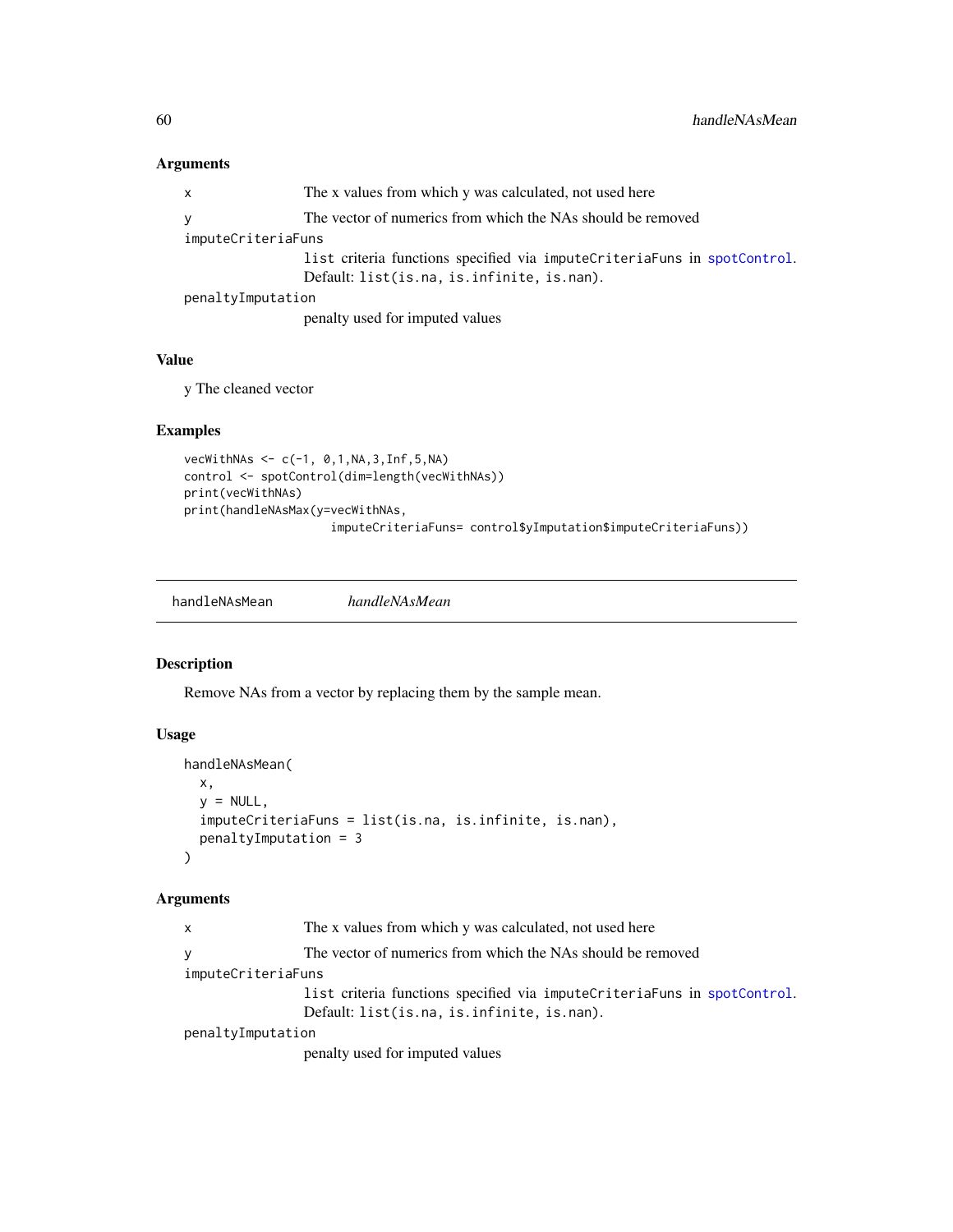#### $imputeY$  61

# Value

y The cleaned vector

#### Examples

```
vecWithNAS < -c(-1, 0, 1, NA, 3, Inf, 5, NA)control <- spotControl(dim=length(vecWithNAs))
print(vecWithNAs)
print(handleNAsMean(y=vecWithNAs,
                     imputeCriteriaFuns= control$yImputation$imputeCriteriaFuns))
```
imputeY *Impute NAs and Inf in y*

## Description

Impute NAs and Inf in y

# Usage

imputeY(x, y, control)

# Arguments

|         | The x values from which y was calculated                          |
|---------|-------------------------------------------------------------------|
|         | The vector of numerics from which NA/Inf values should be removed |
| control | spot control list. See also spotControl.                          |

## Value

y The imputed vector w/o NA and w/o Inf values.

```
x <- matrix(runif(10), ncol=2, nrow=5)
y <- funSphere(x)
y[1] <- NA
control <- spotControl(dimension = 2)
# no imputation function, i.e, w/o imputation
imputeY(x=x, y=y, control=control)
# with imputation
control$yImputation$handleNAsMethod <- handleNAsKrigingWorst
y <- imputeY(x=x, y=y, control=control)
# no imputation required:
imputeY(x=x, y=y, control=control)
```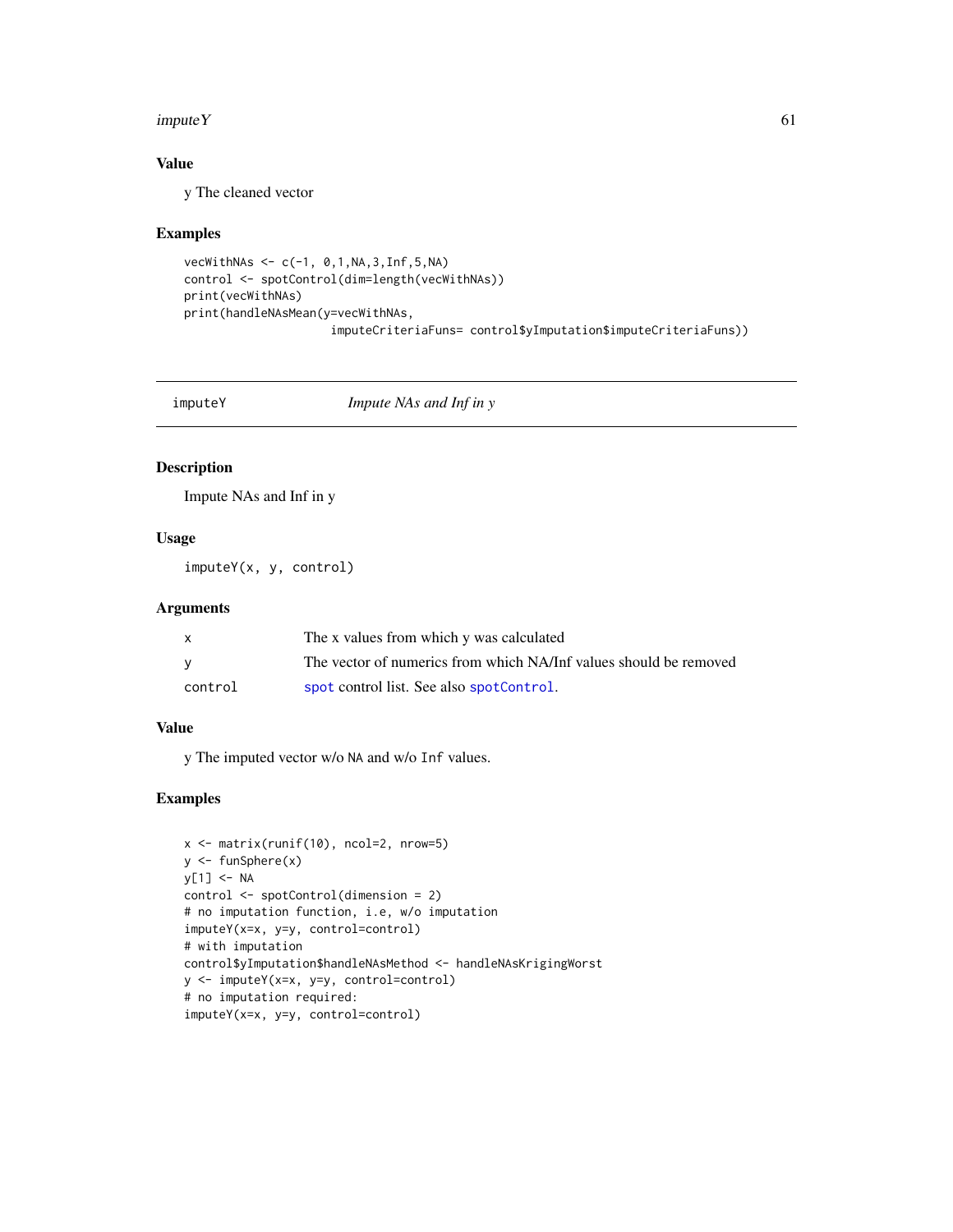#### Description

Compute the negative of the Expected Improvement of a set of candidate solutions. Based on mean and standard deviation of a candidate solution, this estimates the expectation of improvement. Improvement considers the amount by which the best known value (best observed value) is exceeded by the candidates. Expected Improvement infill criterion that can be passed to control\$modelControl\$infillCriterion in order to be used during the optimization in SPOT. Parameters dont have to be specified as this function is ment to be internally by SPOT.

#### Usage

infillEI(predictionList, model)

#### Arguments

predictionList The results of a predict.model call model The surrogate model which was used for the prediction

## Value

numeric vector, expected improvement results

#### Examples

```
spot(, funSphere, c(-2, -3), c(1,2), control =
    list(infillCriterion = infillEI, modelControl = list(target = c("y","s"))))
```
infillExpectedImprovement

*infillExpectedImprovement*

#### Description

Compute the negative logarithm of the Expected Improvement of a set of candidate solutions. Based on mean and standard deviation of a candidate solution, this estimates the expectation of improvement. Improvement considers the amount by which the best known value (best observed value) is exceeded by the candidates. Expected Improvement infill criterion that can be passed to control\$modelControl\$infillCriterion in order to be used during the optimization in SPOT. Parameters dont have to be specified as this function is ment to be internally by SPOT.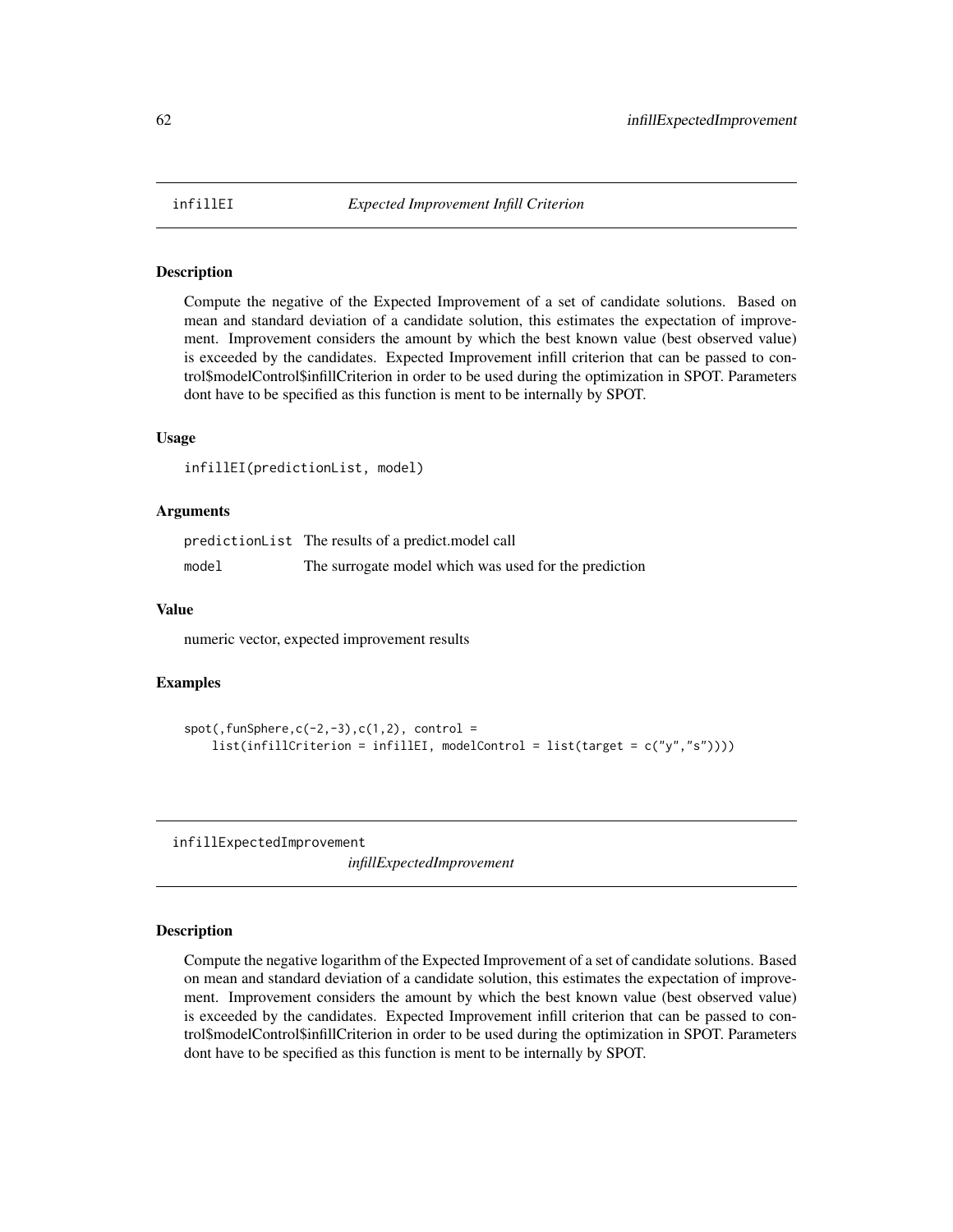#### init\_ring 63

# Usage

infillExpectedImprovement(predictionList, model)

#### Arguments

|       | predictionList The results of a predict. model call   |
|-------|-------------------------------------------------------|
| model | The surrogate model which was used for the prediction |

## Value

numeric vector, expected improvement results

#### Examples

```
spot(, funSphere, c(-2,-3), c(1,2), control =
  list(infillCriterion = infillExpectedImprovement, modelControl = list(target = c("y","s"))))
```
init\_ring *init\_ring*

#### Description

Initialize ring parameters: generate arrival probabilities for S-Ring. - set beginning states to 0 and initialize random customer states and nElevators - nStates = (number of floors \* 2) - 2. For example for 4 floors, its 6 states because the upper and lower state have only one direction and all other have 2 (UP and DOWN)

## Usage

init\_ring(params)

## Arguments

| params | list of                                                          |
|--------|------------------------------------------------------------------|
|        | randomSeed random seed                                           |
|        | nstates number of S-Ring states                                  |
|        | nElevators number of elevators                                   |
|        | probNewCustomer probability pf a customer arrival                |
|        | counter Counter: number of waiting customers                     |
|        | sElevator Vector representing elevators (s)                      |
|        | sCustomer Vector representing customers (c)                      |
|        | current State Current state that is calculated                   |
|        | nextState Next state that is calculated                          |
|        | n Weights Number of weights for the perceptron $(= 2 * nStates)$ |
|        |                                                                  |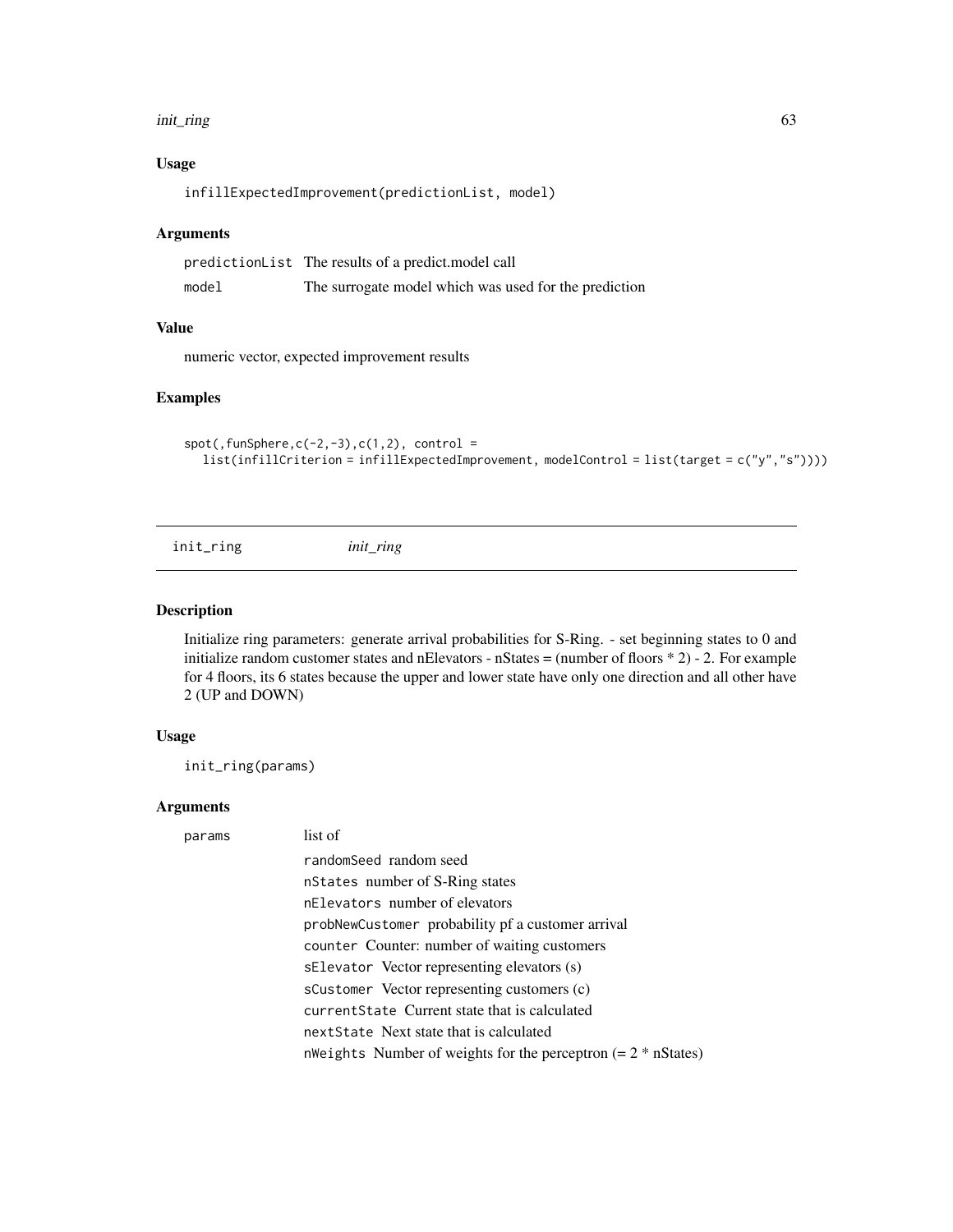#### Value

list (params) of

randomSeed random seed nStates number of S-Ring states nElevators number of elevators probNewCustomer probability pf a customer arrival counter Counter: number of waiting customers sElevator Vector representing elevators (s) sCustomer Vector representing customers (c) currentState Current state that is calculated nextState Next state that is calculated nWeights Number of weights for the perceptron  $(= 2 * nStates)$ 

## Examples

```
params <-list(sElevator=NULL,
 sCustomer=NULL,
 currentState=NULL,
 nextState=NULL,
 counter=NULL,
 nStates=12,
 nElevators=2,
 probNewCustomer=0.1,
 weightsPerceptron=rep(0.1, 24),
 nWeights=NULL,
 nIterations=100,
 randomSeed=1234)
```

```
init_ring(params)
```
makeMoreFunList *makeMoreFunList*

## Description

Generate a list of benchmark functions. Based on the More(1981) paper. Contains the first 13 function from the paper. Function numbers are the same as in the paper.

#### Usage

```
makeMoreFunList(vector2Matrix = TRUE)
```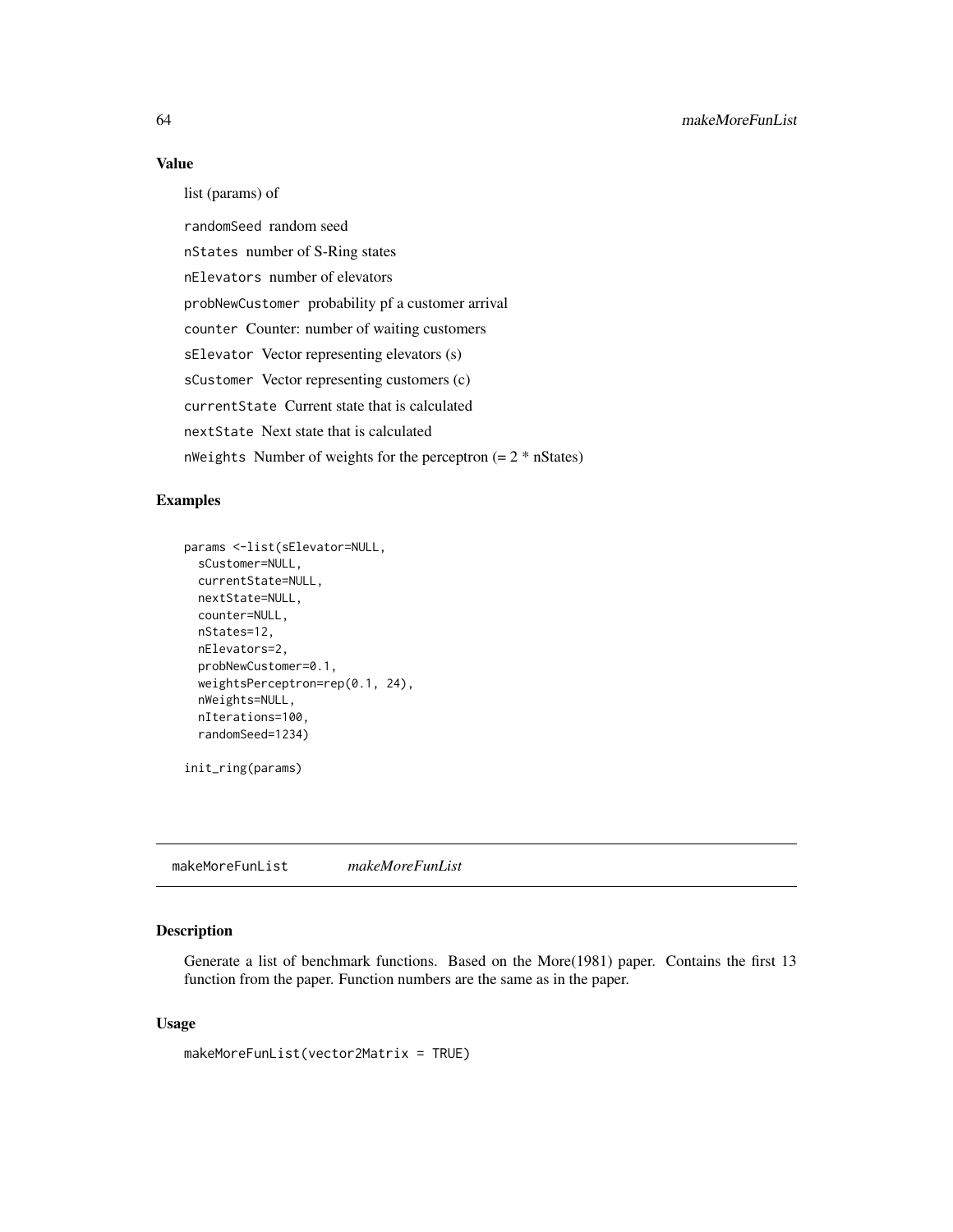## makeSpotFunList 65

#### Arguments

vector2Matrix logical. Convert vector input to matrix. Default: TRUE, so it can be used with [optim](#page-0-0).

## Value

list of functions with starting points and optimum points.

#### References

More, J. J., Garbow, B. S., and Hillstrom, K. E. (1981). Testing unconstrained optimization software. *ACM Transactions on Mathematical Software (TOMS)*, *7*(1), 17-41. [doi:10.1145/355934.355936](https://doi.org/10.1145/355934.355936)

#### Examples

```
# Generate function list.
# Here we use the default setting \code{vector2Matrix = TRUE},
# so the function list can be passed to \code{\link[stats]{optim}}.
fl <- makeMoreFunList()
optim(par=c(-1.2,1), fn=fl$funList[[1]])
optim(par=fl$startPointList[[1]], fn=fl$funList[[1]])$value
optim(par=fl$startPointList[[1]], fn=fl$funList[[1]],NULL, method = "CG", hessian = FALSE)$value
optim(fl$startPointList[[1]], fl$funList[[1]],NULL, method = "BFGS", hessian = FALSE)$value
optim(fl$startPointList[[1]], fl$funList[[1]],NULL, method = "L-BFGS-B", hessian = FALSE)$value
```
makeSpotFunList *makeSpotFunList*

#### Description

Generate a list of spot functions

#### Usage

```
makeSpotFunList(vector2Matrix = TRUE)
```
#### Arguments

vector2Matrix logical. Convert vector input to matrix. Default: TRUE, so it can be used with [optim](#page-0-0).

#### Value

list of functions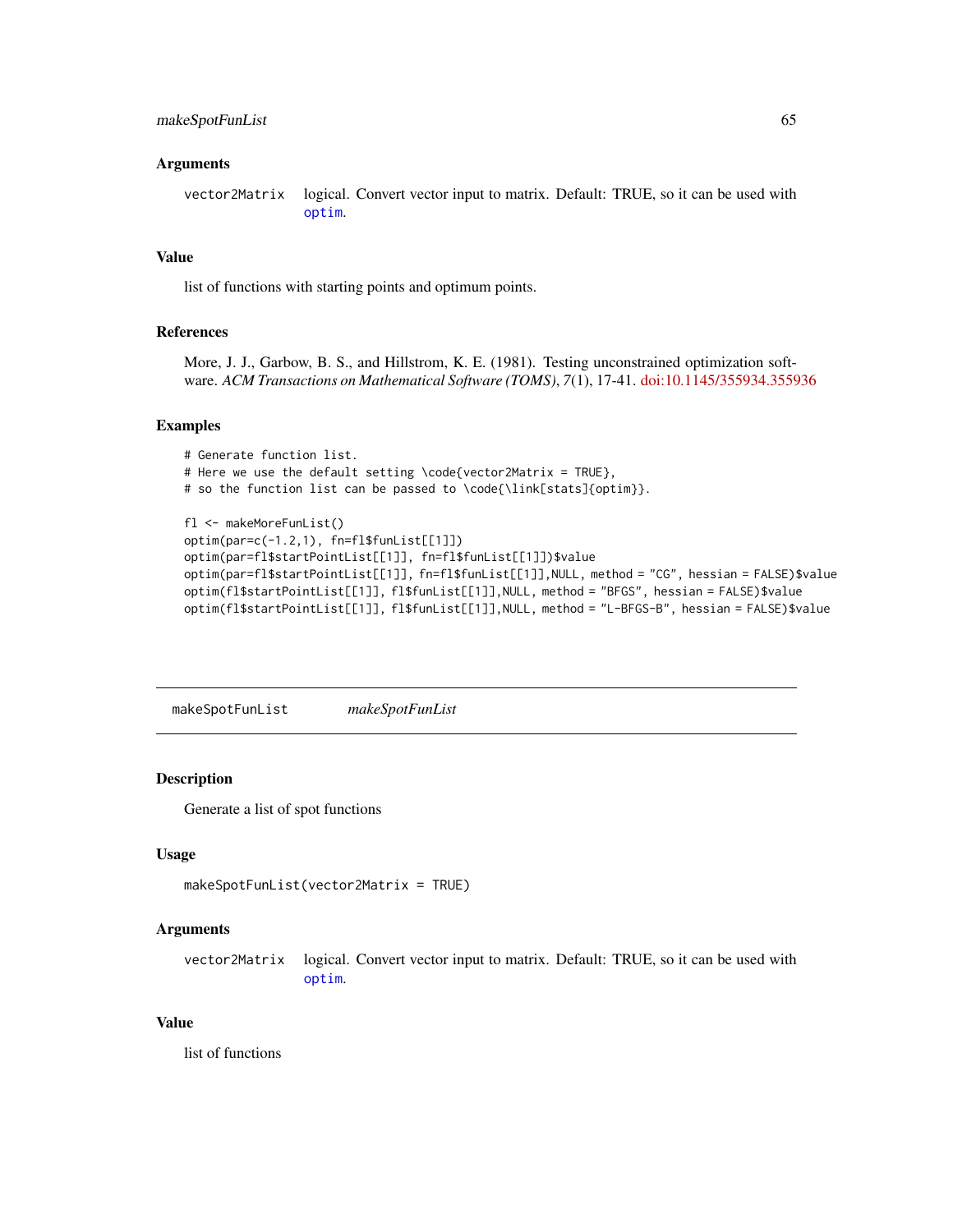## Examples

```
fr <- makeSpotFunList()
optim(c(-1.2,1), fr[[1]])
```
normalizeMatrix *Normalize design matrix*

#### Description

Normalize design by using minimum and maximum of the design values for input space. Each column has entries in the range from ymin to ymax.

## Usage

```
normalizeMatrix(x, ymin, ymax, MARGIN = 2)
```
## Arguments

| X      | design matrix in input space                                                                                                  |
|--------|-------------------------------------------------------------------------------------------------------------------------------|
| ymin   | minimum vector of normalized space                                                                                            |
| ymax   | maximum vector of normalized space                                                                                            |
| MARGIN | a vector giving the subscripts which the function will be applied over. 1 indicates<br>rows, 2 indicates columns. Default: 2. |

## Value

list with the following entries:

y normalized design matrix in the range [ymin, ymax] xmin min in each column xmax max in each column

#### See Also

[buildKriging](#page-9-0)

```
set.seed(1)
x \leq -\text{ matrix}(c(\text{rep}(1,3), \text{rep}(2,3), \text{rep}(3,3), \text{rep}(4,3)), 3, 4)## columnwise:
normalizeMatrix(x, ymin=0, ymax=1)
## rowwise
normalizeMatrix(x, ymin=0, ymax=1, MARGIN=1)
# rows with identical values are mapped to the mean:
x \leftarrow \text{matrix}(\text{rep}(0, 4), 2, 2)normalizeMatrix(x, ymin=0, ymax=1)
```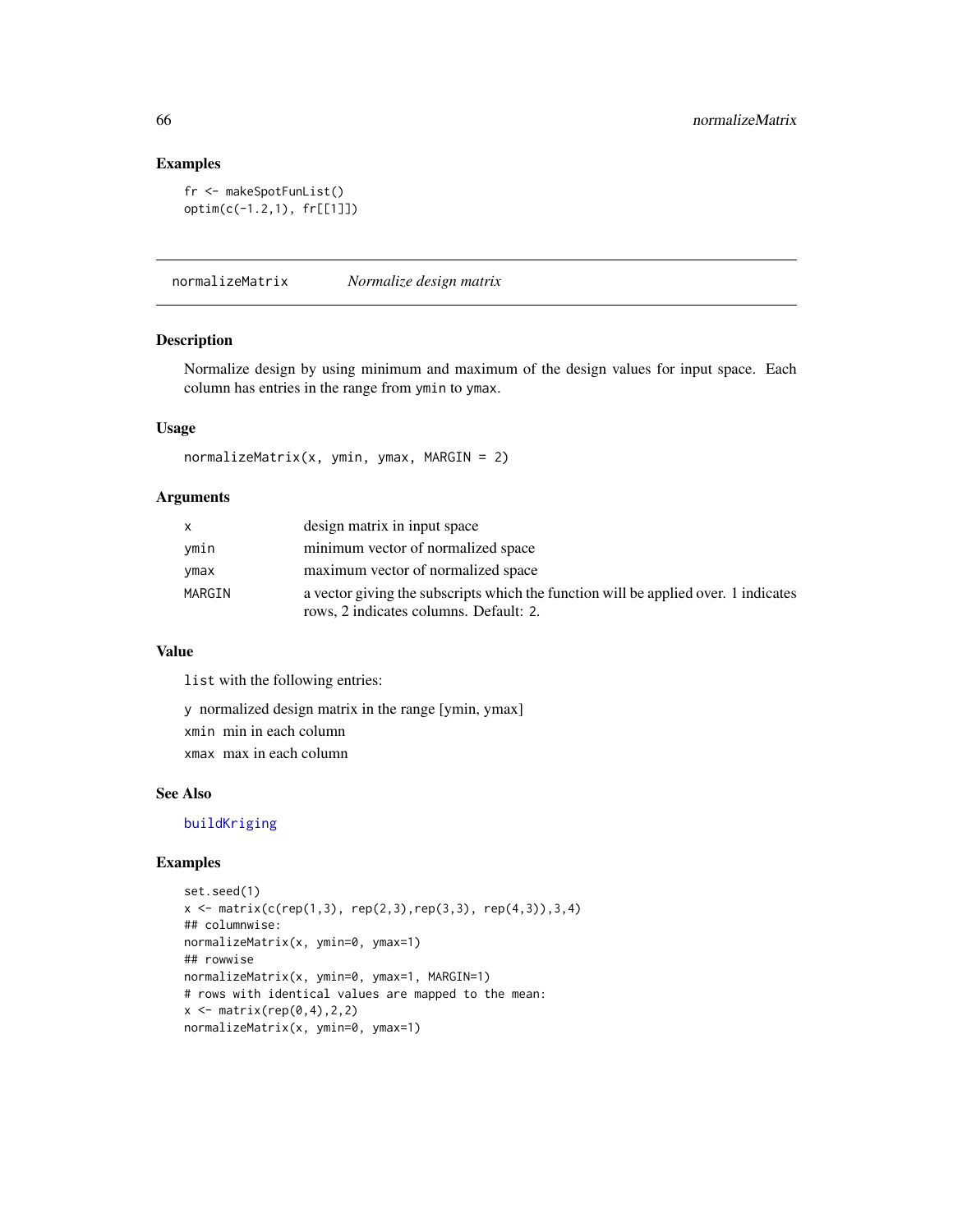normalizeMatrix2 *Normalize design 2*

#### Description

Normalize design with given maximum and minimum in input space. Supportive function for Kriging model, not to be used directly.

## Usage

normalizeMatrix2(x, ymin, ymax, xmin, xmax)

## Arguments

| $\mathsf{x}$ | design matrix in input space (n rows for each point, k columns for each param-<br>eter) |
|--------------|-----------------------------------------------------------------------------------------|
| ymin         | minimum vector of normalized space                                                      |
| ymax         | maximum vector of normalized space                                                      |
| xmin         | minimum vector of input space                                                           |
| xmax         | maximum vector of input space                                                           |

## Value

normalized design matrix

#### See Also

[buildKriging](#page-9-0)

obj.plgpEI *Wrapper for Expected improvement (Gramacy)*

## Description

Wrapper for Expected improvement (Gramacy)

#### Usage

obj.plgpEI(x, fmin, gpi, pred = predGPsep)

# Arguments

| $\mathsf{x}$ | matrix of points to calculate EI     |
|--------------|--------------------------------------|
| fmin         | best function value $(y)$ so far     |
| gpi          | Gaussian process C-side object       |
| pred         | prediction model. Default: predGPsep |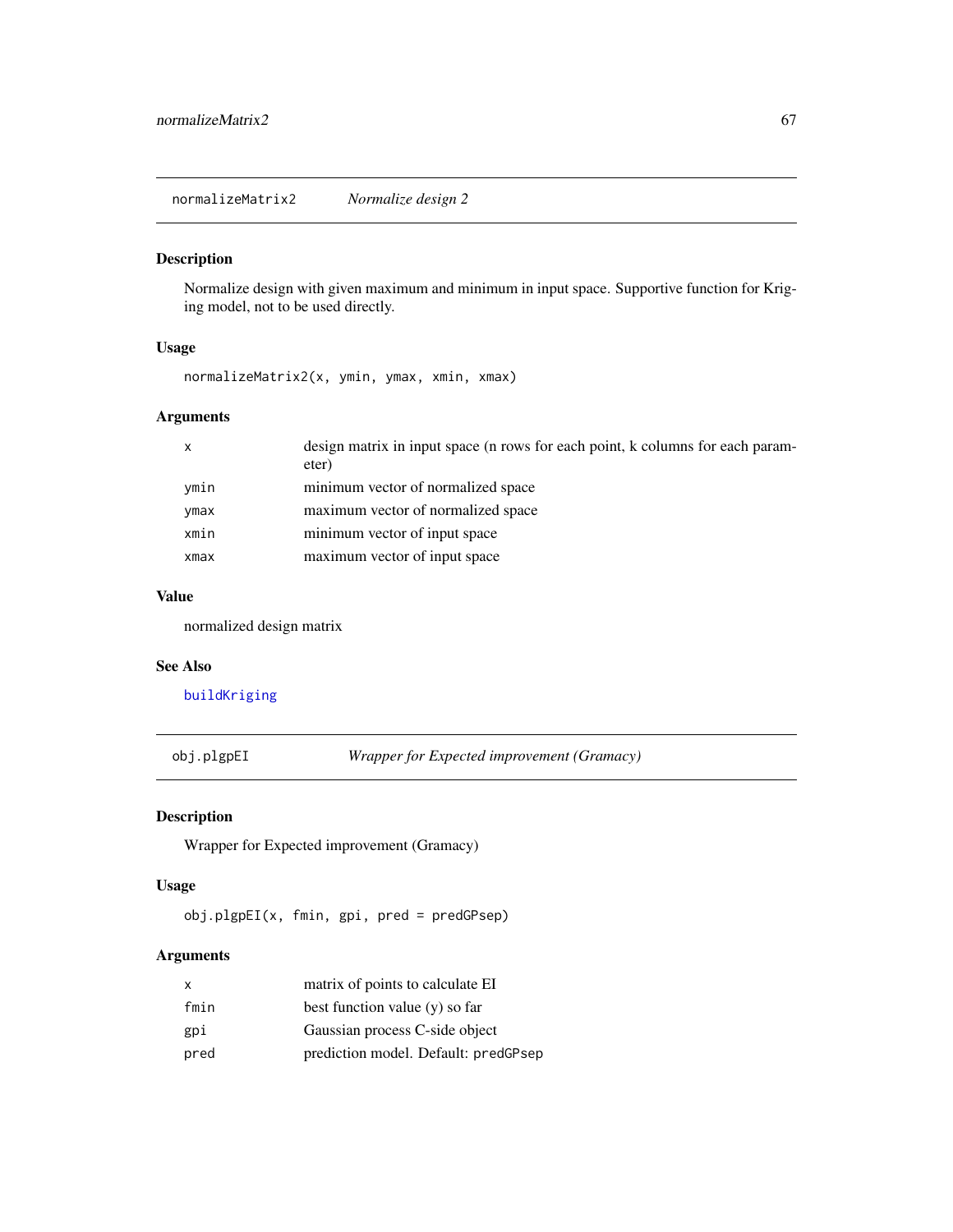## Value

negative expected improvement

## See Also

[plgpEI](#page-79-0).

#### Examples

```
library(laGP)
library(plgp)
ninit <- 12
dim < -2X <- designLHD(,rep(0,dim), rep(1,dim), control=list(size=ninit))
y <- funGoldsteinPrice(X)
m \leftarrow which.min(y)
ymin < -y[m]start \leq matrix(X[m, ], nrow =1)
## Build laGP model
gpi <- newGPsep(X, y, d=0.1, g=1e-8, dK=TRUE)
da <- darg(list(mle=TRUE, max=0.5), designLHD(,rep(0,dim), rep(1,dim), control=list(size=1000)))
mleGPsep(gpi, param="d", tmin=da$min, tmax=da$max, ab=da$ab)
res <- optim(start[1,], obj.plgpEI, method="L-BFGS-B", lower=0, upper=1,
gpi=gpi, pred=predGPsep, fmin=ymin)
xnew <- c(res$par, -res$value)
print(xnew)
deleteGPsep(gpi)
```
objectiveFunctionEvaluation

*objectiveFunctionEvaluation Objective Function Evaluation*

#### Description

This function handles the evaluation of the objective function in [spot](#page-101-0). This includes handling of the random number generator stream, variable transformations ([transformX](#page-118-0)) as well as the actual evaluation.

#### Usage

```
objectiveFunctionEvaluation(x = NULL, xnew, fun, control = list(), ...)
```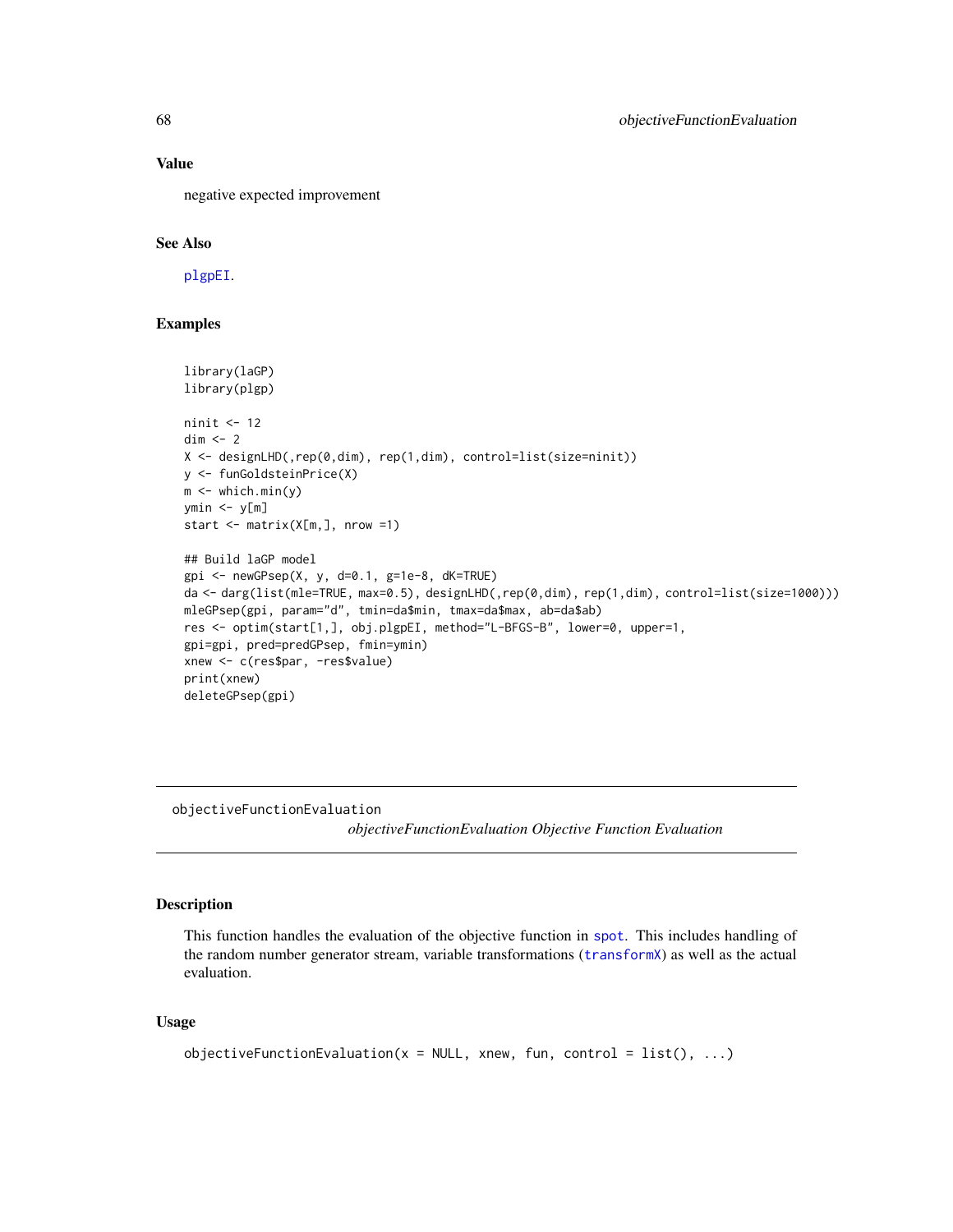#### **Arguments**

| x        | matrix of already known solutions, to determine whether RNG seeds for new<br>solutions need to be incremented.  |
|----------|-----------------------------------------------------------------------------------------------------------------|
| xnew     | matrix of new solutions.                                                                                        |
| fun      | objective function to evaluate the solutions in xnew.                                                           |
| control  | control list with the following entries:                                                                        |
|          | seedFun initial seed to be used for the random number generator seed. Set to<br>NA to avoid using a fixed seed. |
|          | noise: logical parameter specifying whether the target function is noisy.                                       |
|          | verbosity: verbosity. Default: 0.                                                                               |
|          | transform Fun: transformation functions applied to xnew. See transform X                                        |
| $\cdots$ | parameters passed to fun.                                                                                       |

## Value

the matrix ynew, which are the observations for fun(xnew)

## See Also

[spot](#page-101-0) for more details on the parameters, e.g., fun

[transformX](#page-118-0)

[spotControl](#page-105-0)

```
## 1) without noise
x < - NULL
xnew \leq matrix(1:10, ncol=2)
fun <- funSphere
control <- spotControl(dim(xnew)[2])
control$verbosity <- 0
objectiveFunctionEvaluation(x=x, xnew=xnew, fun=fun, control=control)
##
fun <- funMoo
objectiveFunctionEvaluation(x=x, xnew=xnew, fun=fun, control=control)
## 2) with noise
fun = function(x){funSphere(x) + rnorm(nrow(x))}
control$noise <- TRUE
objectiveFunctionEvaluation(x=x, xnew=xnew, fun=fun, control=control)
## 3) known solutions
x \leftarrow \text{matrix}(11:20, \text{ncol}=2)xnew \leq matrix(1:10, ncol=2)
fun <- funSphere
objectiveFunctionEvaluation(x=x, xnew=xnew, fun=fun, control=control)
## 4) known solutions with noise and repeats
x <- matrix(1:20, ncol=2, byrow=TRUE)
xnew <- matrix(1:10, ncol=2, byrow=TRUE)
```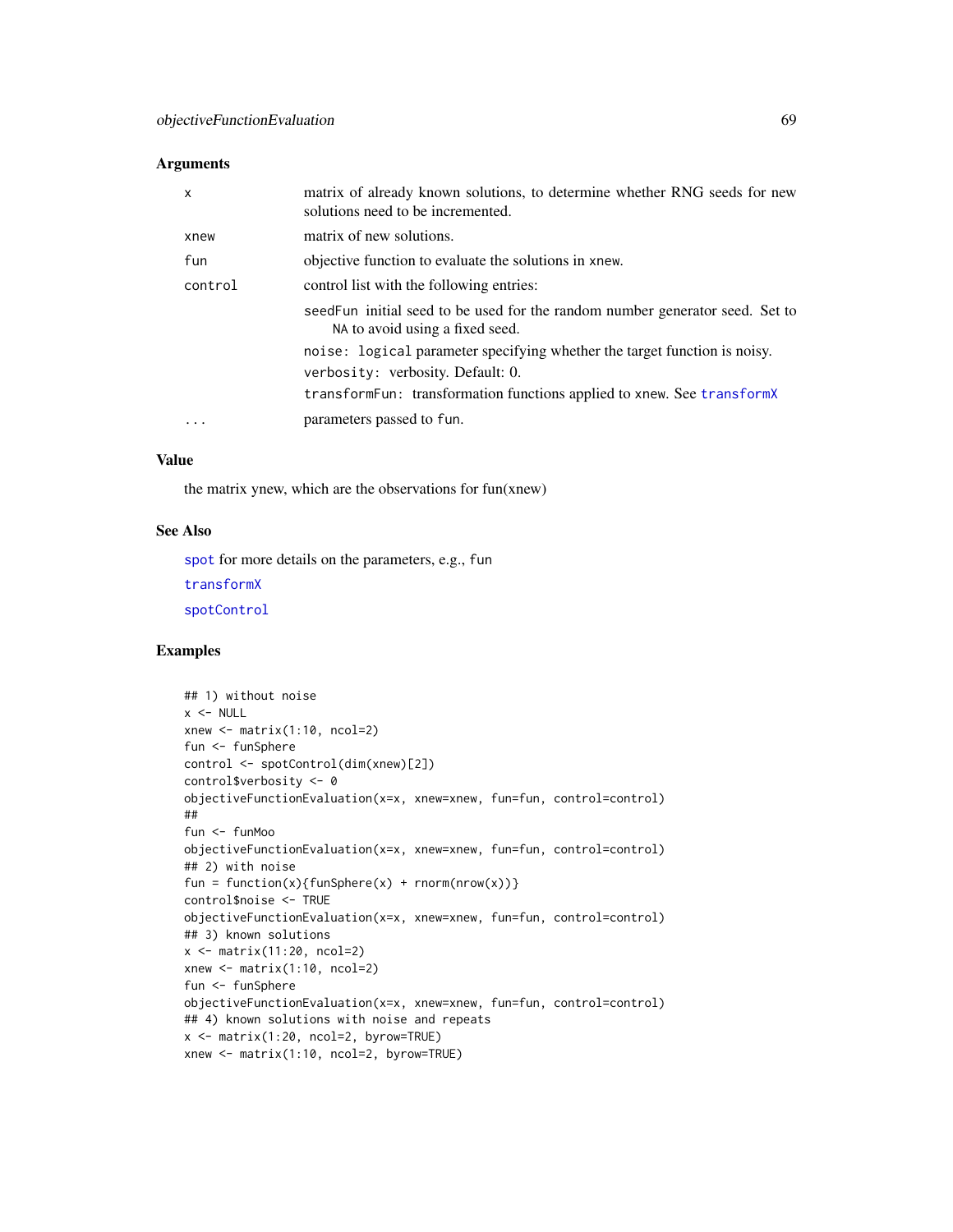```
fun = function(x){funSphere(x) + rnorm(nrow(x))}
objectiveFunctionEvaluation(x=x, xnew=xnew, fun=fun, control=control)
## 5) identical solutions with noise and repeats
x <- matrix(1:10, ncol=2, byrow=TRUE)
xnew <- x
fun = function(x){funSphere(x) + rnorm(nrow(x))}
y <- objectiveFunctionEvaluation(x=NULL, xnew=x, fun=fun, control=control)
y1 <- objectiveFunctionEvaluation(x=x, xnew=xnew, fun=fun, control=control)
y2 <- objectiveFunctionEvaluation(x=NULL, xnew=xnew, fun=fun, control=control)
print(cbind(x, y))
print(cbind(xnew, y1))
print(cbind(xnew, y2))
identical(y, y1) # FALSE
identical(y, y2) # TRUE
## 6) known solutions with noise and repeats. function sets seed
x <- matrix(1:20, ncol=2, byrow=TRUE)
xnew <- matrix(1:10, ncol=2, byrow=TRUE)
fun <- function(x,seed){
 set.seed(seed)
 funSphere(x)+rnorm(nrow(x))}
control$seedFun <- 1
y1 <- objectiveFunctionEvaluation(x=x, xnew=xnew, fun=fun, control=control)
y2 <- objectiveFunctionEvaluation(x=x, xnew=xnew, fun=fun, control=control)
identical(y1, y2) # TRUE
control$seedFun <- 2
y3 <- objectiveFunctionEvaluation(x=x, xnew=xnew, fun=fun, control=control)
identical(y1,y3) # FALSE
## 7) spot examples:
res1a <- spot(,function(x,seed){set.seed(seed);funSphere(x)+rnorm(nrow(x))},
c(-2,-3),c(1,2),control=list(funEvals=25,noise=TRUE,seedFun=1))
res1b <- spot(,function(x,seed){set.seed(seed);funSphere(x)+rnorm(nrow(x))},
c(-2,-3),c(1,2),control=list(funEvals=25,noise=TRUE,seedFun=1))
res2 <- spot(,function(x,seed){set.seed(seed);funSphere(x)+rnorm(nrow(x))},
c(-2,-3),c(1,2),control=list(funEvals=25,noise=TRUE,seedFun=2))
sprintf("Should be equal: %f = %f. Should be different: %f", res1a$ybest,
res1b$ybest, res2$ybest)
```
ocbaRanking *ocbaRanking*

#### **Description**

Return the ocba ranking (xbest, ybest) for noisy optimization

#### Usage

ocbaRanking(x, y, fun, control, ...)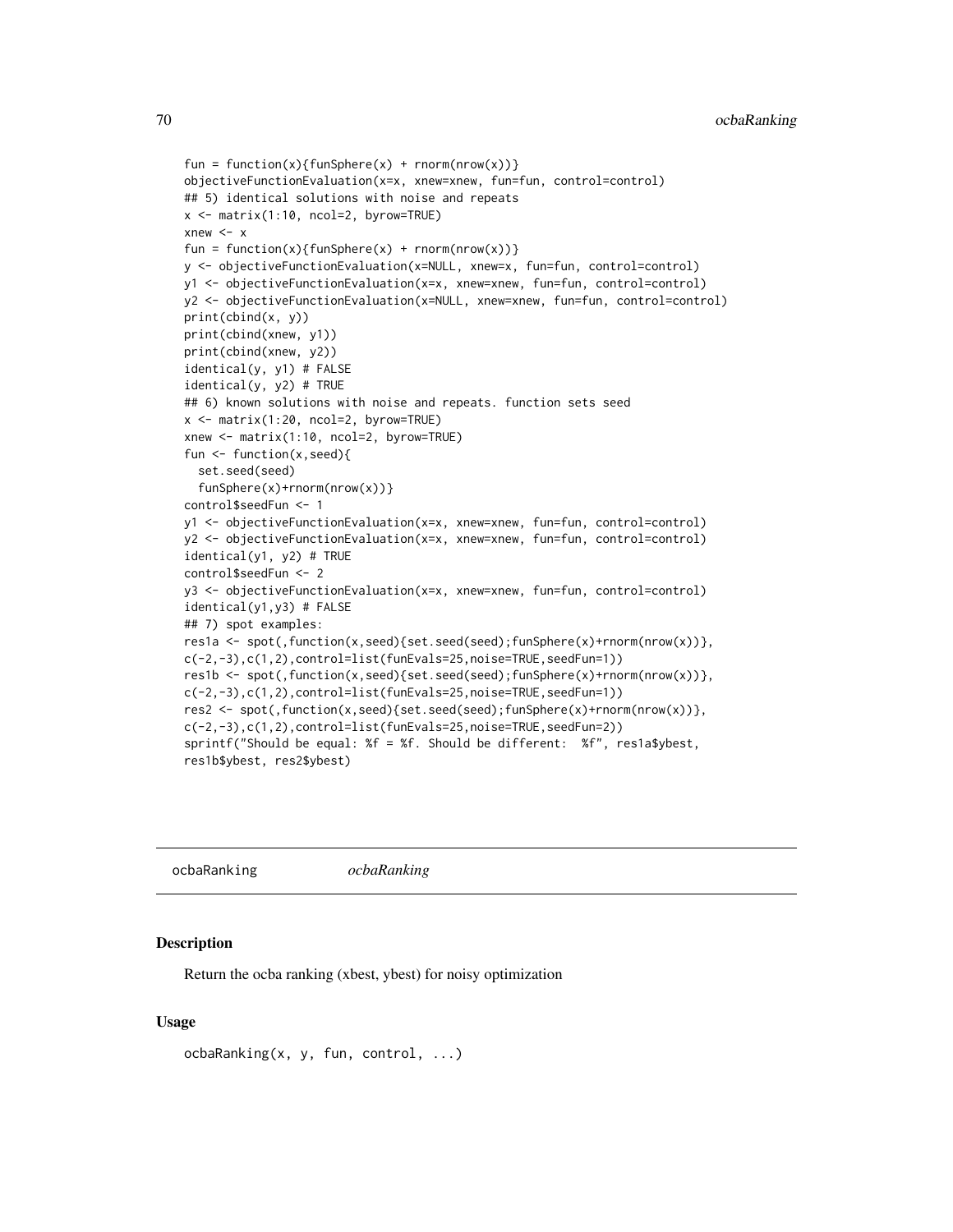#### $\sigma$ optim $DE$  71

## Arguments

| x       | matrix of x values                   |
|---------|--------------------------------------|
|         | matrix of y values, one dimensional! |
| fun     | objective function                   |
| control | control list, see spotControl        |
|         | additional arguments to fun          |

## Details

Based on [repeatsOCBA](#page-91-0)

## Value

(x,y) matrix of sorted (by y) values. In case of noise are these values aggregated (y-mean) values.

optimDE *Minimization by Differential Evolution*

## Description

For minimization, this function uses the "DEoptim" method from the codeDEoptim package. It is basically a wrapper, to enable DEoptim for usage in SPOT.

## Usage

 $optionDE(x = NULL, fun, lower, upper, control = list(), ...)$ 

# Arguments

| $\mathsf{x}$            | optional start point                                                                                                                                                                   |  |  |
|-------------------------|----------------------------------------------------------------------------------------------------------------------------------------------------------------------------------------|--|--|
| fun                     | objective function, which receives a matrix x and returns observations y                                                                                                               |  |  |
| lower                   | boundary of the search space                                                                                                                                                           |  |  |
| upper                   | boundary of the search space                                                                                                                                                           |  |  |
| control                 | list of control parameters                                                                                                                                                             |  |  |
|                         | funEvals Budget, number of function evaluations allowed. Default is 200.<br>population Size Population size or number of particles in the population. De-<br>fault is $10*$ dimension. |  |  |
| $\cdot$ $\cdot$ $\cdot$ | passed to fun                                                                                                                                                                          |  |  |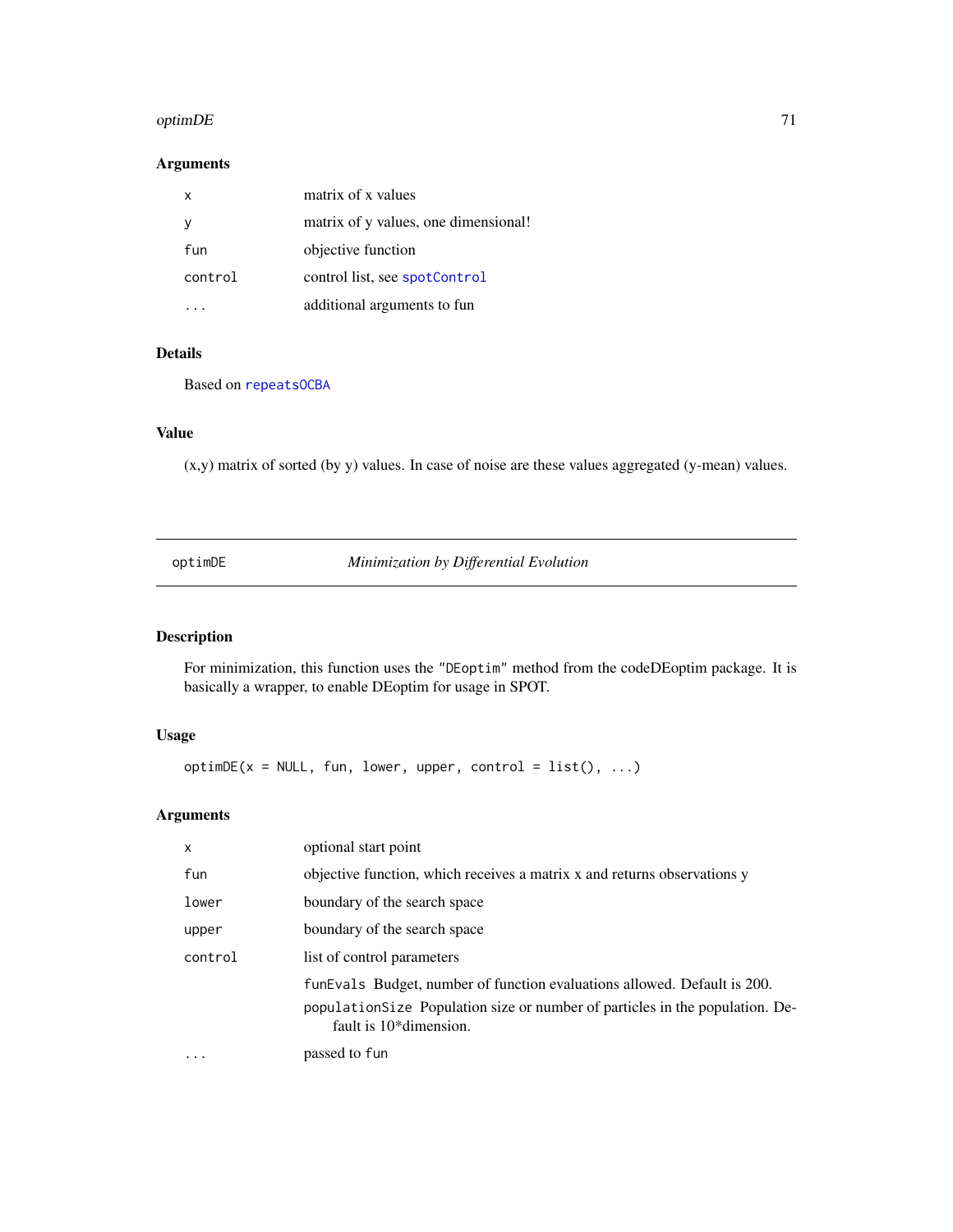## Value

list, with elements

- x archive of the best member at each iteration
- y archive of the best value of fn at each iteration
- xbest best solution
- ybest best observation
- count number of evaluations of fun

## Examples

```
res \le optimDE(, lower = c(-10,-20), upper=c(20,8), fun = funSphere)
res$ybest
optimDE(x = matrix(rep(1,6), 3, 2), lower = c(-10, -20), upper=c(20, 8), fun = funSphere,
  control = list(funEvals=100, populationSize=20))
#Compare to DEoptim:
require(DEoptim)
set.seed(1234)
DEoptim(function(x){funRosen(matrix(x,1))}, lower=c(-10,-10), upper=c(10,10),
  DEoptim.control(strategy = 2,bs = FALSE, N = 20, itermax = 28, CR = 0.7, F = 1.2,
  trace = FALSE, p = 0.2, c = 0, reltol = sqrt(.Machine$double.eps), steptol = 200 ))
set.seed(1234)
optimDE(, fun=funRosen, lower=c(-10,-10), upper= c(10,10),
   control = list( populationSize = 20, funEvals = 580, F = 1.2, CR = 0.7))
```

|  | optimES |  |
|--|---------|--|
|  |         |  |

**Evolution Strategy** 

#### Description

This is an implementation of an Evolution Strategy.

#### Usage

```
optimES(x = NULL, fun, lower, upper, control = list(), ...)
```
#### Arguments

| $\mathsf{x}$ | optional start point, not used                                                                                       |
|--------------|----------------------------------------------------------------------------------------------------------------------|
| fun          | objective function, which receives a matrix x and returns observations y                                             |
| lower        | is a vector that defines the lower boundary of search space (this also defines the<br>dimensionality of the problem) |
| upper        | is a vector that defines the upper boundary of search space (same length as lower)                                   |
| control      | list of control parameters. The control list can contain the following settings:                                     |
|              | funEvals number of function evaluations, stopping criterion, default is 500                                          |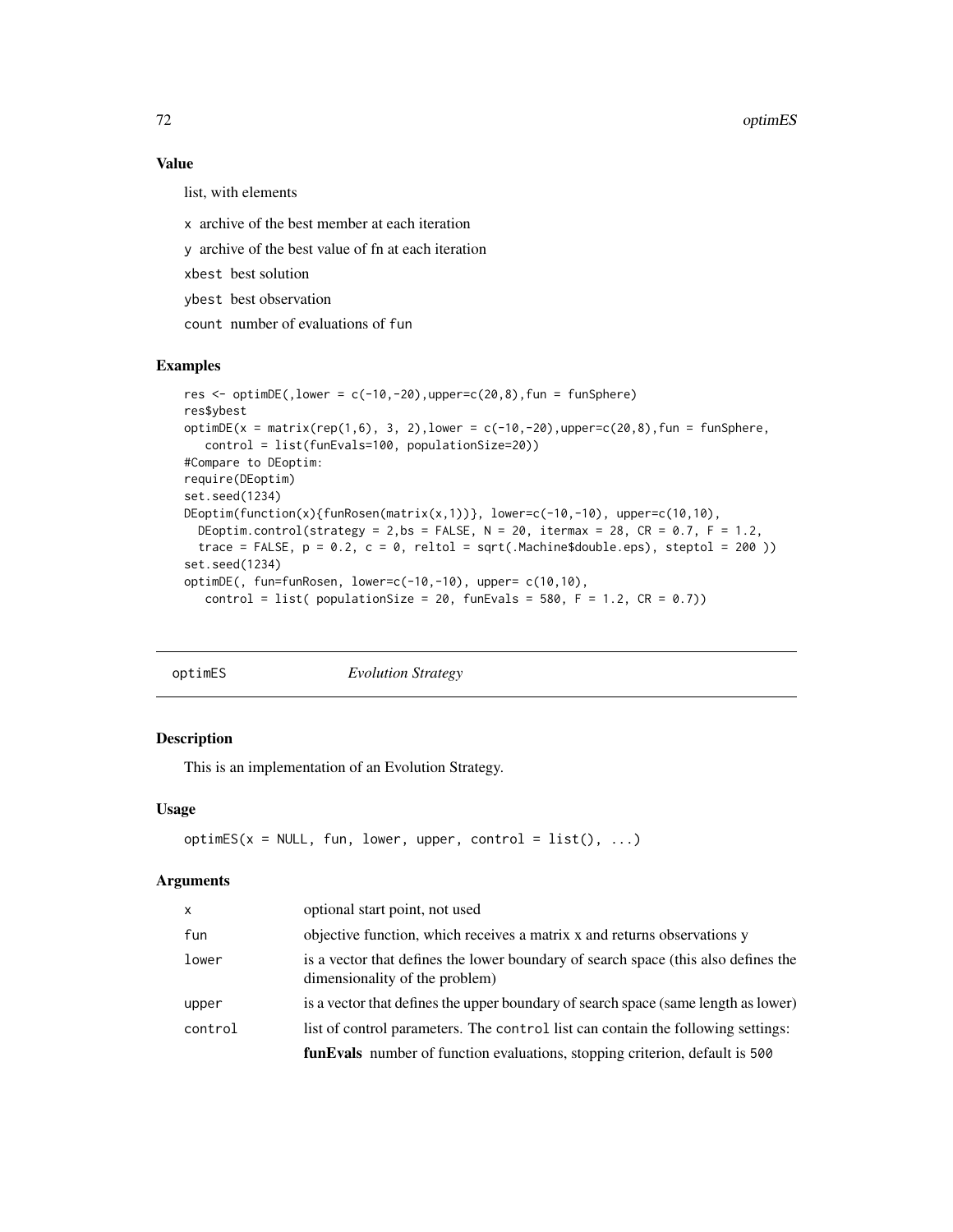|           | mue number of parents, default is 10                                                                                                                                     |
|-----------|--------------------------------------------------------------------------------------------------------------------------------------------------------------------------|
|           | nu selection pressure. That means, number of offspring (lambda) is mue multi-                                                                                            |
|           | plied with nu. Default is 10                                                                                                                                             |
|           | mutation string of mutation type, default is 1                                                                                                                           |
|           | sigmaInit initial sigma value (step size), default is 1.0                                                                                                                |
|           | nSigma number of different sigmas, default is 1                                                                                                                          |
|           | $tau$ number, default is $0.0$ . tau $0$ is the general multiplier.                                                                                                      |
|           | tau number, learning parameter for self adaption, i.e. the local multiplier for<br>step sizes (for each dimension). default is 1.0                                       |
|           | rho number of parents involved in the procreation of an offspring (mixing num-<br>ber), default is "bi"                                                                  |
|           | sel number of selected individuals, default is 1                                                                                                                         |
|           | stratReco Recombination operator for strategy variables. 1: none. 2: domi-<br>nant/discrete (default). 3: intermediate. 4: variation of intermediate recom-<br>bination. |
|           | objReco Recombination operator for object variables. 1: none. 2: domi-<br>nant/discrete (default). 3: intermediate. 4: variation of intermediate re-<br>combination.     |
|           | maxGen number of generations, stopping criterion, default is Inf                                                                                                         |
|           | seed number, random seed, default is 1                                                                                                                                   |
|           | noise number, value of noise added to fitness values, default is 0.0                                                                                                     |
|           | verbosity defines output verbosity of the ES, default is 0                                                                                                               |
|           | plotResult boolean, specifies if results are plotted, default is FALSE                                                                                                   |
|           | logPlotResult boolean, defines if plot results should be logarithmic, default is<br><b>FALSE</b>                                                                         |
|           | sigmaRestart number, value of sigma on restart, default is 0.1                                                                                                           |
|           | <b>preScanMult</b> initial population size is multiplied by this number for a pre-scan,<br>default is 1                                                                  |
|           | globalOpt termination criterion on reaching a desired optimum value, default<br>is $rep(0, dimension)$                                                                   |
| $\ddotsc$ | additional parameters to be passed on to fun                                                                                                                             |

Value

list, with elements

x NULL, currently not used

y NULL, currently not used

xbest best solution

ybest best observation

count number of evaluations of fun

```
cont <- list(funEvals=100)
optimES(fun=funSphere,lower=rep(0,2), upper=rep(1,2), control= cont)
```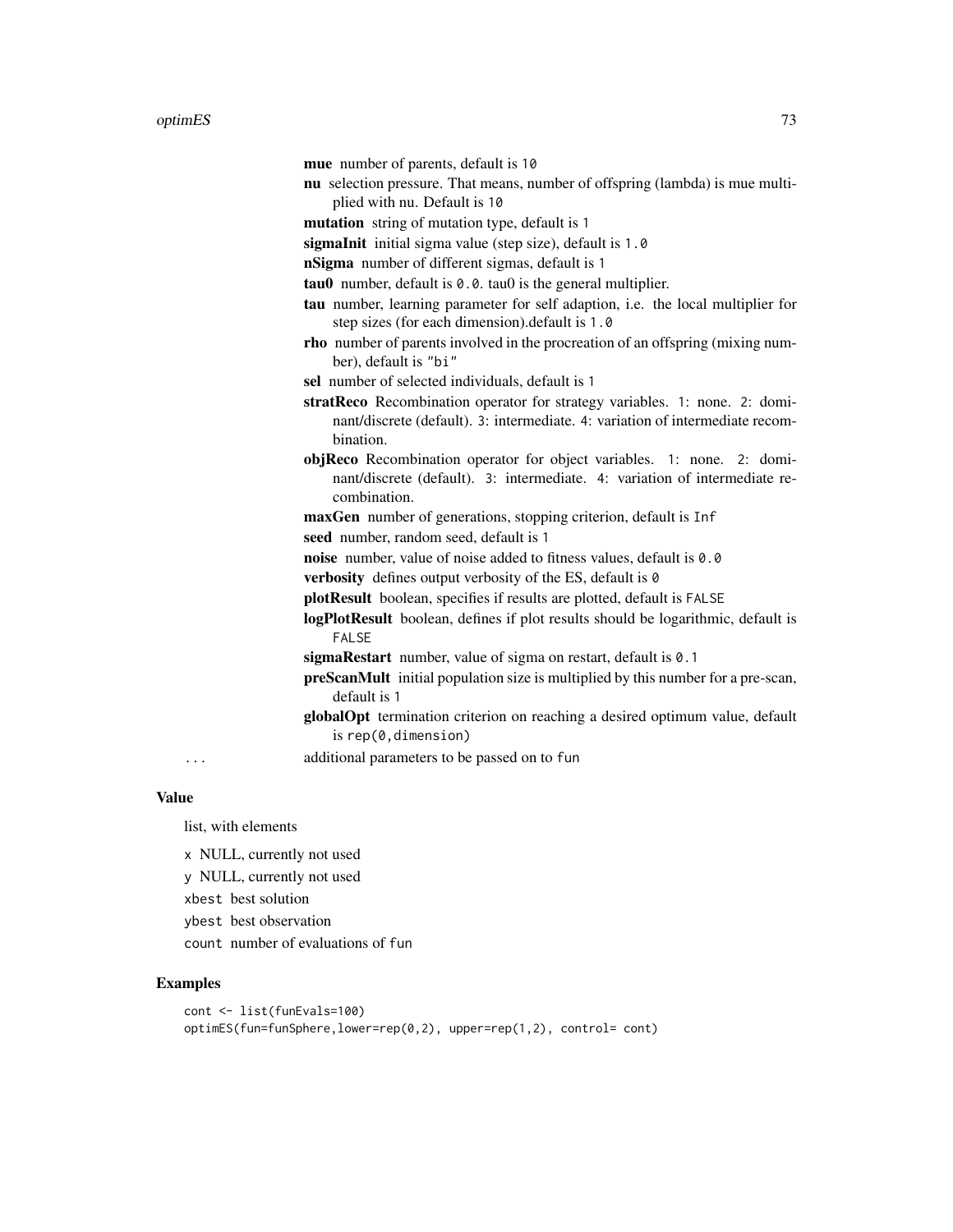For minimization, this function uses the "genoud" method from the codergenoud package. It is basically a wrapper, to enable genoud for usage in SPOT.

#### Usage

```
optimGenoud(x = NULL, fun, lower, upper, control = list(), ...)
```
#### Arguments

| $\mathsf{x}$ | optional start point, not used                                                                                                                                                         |
|--------------|----------------------------------------------------------------------------------------------------------------------------------------------------------------------------------------|
| fun          | objective function, which receives a matrix x and returns observations y                                                                                                               |
| lower        | boundary of the search space                                                                                                                                                           |
| upper        | boundary of the search space                                                                                                                                                           |
| control      | list of control parameters                                                                                                                                                             |
|              | funEvals Budget, number of function evaluations allowed. Default is 100.<br>population Size Population size, number of individuals in the population. De-<br>fault is $10*$ dimension. |
| $\cdots$     | passed to fun                                                                                                                                                                          |

#### Value

list, with elements

x NULL, currently not used

y NULL, currently not used

xbest best solution

ybest best observation

count number of evaluations of fun

```
res \le optimGenoud(, fun = funSphere, lower = c(-10,-20), upper=c(20,8))
res$ybest
```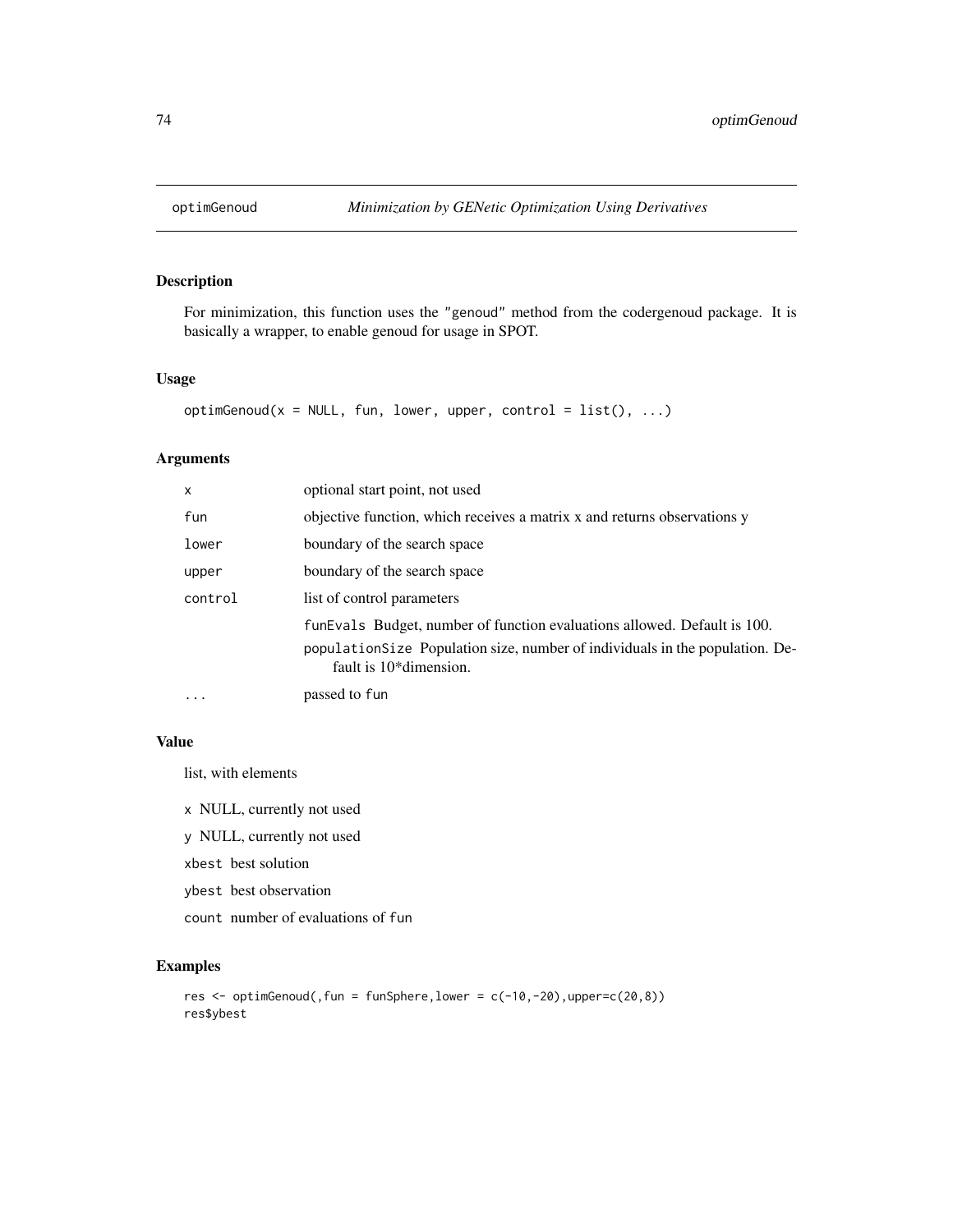Implements Gramacy's plgp package based optimization using expected improvement. Example from chapter 7 in the surrogate book.

#### Usage

optimLagp( $x = NULL$ , fun, lower, upper, control = list(), ...)

## Arguments

| $\times$ | optional matrix of points to be included in the evaluation                                                                                                     |
|----------|----------------------------------------------------------------------------------------------------------------------------------------------------------------|
| fun      | objective function, which receives a matrix x and returns observations y                                                                                       |
| lower    | boundary of the search space                                                                                                                                   |
| upper    | boundary of the search space                                                                                                                                   |
| control  | list of control parameters                                                                                                                                     |
|          | funEvals Budget, number of function evaluations allowed. Default: 100.<br>retries Number of retries for design generation, used by designLHD. Default:<br>100. |
| $\cdots$ | passed to fun                                                                                                                                                  |

## Value

list, with elements

x archive of evaluated solutions

y archive of observations

xbest best solution

ybest best observation

count number of evaluations of fun

message success message

```
res <- optimLHD(, fun = funSphere, lower = c(-10, -20), upper=c(20, 8))
res$ybest
```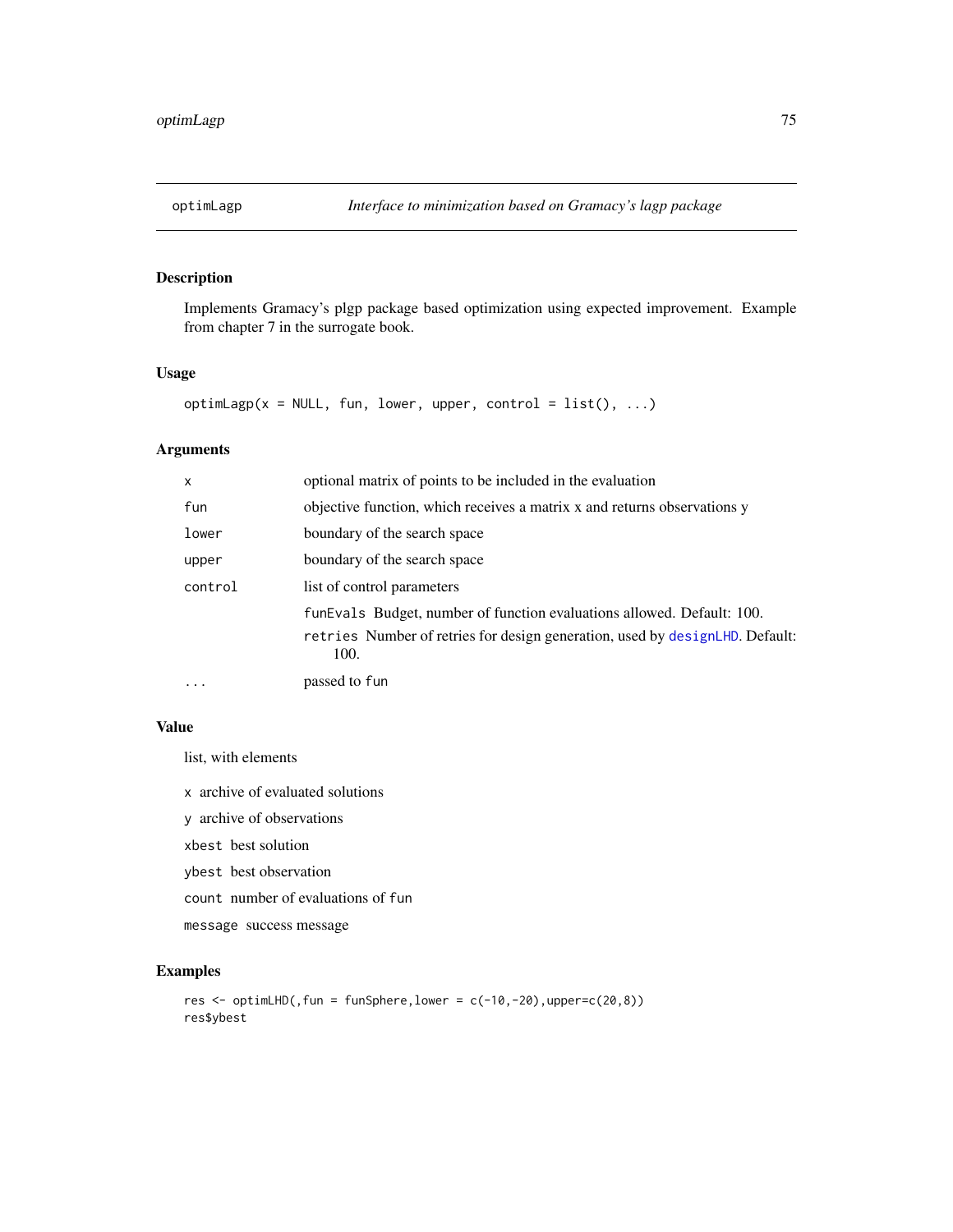For minimization, this function uses the "L-BFGS-B" method from the optim function, which is part of the codestats package. It is basically a wrapper, to enable L-BFGS-B for usage in SPOT.

## Usage

```
optimLBFGSB(x = NULL, fun, lower, upper, control = list(), ...)
```
#### Arguments

| $\mathsf{x}$ | optional matrix of points. Only first point (row) is used as startpoint.                                   |
|--------------|------------------------------------------------------------------------------------------------------------|
| fun          | objective function, which receives a matrix x and returns observations y                                   |
| lower        | boundary of the search space                                                                               |
| upper        | boundary of the search space                                                                               |
| control      | list of control parameters                                                                                 |
|              | funEvals Budget, number of function evaluations allowed. Default is 100.                                   |
|              | All other control parameters accepted by the optima function can be used, too,<br>and are passed to optim. |
| $\cdots$     | passed to fun                                                                                              |

## Value

list, with elements

- x NA, not used
- y NA, not used
- xbest best solution
- ybest best observation
- count number of evaluations of fun (estimated from the more complicated "counts" variable returned by optim)

message termination message returned by optim

```
res <- optimLBFGSB(, fun = funSphere, lower = c(-10, -20), upper=c(20, 8))
res$ybest
```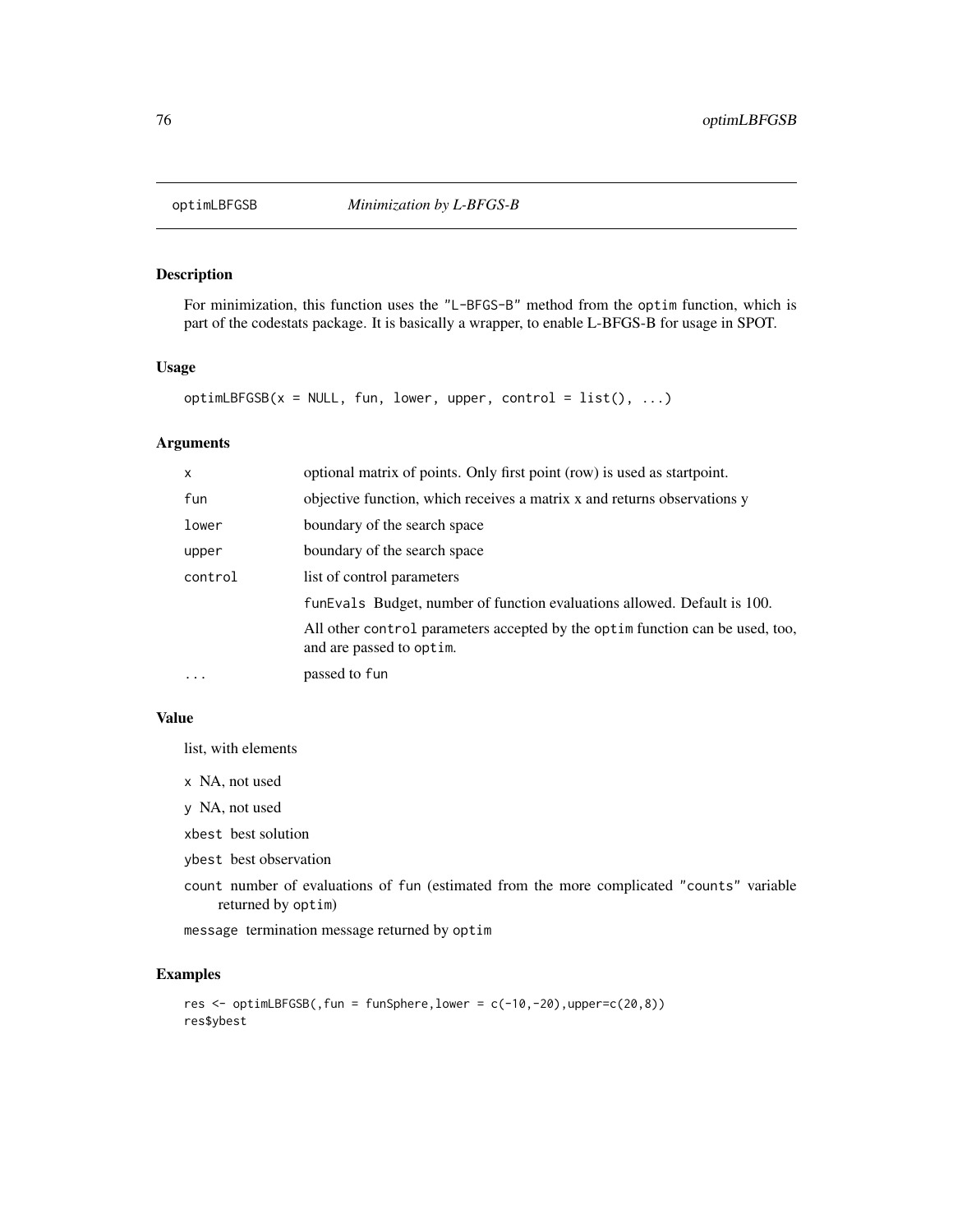<span id="page-76-0"></span>

This uses Latin Hypercube Sampling (LHS) to optimize a specified target function. A Latin Hypercube Design (LHD) is created with [designLHD](#page-26-0), then evaluated by the objective function. All results are reported, including the best (minimal) objective value, and corresponding design point.

## Usage

```
optimLHD(x = NULL, fun, lower, upper, control = list(), ...)
```
#### Arguments

| $\mathsf{x}$ | optional matrix of points to be included in the evaluation                                                                                                     |
|--------------|----------------------------------------------------------------------------------------------------------------------------------------------------------------|
| fun          | objective function, which receives a matrix x and returns observations y                                                                                       |
| lower        | boundary of the search space                                                                                                                                   |
| upper        | boundary of the search space                                                                                                                                   |
| control      | list of control parameters                                                                                                                                     |
|              | funEvals Budget, number of function evaluations allowed. Default: 100.<br>retries Number of retries for design generation, used by designLHD. Default:<br>100. |
| $\cdots$     | passed to fun                                                                                                                                                  |

#### Value

list, with elements

x archive of evaluated solutions

y archive of observations

xbest best solution

ybest best observation

count number of evaluations of fun

message success message

```
res <- optimLHD(, fun = funSphere, lower = c(-10, -20), upper=c(20, 8))
res$ybest
```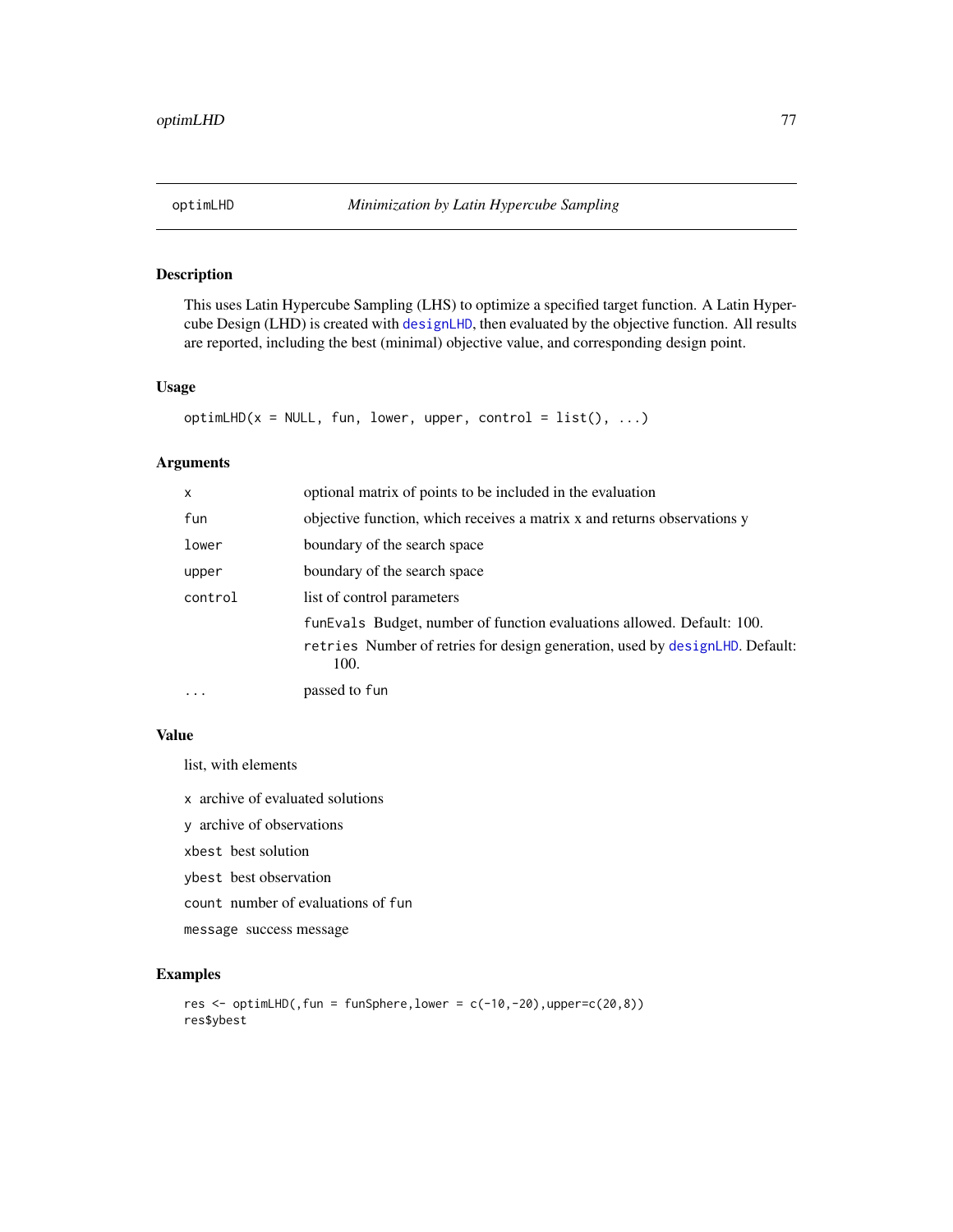#' This is a wrapper that employs the nloptr function from the package of the same name. The nloptr function itself is an interface to the nlopt library, which contains a wide selection of different optimization algorithms.

## Usage

```
optimNLOPTR(x = NULL, fun, lower, upper, control = list(), ...)
```
## Arguments

| $\mathsf{x}$ | optional matrix of points to be included in the evaluation (only first row will be<br>used)                                                                                         |
|--------------|-------------------------------------------------------------------------------------------------------------------------------------------------------------------------------------|
| fun          | objective function, which receives a matrix x and returns observations y                                                                                                            |
| lower        | boundary of the search space                                                                                                                                                        |
| upper        | boundary of the search space                                                                                                                                                        |
| control      | named list, with the options for nloptr. These will be passed to nloptr as<br>arguments. In addition, the following parameter can be used to set the function<br>evaluation budget: |
|              | funEvals Budget, number of function evaluations allowed. Default: 100.                                                                                                              |
|              | passed to fun                                                                                                                                                                       |
|              | Note that the arguments x, fun, lower and upper will be mapped to the corre-<br>sponding arguments of nloptr: x0, eval_f, lb and ub.                                                |

#### Value

list, with elements

x archive of evaluated solutions y archive of observations xbest best solution ybest best observation count number of evaluations of fun message success message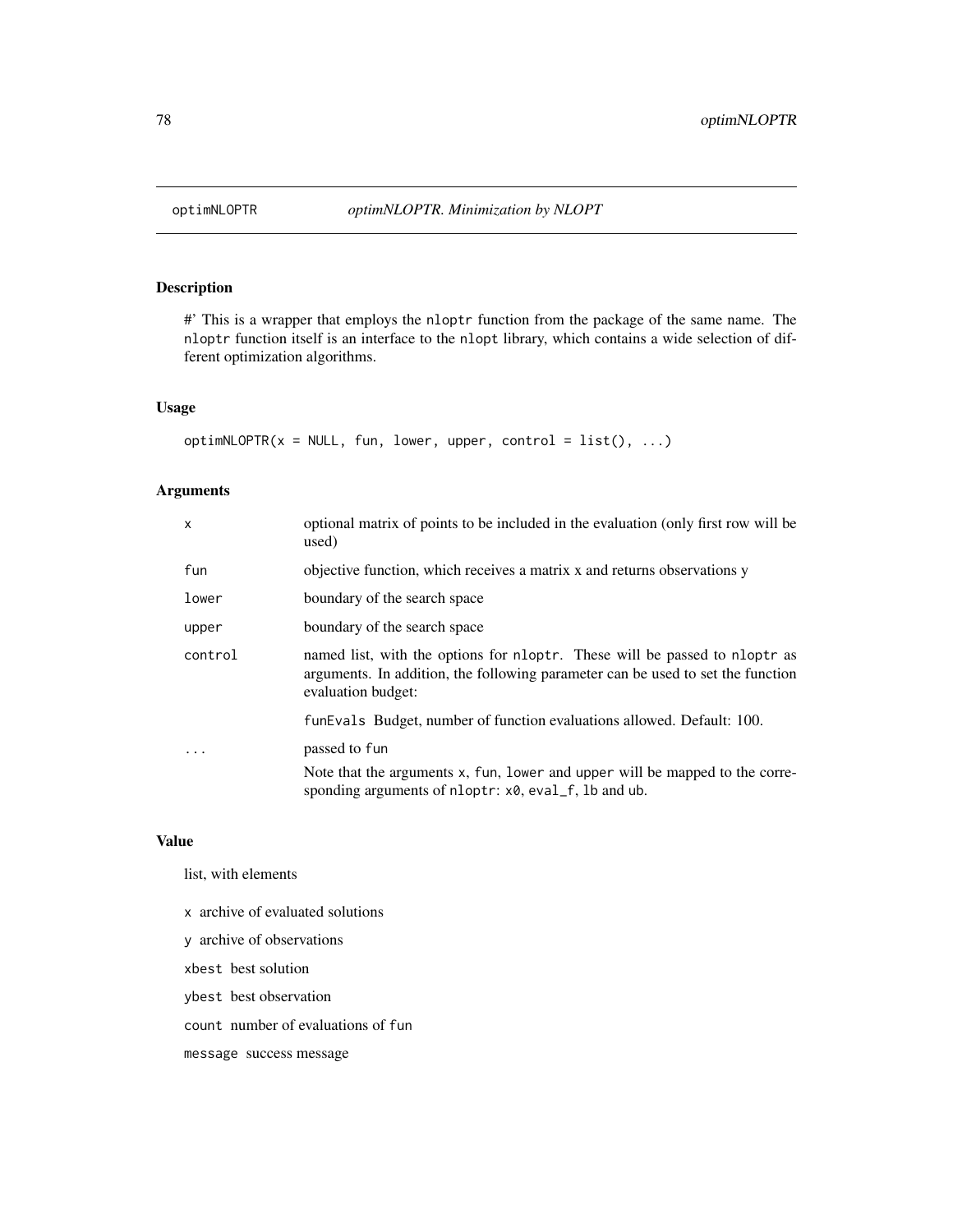## optimRSfun 79

## Examples

```
##simple example:
res \le optimNLOPTR(, fun = funSphere, lower = c(-10,-20), upper=c(20,8))
res
##with an inequality constraint:
contr <- list() #control list
##specify constraint
contr$eval_g_ineq <- function(x) 1+x[1]-x[2]
res <- optimNLOPTR(,fun=funSphere,lower=c(-10,-20),upper=c(20,8),control=contr)
res
```
optimRSfun *Random search surrogate-optimizer*

## Description

This function is used to emulate uniform random search with SPOT. It is used as the optimizer that searches for new candidates. It returns a single uniform random sample within the given lower and upper bounds of the search space.

#### Usage

optimRSfun(x, fun, lower, upper, control, ...)

#### Arguments

| X       | start guess, not used.                                |
|---------|-------------------------------------------------------|
| fun     | objective function to be evaluated via random search. |
| lower   | bound on the independent variables (search space).    |
| upper   | bound on the independent variables (search space).    |
| control | not used.                                             |
|         | additional arguments, not used.                       |

## Value

list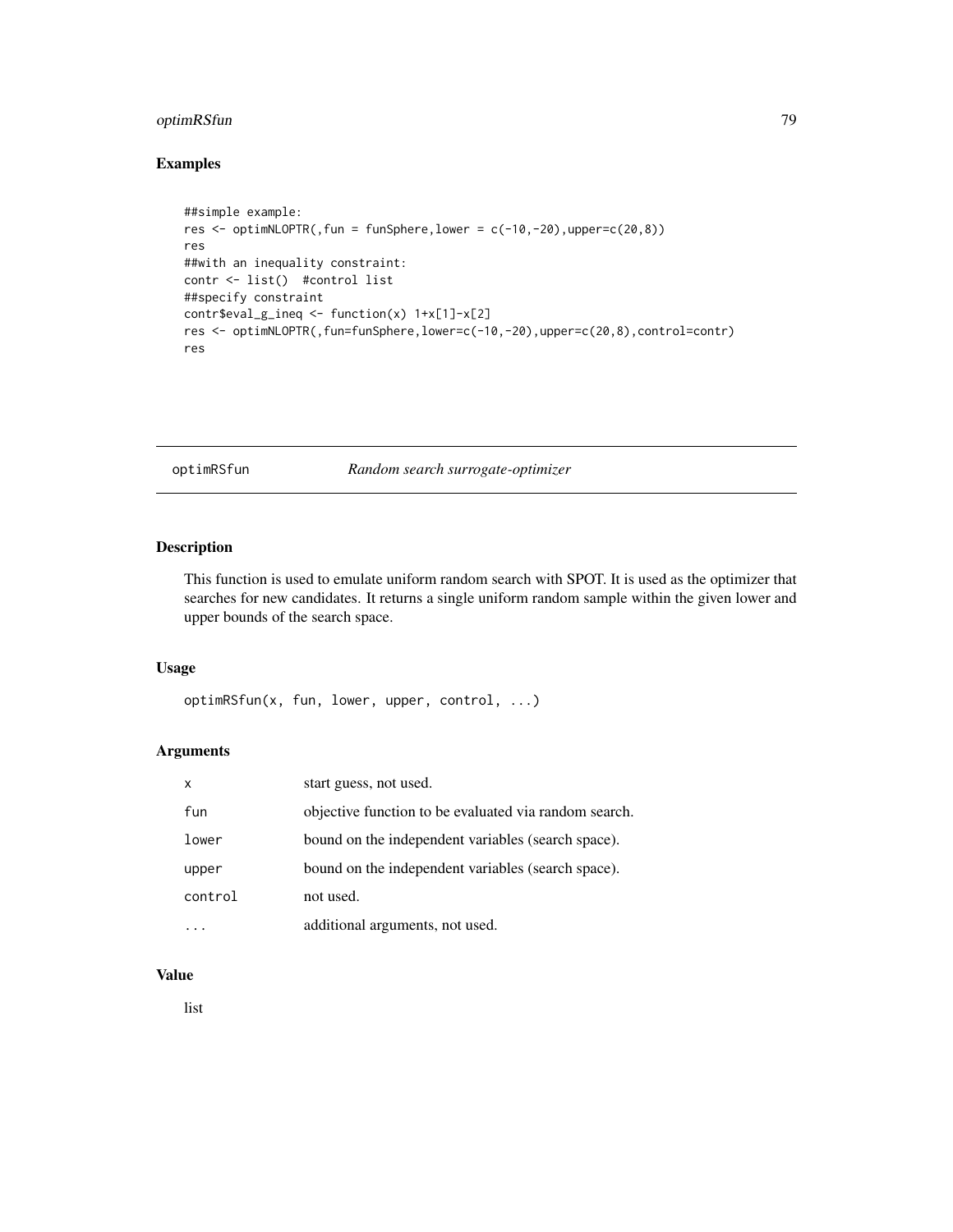perceptron *perceptron*

## Description

Perceptron to calculate decisions

## Usage

perceptron(currentState, nStates, sElevator, sCustomer, weightsPerceptron)

## Arguments

| currentState      | current state for decision (num) |
|-------------------|----------------------------------|
| nStates           | numer of states (int)            |
| sElevator         | elevators vector (logical)       |
| sCustomer         | customer vector (logical)        |
| weightsPerceptron |                                  |
|                   | Weight vector (num)              |

## Details

Number of weights in NN controller is 2xnStates, for each state (sElevator/sCustomer) there is one input

#### Value

logical pass or take decision

plgpEI *Expected improvement (Gramacy)*

## Description

Expected improvement (Gramacy)

## Usage

plgpEI(gpi, x, fmin, pred = predGPsep)

| gpi  | Gaussian process C-side object       |
|------|--------------------------------------|
| x    | matrix of points to calculate EI     |
| fmin | best function value $(y)$ so far     |
| pred | prediction model. Default: predGPsep |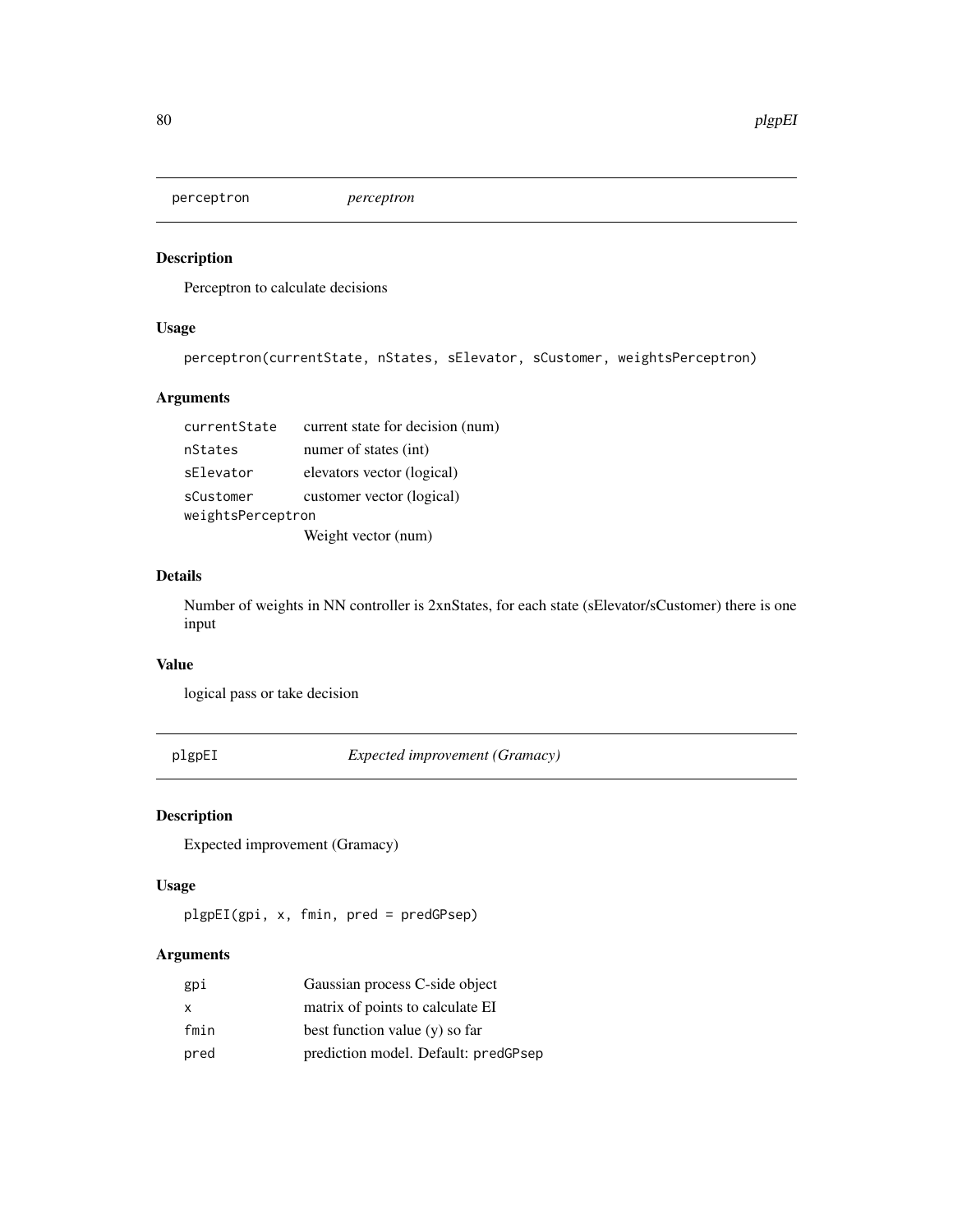```
plot.spotSeverity 81
```
#### Value

ei expected improvement

#### Examples

```
library(laGP)
library(plgp)
ninit <- 12
dim \leq -2X <- designLHD(,rep(0,dim), rep(1,dim), control=list(size=ninit))
y <- funGoldsteinPrice(X)
m \le - which.min(y)
ymin <- y[m]
start \leq matrix(X[m, ], nrow =1)
## 1. Build SPOT BO Model
m1 <- buildBO(x = X, y = y, control = list(target="ei"))
yy \le- predict(object = m1, newdata = start)
ei1 \leq matrix(yy$ei, ncol = 1)
## Show mue and s
mue <- matrix(yy$y, ncol = 1)
s2 \leq - matrix(yy$s, ncol = 1)
## 2. Build laGP model
gpi \leftarrow newGPsep(X, y, d=0.1, g=1e-8, dK=True)da <- darg(list(mle=TRUE, max=0.5), designLHD(,rep(0,dim), rep(1,dim), control=list(size=1000)))
mleGPsep(gpi, param="d", tmin=da$min, tmax=da$max, ab=da$ab)
ei2 <- plgpEI(gpi=gpi, x=start, fmin=ymin)
deleteGPsep(gpi)
```
plot.spotSeverity *Plot method for spotSeverity*

#### Description

Plot method for spotSeverity

#### Usage

```
## S3 method for class 'spotSeverity'
plot(
 x,
  add = FALSE,
  rangeLeft = -1,
  rangeRight = 1,
  plotSev = TRUE,
```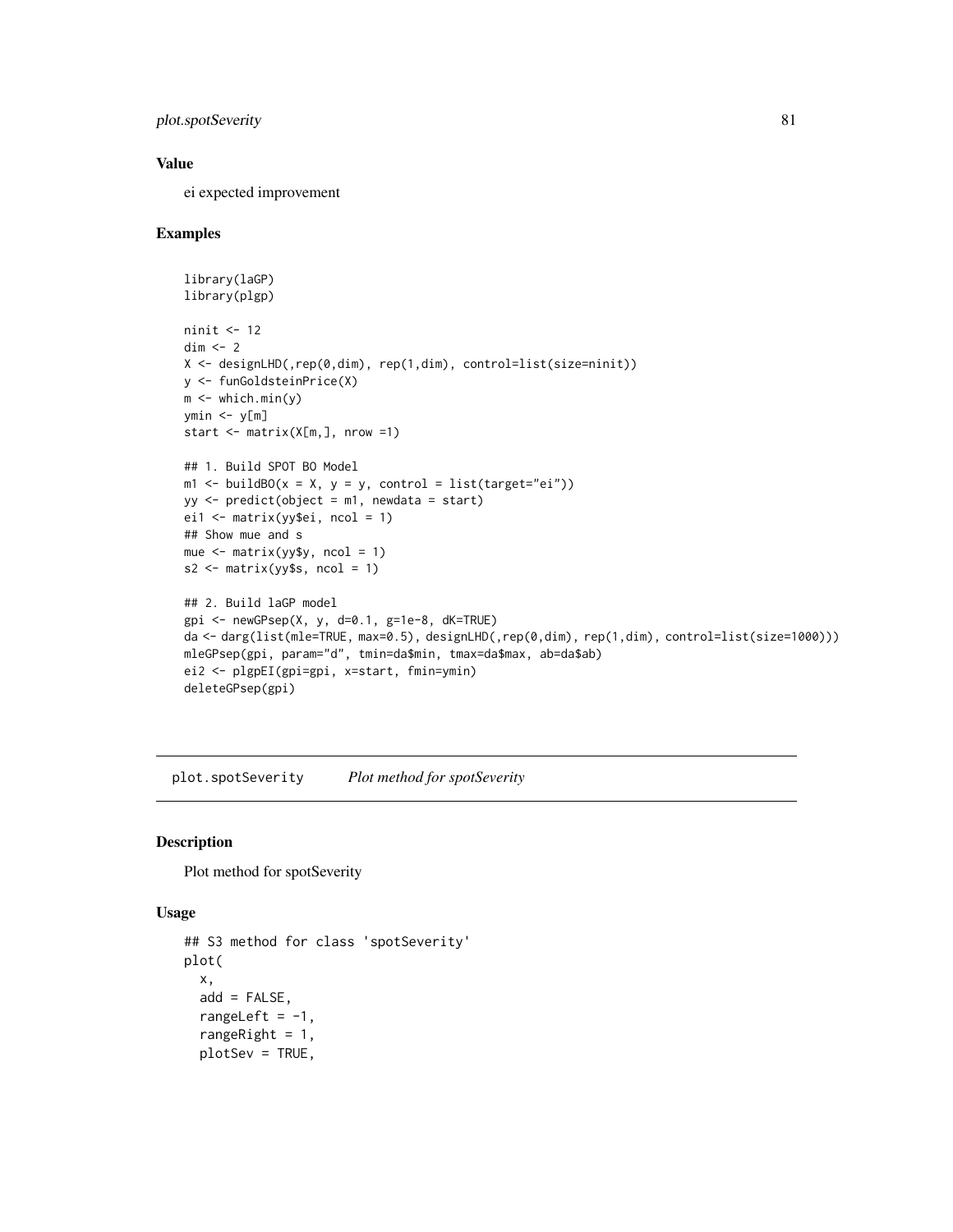```
plotPow = FALSE,
  cl = "black",xlab = "x",
 ylab = "y",
  ...
\mathcal{L}
```
## Arguments

| $\mathsf{x}$ | severity object                                                                                                      |
|--------------|----------------------------------------------------------------------------------------------------------------------|
| add          | default value is FALSE                                                                                               |
| rangeLeft    | range default:-1                                                                                                     |
| rangeRight   | range default:1                                                                                                      |
| plotSev      | logical. plot severity. Default: TRUE                                                                                |
| plotPow      | logical. plot power. Default: FALSE                                                                                  |
| cl           | color, e.g., c("black", "red", "green", "blue", "brown", "cyan", "darkred",<br>"gray", "green", "magenta", "orange") |
| xlab         | x axis label                                                                                                         |
| ylab         | y axis label                                                                                                         |
| $\ddots$     | additional parameters                                                                                                |
|              |                                                                                                                      |

## Value

description of return value

```
### Example from D G Mayo and A Spanos.
### Severe Testing as a Basic Concept in a NeymanPearson Philosophy of Induction.
### British Journal for the Philosophy of Science, 57:323357, 2006. (fig 2):
x0 < -12.1mu1 \le - seq(11.9,13,0.01)
n < -100sigma <- 2
alpha <- 0.025
tdist <- FALSE
plot(mu1, spotSeverity(xbar=x0, mu0=0, mu1=mu1, n=n, sigma=sigma, alpha=alpha,
tdist=tdist)$severity, type = "l", ylim=c(0,1), col="blue")
abline(h=0)
abline(h=1)
abline(h=0.95)
abline(v=12.43)
### plot power:
mu0 < -12points(mu1, spotPower(alpha, mu0, mu1, n, sigma), type = "l", ylim=c(0,1),
col="green")
abline(v=12.72)
```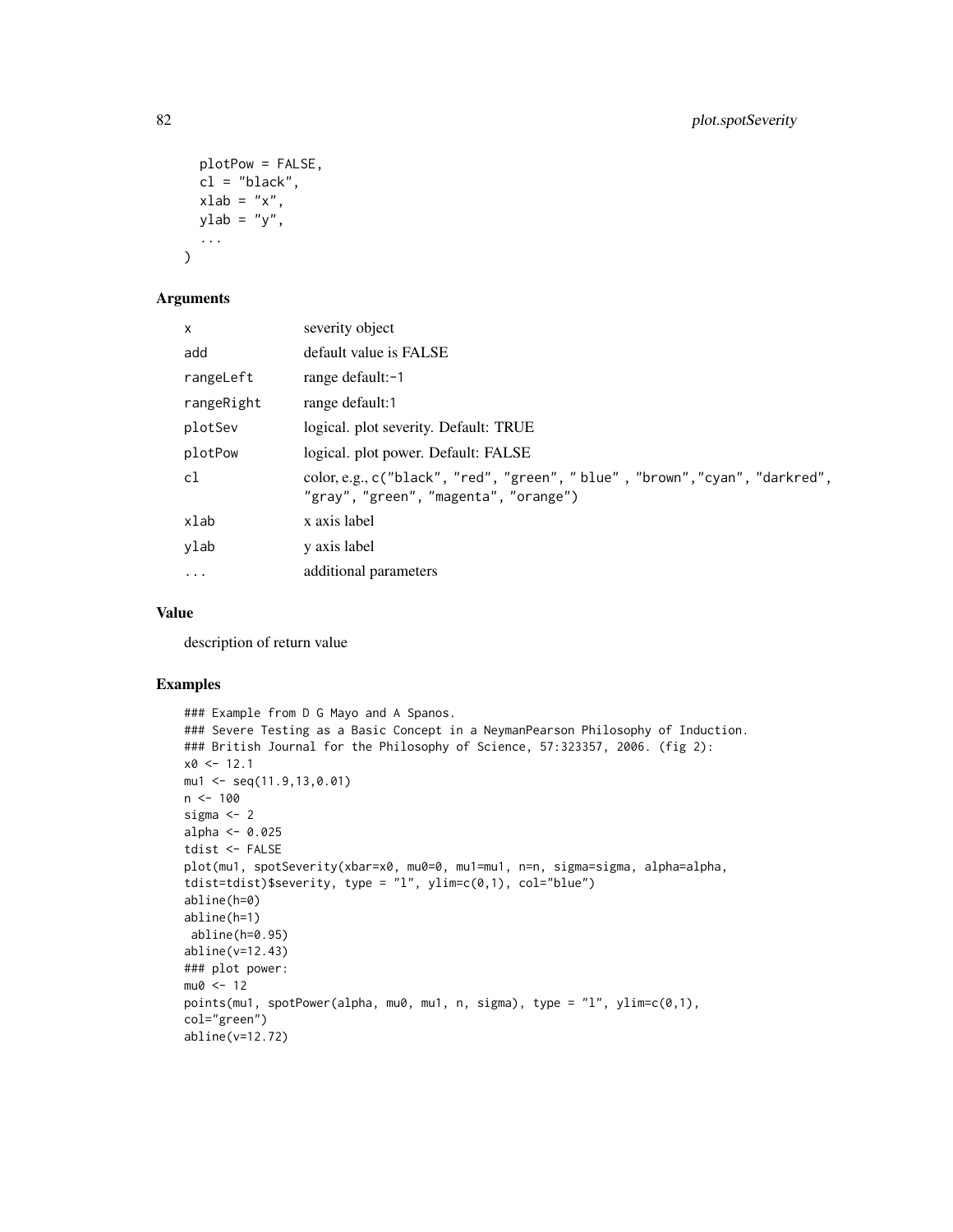## plotBestObj 83

```
## Fig 13.11 in Span19a
p <- spotSeverity(xbar=10, mu0=10, mu1= 10.2, n=100, sigma = 1, alpha = 0.05, tdist = FALSE)
plot(p, rangeLeft = 10, rangeRight = 10.5, plotPow = TRUE)
```
plotBestObj *Plot Best Objective Value*

## Description

Plot Best Objective Value

## Usage

plotBestObj(y, end = length(y))

#### Arguments

|     | result vector              |
|-----|----------------------------|
| end | length. Default: length(y) |

## Value

plot

<span id="page-82-0"></span>

## Description

A (filled) contour or perspective plot of a data set with two independent and one dependent variable. The plot is generated by some interpolation or regression model. By default, the loess function is used.

#### Usage

```
plotData(
  x,
  y,
 which = 1:2,
  constant = x[which.min(y), ],
 model = buildLOESS,
 modelControl = list(),
 xlab = c("x1", "x2"),
 ylab = "y",
  type = "filled.contour",
  ...
\mathcal{L}
```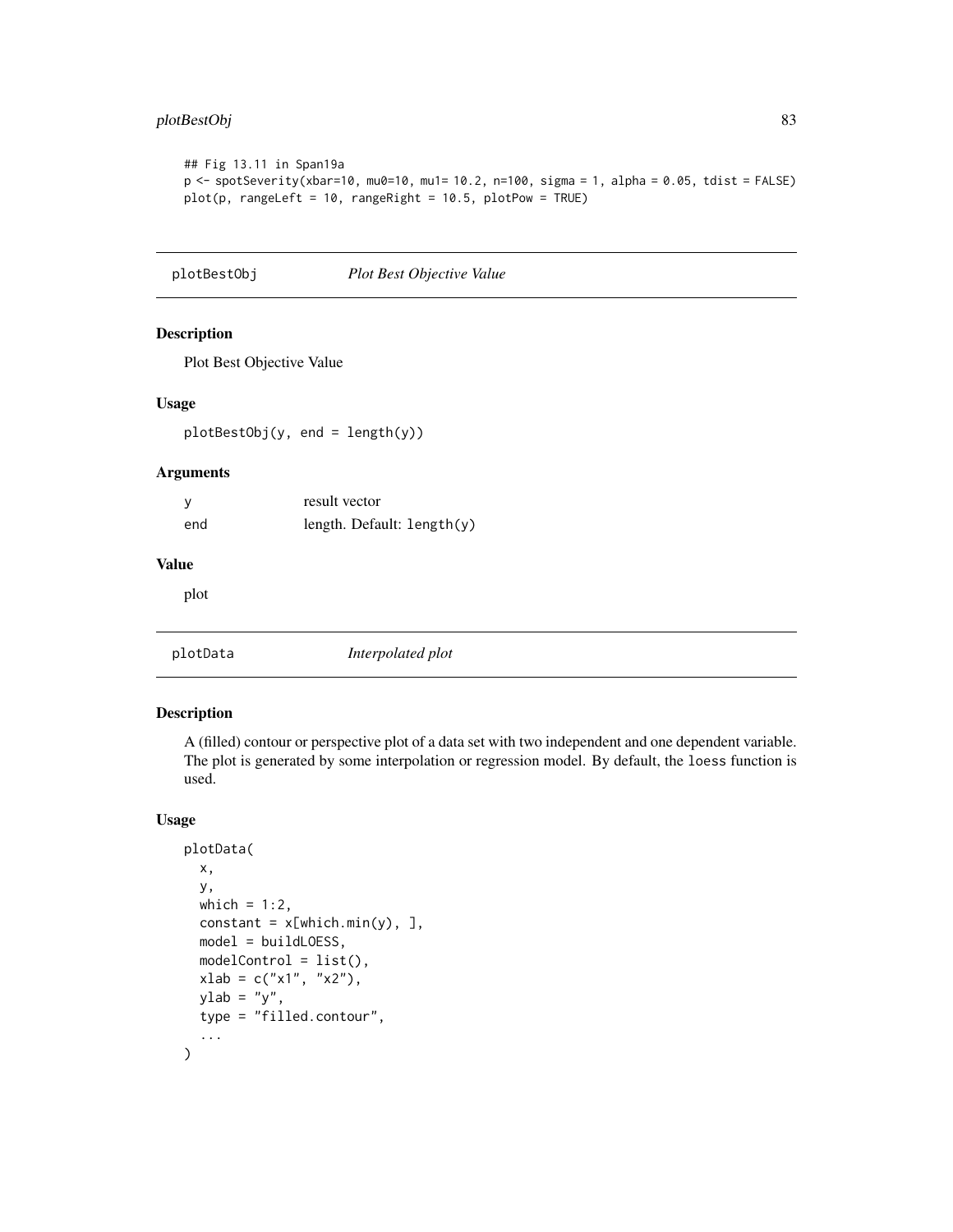## Arguments

| X            | independent variables, or input variables. this should be a matrix of at least two<br>columns and several rows. If more than two columns are present, all will be used<br>for fitting the model. The parameter which will determine which of these will be<br>plotted, and the parameter constant will determine the values of all parameters<br>that are not varied.                                                              |
|--------------|------------------------------------------------------------------------------------------------------------------------------------------------------------------------------------------------------------------------------------------------------------------------------------------------------------------------------------------------------------------------------------------------------------------------------------|
| y            | dependent, or observed output variable to be interpolated/regressed and plotted.                                                                                                                                                                                                                                                                                                                                                   |
| which        | a vector with two elements, each an integer giving the two independent variables<br>of the plot (the integers are indices of the respective data set, i.e., columns of x).<br>All other parameters will be fixed to the best known solution, i.e., the one with<br>minimal y-value.                                                                                                                                                |
| constant     | a numeric vector that states for each variable a constant value that it will take<br>on if it is not varied in the plot. This affects the parameters not selected by<br>the which parameter. By default, this will be fixed to the best known solution,<br>i.e., the one with minimal y-value, according to which.min(object\$y). The<br>length of this numeric vector should be the same as the number of columns in<br>object\$x |
| model        | the model building function to be used, by default build LOESS.                                                                                                                                                                                                                                                                                                                                                                    |
| modelControl | control list of the chosen model building function.                                                                                                                                                                                                                                                                                                                                                                                |
| xlab         | a vector of characters, giving the labels for each of the two independent variables                                                                                                                                                                                                                                                                                                                                                |
| ylab         | character, the value of the dependent variable predicted by the corresponding<br>model                                                                                                                                                                                                                                                                                                                                             |
| type         | string describing the type of the plot: "filled.contour" (default), "contour",<br>"persp" (perspective), or "persp3d" plot. Note that "persp3d" is based on the<br>plotly package and will work in RStudio, but not in the standard RGui.                                                                                                                                                                                          |
| .            | additional parameters passed to the contour or filled. contour function                                                                                                                                                                                                                                                                                                                                                            |

## See Also

[plotFunction](#page-84-0), [plotModel](#page-86-0)

```
## generate random test data
testfun \leftarrow function (x) sum(x^2)
set.seed(1)
k < -30x \leftarrow \text{cbind}(\text{runif}(k)*15-5,\text{runif}(k)*15)y <- as.matrix(apply(x,1,testfun))
plotData(x,y)
plotData(x,y,type="contour")
plotData(x,y,type="persp")
```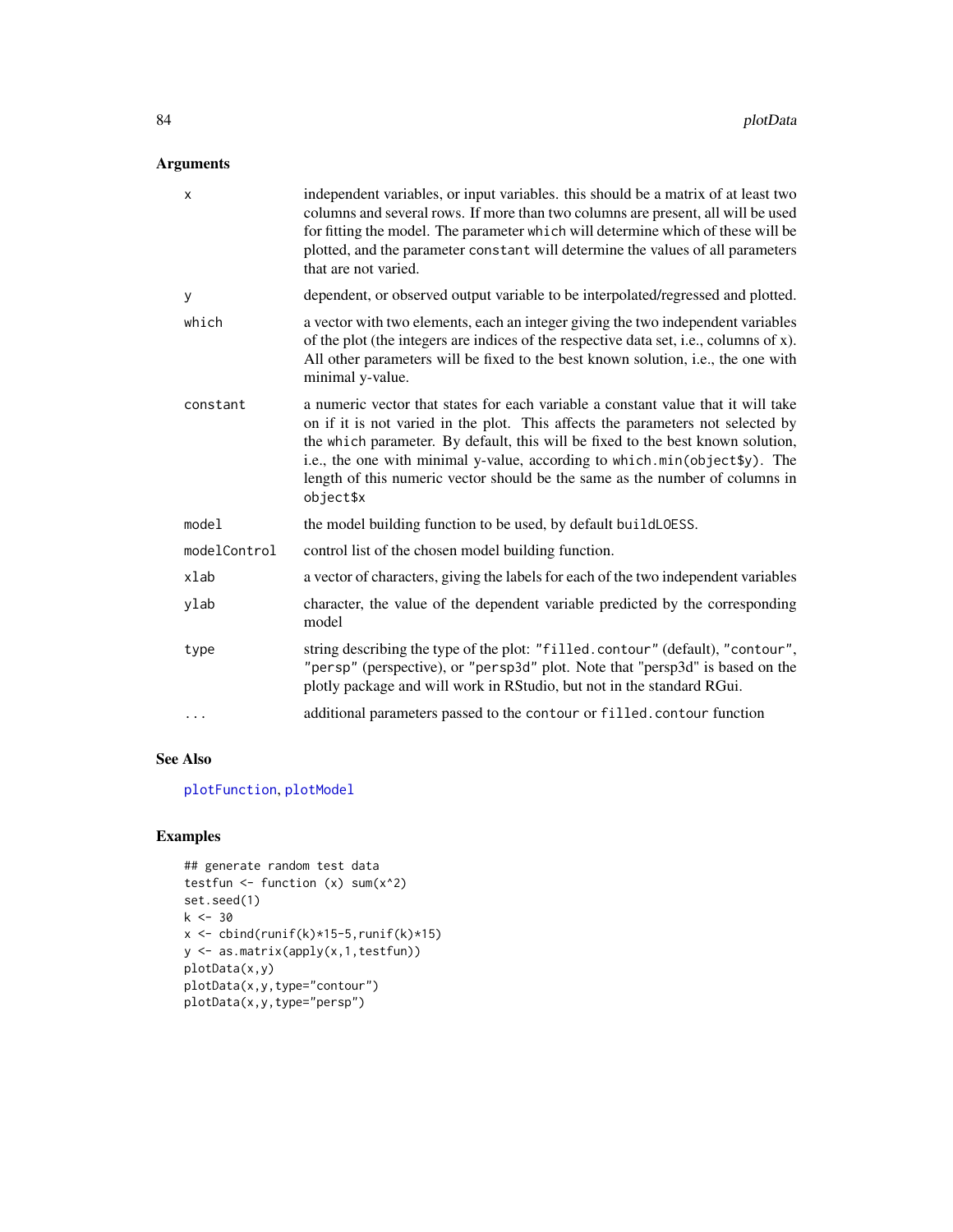<span id="page-84-0"></span>

A (filled) contour plot or perspective / surface plot of a function.

## Usage

```
plotFunction(
 f = function(x) {
     rowSums(x^2)
},
 lower = c(0, 0),upper = c(1, 1),type = "filled.contour",
 s = 100,
 xlab = "x1",
 ylab = "x2",zlab = "y",color.palette = terrain.colors,
 title = " "levels = NULL,
 points1,
 points2,
 pch1 = 20,
 pch2 = 8,
 1wd1 = 1,
 1wd2 = 1,
 cex1 = 1,cex2 = 1,
 col1 = "red",col2 = "black",theta = -40,
 phi = 40,
  ...
```
# )

| $\mathbf{f}$ | function to be plotted. The function should either be able to take two vectors or<br>one matrix specifying sample locations. i.e. $z=f(x)$ or $z=f(xz,x1)$ where Z is<br>a two column matrix containing the sample locations x1 and x2. |
|--------------|-----------------------------------------------------------------------------------------------------------------------------------------------------------------------------------------------------------------------------------------|
| lower        | boundary for x1 and x2 (defaults to $c(0,0)$ ).                                                                                                                                                                                         |
| upper        | boundary (defaults to $c(1,1)$ ).                                                                                                                                                                                                       |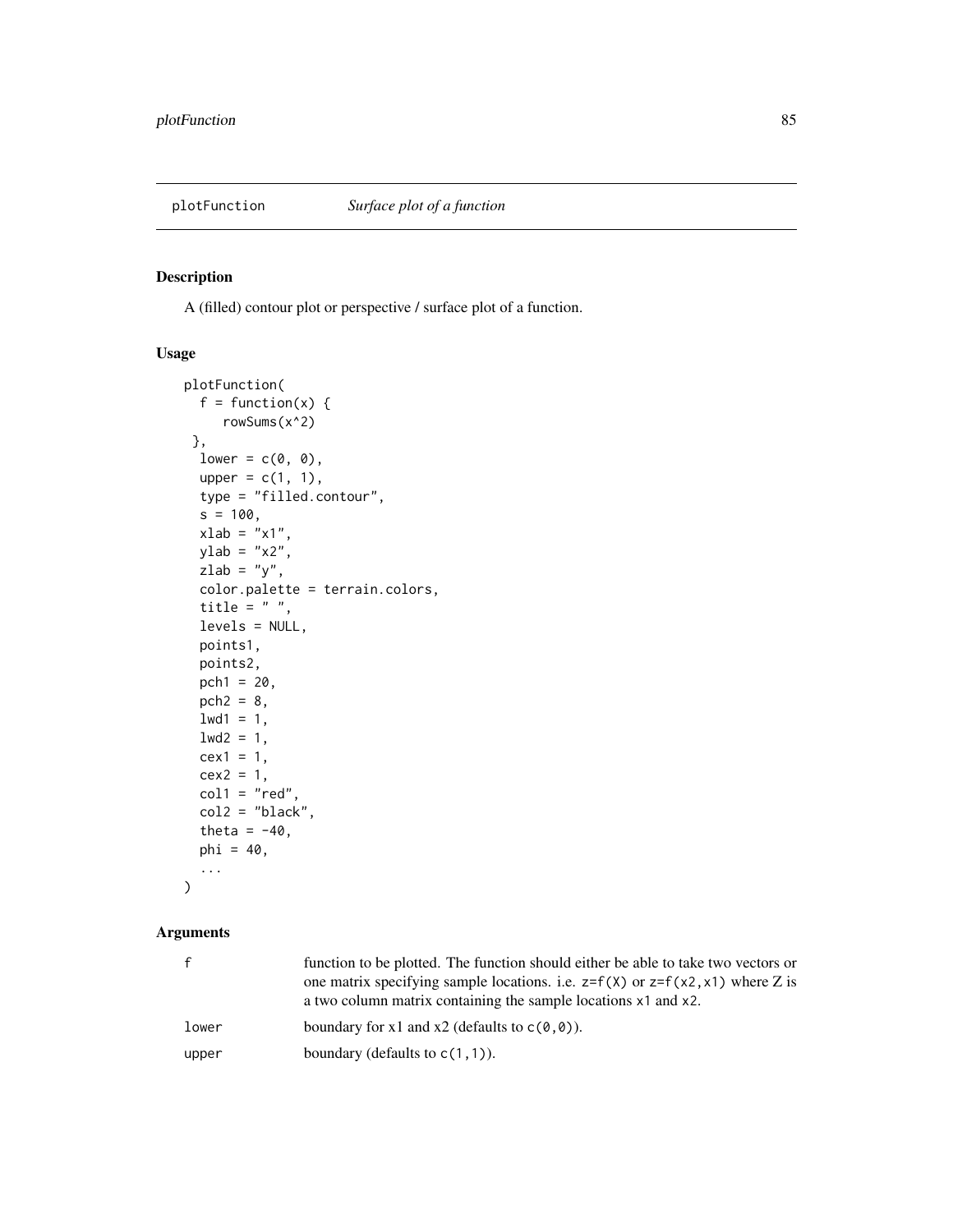| type          | string describing the type of the plot: "filled.contour" (default), "contour",<br>"persp" (perspective), or "persp3d" plot. Note that "persp3d" is based on the<br>plotly package and will work in RStudio, but not in the standard RGui.                                                                                              |
|---------------|----------------------------------------------------------------------------------------------------------------------------------------------------------------------------------------------------------------------------------------------------------------------------------------------------------------------------------------|
| s             | number of samples along each dimension. e.g. f will be evaluated s <sup>1</sup> 2 times.                                                                                                                                                                                                                                               |
| xlab          | lable of first axis                                                                                                                                                                                                                                                                                                                    |
| ylab          | lable of second axis                                                                                                                                                                                                                                                                                                                   |
| zlab          | lable of third axis                                                                                                                                                                                                                                                                                                                    |
| color.palette | colors used, default is terrain.color                                                                                                                                                                                                                                                                                                  |
| title         | of the plot                                                                                                                                                                                                                                                                                                                            |
| levels        | number of levels for the plotted function value. Will be set automatically with<br>default NULL (contour plots only)                                                                                                                                                                                                                   |
| points1       | can be omitted, but if given the points in this matrix are added to the plot in<br>form of dots. Contour plots and persp3d only. Contour plots expect matrix with<br>two columns for coordinates. 3Dperspective expects matrix with three columns,<br>third column giving the corresponding observed value of the plotted function.    |
| points2       | can be omitted, but if given the points in this matrix are added to the plot in form<br>of crosses. Contour plots and persp3d only. Contour plots expect matrix with<br>two columns for coordinates. 3Dperspective expects matrix with three columns,<br>third column giving the corresponding observed value of the plotted function. |
| pch1          | pch (symbol) setting for points1 (default: 20). (contour plots only)                                                                                                                                                                                                                                                                   |
| pch2          | pch (symbol) setting for points2 (default: 8). (contour plots only)                                                                                                                                                                                                                                                                    |
| 1wd1          | line width for points1 (default: 1). (contour plots only)                                                                                                                                                                                                                                                                              |
| lwd2          | line width for points2 (default: 1). (contour plots only)                                                                                                                                                                                                                                                                              |
| cex1          | cex for points1 (default: 1). (contour plots only)                                                                                                                                                                                                                                                                                     |
| cex2          | cex for points2 (default: 1). (contour plots only)                                                                                                                                                                                                                                                                                     |
| col1          | color for points1 (default: "black"). (contour plots only)                                                                                                                                                                                                                                                                             |
| col2          | color for points2 (default: "black"). (contour plots only)                                                                                                                                                                                                                                                                             |
| theta         | angle defining the viewing direction. theta gives the azimuthal direction and phi<br>the colatitude. (persp plot only)                                                                                                                                                                                                                 |
| phi           | angle defining the viewing direction. theta gives the colatitude. (persp plot only)                                                                                                                                                                                                                                                    |
| $\cdots$      | additional parameters passed to contour or filled.contour                                                                                                                                                                                                                                                                              |

## See Also

[plotData](#page-82-0), [plotModel](#page-86-0)

```
plotFunction(function(x){rowSums(x^2)},c(-5,0),c(10,15))
plotFunction(function(x){rowSums(x^2)},c(-5,0),c(10,15),type="contour")
plotFunction(function(x){rowSums(x^2)},c(-5,0),c(10,15),type="persp")
```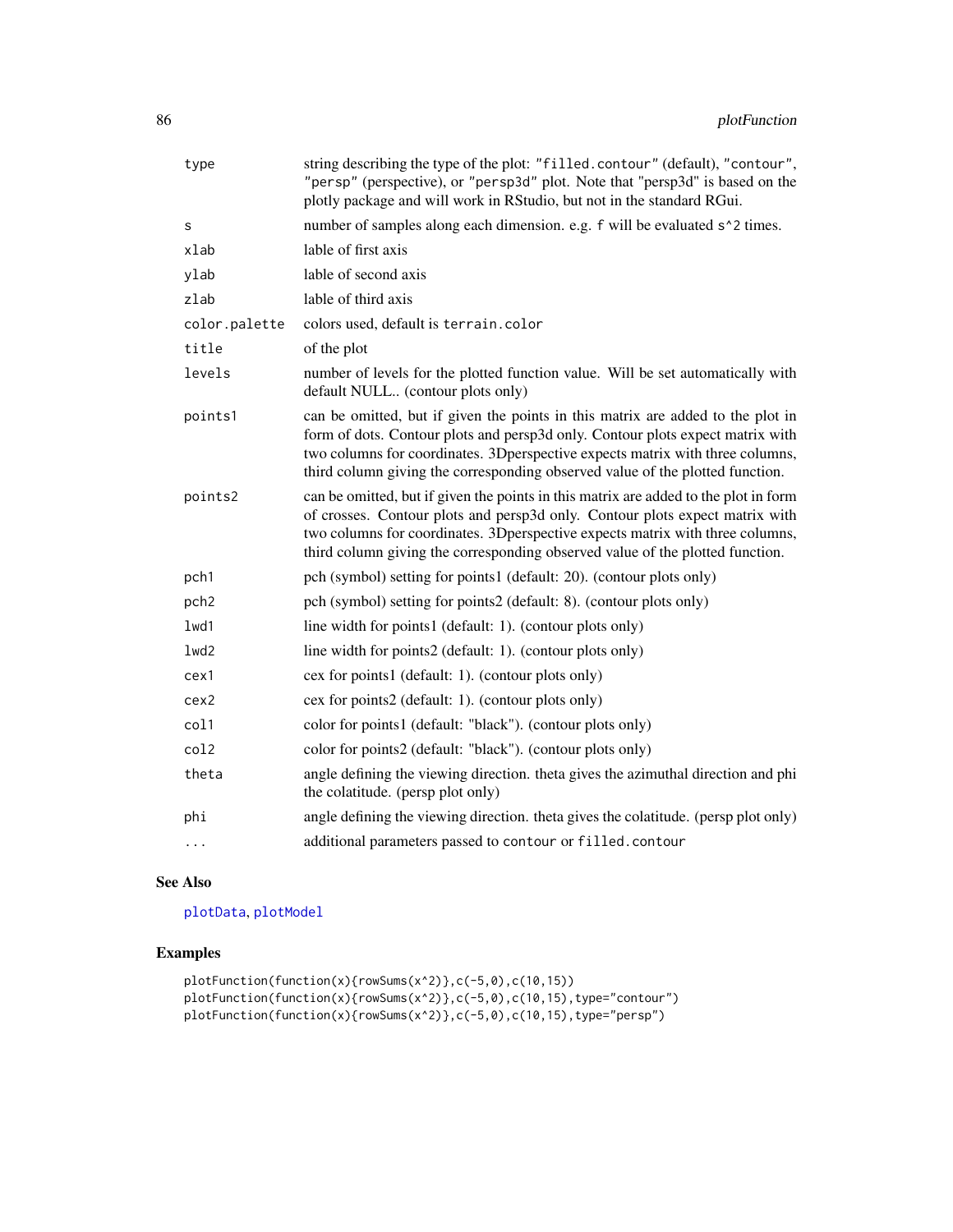<span id="page-86-0"></span>

A (filled) contour or perspective plot of a fitted model.

## Usage

```
plotModel(
  object,
  which = if (ncol(object$x) > 1 & tolower(type) != "singledim") {
     1:2
 } else {
       1
 },
  constant = object$x[which.min(object$y), ],
  xlab = paste("x", which, sep = ""),
 ylab = "y",
  type = "filled.contour",
  ...
\mathcal{L}
```

| object   | fit created by a modeling function, e.g., buildRandomForest.                                                                                                                                                                                                                                                                                                                                                                        |
|----------|-------------------------------------------------------------------------------------------------------------------------------------------------------------------------------------------------------------------------------------------------------------------------------------------------------------------------------------------------------------------------------------------------------------------------------------|
| which    | a vector with two elements, each an integer giving the two independent variables<br>of the plot (the integers are indices of the respective data set).                                                                                                                                                                                                                                                                              |
| constant | a numeric vector that states for each variable a constant value that it will take<br>on if it is not varied in the plot. This affects the parameters not selected by<br>the which parameter. By default, this will be fixed to the best known solution,<br>i.e., the one with minimal y-value, according to which.min(object \$y). The<br>length of this numeric vector should be the same as the number of columns in<br>object\$x |
| xlab     | a vector of characters, giving the labels for each of the two independent vari-<br>ables.                                                                                                                                                                                                                                                                                                                                           |
| ylab     | character, the value of the dependent variable predicted by the corresponding<br>model.                                                                                                                                                                                                                                                                                                                                             |
| type     | string describing the type of the plot: "filled.contour" (default), "contour",<br>"persp" (perspective), or "persp3d" plot. Note that "persp3d" is based on the<br>plotly package and will work in RStudio, but not in the standard RGui.                                                                                                                                                                                           |
| $\cdots$ | additional parameters passed to the contour or filled. contour function.                                                                                                                                                                                                                                                                                                                                                            |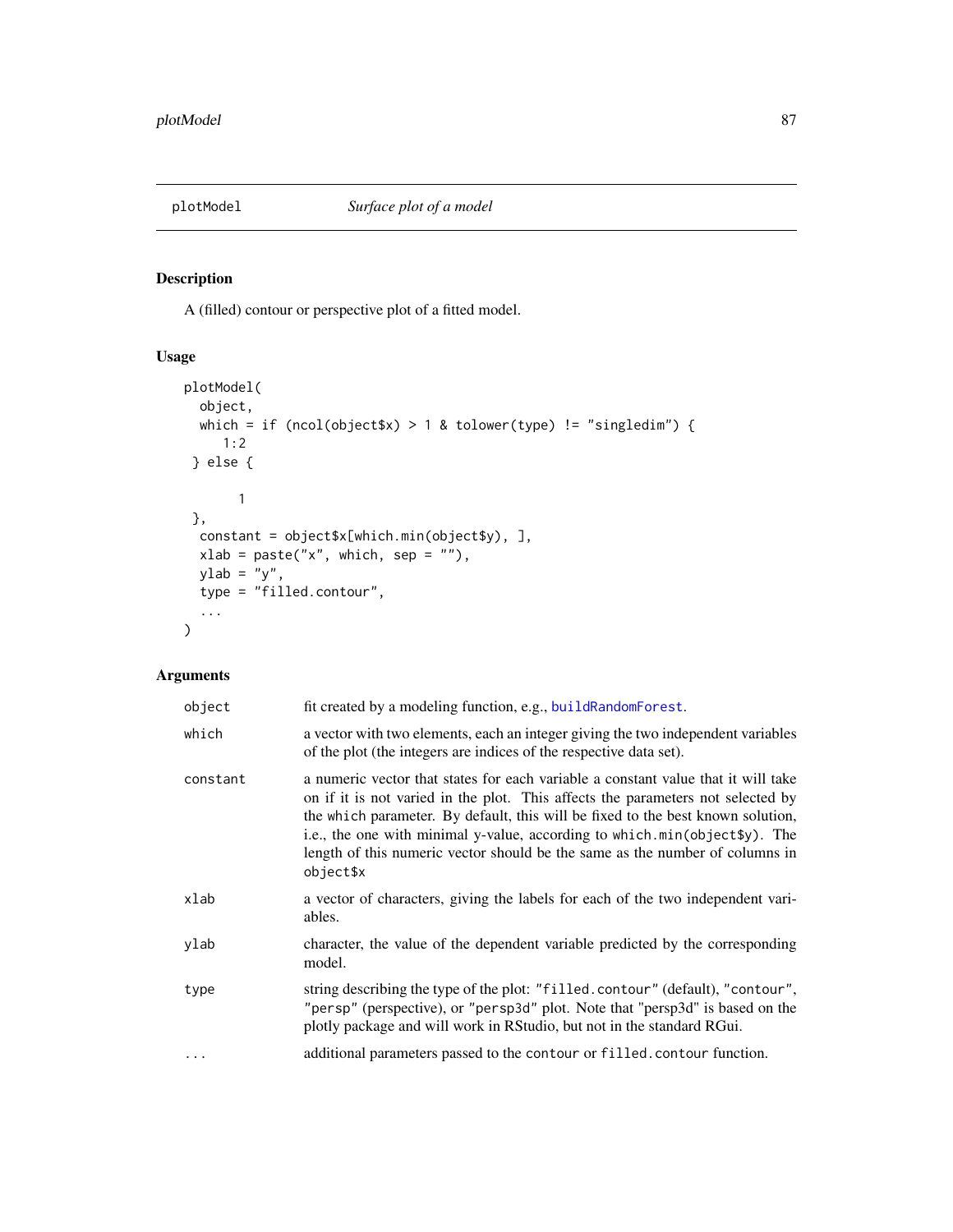## See Also

[plotFunction](#page-84-0), [plotData](#page-82-0)

## Examples

```
## generate random test data
testfun \leftarrow function (x) sum(x^2)set.seed(1)
k < -30x \leftarrow \text{cbind}(\text{runif}(k)*15-5,\text{runif}(k)*15,\text{runif}(k)*2-7,\text{runif}(k)*5+22)y <- as.matrix(apply(x,1,testfun))
fit <- buildLM(x,y)
plotModel(fit)
plotModel(fit,type="contour")
plotModel(fit,type="persp")
plotModel(fit,which=c(1,4))
plotModel(fit,which=2:3)
```
plotPCA *plotPCA*

#### Description

plotPCA returns a 2D plot of optimization data in it's own space using buildPCA. It plots first two PCAs by default.

#### Usage

plotPCA(x, control = list())

## Arguments

|         | dataset of parameters to be transformed & plotted |
|---------|---------------------------------------------------|
| control | control list                                      |

#### Value

It returns a plot image.

## Author(s)

Alpar Gür <alpar.guer@smail.th-koeln.de>

## See Also

[buildPCA](#page-16-0), [biplot](#page-0-0)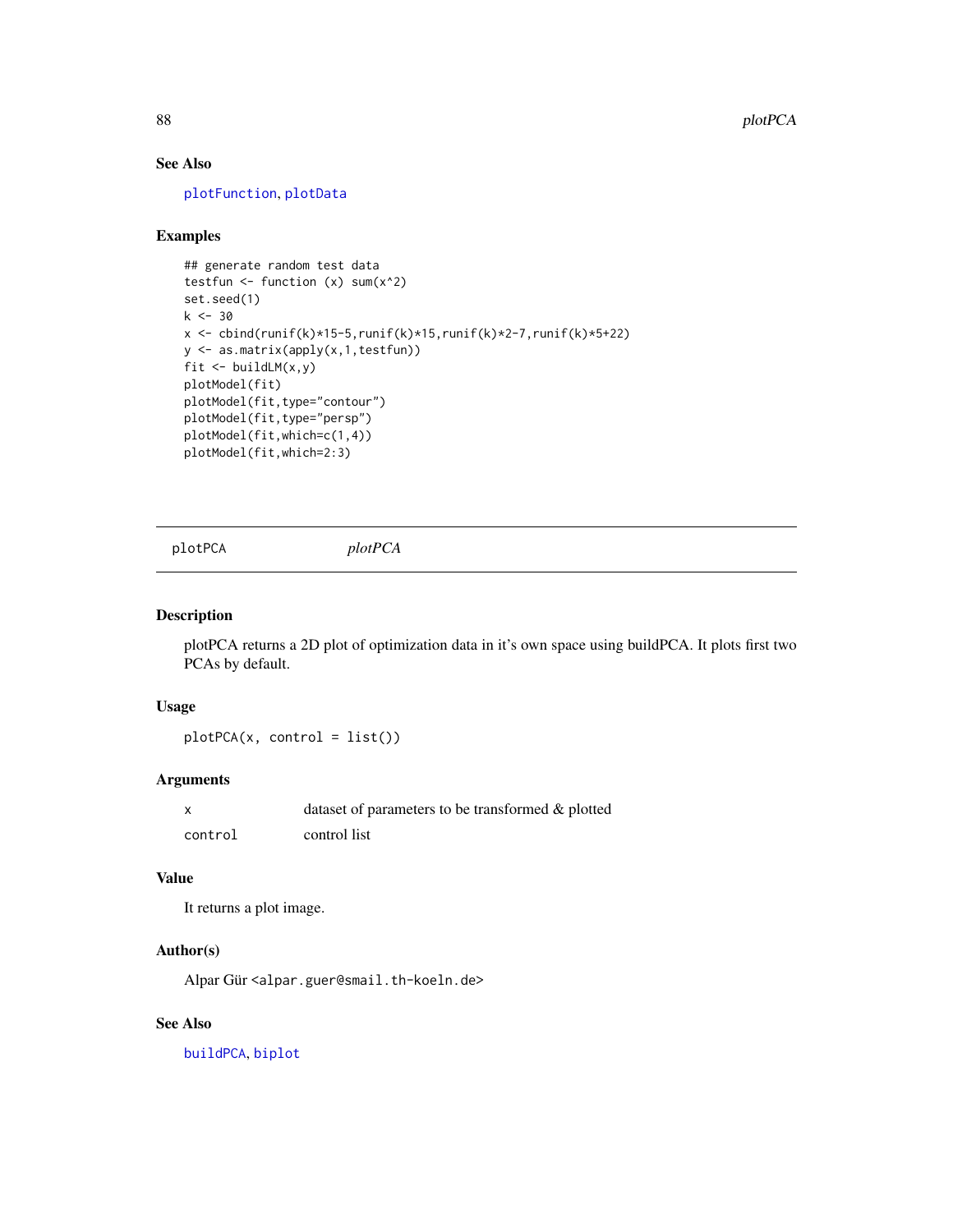## plotPCAvariance 89

#### Examples

```
# define objective function
funGauss <- function (x) {
  gauss <- function(par) {
    y <- c(0.0009, 0.0044, 0.0175, 0.0540, 0.1295, 0.2420, 0.3521, 0.3989,
           0.3521, 0.2420, 0.1295, 0.0540, 0.0175, 0.0044, 0.0009)
    m < -15x1 \leftarrow par[1]x2 \leq -\text{par}[2]x3 \leftarrow par[3]fsum <- 0
    for (i in 1:m) {
     ti <- (8 - i) * 0.5f <- x1 * exp(-0.5 * x2 * (ti - x3) ^ 2) - y[i]
      fsum \le fsum + f * f
    }
    return(fsum)
  }
  matrix(apply(x, # matrix
               1, # margin (apply over rows)
               gauss),
         , 1) # number of columns
}
# define starting point
x1 \leftarrow matrix(c(1,1,1),1,1)funGauss(x1)
# define boundaries
lower = c(-0.001,-0.007,-0.003)
upper = c(0.5, 1.0, 1.1)res <- spot(,funGauss, lower=lower, upper=upper, control=list(funEvals=15))
control = list(scale=TRUE) #pca control list, # scale the variables
plotPCA(res$x, control=control) # plot first two PCAs
```
plotPCAvariance *plotPCAvariance*

#### Description

plotPCAvariance illustrates the total variance within the dataset. It plots the effectiveness of each principal component and can be used to decide how many and which prinicpal components to plot. In order to create this plot, users don't need to build PCA beforehand since it handles this process automatically.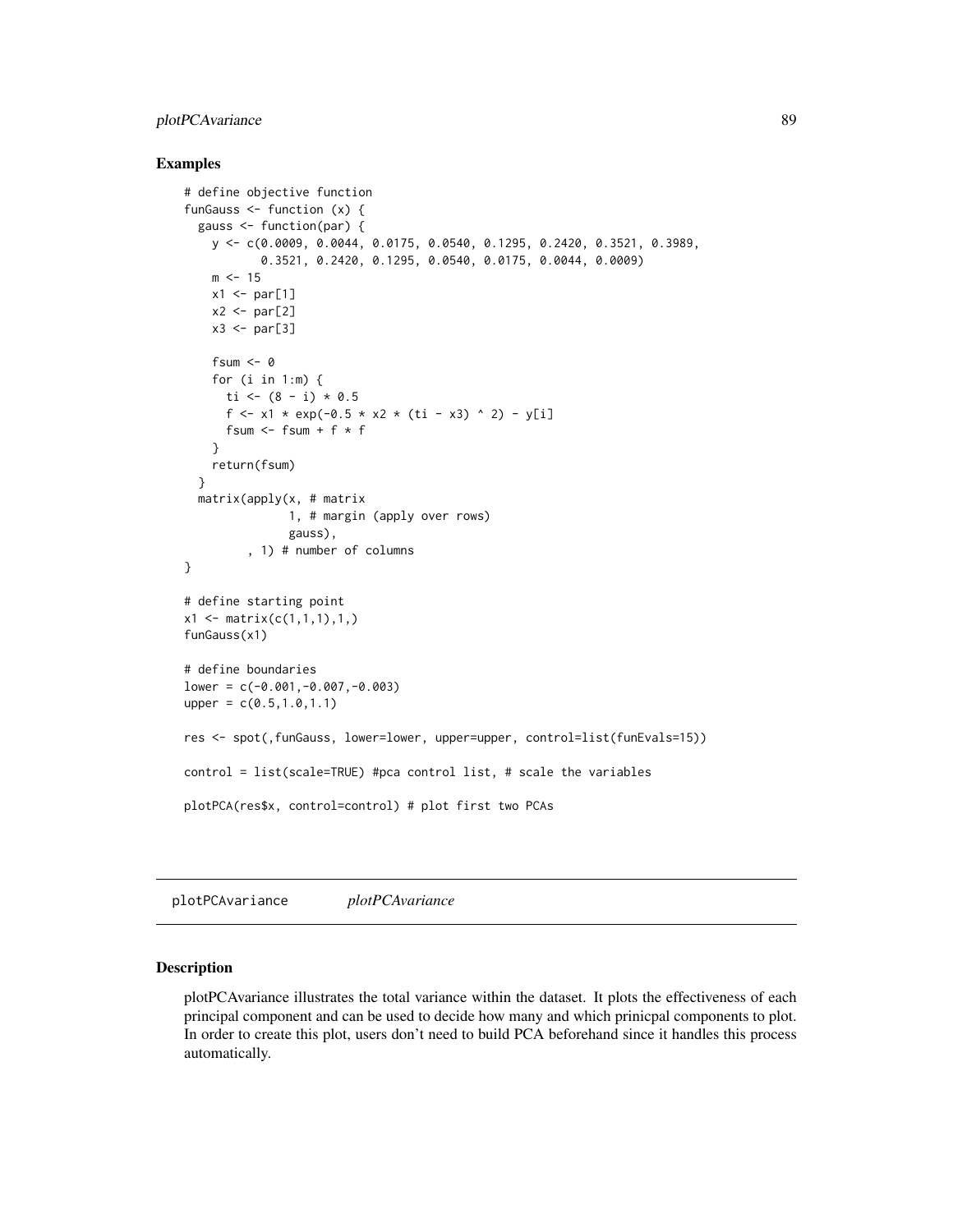#### Usage

plotPCAvariance(x)

#### Arguments

```
x dataset of parameters to be transformed & plotted
```
## Value

It returns a plot image.

#### Author(s)

Alpar Gür <alpar.guer@smail.th-koeln.de>

## See Also

[buildPCA](#page-16-0)

```
# objective function
funBard \leq function (x) {
 bard <- function(par) {
    y <- c(0.14, 0.18, 0.22, 0.25, 0.29, 0.32, 0.35, 0.39, 0.37, 0.58,
           0.73, 0.96, 1.34, 2.10, 4.39)
    m < -15x1 \leftarrow par[1]x2 \leftarrow par[2]x3 \leftarrow par[3]fsum <- 0
    for (u in 1:m) {
      v <- 16 - u
      w \leftarrow min(u, v)f <- y[u] - (x1 + u / (v * x2 + w * x3))fsum <- fsum + f * f
    }
    return(fsum)
  }
  matrix(apply(x, # matrix
               1, # margin (apply over rows)
               bard),
         , 1) # number of columns
}
# starting point
x1 \leftarrow matrix(c(1,1),1,1)funBard(x1)
#boundaries
lower = c(-0.001,-0.007,-0.003)
```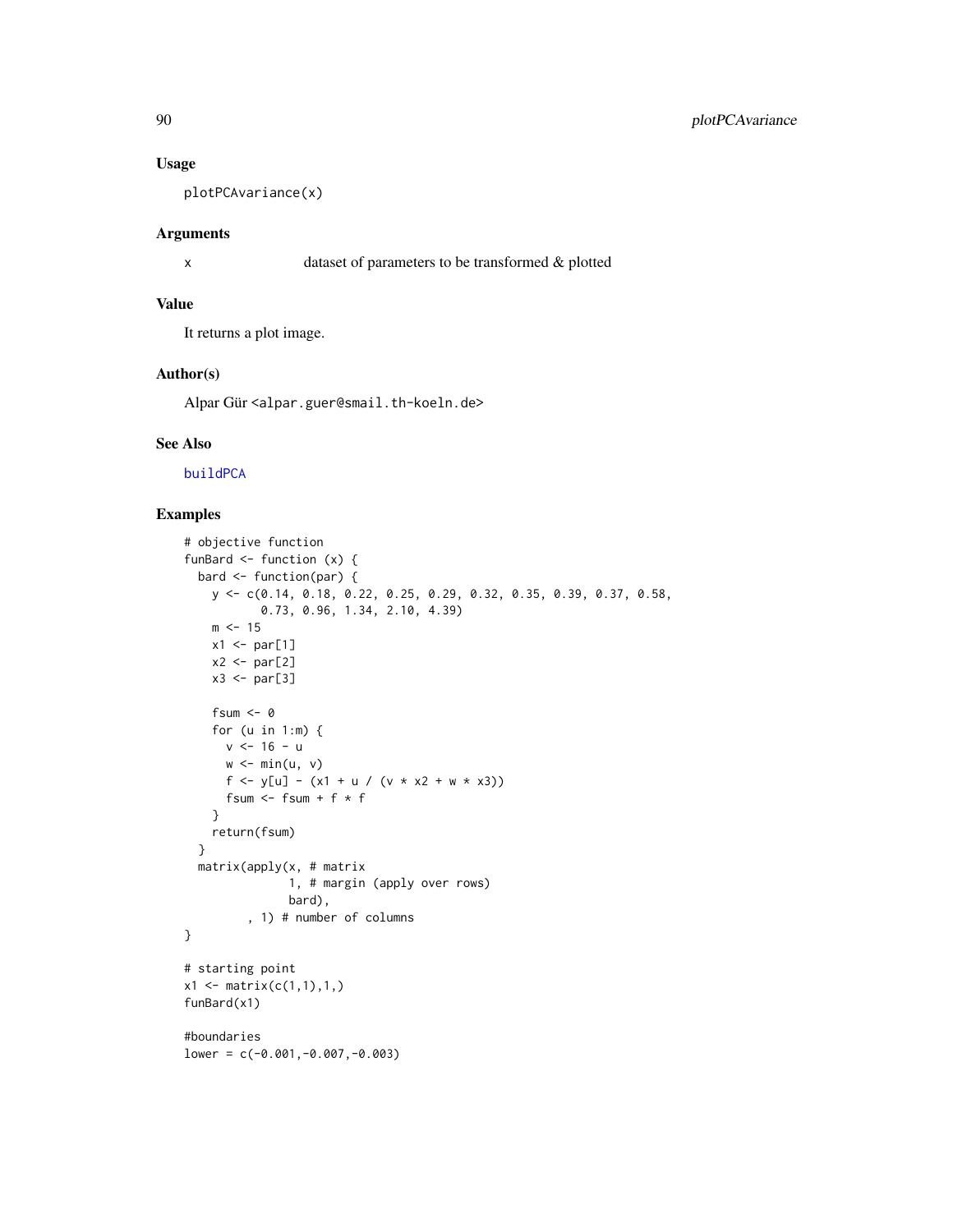## predict.cvModel 91

```
upper = c(0.5, 1.0, 1.1)res <- spot(,funBard, lower=lower, upper=upper, control=list(funEvals=15))
plotPCAvariance(res$x) # plot variance within the dataset
```
predict.cvModel *predict.cvModel*

#### Description

Predict with the cross validated model produced by [buildCVModel](#page-6-0).

#### Usage

```
## S3 method for class 'cvModel'
predict(object, newdata, ...)
```
## Arguments

| object   | CV model (settings and parameters) of class cymodel. |
|----------|------------------------------------------------------|
| newdata  | design matrix to be predicted                        |
| $\cdots$ | Additional parameters passed to the model            |

## Value

prediction results: list with predicted mean ('y'), estimated uncertainty ('y'), linearly adapted uncertainty ('sLinear')

predict.spotBOModel *Prediction method for bayesian optimization model*

## Description

Wrapper for predict.spotBOModel.

#### Usage

```
## S3 method for class 'spotBOModel'
predict(object, newdata, ...)
```

| obiect  | fit of the model, an object of class "spotBOModel", produced by build BO. |
|---------|---------------------------------------------------------------------------|
| newdata | matrix of new data.                                                       |
| $\cdot$ | not used                                                                  |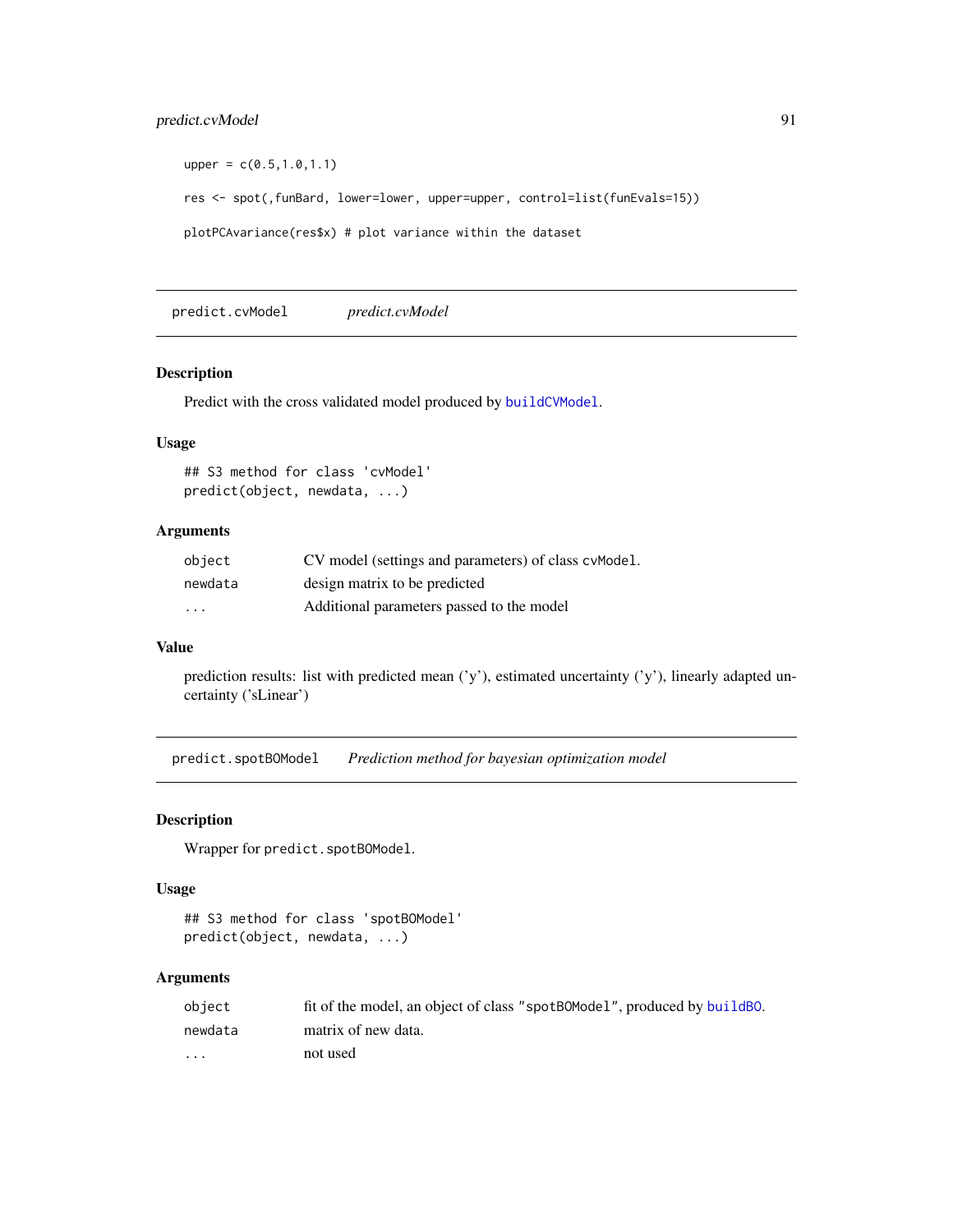## Value

list with predicted mean y, uncertainty / standard deviation s (optional) and expected improvement ei (optional). Whether s and ei are returned is specified by the vector of strings object\$target, which then contains "s" and "ei".

prepareBestObjectiveVal

*Preprocess y Values to Plot Best Objective Value*

## Description

Preprocess y Values to Plot Best Objective Value

## Usage

```
prepareBestObjectiveVal(y, end = length(y))
```
## Arguments

|     | result vector              |
|-----|----------------------------|
| end | length. Default: length(y) |

#### Value

prog

repeatsOCBA *Optimal Computing Budget Allocation*

#### Description

Simple interface to the Optimal Computing Budget Allocation algorithm.

## Usage

```
repeatsOCBA(x, y, budget, verbosity = 0)
```

| X         | matrix of samples. Identical rows indicate repeated evaluations. Any sample<br>should be evaluated at least twice, to get an estimate of the variance. |
|-----------|--------------------------------------------------------------------------------------------------------------------------------------------------------|
| У         | observations of the respective samples. For repeated evaluations, y should differ<br>(variance not zero).                                              |
| budget    | of additional evaluations to be allocated to the samples.                                                                                              |
| verbosity | verbosity                                                                                                                                              |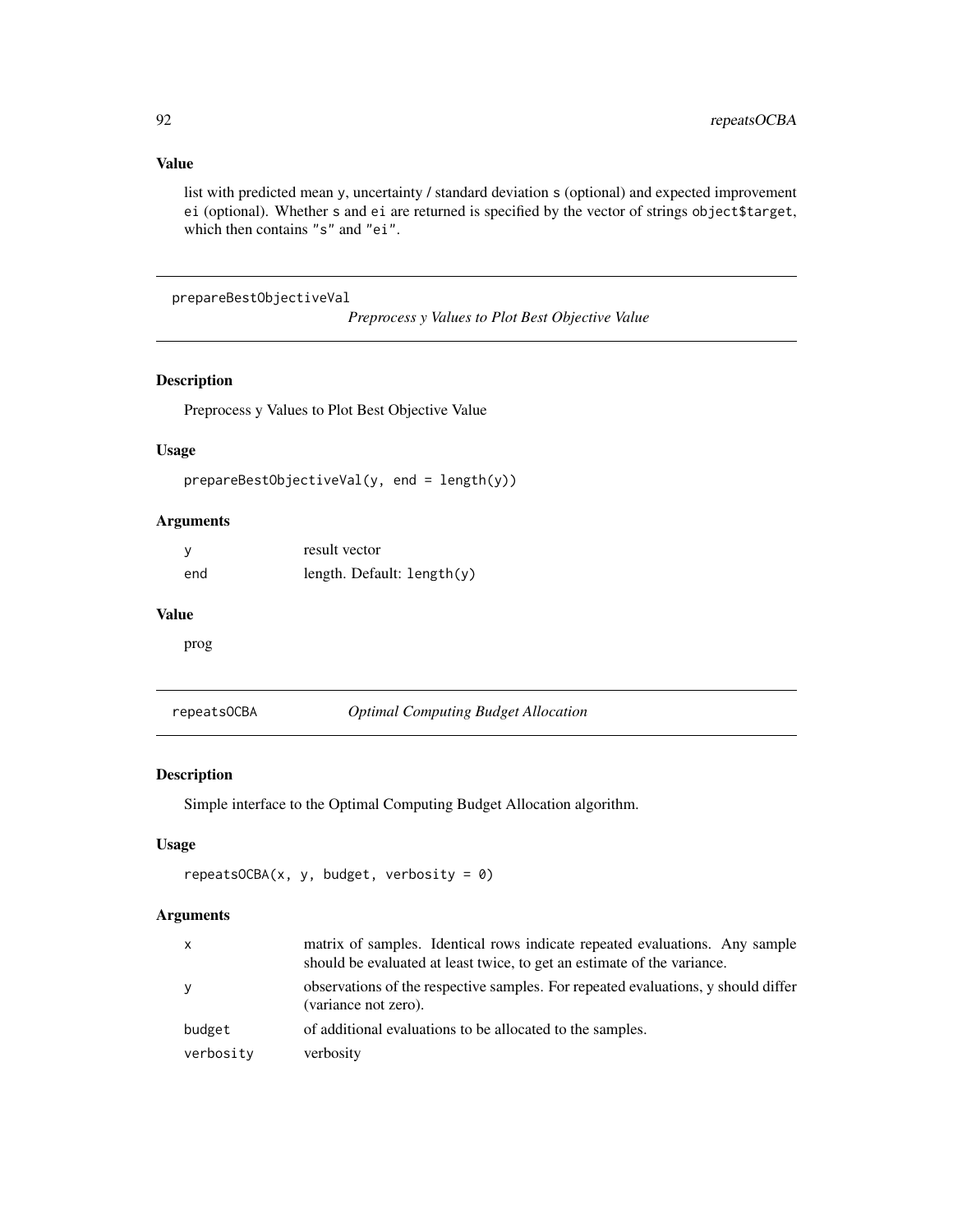#### resBench01 93

## Value

A vector that specifies how often each solution should be evaluated.

#### References

Chun-hung Chen and Loo Hay Lee. 2010. Stochastic Simulation Optimization: An Optimal Computing Budget Allocation (1st ed.). World Scientific Publishing Co., Inc., River Edge, NJ, USA.

#### See Also

repeatsOCBA calls [OCBA](#page-0-0), which also provides some additional details.

## Examples

```
x \leftarrow \text{matrix}(c(1:3,1:3), 9, 2)y \leftarrow runif(9)repeatsOCBA(x,y,10)
```
resBench01 *result from the vignette benchmark*

## Description

A data set The corresponding code can be found in the vignette SPOTVignetteNutshell.

#### Usage

resBench01

## Format

A list of

xbest num [1, 1:100] 188 45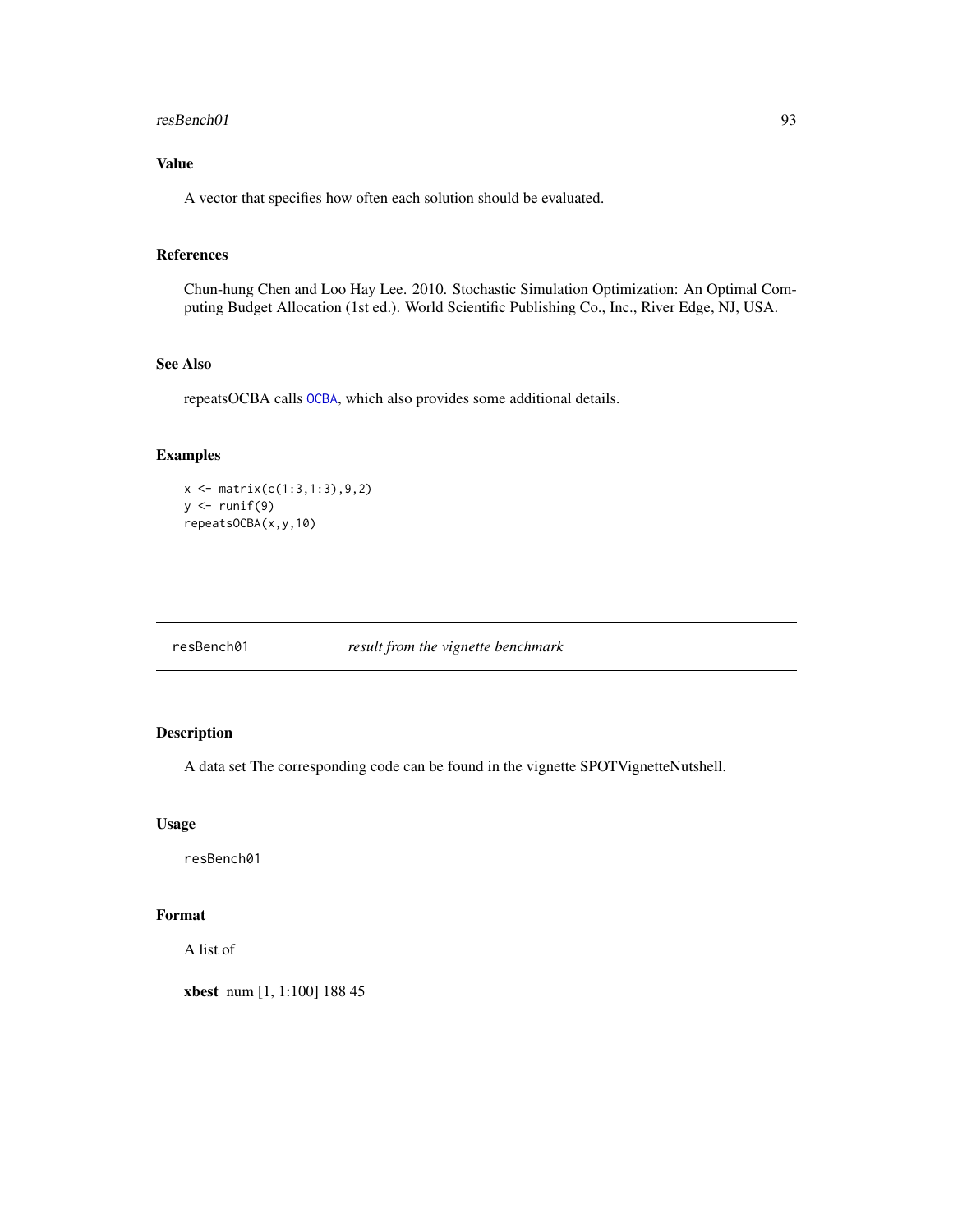A data set based on evaluations of the funCosts function. Second experiment (extension of the first design) The corresponding code can be found in the vignette SPOTVignetteElevator.

#### Usage

resSpot

## Format

A list of 7:

xbest num [1, 1:2] 188 45 ybest num [1, 1] 1e+07 x num [1:87, 1:2] 17.4 143.6 89.9 28.7 51.4 ... y num [1:87, 1] 1e+07 1e+07 1e+07 1e+07 1e+07 ... count num 0.1 0.1 0.1 0.1 0.1 1 1 1 1 1 ... msg chr "budget exhausted" modelFit List of 32

resSpot2 *S-Ring Simulation Data Obtained With SPOT*

## Description

A data set based on evaluations of the funCosts function. Second experiment (extension of the second design) The corresponding code can be found in the vignette SPOTVignetteElevator.

#### Usage

resSpot2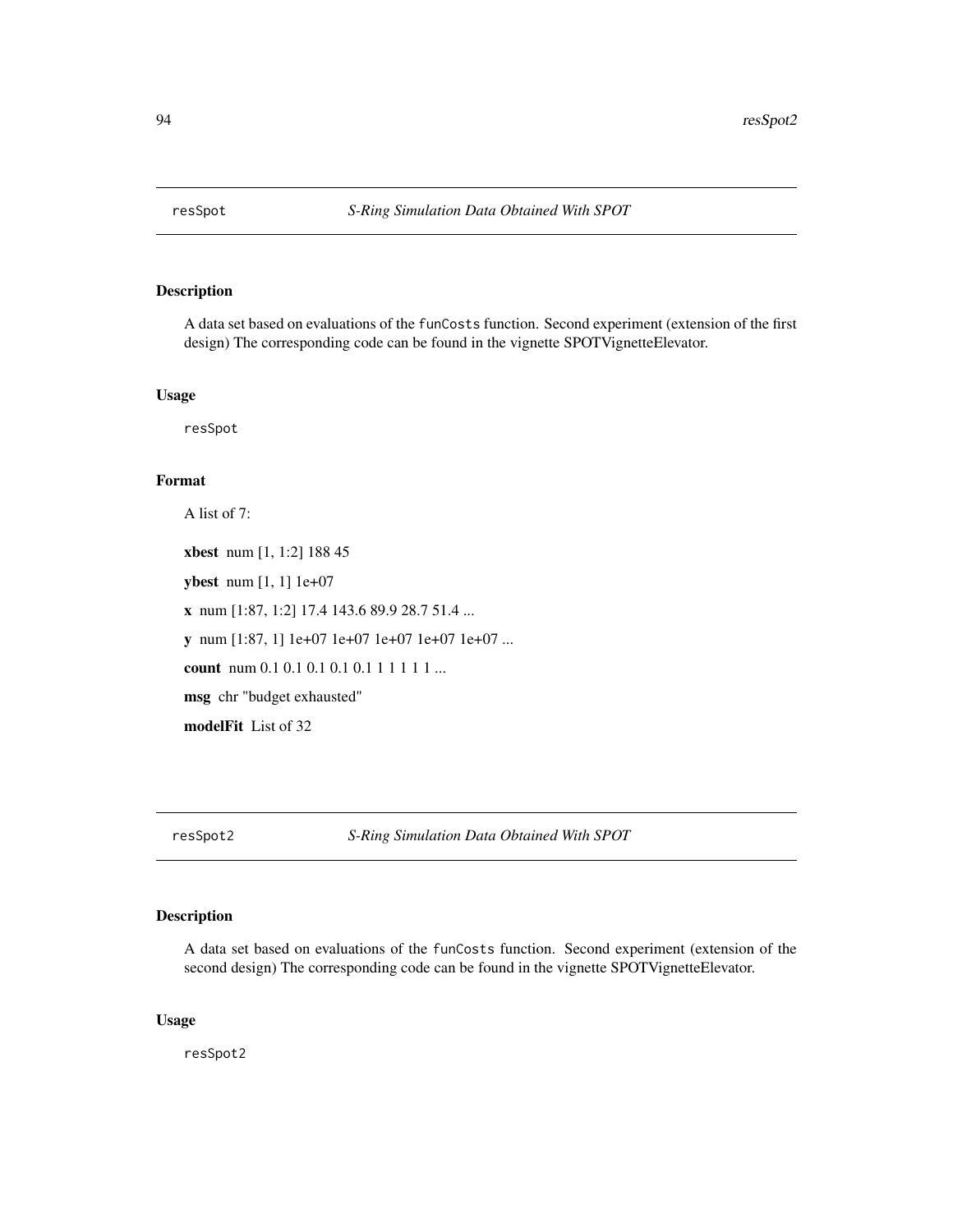#### ring the contract of the contract of the contract of the contract of the contract of the contract of the contract of the contract of the contract of the contract of the contract of the contract of the contract of the contr

## Format

A list of 7: xbest num [1, 1:2] 188 45 ybest num [1, 1] 1e+07 x num [1:87, 1:2] 17.4 143.6 89.9 28.7 51.4 ... y num [1:87, 1] 1e+07 1e+07 1e+07 1e+07 1e+07 ... count num 0.1 0.1 0.1 0.1 0.1 1 1 1 1 1 ... msg chr "budget exhausted" modelFit List of 32

ring *ring*

## Description

main function which iterates the ring

## Usage

ring(params)

## Arguments

| params | list of                                                         |
|--------|-----------------------------------------------------------------|
|        | randomSeed random seed                                          |
|        | nstates number of S-Ring states                                 |
|        | nElevators number of elevators                                  |
|        | probNewCustomer probability pf a customer arrival               |
|        | counter Counter: number of waiting customers                    |
|        | sElevator Vector representing elevators (s)                     |
|        | sCustomer Vector representing customers (c)                     |
|        | current State Current state that is calculated                  |
|        | next State Next state that is calculated                        |
|        | nWeights Number of weights for the perceptron $(= 2 * nStates)$ |

## Value

number of waiting customers (estimation)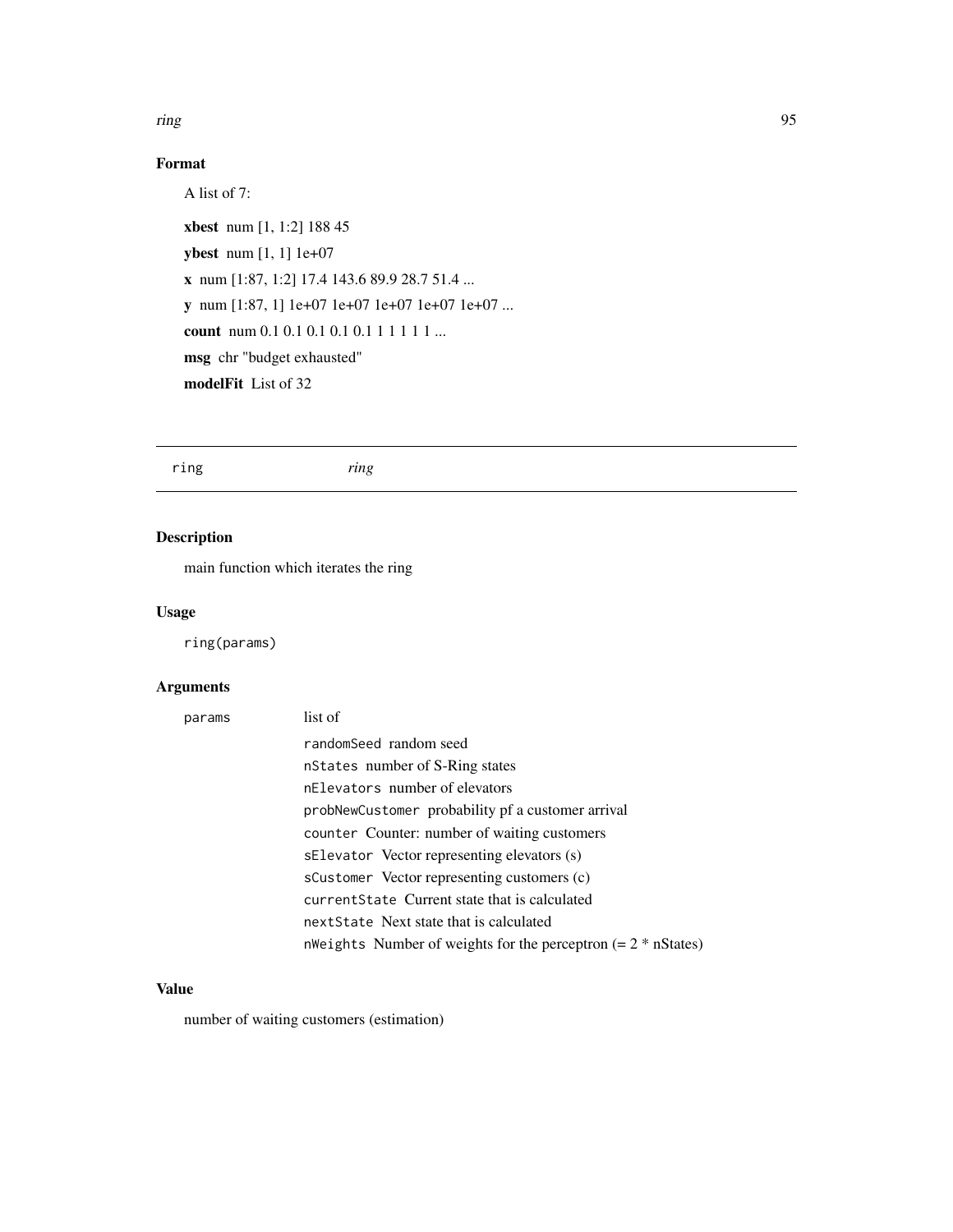runOptim *runOptim*

## Description

Run [optim](#page-0-0) on a list of spot benchmark functions

## Usage

```
runOptim(
  fl = makeMoreFunList(),
 method = "Nelder-Mead",
 n = 2,
 k = 1:length(makeMoreFunList()$funList),
 verbosity = \theta)
```
## Arguments

| f1        | function list. Generated with one of the function list generators in spot, e.g.,<br>makeSpotFunList or makeMoreFunList. Default: makeMoreFunList. |
|-----------|---------------------------------------------------------------------------------------------------------------------------------------------------|
| method    | The method used by optim: "Nelder-Mead", "BFGS", "CG", "L-BFGS-B",<br>"SANN", or "Brent". Default: "Nelder-Mead".                                 |
| n         | repeats. If $n > 1$ , different start points (randomized) will be used. Default: $n=2$ .                                                          |
| k         | subset of benchmark functions. Default: 1: length (makeMoreFunList()\$funList),<br>i.e., all implemented functions.                               |
| verbosity | Level 0 shows no output (default).                                                                                                                |

## Value

res. data.frame with results: c("f", "r", "y")

```
summary(runOptim(k=1)$y)
summary(runOptim(k=1, method="CG")$y)
```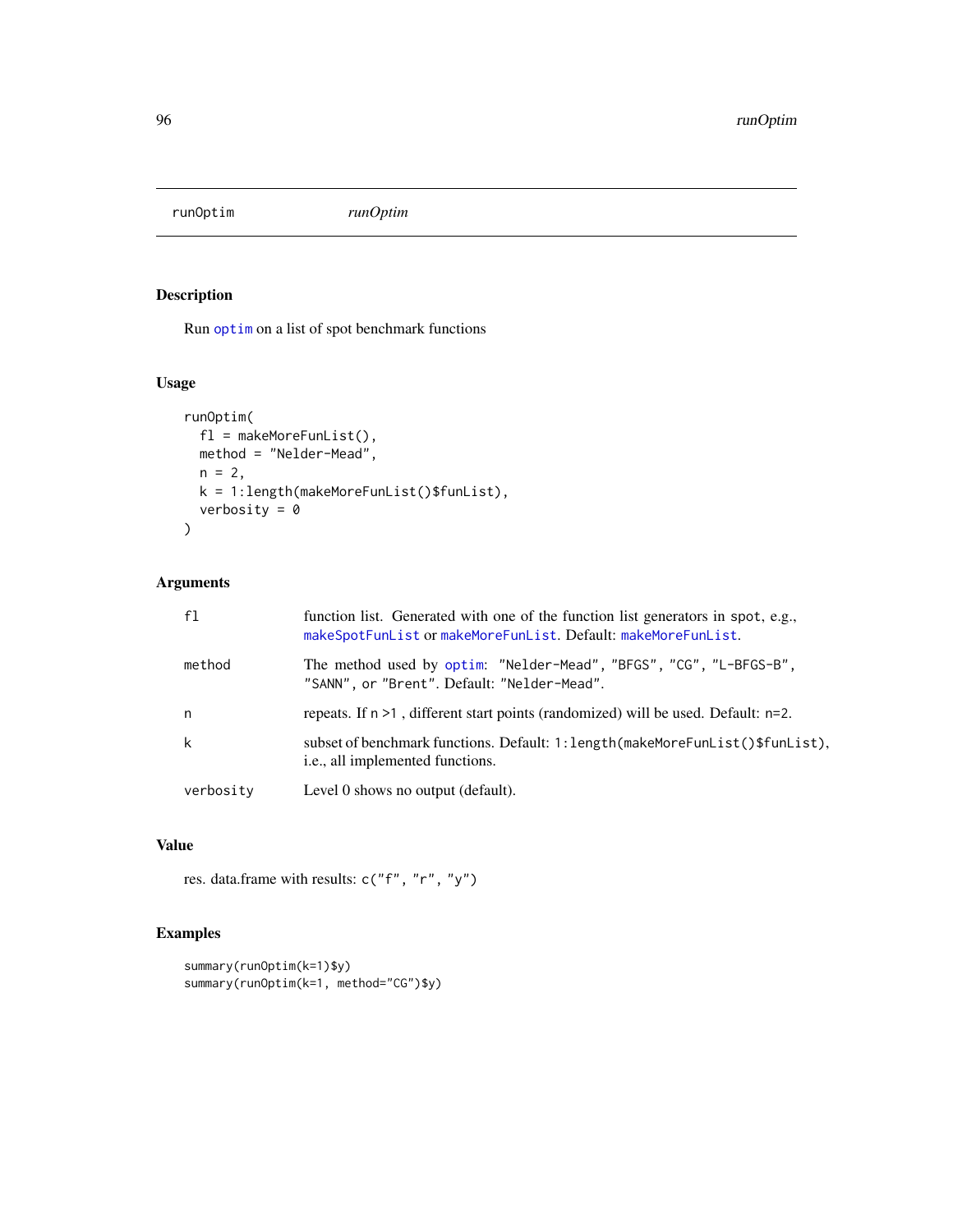runSpotBench *runSpotBench*

## Description

Run [spot](#page-101-0) on a list of spot benchmark functions

# Usage

```
runSpotBench(
 fl = makeMoreFunList(),
 control = list(),n = 2,k = 1:length(makeMoreFunList()$funList),
 verbosity = 0)
```
## Arguments

| f1        | function list. Generated with one of the function list generators in spot, e.g.,<br>makeSpotFunList or makeMoreFunList. Default: makeMoreFunList. |
|-----------|---------------------------------------------------------------------------------------------------------------------------------------------------|
| control   | The control list used by spot.                                                                                                                    |
| n         | repeats. If $n > 1$ , different start points (randomized) will be used. Default: $n=2$ .                                                          |
| k         | subset of benchmark functions. Default: 1: length (makeMoreFunList () \$funList),<br>i.e., all implemented functions.                             |
| verbosity | Level 0 shows no output (default).                                                                                                                |

## Value

res. data.frame with results: c("f", "r", "y")

```
summary(runSpotBench(k=1)$y)
```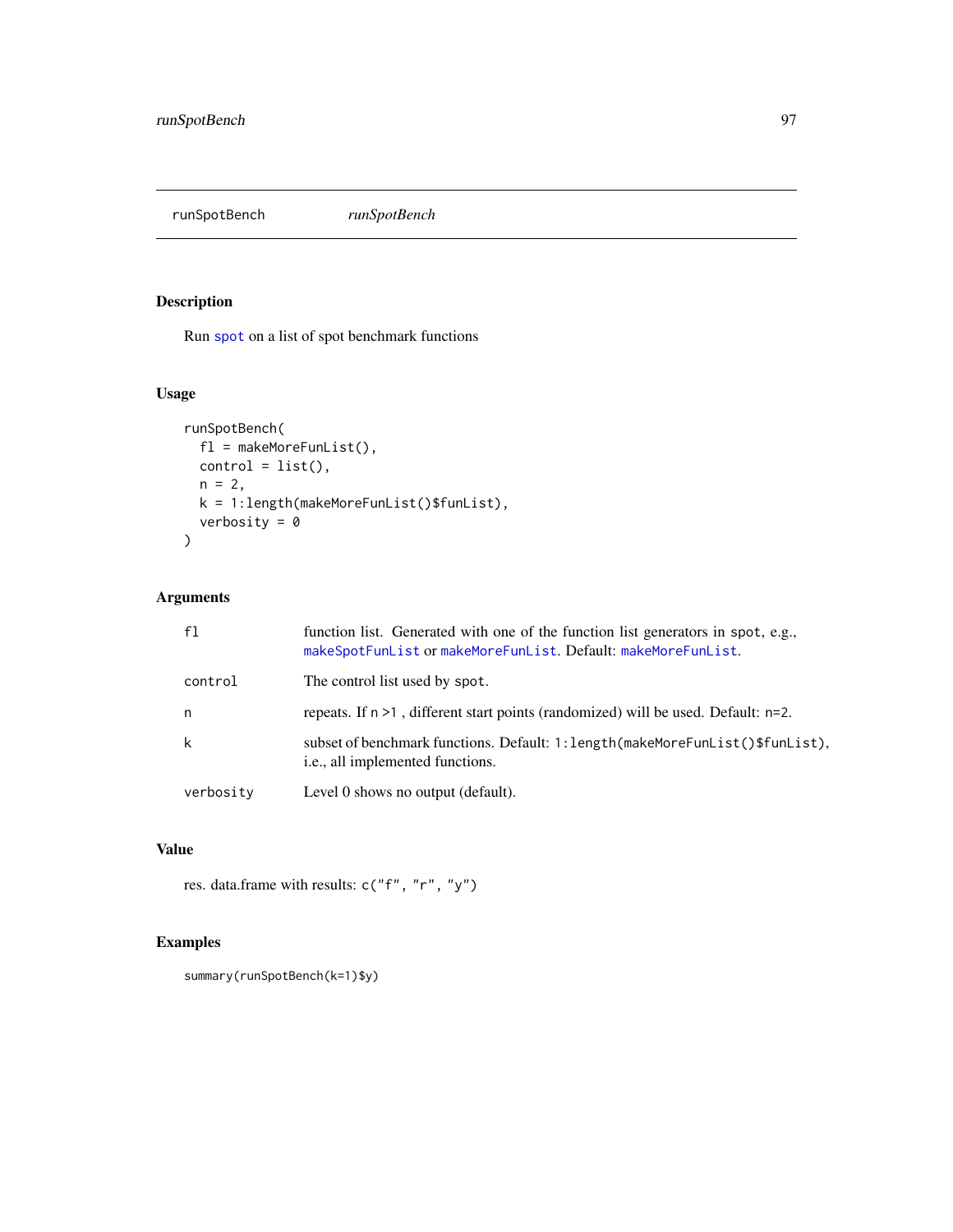Provide an interface for tuning SANN. The interface function receives a matrix where each row is proposed parameter setting ('temp', 'tmax'), and each column specifies the parameters. It generates a \$(n,1)\$-matrix as output, where \$n\$ is the number of ('temp', 'tmax') parameter settings.

#### Usage

```
sann2spot(algpar, par = c(10, 10), fn, maxit = 100, ...)
```
#### Arguments

| algpar    | matrix algorithm parameters.                                                                                                                                              |
|-----------|---------------------------------------------------------------------------------------------------------------------------------------------------------------------------|
| par       | Initial values for the parameters to be optimized over.                                                                                                                   |
| fn        | A function to be minimized (or maximized), with first argument the vector of<br>parameters over which minimization is to take place. It should return a scalar<br>result. |
| maxit     | Total number of function evaluations: there is no other stopping criterion. De-<br>faults to 10000.                                                                       |
| $\ddotsc$ | further arguments for optim                                                                                                                                               |

#### Value

matrix of results (performance values)

#### Examples

```
sphere \leq function(x){sum(x^2)}
algpar <- matrix(c(1:10, 1:10), 10,2)
sann2spot(algpar, fn = sphere)
```
satter *Satterthwaite Function*

#### Description

The Satterthwaite function can be used to estimate the magnitude of the variance component (sigma\_beta) $^{\wedge}2$ , when the random factor has significant main effects.

#### Usage

```
satter(MScoeff, MSi, dfi, alpha = 0.05)
```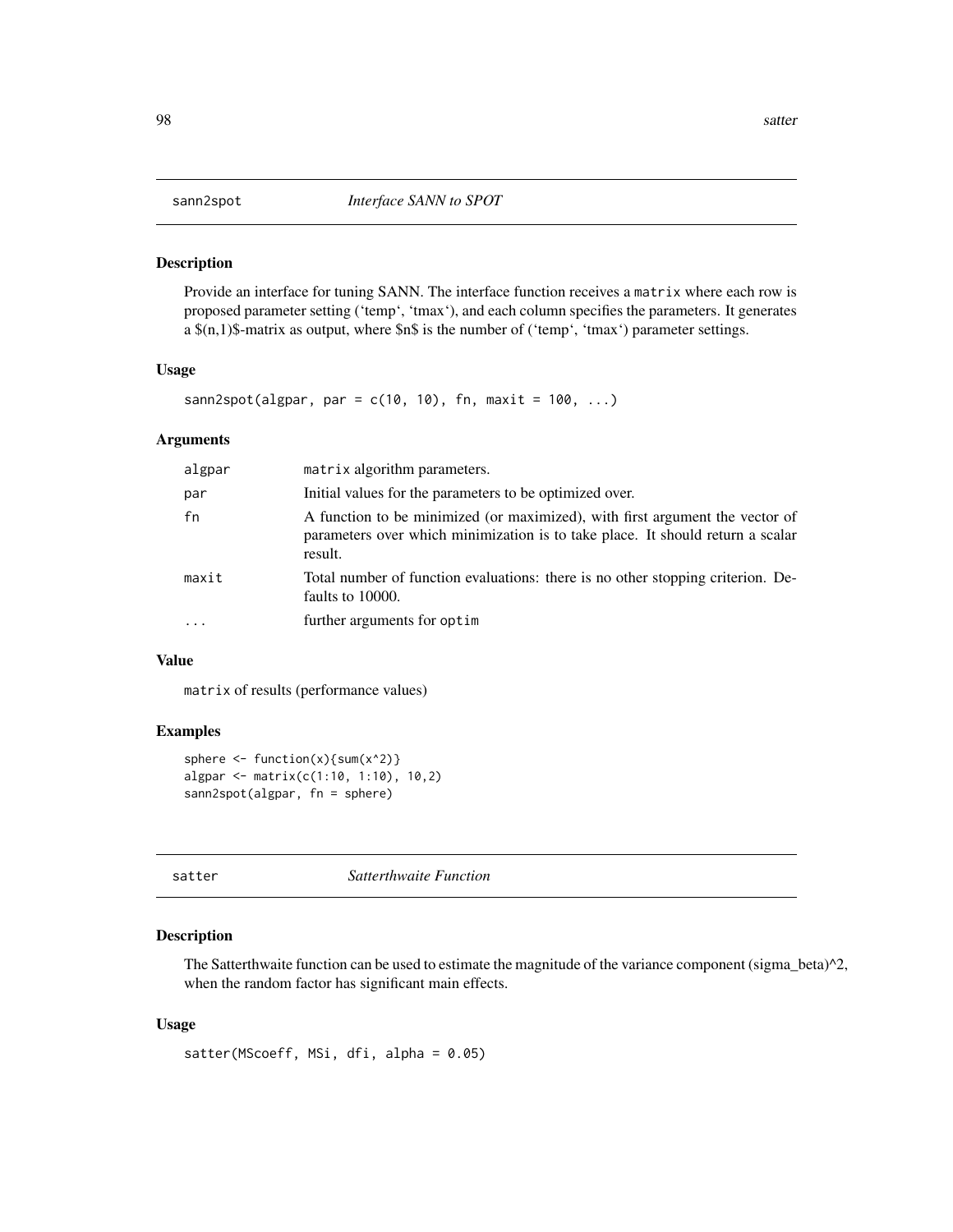## simulate.kriging 99

## Arguments

| MScoeff | coefficients $c_1, c_2$ |
|---------|-------------------------|
| MSi     | mean squared values     |
| dfi     | degrees of freedom      |
| alpha   | error probability       |

## Details

Note, the output from the satter() procedure is sigma\_beta.

#### Value

vector with 1. estimate of variance 2. degrees of freedom, 3. lower value of 1-alpha confint 4. upper value of 1-alpha confint

## Examples

res <- satter(MScoeff= c(1/4, -1/4) , MSi = c(394.9, 73.3) , dfi = c(4,3) , alpha =  $0.1$ )

<span id="page-98-0"></span>simulate.kriging *Kriging Simulation*

## Description

(Conditional) Simulation at given locations, with a model fit resulting from [buildKriging](#page-9-0). In contrast to prediction or estimation, the goal is to reproduce the covariance structure, rather than the data itself. Note, that the conditional simulation also reproduces the training data, but has a two times larger error than the Kriging predictor.

## Usage

```
## S3 method for class 'kriging'
simulate(
  object,
 nsim = 1,
  seed = NA,
  xsim,
 method = "decompose",
  conditionalSimulation = TRUE,
  Ncos = 10,
  returnAll = FALSE,
  ...
)
```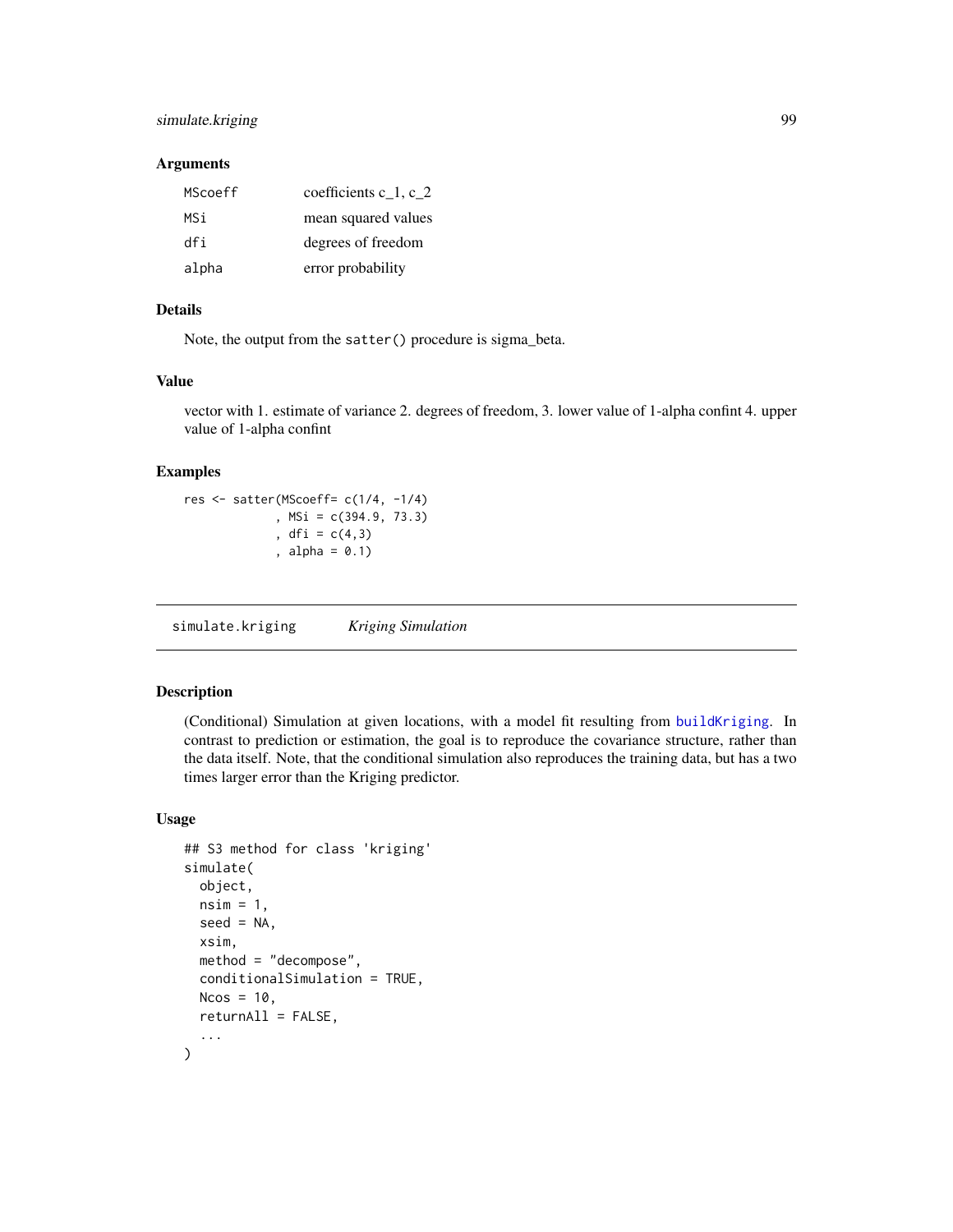## Arguments

| object                | fit of the Kriging model (settings and parameters), of class kriging.                                                                                                                                                                                                                                                               |
|-----------------------|-------------------------------------------------------------------------------------------------------------------------------------------------------------------------------------------------------------------------------------------------------------------------------------------------------------------------------------|
| nsim                  | number of simulations                                                                                                                                                                                                                                                                                                               |
| seed                  | random number generator seed. Defaults to NA, in which case no seed is set                                                                                                                                                                                                                                                          |
| xsim                  | list of samples in input space, to be simulated at                                                                                                                                                                                                                                                                                  |
| method                | "decompose" (default) or "spectral", specifying the method used for simu-<br>lation. Note that "decompose" is can be preferable, since it is exact but may<br>be computationally infeasible for high-dimensional xsim. On the other hand,<br>"spectral" yields a function that can be evaluated at arbitrary sample loca-<br>tions. |
| conditionalSimulation |                                                                                                                                                                                                                                                                                                                                     |
|                       | logical, if set to TRUE (default), the simulation is conditioned with the training<br>data of the Kriging model. Else, the simulation is non-conditional.                                                                                                                                                                           |
| Ncos                  | number of cosine functions (used with method="spectral" only)                                                                                                                                                                                                                                                                       |
| returnAll             | if set to TRUE, a list with the simulated values (y) and the corresponding co-<br>variance matrix (covar) of the simulated samples is returned.                                                                                                                                                                                     |
| $\ddots$              | further arguments, not used                                                                                                                                                                                                                                                                                                         |

## Value

Returned value depends on the setting of object\$simulationReturnAll

## References

N. A. Cressie. Statistics for Spatial Data. JOHN WILEY & SONS INC, 1993.

C. Lantuejoul. Geostatistical Simulation - Models and Algorithms. Springer-Verlag Berlin Heidelberg, 2002.

## See Also

[buildKriging](#page-9-0), [predict.kriging](#page-0-0)

simulateFunction *simulateFunction*

## Description

Simulation-based Function Generator. Generate functions via simulation of Kriging models, e.g., for assessment of optimization algorithms with non-conditional or conditional simulation, based on real-world data.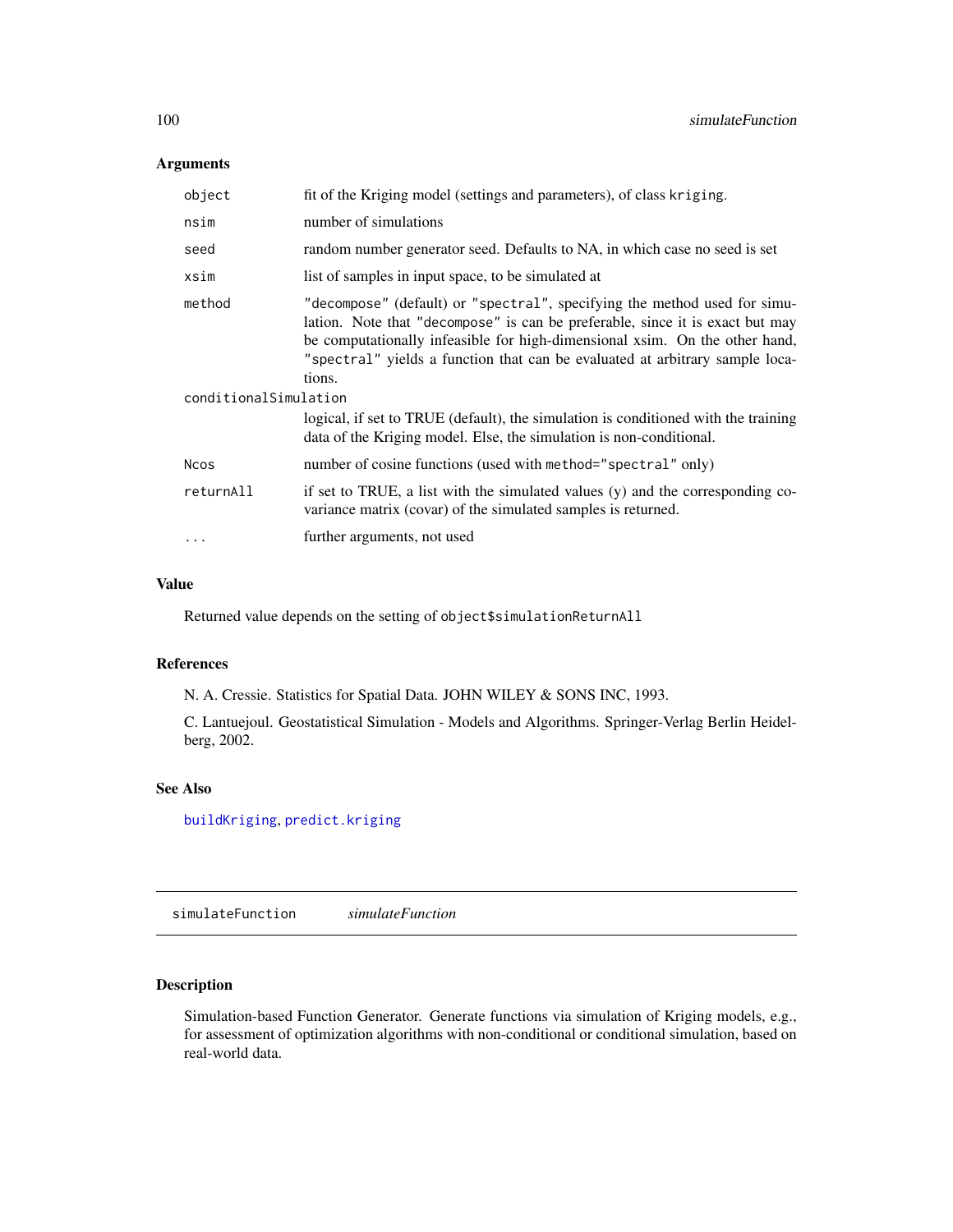## simulateFunction 101

## Usage

```
simulateFunction(
  object,
 nsim = 1,seed = NA,
 method = "spectral",
 xsim = NA,
 Ncos = 10,
  conditionalSimulation = TRUE
)
```
## Arguments

| object                | an object generated by buildKriging                                                                                                                                                                                                                                                                                                 |
|-----------------------|-------------------------------------------------------------------------------------------------------------------------------------------------------------------------------------------------------------------------------------------------------------------------------------------------------------------------------------|
| nsim                  | the number of simulations, or test functions, to be created                                                                                                                                                                                                                                                                         |
| seed                  | a random number generator seed. Defaults to NA; which means no seed is set.<br>For sake of reproducibility, set this to some integer value.                                                                                                                                                                                         |
| method                | "decompose" (default) or "spectral", specifying the method used for simu-<br>lation. Note that "decompose" is can be preferable, since it is exact but may<br>be computationally infeasible for high-dimensional xsim. On the other hand,<br>"spectral" yields a function that can be evaluated at arbitrary sample loca-<br>tions. |
| xsim                  | list of samples in input space, for simulation (only used for decomposition-based<br>simulation, not for spectral method)                                                                                                                                                                                                           |
| <b>Ncos</b>           | number of cosine functions (used with method="spectral" only)                                                                                                                                                                                                                                                                       |
| conditionalSimulation |                                                                                                                                                                                                                                                                                                                                     |
|                       | whether (TRUE) or not (FALSE) to use conditional simulation                                                                                                                                                                                                                                                                         |

## Value

a list of functions, where each function is the interpolation of one simulation realization. The length of the list depends on the nsim parameter.

## References

N. A. Cressie. Statistics for Spatial Data. JOHN WILEY & SONS INC, 1993.

C. Lantuejoul. Geostatistical Simulation - Models and Algorithms. Springer-Verlag Berlin Heidelberg, 2002.

## See Also

[buildKriging](#page-9-0), [simulate.kriging](#page-98-0)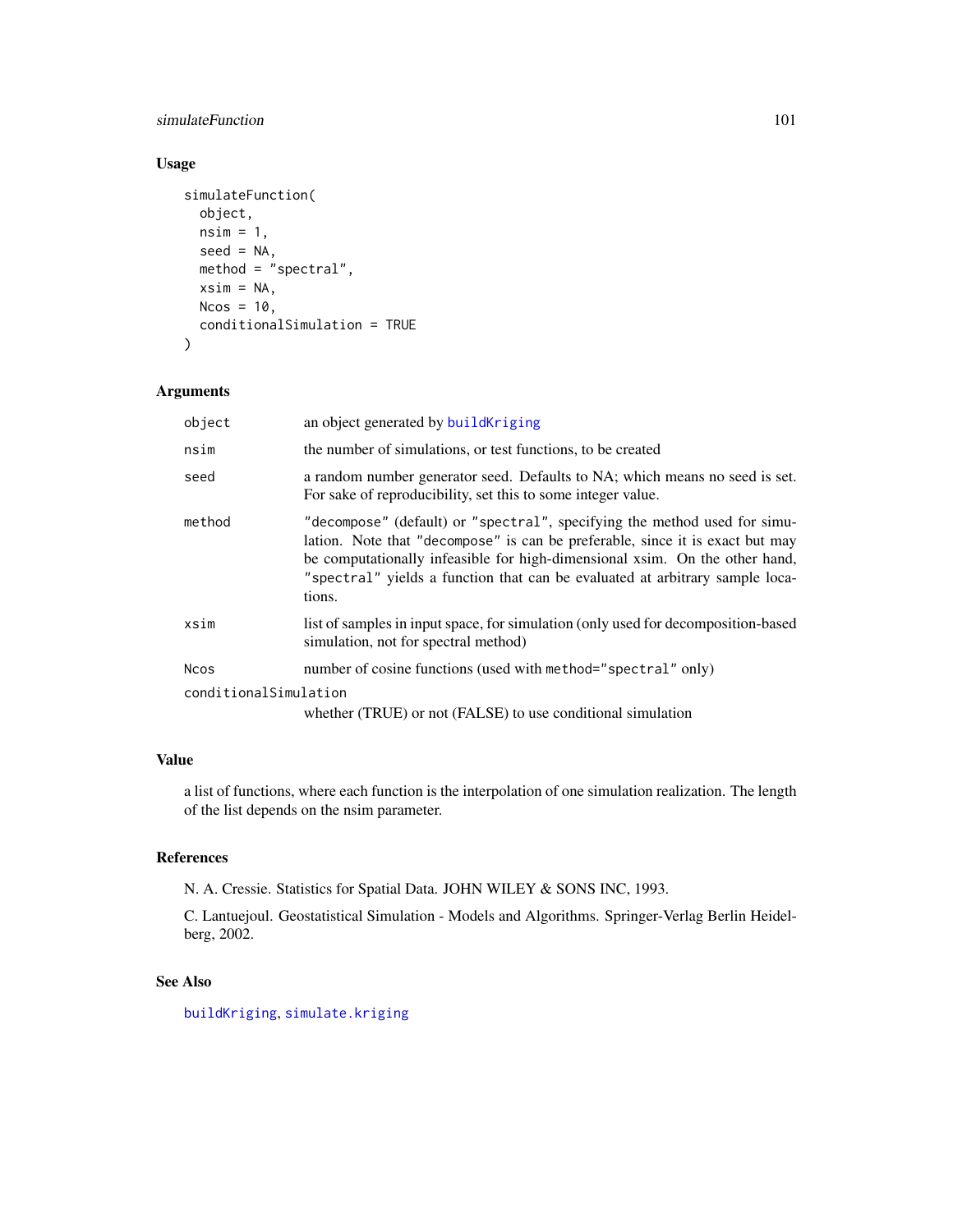#### <span id="page-101-0"></span>spot *spot*

#### Description

Sequential Parameter Optimization. This is one of the main interfaces for using the SPOT package. Based on a user-given objective function and configuration, spot finds the parameter setting that yields the lowest objective value (minimization). To that end, it uses methods from the fields of design of experiment, statistical modeling / machine learning and optimization.

#### Usage

 $spot(x = NULL, fun, lower, upper, control = list(), ...)$ 

## Arguments

| $\mathsf{x}$ | is an optional start point (or set of start points), specified as a matrix. One row<br>for each point, and one column for each optimized parameter.                                                                                                                                                                                                                                                                                                                                                                               |
|--------------|-----------------------------------------------------------------------------------------------------------------------------------------------------------------------------------------------------------------------------------------------------------------------------------------------------------------------------------------------------------------------------------------------------------------------------------------------------------------------------------------------------------------------------------|
| fun          | is the objective function. It should receive a matrix x and return a matrix y. In<br>case the function uses external code and is noisy, an additional seed parameter<br>may be used, see the control \$seed Fun argument below for details. Mostly,<br>fun must have format $y = f(x, )$ . If a noisy function requires some specific<br>seed handling, e.g., in some other non-R code, a seed can be passed to fun. For<br>that purpose, the user must specify control\$noise = TRUE and fun should be<br>$fun(x, seed, \ldots)$ |
| lower        | is a vector that defines the lower boundary of search space. This determines also<br>the dimensionality of the problem.                                                                                                                                                                                                                                                                                                                                                                                                           |
| upper        | is a vector that defines the upper boundary of search space.                                                                                                                                                                                                                                                                                                                                                                                                                                                                      |
| control      | is a list with control settings for spot. See spotControl.                                                                                                                                                                                                                                                                                                                                                                                                                                                                        |
| $\ddots$     | additional parameters passed to fun.                                                                                                                                                                                                                                                                                                                                                                                                                                                                                              |

#### Value

This function returns a list with:

xbest Parameters of the best found solution (matrix).

ybest Objective function value of the best found solution (matrix).

x Archive of all evaluation parameters (matrix).

y Archive of the respective objective function values (matrix).

count Number of performed objective function evaluations.

msg Message specifying the reason of termination.

modelFit The fit of the last build model, i.e., an object returned by the last call to the function specified by control\$model.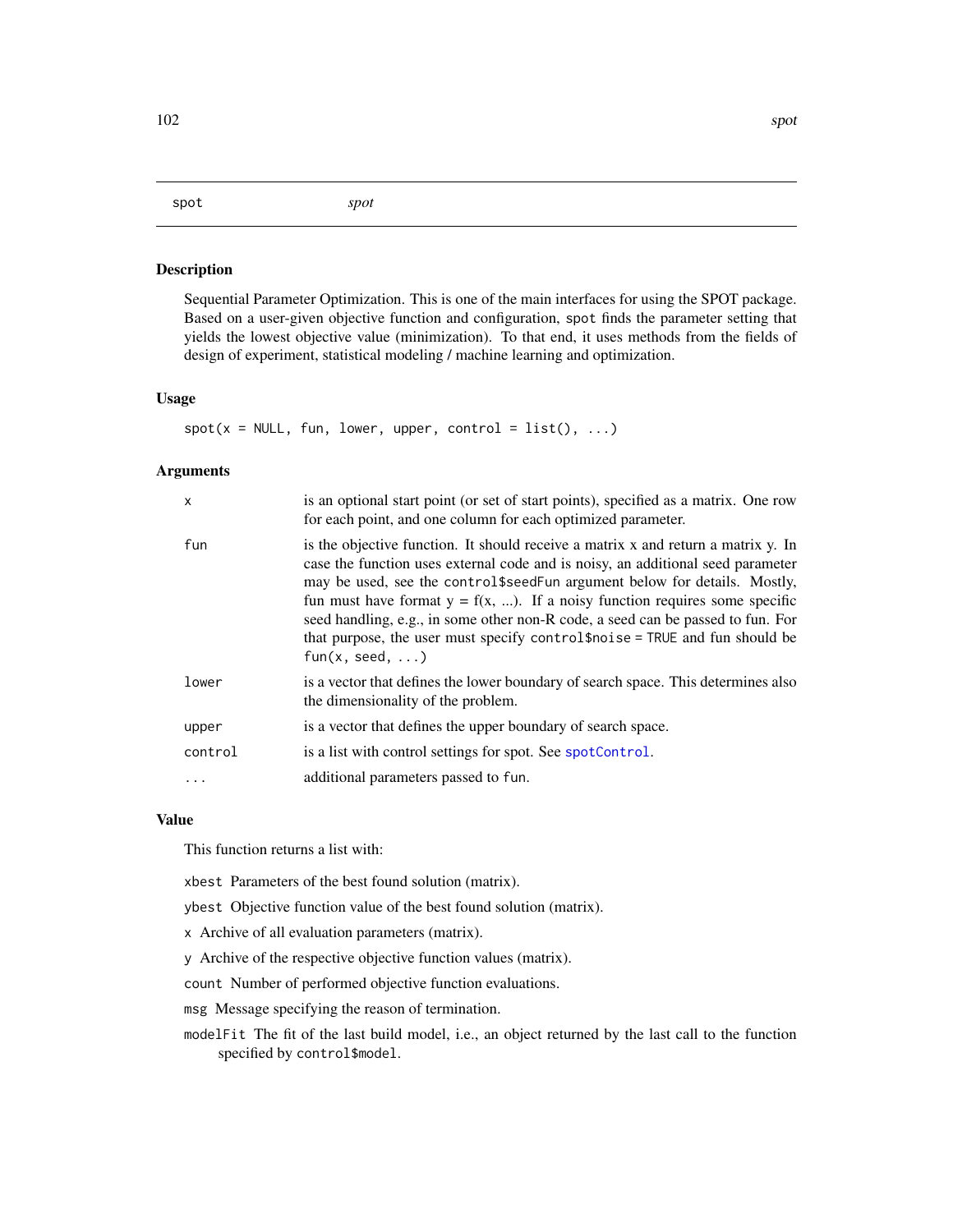## spotAlgEs 103

#### Examples

```
## Only a few examples. More examples can be found in the vignette and in
## the paper "In a Nutshell -- The Sequential Parameter Optimization Toolbox",
## see https://arxiv.org/abs/1712.04076
## 1. Most simple example: Kriging + LHS search + predicted mean optimization
## (not expected improvement)
set.seed(1)
res <- spot(x=NULL,funSphere,c(-2,-3),c(1,2),
             control=list(funEvals=15))
res$xbest
res$ybest
## 2. With expected improvement
set.seed(1)
res <- spot(x=NULL,funSphere,c(-2,-3),c(1,2),
            control=list(funEvals=15,
                         modelControl=list(target="ei")))
res$xbest
res$ybest
### 3. Use local optimization instead of LHS search
set.seed(1)
res <- spot(,funSphere,c(-2,-3),c(1,2),
            control=list(funEvals=15,
                         modelControl=list(target="ei"),
                         optimizer=optimLBFGSB))
res$xbest
res$ybest
### 4. Use transformed input values
set.seed(1)
f2 <- function(x)\{2^x x\}lower <- c(-100, -100)
upper <- c(100, 100)
transformFun <- rep("f2", length(lower))
res <- spot(x=NULL,funSphere,lower=lower, upper=upper,
             control=list(funEvals=15,
                          modelControl=list(target="ei"),
                          optimizer=optimLBFGSB,
                          transformFun=transformFun))
res$xbest
res$ybest
```
spotAlgEs *Evolution Strategy Implementation*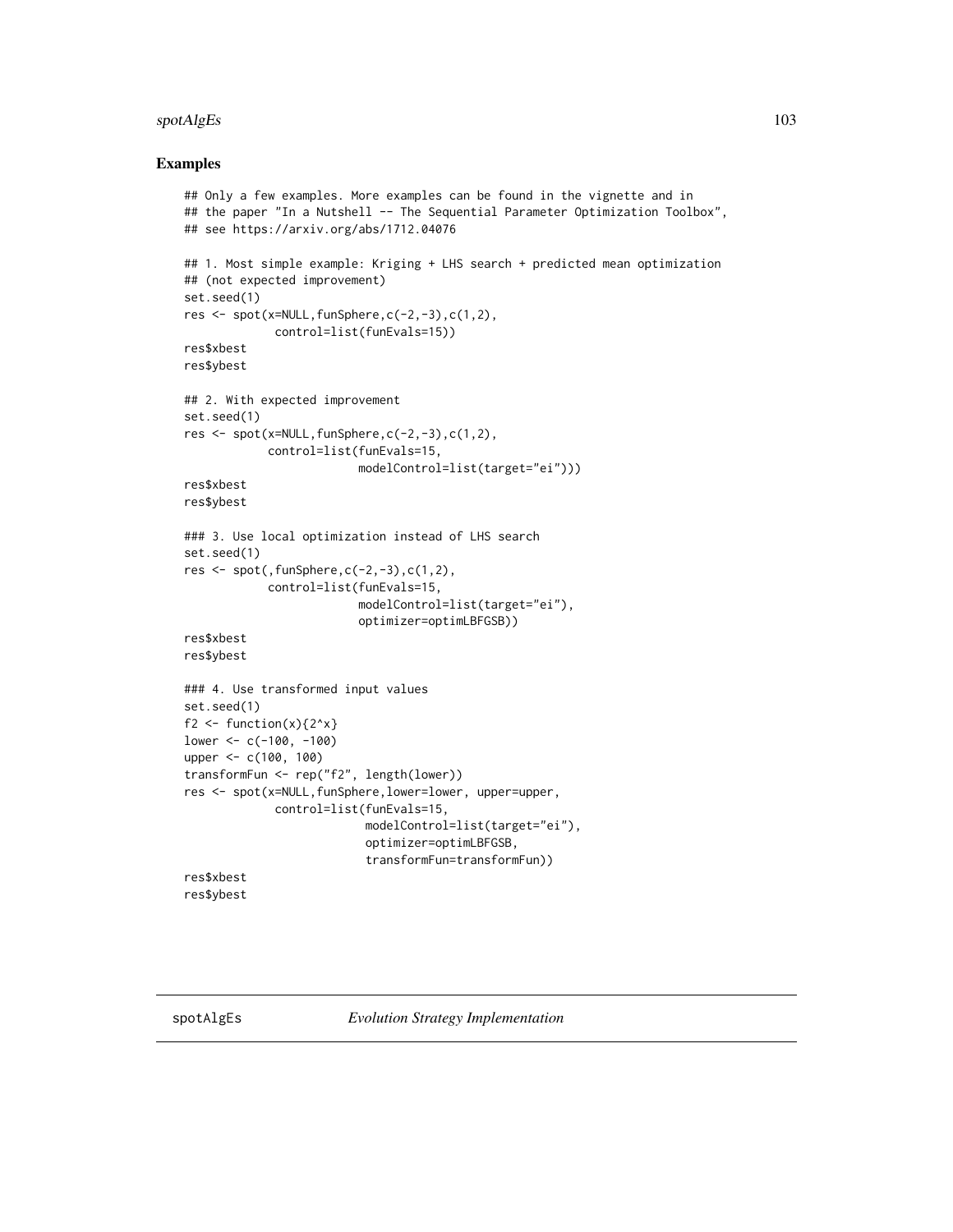This function is used by [optimES](#page-71-0) as a main loop for running the Evolution Strategy with the given parameter set specified by SPOT.

## Usage

```
spotAlgEs(
 mue = 10,
 nu = 10,
 dimension = 2,
 mutation = 2,
 sigmaInit = 1,
 nsigma = 1,
  tau@ = 0,tau = 1,
  rho = "bi",sel = -1,
  stratReco = 1,
 objReco = 2,
 maxGen = Inf,
 maxIter = Inf,
 seed = 1,
 noise = 0,
  fName = funSphere,
  lowerLimit = -1,
  upperLimit = 1,
  verbosity = 0,
 plotResult = FALSE,
  logPlotResult = FALSE,
  sigmaRestart = 0.1,
 preScanMult = 1,
 globalOpt = NULL,
  ...
\mathcal{L}
```

| mue       | number of parents, default is 10                                                                                                  |
|-----------|-----------------------------------------------------------------------------------------------------------------------------------|
| nu        | selection pressure. That means, number of offspring (lambda) is mue multiplied<br>with nu. Default is 10                          |
| dimension | dimension number of the target function, default is 2                                                                             |
| mutation  | mutation type, either 1 or 2, default is 1                                                                                        |
| sigmaInit | initial sigma value (step size), default is 1.0                                                                                   |
| nSigma    | number of different sigmas, default is 1                                                                                          |
| tau0      | number, default is $0.0$ . tau $\theta$ is the general multiplier.                                                                |
| tau       | number, learning parameter for self adaption, default is 1.0. tau is the local<br>multiplier for step sizes (for each dimension). |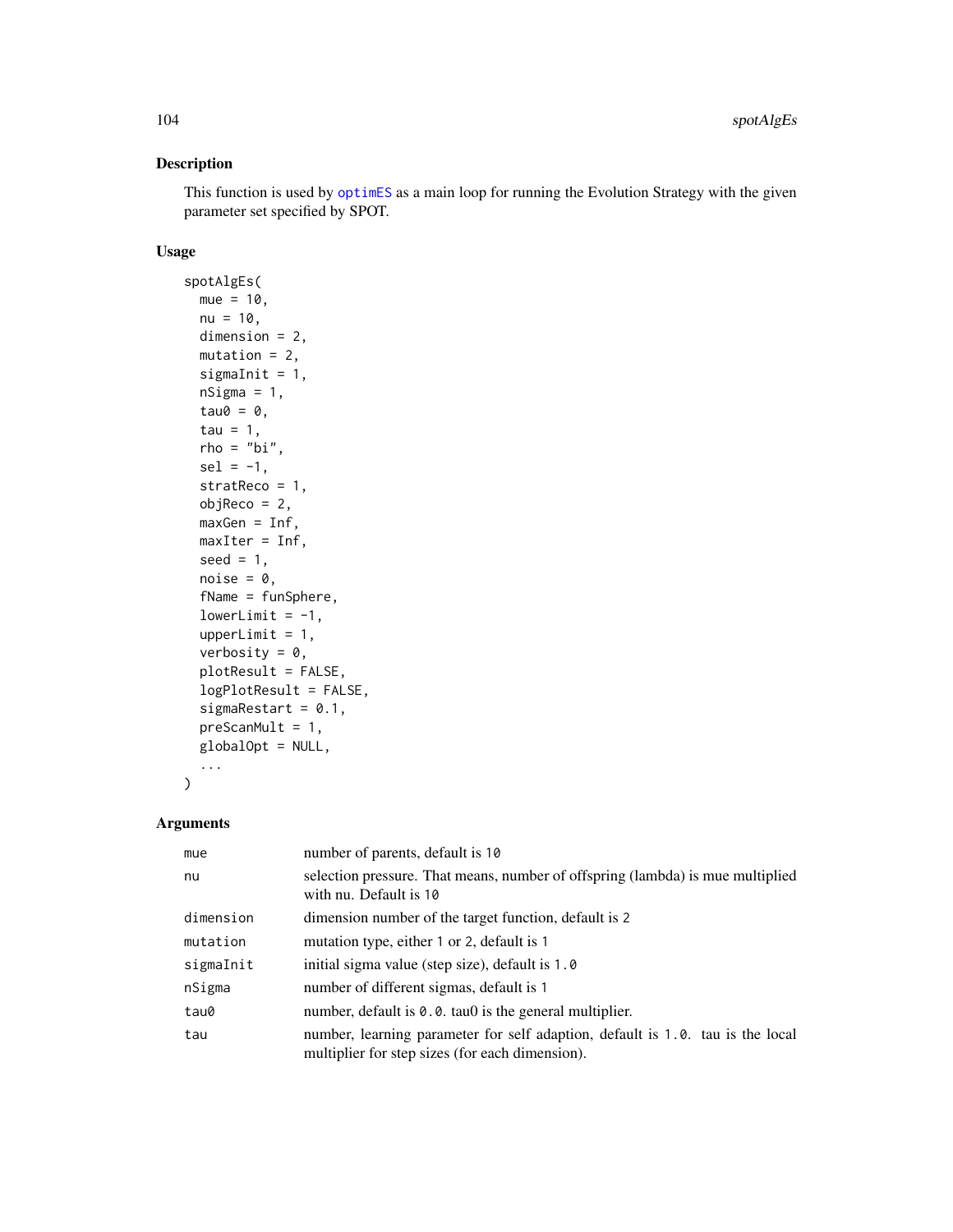| rho           | number of parents involved in the procreation of an offspring (mixing number),<br>default is "bi"                                                                              |
|---------------|--------------------------------------------------------------------------------------------------------------------------------------------------------------------------------|
| sel           | number of selected individuals, default is -1                                                                                                                                  |
| stratReco     | Recombination operator for strategy variables. 1: none. 2: dominant/discrete<br>(default). 3: intermediate. 4: variation of intermediate recombination.                        |
| objReco       | Recombination operator for object variables. 1: none. 2: dominant/discrete<br>(default). 3: intermediate. 4: variation of intermediate recombination.                          |
| maxGen        | number of generations, stopping criterion, default is Inf                                                                                                                      |
| maxIter       | number of iterations (function evaluations), stopping criterion, default is 100                                                                                                |
| seed          | number, random seed, default is 1                                                                                                                                              |
| noise         | number, value of noise added to fitness values, default is 0.0                                                                                                                 |
| fName         | function, fitness function, default is funSphere                                                                                                                               |
| lowerLimit    | number, lower limit for search space, default is -1.0                                                                                                                          |
| upperLimit    | number, upper limit for search space, default is 1.0                                                                                                                           |
| verbosity     | defines output verbosity of the ES, default is 0                                                                                                                               |
| plotResult    | boolean, asks if results are plotted, default is FALSE                                                                                                                         |
| logPlotResult | boolean, asks if plot results should be logarithmic, default is FALSE                                                                                                          |
| sigmaRestart  | number, value of sigma on restart, default is 0.1                                                                                                                              |
| preScanMult   | initial population size is multiplied by this number for a pre-scan, default is 1                                                                                              |
| globalOpt     | termination criterion on reaching a desired optimum value, should be a vector<br>of length dimension (LOCATION of the optimum). Default to NULL, which<br>means it is ignored. |
| .             | additional parameters to be passed on to fName                                                                                                                                 |

spotCleanup *Clean up*

# Description

Remove objects

# Usage

```
spotCleanup(control)
```
## Arguments

control list of spot control parameters.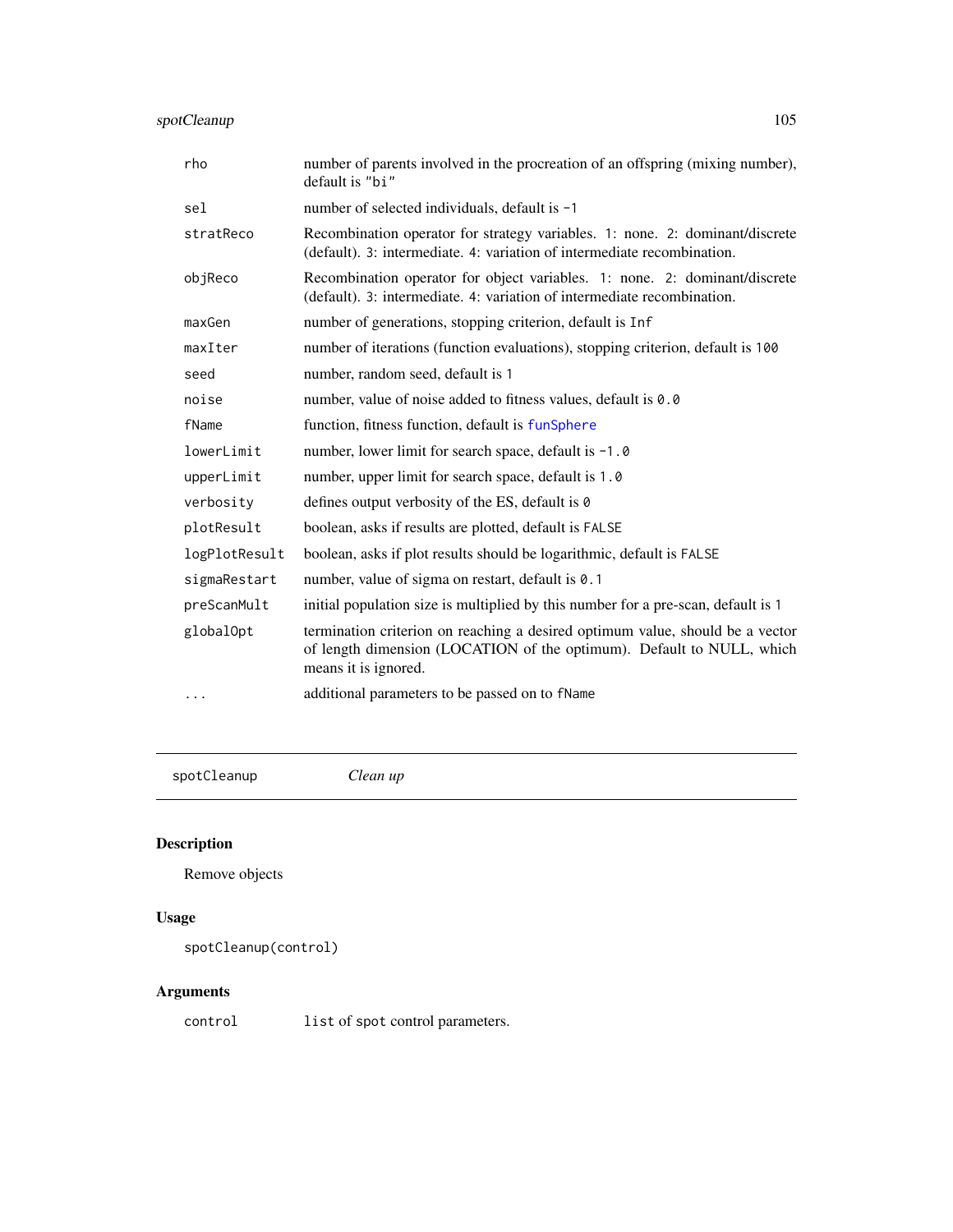<span id="page-105-0"></span>spotControl *spotControl*

## **Description**

Default Control list for spot. This function returns the default controls for the functions [spot](#page-101-0) and [spotLoop](#page-107-0).

#### Usage

```
spotControl(dimension = NA)
```
#### Arguments

dimension problem dimension, that is, the number of optimized parameters. This parameter is mandatory since v2.8.4.

## Details

Control is a list of the settings:

- design A function that creates an initial design of experiment. Functions that accept the same parameters, and return a matrix like [designLHD](#page-26-0) or [designUniformRandom](#page-27-0) can be used. Default is [designLHD](#page-26-0).
- designControl A list of controls passed to the control list of the design function. See help of the respective function for details. Default is an empty list.
- directOpt A function that is used to optimize after the spot run is finished. Functions that accept the same parameters, and return a matrix like [optimNLOPTR](#page-77-0) or [optimDE](#page-70-0) can be used. Default is [optimNLOPTR](#page-77-0).
- directOptControl A list of controls, which determine whether a direct optimization (exploitation of the final search region) is performed. Default is to run no direct optimization, i.e., directOptControl = list(funEvals = 0)list.
	- funEvals This is the budget of function evaluations of the direct optimization performed after the SMBO is performed. Default is  $list(funkvals = 0)$ .
- duplicate In case of a deterministic (non-noisy) objective function, this handles duplicated candidate solutions. By default (duplicate = "EXPLORE"), duplicates are replaced by new candidate solutions, generated by random sampling with uniform distribution. If desired, the user can set this to "STOP", which means that the optimization stops and results are returned to the user (with a warning). This may be desirable, as duplicates can be a indicator for convergence, or for a problem with the configuration. In case of noise, duplicates are allowed.
- funEvals This is the budget of function evaluations (spot uses no more than funEvals evaluations of fun), defaults to 20.
- handleNAsMethod A function that treats NAs if there are any present in the result vector of the objective function. Default: NULL. By default NAs will not be treated.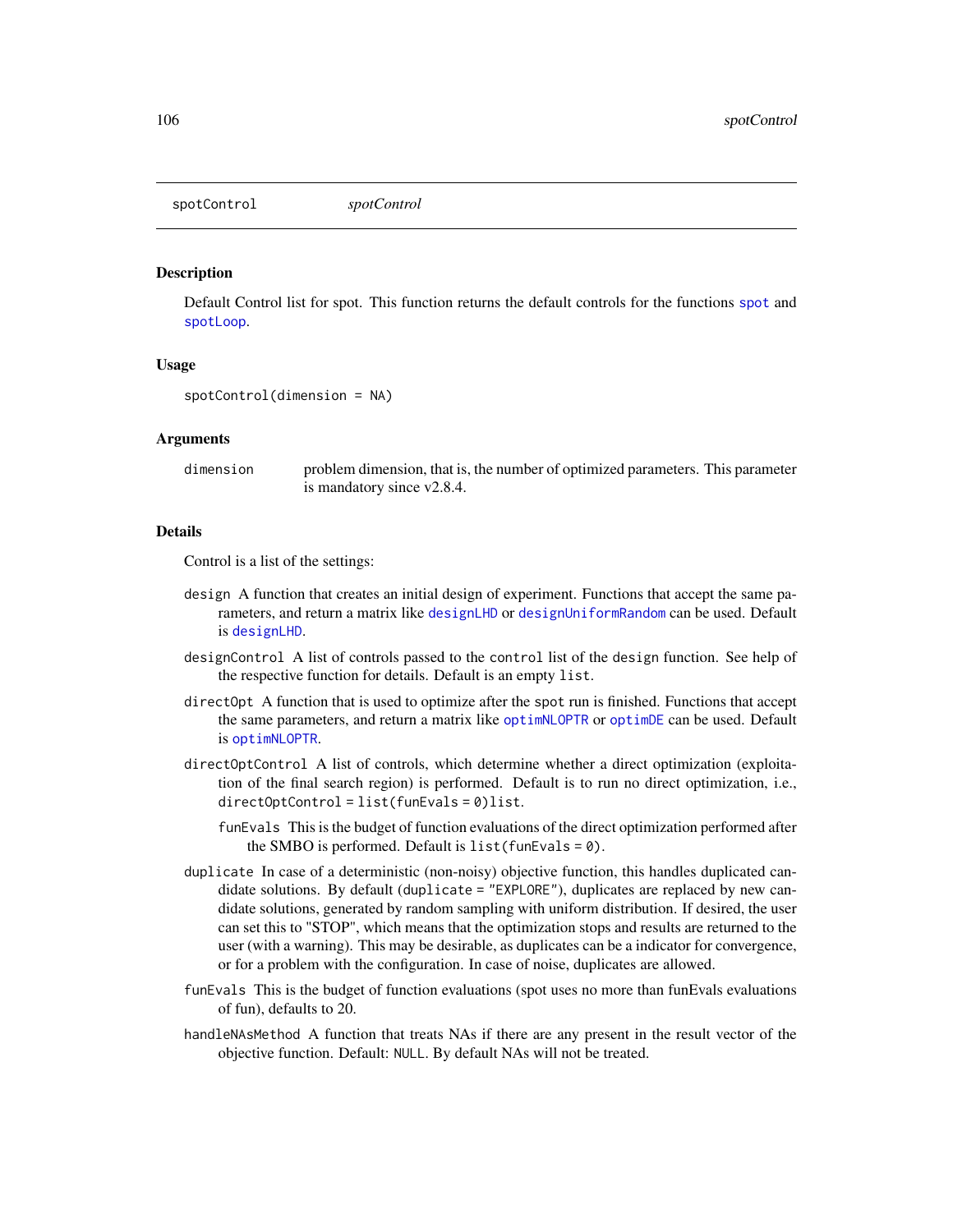- infillCriterion A function defining an infillCriterion to be used while optimizing a model. Default: NULL. For example check infillExpectedImprovement
- model A function that builds a statistical model of the observed data. Functions that accept the same parameters, and return a matrix like [buildKriging](#page-9-0) or [buildRandomForest](#page-17-0) can be used. Default is [buildKriging](#page-9-0).
- modelControl A list of controls passed to the control list of the model function. See help of the respective function for details. Default is an empty list.
- multiStart Number of restarts for optimization on the surrrogate model. Default: 1, i.e., no restarts.
- noise Boolean, whether the objective function has noise or not. Default is non-noisy, that is, FALSE.
- OCBA Boolean, indicating whether Optimal Computing Budget Allocation (OCBA) should be used in case of a noisy objective function or not. OCBA controls the number of replications for each candidate solution. Note, that replicates should be larger than one in that case, and that the initial experimental design (see design) should also have replicates larger one. Default is FALSE.
- OCBABudget The number of objective function evaluations that OCBA can distribute in each iteration. Default is 3.
- optimizer A function that is used to optimize based on model, finding the most promising candidate solutions. Functions that accept the same parameters, and return a matrix like [optimLHD](#page-76-0) or [optimDE](#page-70-0) can be used. Default is [optimLHD](#page-76-0).
- optimizerControl A list of controls passed to the control list of the optimizer function. See help of the respective function for details. Default is an empty list.
- parNames Vector of parameter names of each variable as a string, defaults  $c("x1", "x2", "x3", ...)$ .
- plots Whether progress should be tracked by a line plot, default is FALSE
- progress Whether progress should be visualized, default is FALSE
- replicates The number of times a candidate solution is initially evaluated, that is, in the initial design, or when created by the optimizer. Default is 1.
- replicateResult logical. If TRUE, one result is replicated. The result is specified as the lower vector and re-evaluated funEvals times. No model building and optimization is performed, only evaluations on the objective function. Default: FALSE.
- returnFullControlList logical. Return the full control list. Can be switched off to save memory/space. Default: TRUE.
- seedFun An initial seed for the objective function in case of noise, by default NA. The default means that no seed is set. The user should be very careful with this setting. It is intended to generate reproducible experiments for each objective function evaluation, e.g., when tuning non-deterministic algorithms. If the objective function uses a constant number of random number generations, this may be undesirable. Note, that this seed is by default set prior to each evaluation. A replicated evaluation will receive an incremented value of the seed. Sometimes, the user may want to call external code using random numbers. To allow for that case, the user can specify an objective function (fun), which has a second parameter seed, in addition to first parameter (matrix x). This seed can then be passed to the external code, for random number generator initialization. See end of examples section for a demonstration.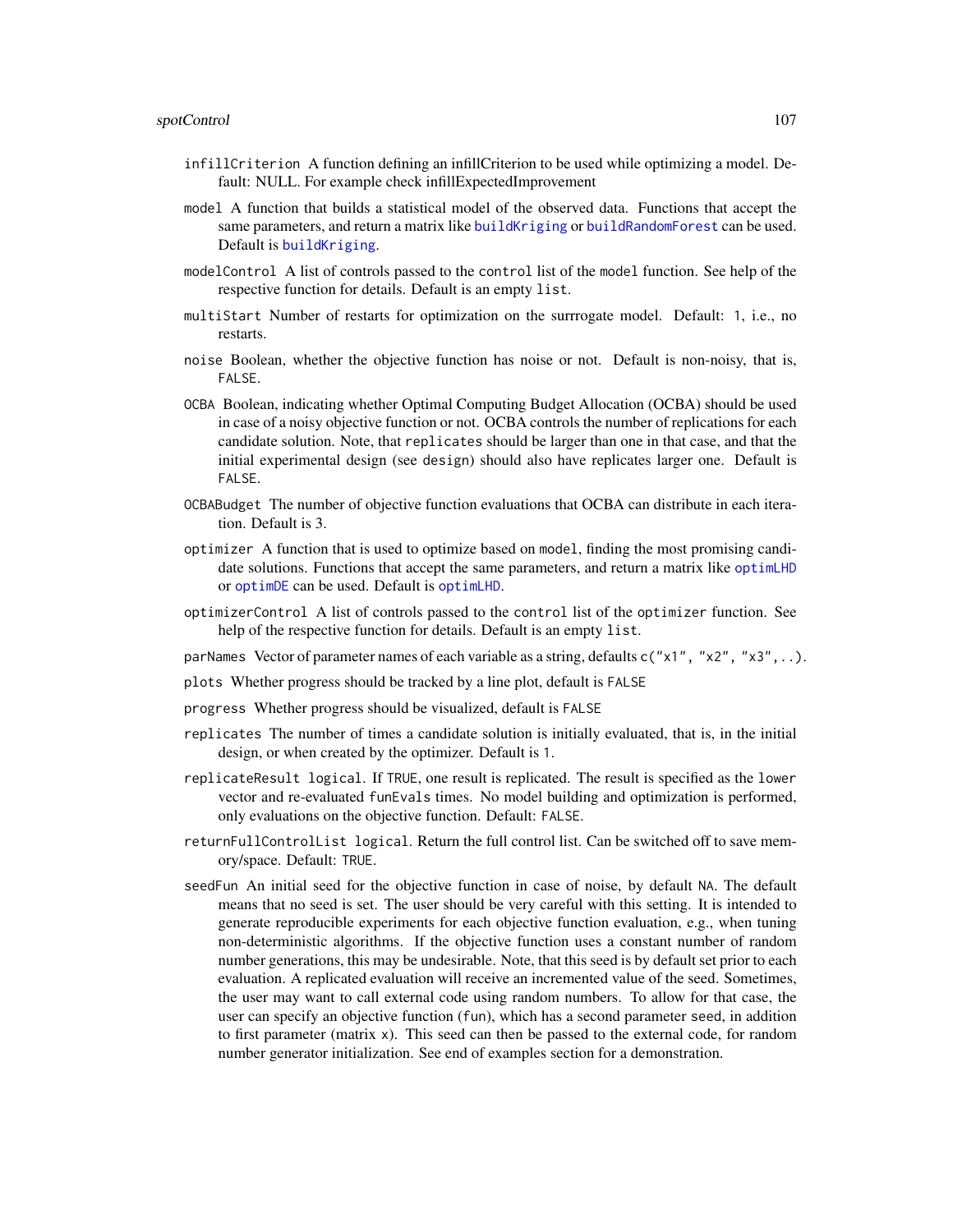- seedSPOT This value is used to initialize the random number generator. It ensures that experiments are reproducible. Default is 1.
- subsetSelect A function that selects a subset from a given set of design points. Default is [selectAll](#page-0-0).
- subsetControl A list of controls passed to the control list of the subsetSelect function. See help of the respective function for details. Default is an empty list.
- time List with the following time information:
	- maxTime num Maximum allowed run time (in minutes) for spot or spotLoop. The default value for maxTime (in minutes) is Inf and can be overwritten by the user. The internal value startTime, that is used to control maxTime, will be set by [spotFillControlList](#page-0-0). Note: maxTime is only an approximate value. It does not affect the directOpt run.

startTime Start time. Will be set in [spotFillControlList](#page-0-0).

endTime End time.

- types Vector of data type of each variable as a string, defaults "numeric" for all variables.
- verbosity Integer level specifying how much output should be given by SPOT. 0 (default) ignores warnings of internal optimizers /models. 1 will show warnings and output.

#### Value

a list

<span id="page-107-0"></span>spotLoop *Sequential Parameter Optimization Main Loop*

#### Description

SPOT is usually started via the function [spot](#page-101-0). However, SPOT runs can be continued (i.e., with a larger budget specified in control\$funEvals) by using spotLoop. This is the main loop of SPOT iterations. It requires the user to give the same inputs as specified for [spot](#page-101-0). Note: control\$funEvals must be larger than the value used in the previous run, because it specifies the total number of function evaluations and not the additional number of evalutions.

#### Usage

spotLoop(x, y, fun, lower, upper, control, ...)

| x. | $(m, n)$ matrix that contains the known candidate solutions. The SPOT loop is                                                    |
|----|----------------------------------------------------------------------------------------------------------------------------------|
|    | started with these values. Each row represents one n dimensional data point.                                                     |
|    | Each of the m columns represents one optimized parameter.                                                                        |
| v  | $(m, p)$ matrix that represents observations for each point in x, Each of the m<br>rows represents solutions for one data point. |
|    |                                                                                                                                  |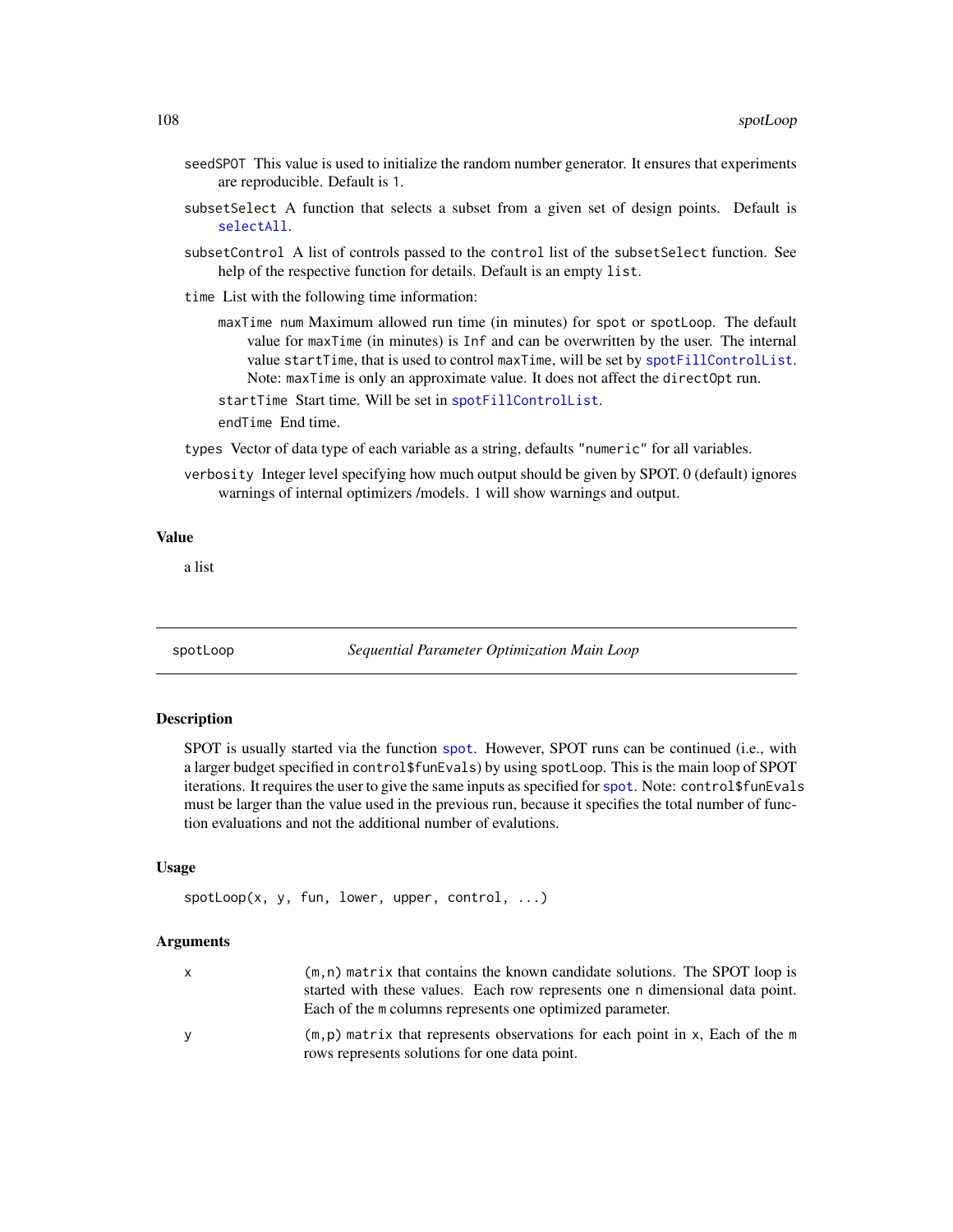# <span id="page-108-0"></span>spotPlotErrors 109

| fun     | function that represents the objective function. It should receive a matrix x<br>and return a matrix y. In case the function uses external code and is noisy, an<br>additional seed parameter may be used, see the control\$seedFun argument<br>below for details. |
|---------|--------------------------------------------------------------------------------------------------------------------------------------------------------------------------------------------------------------------------------------------------------------------|
| lower   | is a vector that defines the lower boundary of search space. This determines also<br>the dimension of the problem.                                                                                                                                                 |
| upper   | is a vector that defines the upper boundary of search space.                                                                                                                                                                                                       |
| control | is a list with control settings for spot. See spotControl.                                                                                                                                                                                                         |
|         | additional parameters passed to fun.                                                                                                                                                                                                                               |

#### Value

This function returns a list with:

xbest Parameters of the best found solution (matrix).

ybest Objective function value of the best found solution (matrix).

- x Archive of all evaluation parameters (matrix).
- y Archive of the respective objective function values (matrix).

count Number of performed objective function evaluations.

msg Message specifying the reason of termination.

modelFit The fit of the last build model, i.e., an object returned by the last call to the function specified by control\$model.

#### Examples

```
## Most simple example: Kriging + LHS + predicted
## mean optimization (not expected improvement)
```

```
control <- list(funEvals=20)
res <- spot(,funSphere,c(-2,-3),c(1,2),control)
## now continue with larger budget.
## 5 additional runs will be performed.
control$funEvals <- 25
res2 <- spotLoop(res$x,res$y,funSphere,c(-2,-3),c(1,2),control)
res2$xbest
res2$ybest
```
spotPlotErrors *spotPlotErrors*

#### Description

Visualize the alpha, beta errors and the power of the test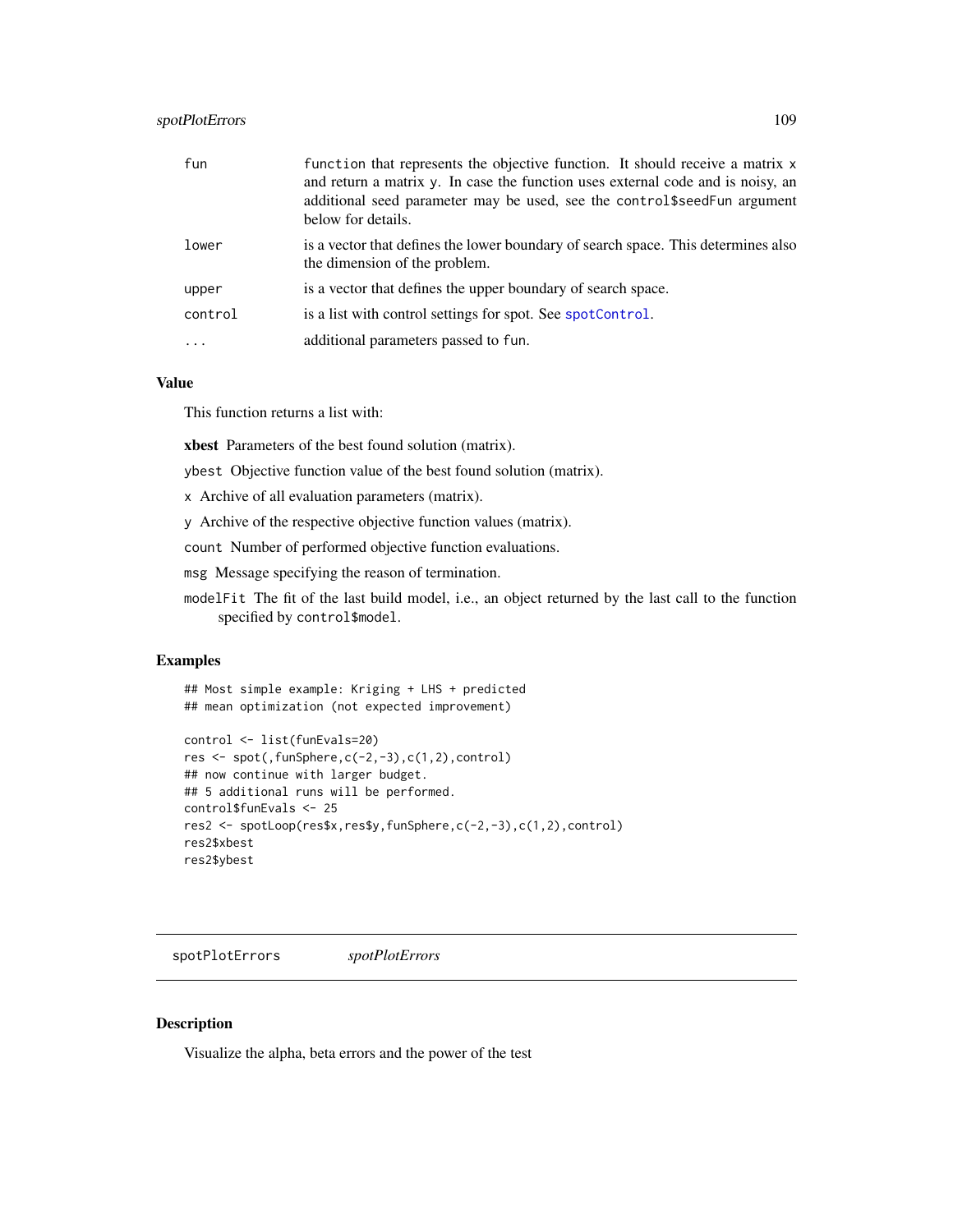# Usage

```
spotPlotErrors(
 alternative = "greater",
 lower = -3,
 upper = 3,
 mu0 = 0,
 mu1 = 1,sigma = 1,
 n = NULL,xbar = 0,
 alpha = 0.05,
 beta = NULL
)
```
# Arguments

| alternative | One of greater, less, or two sided. The greater is the default.                                                             |
|-------------|-----------------------------------------------------------------------------------------------------------------------------|
| lower       | lower limit of the plot                                                                                                     |
| upper       | upper limit of the plot                                                                                                     |
| mu0         | mean of the null                                                                                                            |
| mu1         | mean of the alternative. See also parameter beta.                                                                           |
| sigma       | standard deviation                                                                                                          |
| n           | sample size                                                                                                                 |
| xbar        | observed mean                                                                                                               |
| alpha       | error of the first kind                                                                                                     |
| beta        | error 2nd kind. Default NULL. If specified, then parameter mut will be ignored<br>and mu1 will be calculated based on beta. |

# Value

description of return value

```
spotPlotErrors(lower=490,upper=510,mu0=500,mu1=504,sigma=2.7,n=9,xbar=502.22)
spotPlotErrors(lower=140,upper=155,mu0=150,mu1=148,sigma=10,n=100,xbar=149,alternative="less")
```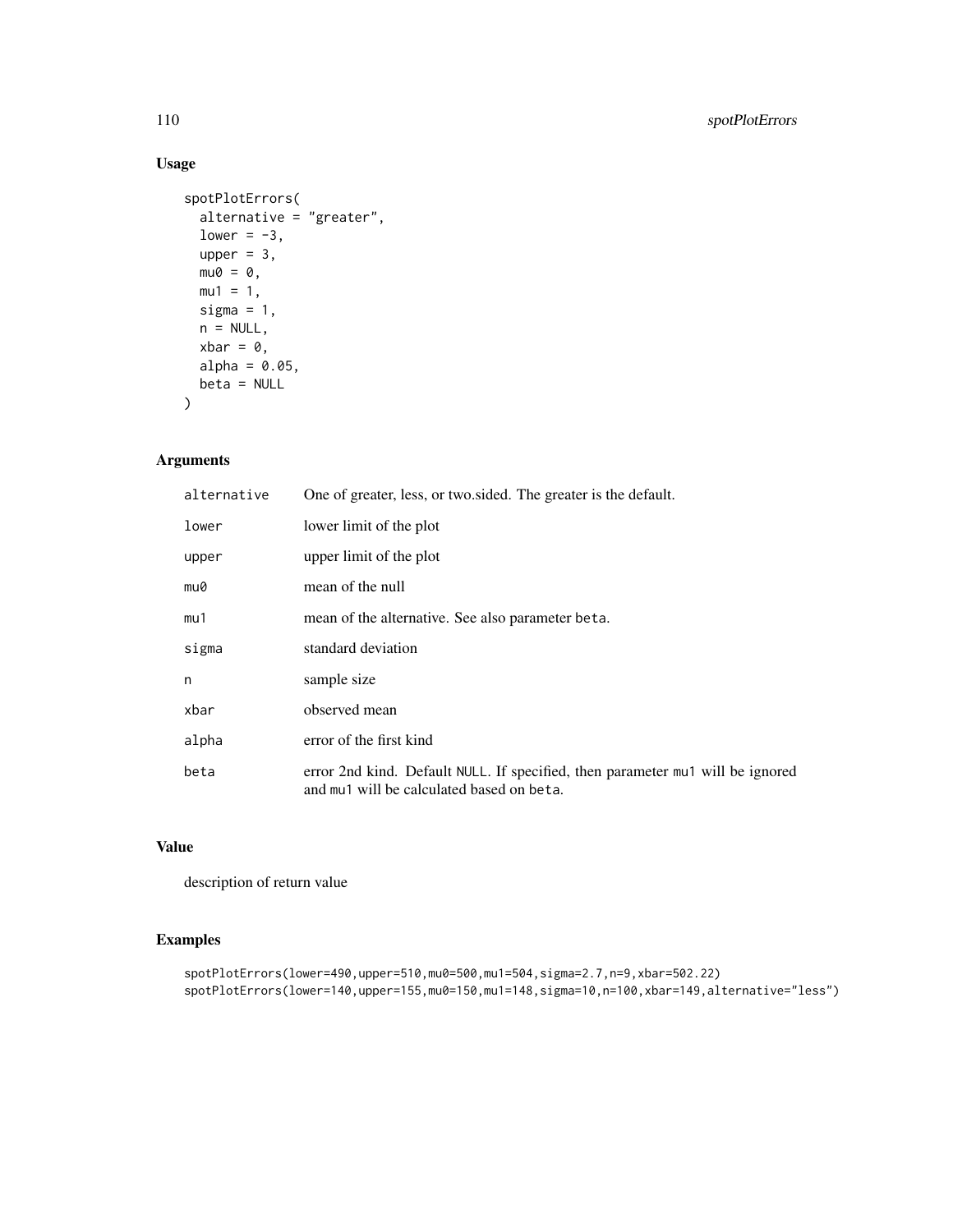<span id="page-110-0"></span>spotPlotPower *spotPlotPower*

# Description

Plot power

# Usage

 $spotPlotPower(y0, y1, alpha = 0.05, add = FALSE, n = NA, rightLimit = 1)$ 

# Arguments

| y0         | First input vector                                                                                       |
|------------|----------------------------------------------------------------------------------------------------------|
| y1         | Second input vector                                                                                      |
| alpha      | description of alpha, default value is 0.05                                                              |
| add        | Boolean, default value is FALSE                                                                          |
| n          | number of vector elements that should be evaluated, default value is NA, which<br>means the whole vector |
| rightLimit | description of rightLimit, default value is 1                                                            |

# Value

description of return value

spotPlotSeverityBasic *spotPlotSeverityBasic*

# Description

spotPlotSeverityBasic

#### Usage

```
spotPlotSecurityBasic(y0, y1, add = FALSE, n = NA, alpha, rightLimit = 1)
```

| y0         | first input vector                                               |
|------------|------------------------------------------------------------------|
| y1         | second input vector                                              |
| add        | default value is FALSE                                           |
| n          | default value is NA, which means length of y0 will be used for n |
| alpha      | description                                                      |
| rightLimit | description of rightLimit, default value is 1                    |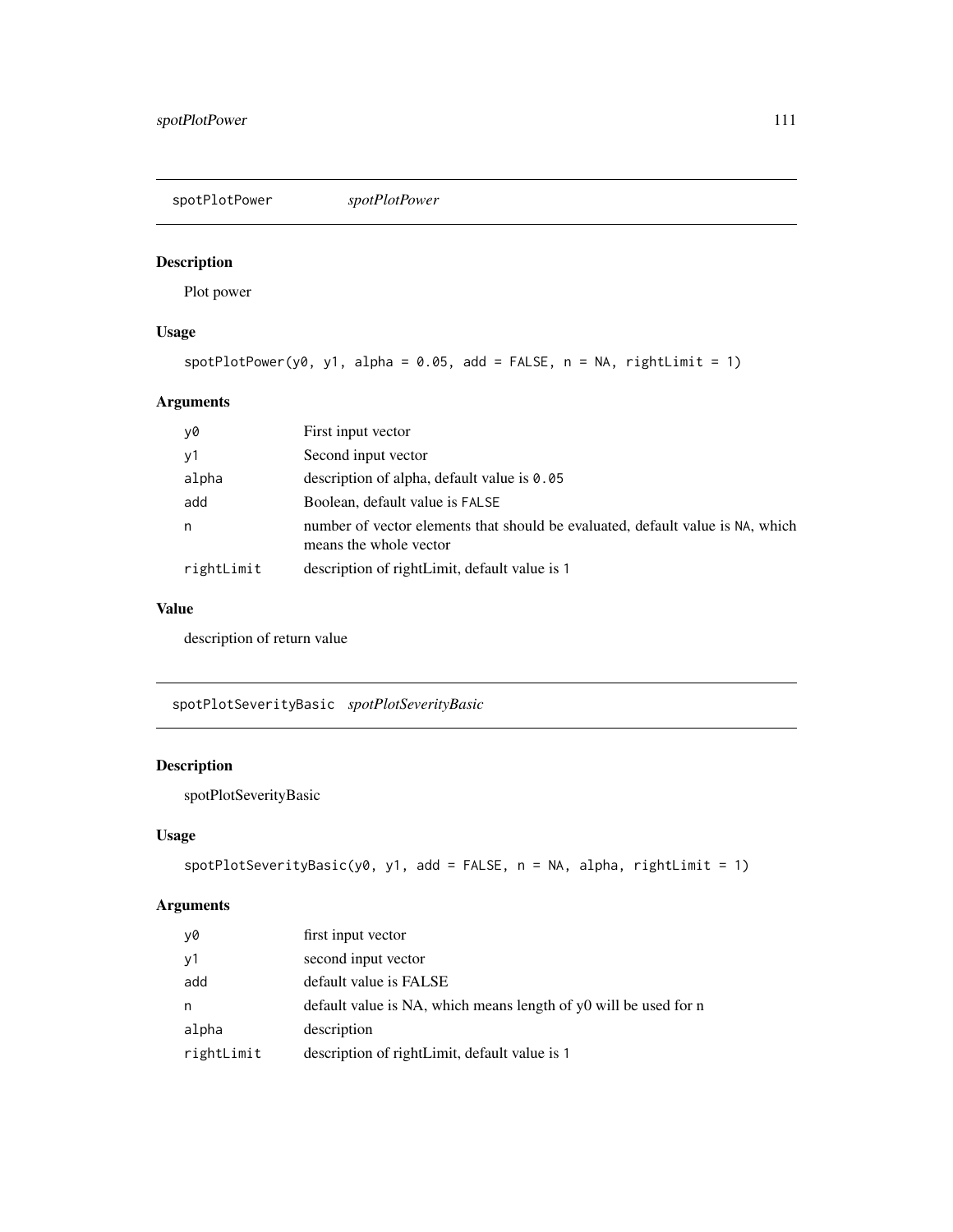# <span id="page-111-0"></span>Value

description of return value

# Examples

```
### Example from D G Mayo and A Spanos.
### Severe Testing as a Basic Concept in a NeymanPearson Philosophy of Induction.
### British Journal for the Philosophy of Science, 57:323357, 2006. (fig 2):
x0 \le -12.1mu1 <- seq(11.9,13,0.01)
n < - 100sigma <- 2
alpha <- 0.025
plot(mu1, spotSeverityBasic(x0, mu1, n, sigma, alpha), type = "l", ylim=c(0,1), col="blue")
abline(h=0)
abline(h=1)
abline(h=0.95)
abline(v=12.43)
### plot power:
mu0 < -12points(mu1, spotPower(alpha, mu0, mu1, n, sigma), type = "l", ylim=c(0,1), col="green")
abline(v=12.72)
```

| spotPlotTest | spotPlotTest |
|--------------|--------------|
|              |              |

# Description

Visualize test result, errors, and severity

#### Usage

```
spotPlotTest(
 alternative = "greater",
 lower = -3,upper = 3,
 mu0 = 0,
 mu1 = 1,sigma = 1,
 n = NULL,xbar = 0,
 alpha = 0.05,
 beta = NULL
)
```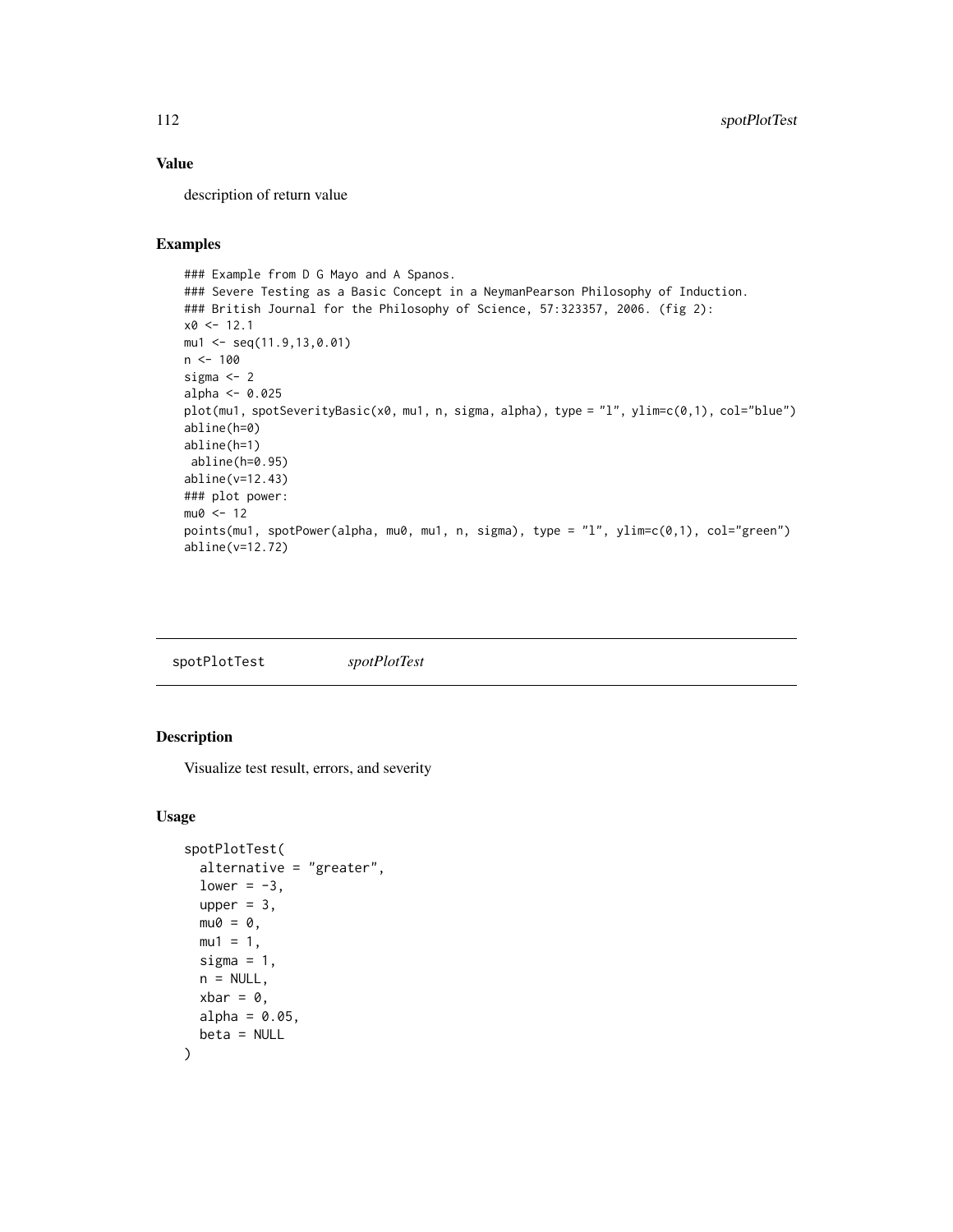# <span id="page-112-0"></span>spotPower 113

# Arguments

| alternative | One of greater, less, or two sided. Full plots are currently implemented for less,<br>which is the default.                 |
|-------------|-----------------------------------------------------------------------------------------------------------------------------|
| lower       | lower limit of the plot                                                                                                     |
| upper       | upper limit of the plot                                                                                                     |
| mu0         | mean of the null                                                                                                            |
| mu1         | mean of the alternative. See also parameter beta.                                                                           |
| sigma       | standard deviation                                                                                                          |
| n           | sample size                                                                                                                 |
| xbar        | observed mean                                                                                                               |
| alpha       | error of the first kind                                                                                                     |
| beta        | error 2nd kind. Default NULL. If specified, then parameter mul will be ignored<br>and mu1 will be calculated based on beta. |

# Value

description of return value

# Examples

```
spotPlotTest(lower=490, upper=510, mu0=500, mu1=504, sigma=2.7, n=9, xbar=502.22, alpha=0.025)
## The following two plots should be nearly identical:
spotPlotTest(lower=490, upper=510, mu0=500, sigma=2.7, n=9, xbar=502.22, alpha=0.025, beta=0.2)
spotPlotTest(lower=490, upper=510, mu0=500, mu1=502.5215, sigma=2.7, n=9, xbar=502.22, alpha=0.025)
```

```
spotPower spotPower
```
# Description

Calculate power

#### Usage

```
spotPower(alpha, mu0, mu1, n, sigma)
```

| alpha | description of alpha |
|-------|----------------------|
| mu0   | description of mu0   |
| mu1   | description of mul   |
| n     | vector length        |
| sigma | standart deviation   |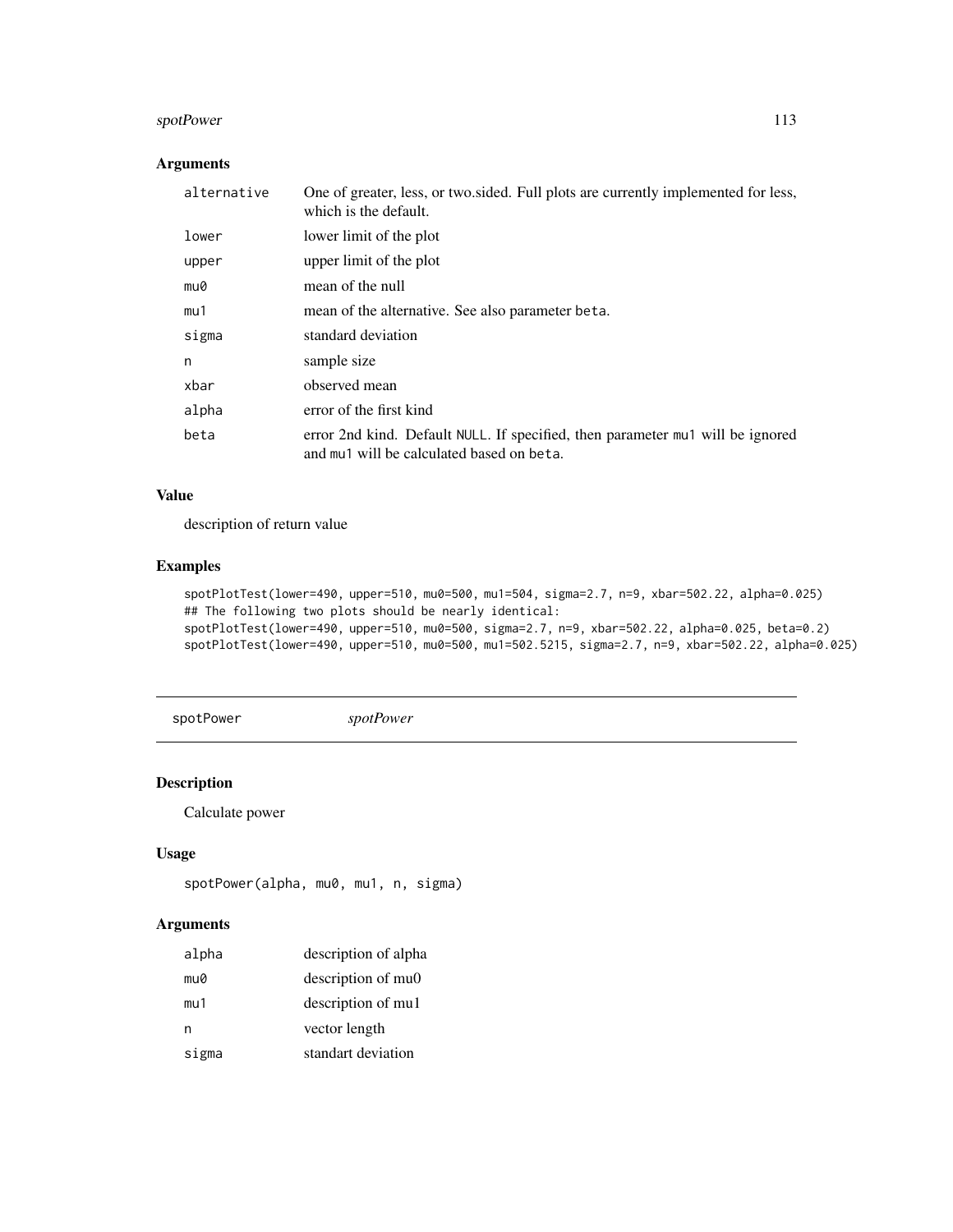# Value

description of return value

spotSeverity *spotSeverity*

#### Description

spotSeverity

#### Usage

```
spotSeverity(xbar, mu0, mu1, n, sigma, alpha, tdist = FALSE, paired = TRUE)
```
#### Arguments

| xbar   | sample mean value                                                                                                                                                                                                                                                             |
|--------|-------------------------------------------------------------------------------------------------------------------------------------------------------------------------------------------------------------------------------------------------------------------------------|
| mu0    | mean value of the null hypothesis (usually referred to as H0)                                                                                                                                                                                                                 |
| mu1    | mean value of the alternative hypothesis (usually referred to as H1)                                                                                                                                                                                                          |
| n      | sample size in each arm, e.g., if 20 samples are available, then n=10 regardless<br>whether the samples are paired/blocked (paired=TRUE) or independent (paired=FALSE).<br>Degrees of freedom will be modified internally according to the setting of the<br>paired argument. |
| sigma  | sample s.d. Will be used to determine s.d. of the differences (if paired==TRUE)<br>or s.d. of the pooled s.d (if paired==FALSE).                                                                                                                                              |
| alpha  | probability of a type I error, given HO is true                                                                                                                                                                                                                               |
| tdist  | logical. Use Student t Distribution. Default: FALSE                                                                                                                                                                                                                           |
| paired | logical. Paired (blocked) data. Default: TRUE                                                                                                                                                                                                                                 |

#### Value

an object of class "spotSeverity", with a summary method and a print method.

```
s0 <- spotSeverity(xbar=0.4, mu0=0.0, mu1=0.6, n=25, sigma=1, alpha=0.03)
print(s0)
s1 <- spotSeverity(xbar=0.4, mu0=0.6, mu1=0.6, n=25, sigma=1, alpha=0.03)
print(s1)
s2 <- spotSeverity(xbar=0, mu0=0.6, mu1=0.6, n=25, sigma=1, alpha=0.03)
print(s2)
## Example from Mayo, p345
spotSeverity(xbar=90, mu0=0, mu1= 200, n=200, sigma = 450, alpha = 0.025,
paired = FALSE, tdist = FALSE)
```
<span id="page-113-0"></span>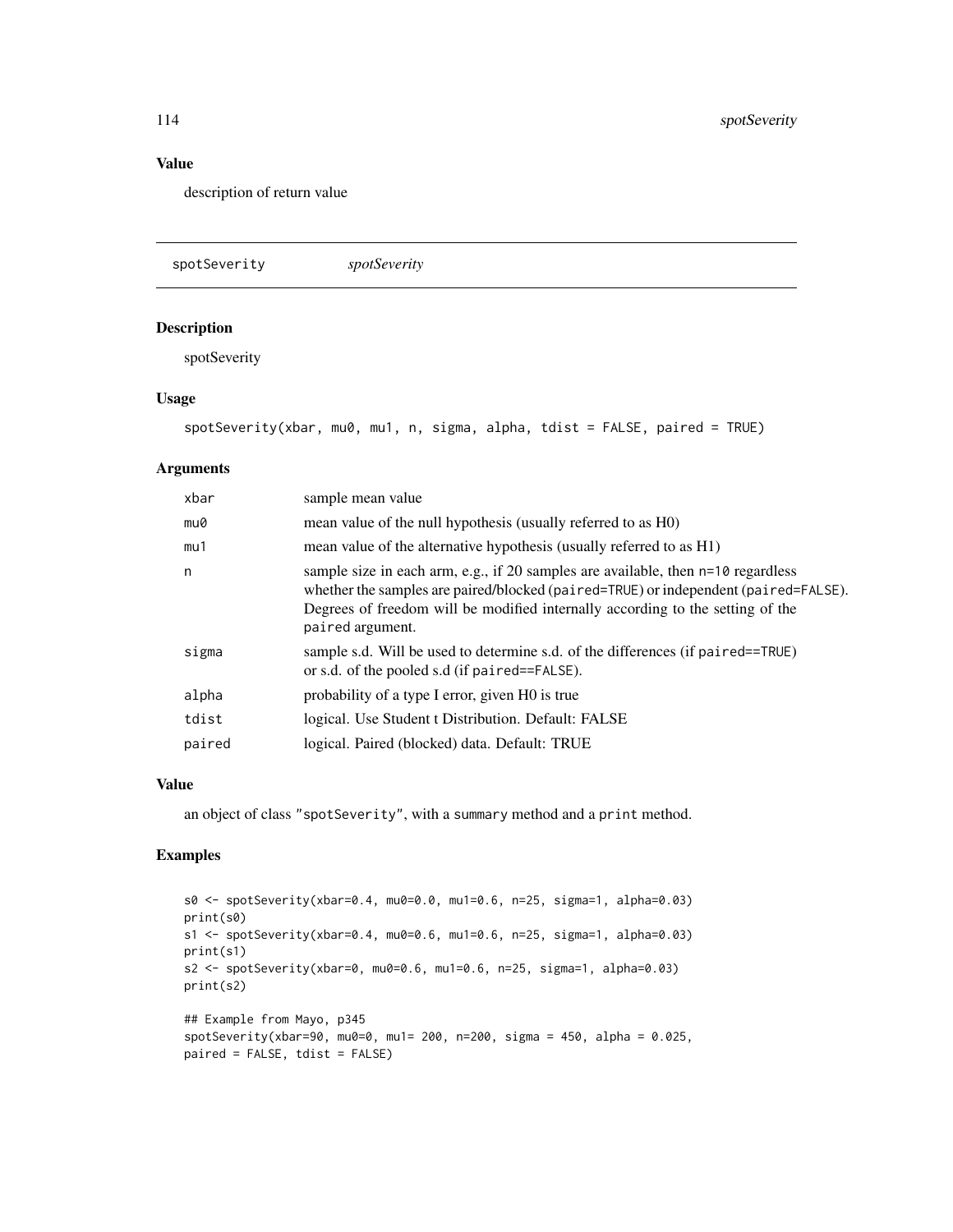```
## Example from Vena02a to compare with results from t.test()
## library("BHH2")
## data(shoes.data)
## A <- shoes.data$matA
## B <- shoes.data$matB
A <- c(13.2, 8.2, 10.9, 14.3, 10.7, 6.6, 9.5, 10.8, 8.8, 13.3)
B <- c(14, 8.8, 11.2, 14.2, 11.8, 6.4, 9.8, 11.3, 9.3, 13.6)
t.paired \leq t.test(x = A, y = B, var.equal = TRUE, paired = TRUE,
alternative = "greater", conf. level = 0.95)
xbar <- mean(A-B)
n <- length(A)
sigma \leftarrow sd(A-B)
s.paired <- spotSeverity(xbar=xbar,mu0=0, mu1= 1, n=n, sigma = sigma,
alpha = 0.025, tdist = TRUE)
```
spotSeverityBasic *spotSeverityBasic*

#### Description

spotSeverityBasic

#### Usage

```
spotSeverityBasic(x0, mu1, n, sigma, alpha)
```
#### Arguments

| xØ    | sample mean value |
|-------|-------------------|
| mu1   | description       |
| n     | description       |
| sigma | description       |
| alpha | description       |

#### Value

description of return value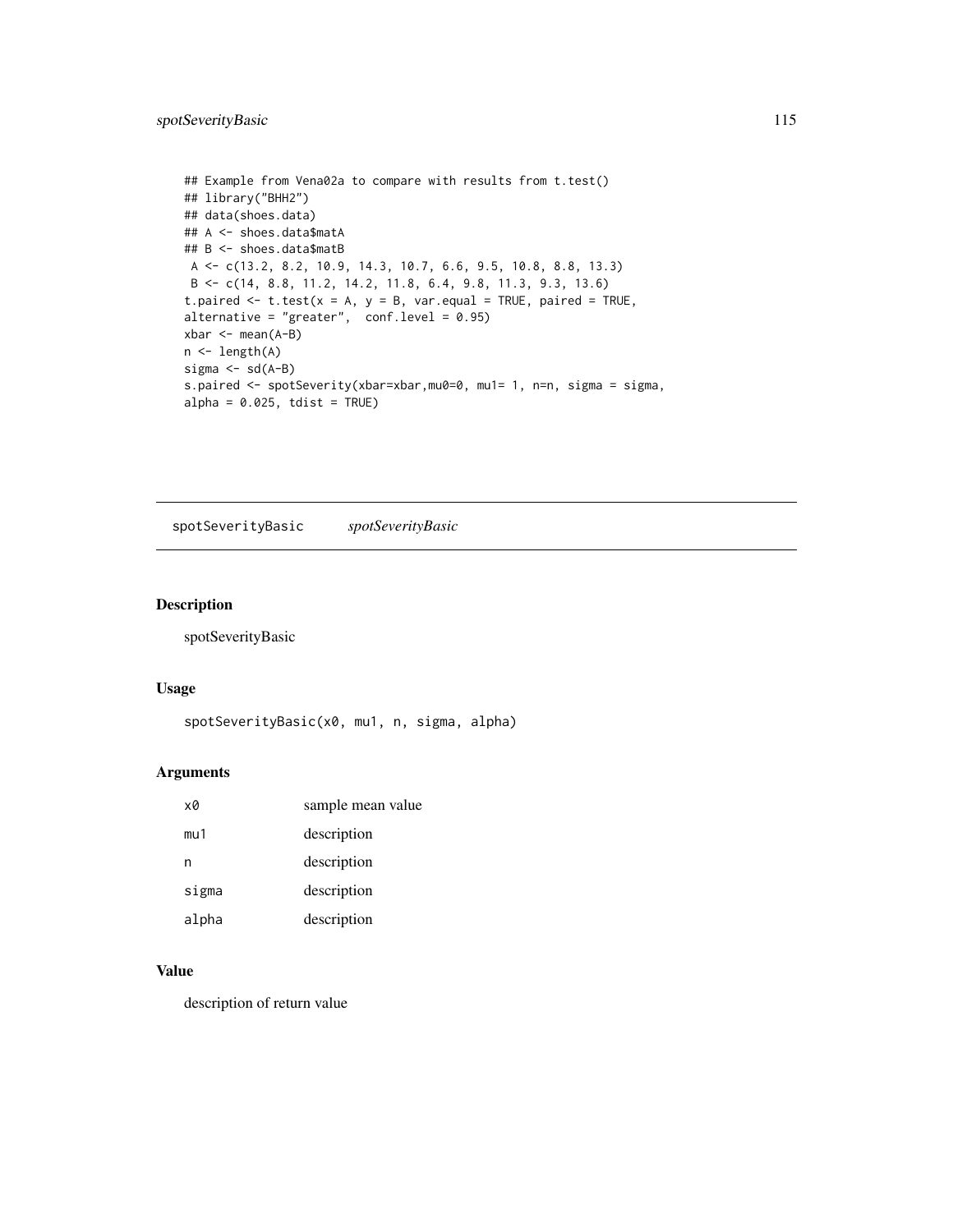<span id="page-115-0"></span>sring *sring*

# Description

simple elevator simulator

# Usage

 $sring(x, opt = list(), ...)$ 

# Arguments

| X   | perceptron weights                                |
|-----|---------------------------------------------------|
| opt | list of optional parameters, e.g.,                |
|     | nElevators number of elevators                    |
|     | probNewCustomer probability pf a customer arrival |
|     | nTterations Number of itertions                   |
|     | randomSeed random seed                            |
|     | additional parameters                             |

# Value

fitness

# Examples

```
set.seed(123)
nStates = 6
nElevators = 2
sigma = 1
x = matrix( rnorm(n = 2*nStates, 1, sigma), 1, )sring(x, opt = list(nElevators=nElevators,
                  nStates= nStates) )
```
sringRes1 *S-Ring Simulation Data*

#### Description

A data set based on evaluations of the funCosts function. The corresponding code can be found in the vignette SPOTVignetteElevator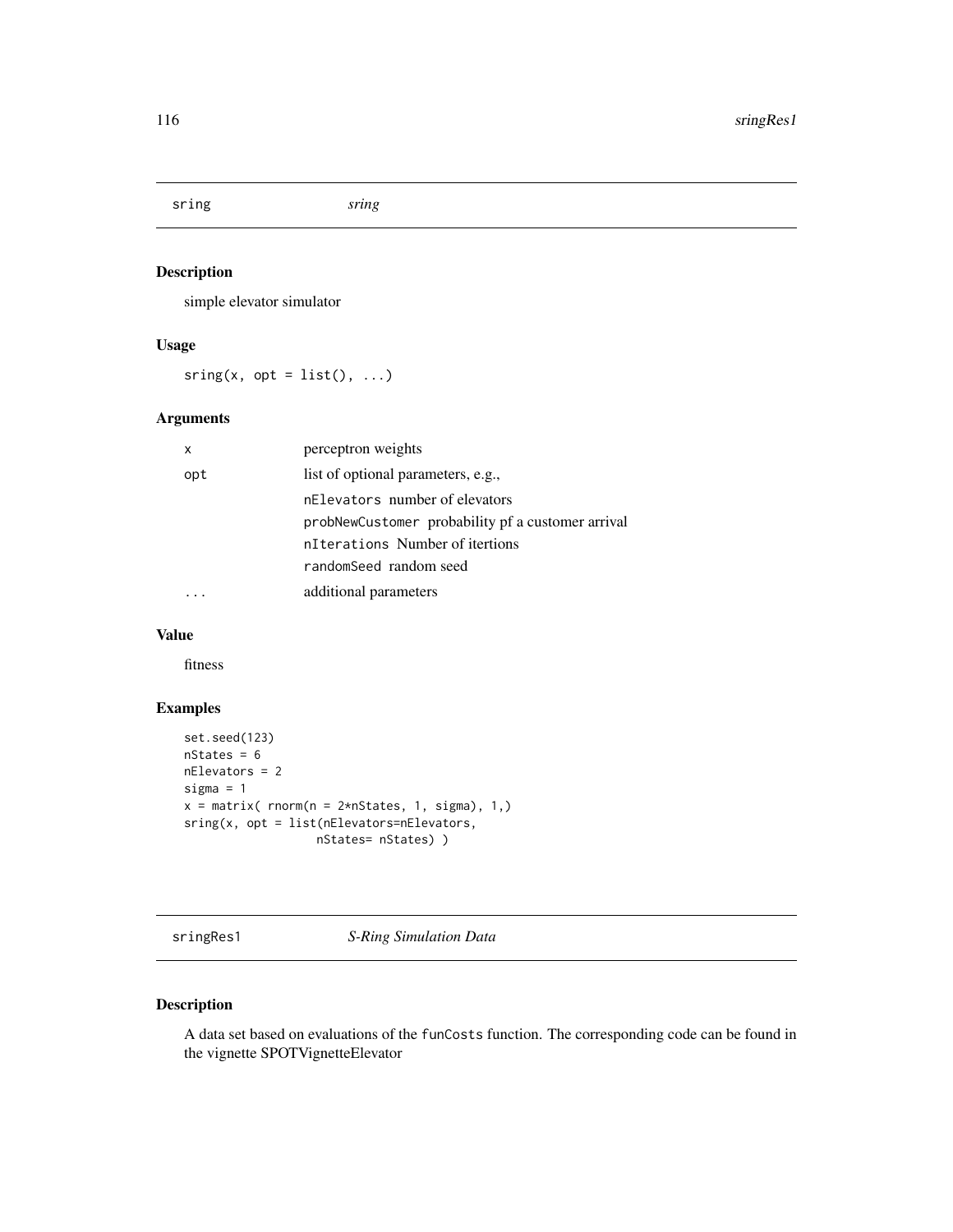#### <span id="page-116-0"></span>sringRes2 117

#### Usage

sringRes1

#### Format

A data frame with 20 obs. of 3 variables:

y num 10 10 10 10 10 ... sigma num 0.1 0.1 0.1 0.1 0.1 1 1 1 1 1 ... ne num 5 5 5 5 5 5 5 5 5 5 5 5 ...

sringRes2 *S-Ring Simulation Data*

# Description

A data set based on evaluations of the funCosts function. Second experiment (extension of the first design) The corresponding code can be found in the vignette SPOTVignetteElevator

#### Usage

sringRes2

# Format

A data frame with 22 obs. of 3 variables:

y num 10 10 10 10 10 ... sigma num 0.1 0.1 0.1 0.1 0.1 1 1 1 1 1 ... ne num 5 5 5 5 5 5 5 5 5 5 5 ...

sringRes3 *S-Ring Simulation Data*

#### Description

A data set based on evaluations of the funCosts function. Second experiment (extension of the first design) The corresponding code can be found in the vignette SPOTVignetteElevator

#### Usage

sringRes3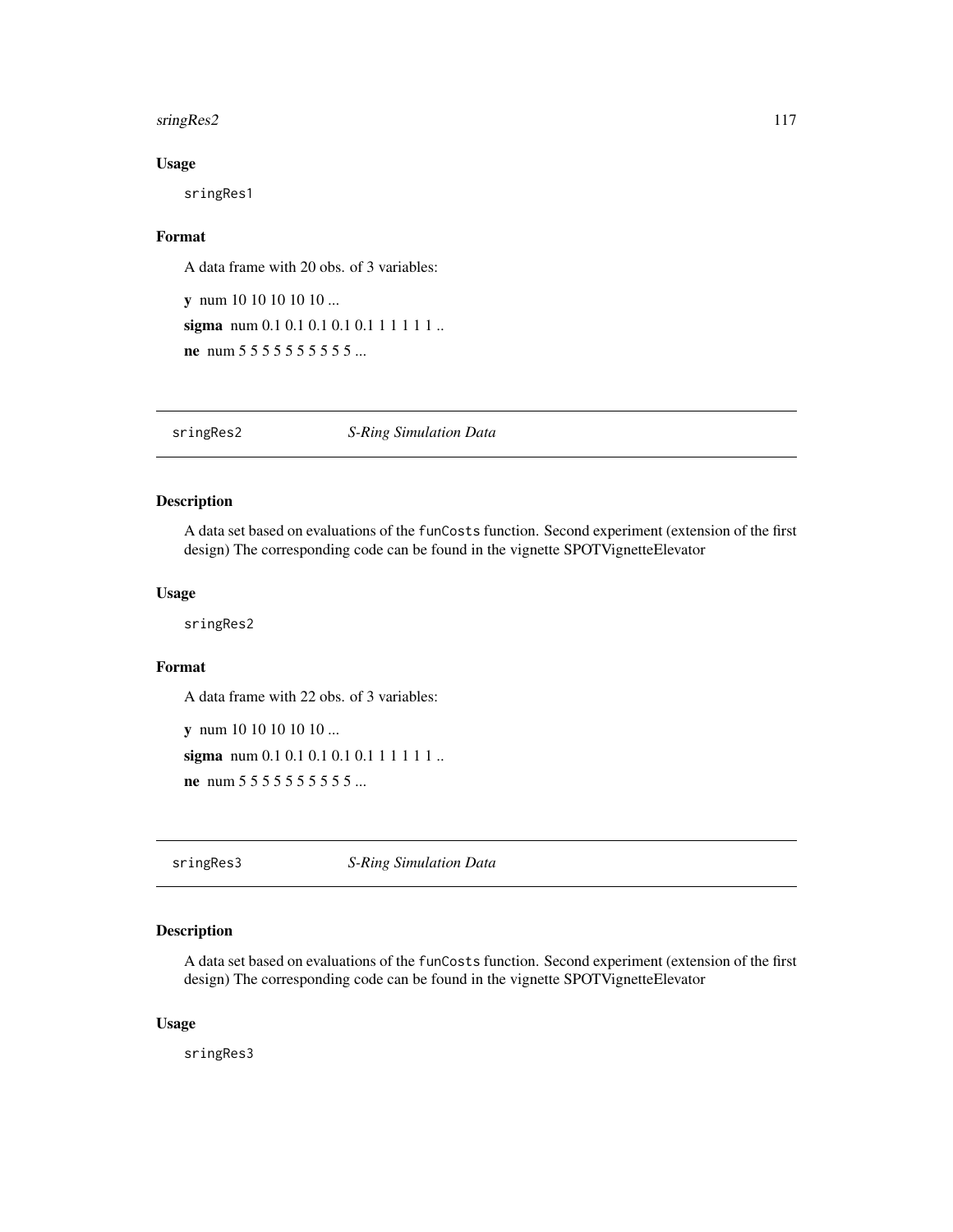# Format

A data frame with 27 obs. of 3 variables:

```
y num 1e+07 1e+07 1e+07 1e+07 1e+07 ...
sigma num 0.1 0.1 0.1 0.1 0.1 1 1 1 1 1 ...
ne num 5 5 5 5 5 5 5 5 5 5 5 5 ...
```

```
thetaNugget thetaNugget
```
#### Description

get theta (distance, lengthscale) and nugget (noise) parameters gradient

# Usage

thetaNugget(par, X, Y)

# Arguments

| par      | parameter vector. First $dim(x)$ entries are theta values, last entry is nugget pa-<br>rameter. |
|----------|-------------------------------------------------------------------------------------------------|
| X        | x coordinates                                                                                   |
| <b>V</b> | y values at x                                                                                   |

# Value

negLogLikelihood

thetaNuggetGradient *thetaNuggetGradient*

#### Description

get theta (distance, lengthscale) and nugget (noise) parameters gradient

#### Usage

```
thetaNuggetGradient(par, X, Y)
```

| par | parameter vector. First $dim(x)$ entries are theta values, last entry is nugget pa-<br>rameter. |
|-----|-------------------------------------------------------------------------------------------------|
|     | x coordinates                                                                                   |
|     | y values at x                                                                                   |

<span id="page-117-0"></span>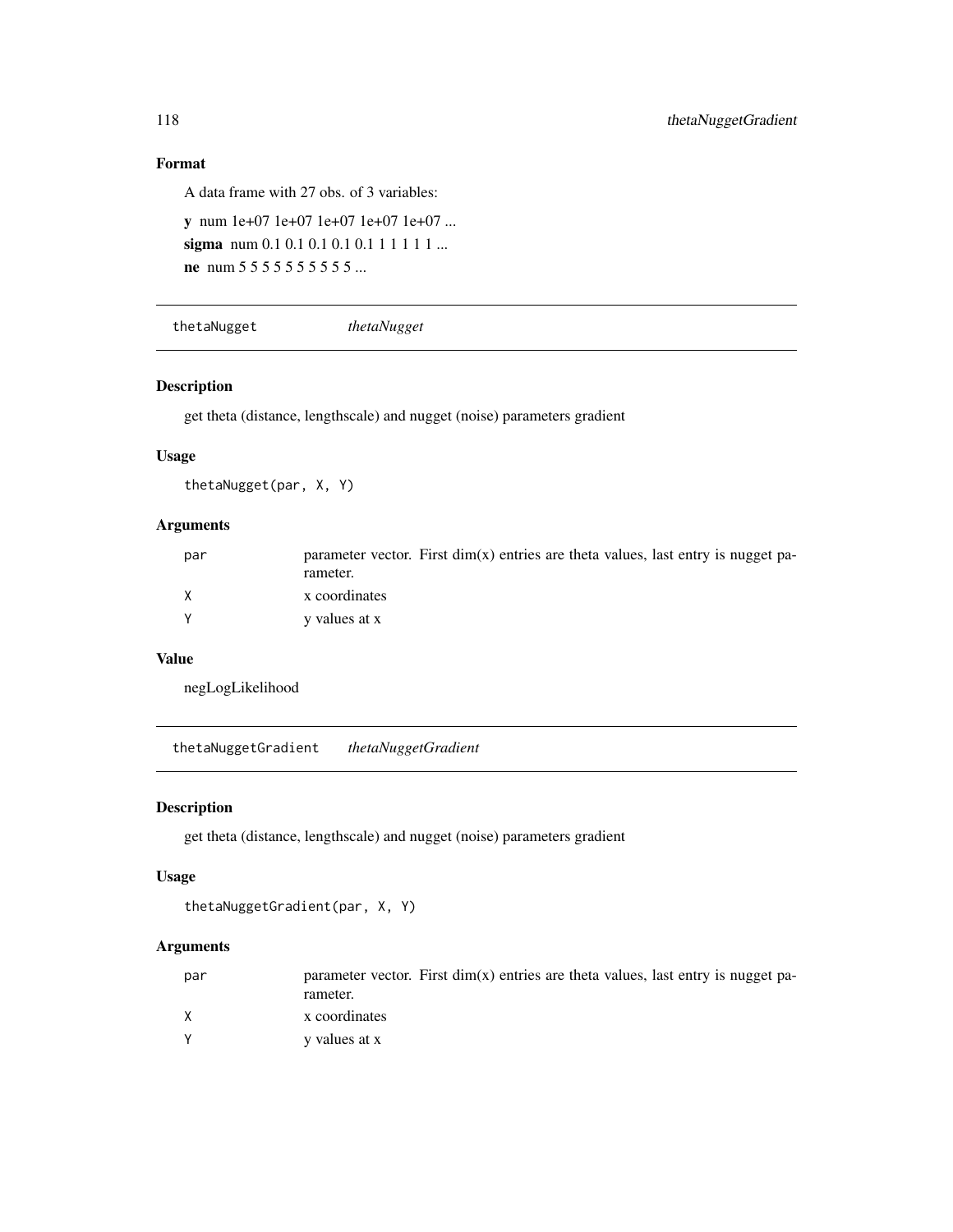<span id="page-118-0"></span>

#### Description

Transform input variables

# Usage

```
transformX(xNat = NA, fn = vector())
```
# Arguments

| xNat | matrix with natural variables. Default: NA.                                        |
|------|------------------------------------------------------------------------------------|
| fn   | vector of transformation functions names (char). Default: Empty vector (vector()). |

# Value

matrix of transformed parameters

# Examples

```
f2 <- function(x){2^x}
fn <- c("identity", "exp", "f2")
xNat \leftarrow diag(3)transformX(xNat, fn)
fn <- append(fn, c("sin", "cos", "tan"))
xNat <- cbind(xNat, xNat)
transformX(xNat, fn)
```
vmessage *formatted output dependent on verbosity*

# Description

Combine [sprintf](#page-0-0) and [writeLines](#page-0-0) to generate formatted output

#### Usage

vmessage(verbosity, text, value)

| verbosity | verbosity level      |
|-----------|----------------------|
| text      | output to be printed |
| value     | value to be printed  |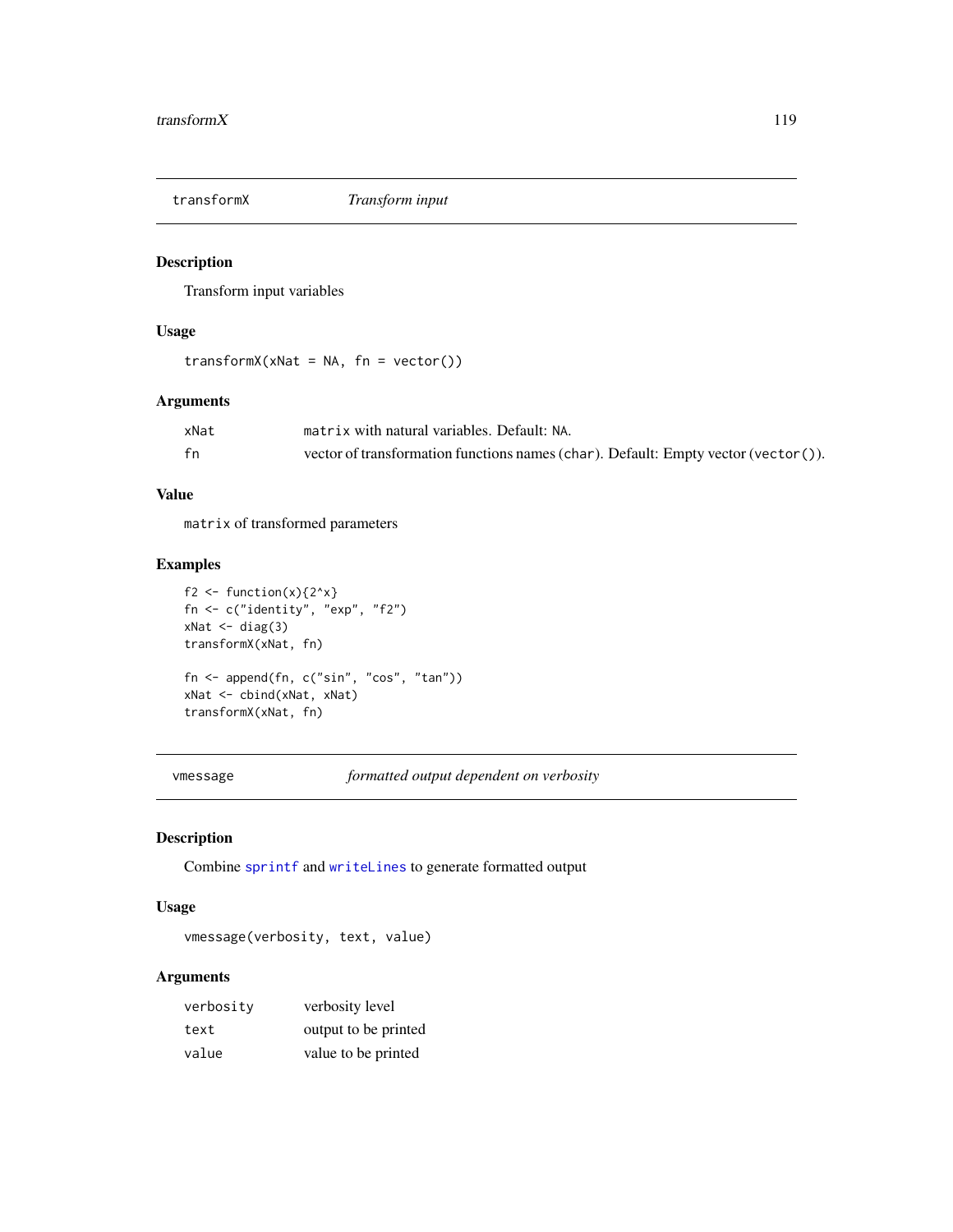# Examples

```
x < -123vmessage(1, "value of x:" , x)
```
wrapBatchTools *wrapBatchTools*

# Description

Wrap a given objective function to be evaluated via the batchtools package and make it accessible for SPOT.

# Usage

```
wrapBatchTools(
  fun,
 reg = NULL,clusterFunction = batchtools::makeClusterFunctionsInteractive(),
 resources = NULL
)
```
# Arguments

| fun             | function to wrap                                                                 |
|-----------------|----------------------------------------------------------------------------------|
| reg             | batchtools registry, if none is provided, then one will be created automatically |
| clusterFunction |                                                                                  |
|                 | batchtools clusterFunction, default: makeClusterFunctionsInteractive()           |
| resources       | resource list that is passed to batchtools, default NULL                         |

#### Value

callable function for SPOT

<span id="page-119-0"></span>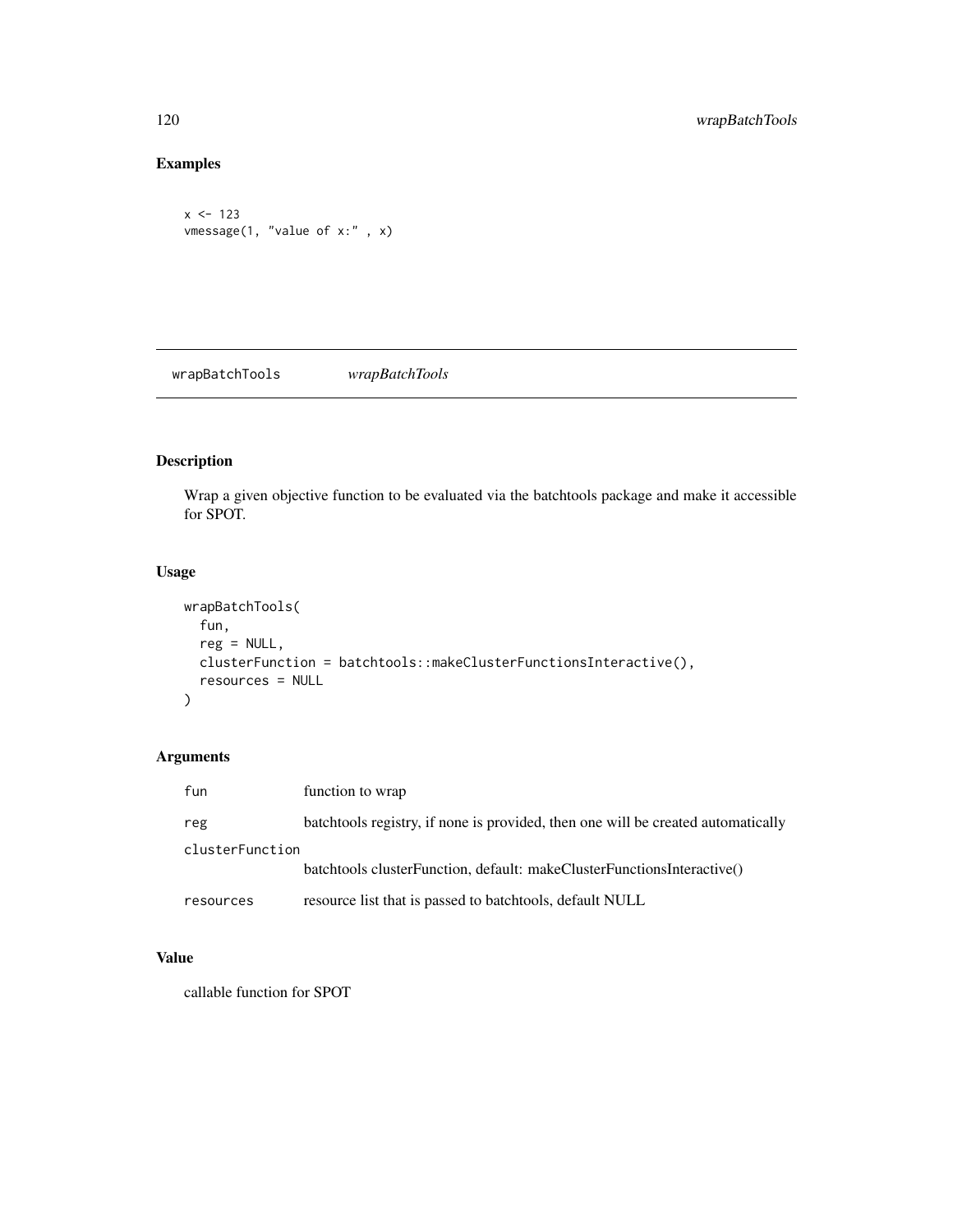<span id="page-120-0"></span>

#### Description

This is a simple wrapper that turns a function of type  $y=f(x)$ , where x is a vector and y is a scalar, into a function that accepts and returns matrices, as required by [spot](#page-101-0). Note that the wrapper essentially makes use of the apply function. This is effective, but not necessarily efficient. The wrapper is intended to make the use of spot easier, but it could be faster if the user spends some time on a more efficient vectorization of the target function.

#### Usage

wrapFunction(fun)

#### Arguments

fun the function  $y=f(x)$  to be wrapped, with x a vector and y a numeric

#### Value

a function in the style of  $y=f(x)$ , accepting and returning a matrix

```
## example function
branin <- function (x) {
  y \leftarrow (x[2] - 5.1/(4 * pi^2) * (x[1] ) 2) + 5/pi * x[1] - 6)^2 +10 * (1 - 1/(8 * pi)) * cos(x[1]) + 10y
}
## vectorize / wrap
braninWrapped <-wrapFunction(branin)
## test original
brain(c(1,2))branin(c(2,2))
branin(c(2,1))## test wrapped
braninWrapped(matrix(c(1,2,2,2,2,1),3,2,byrow=TRUE))
```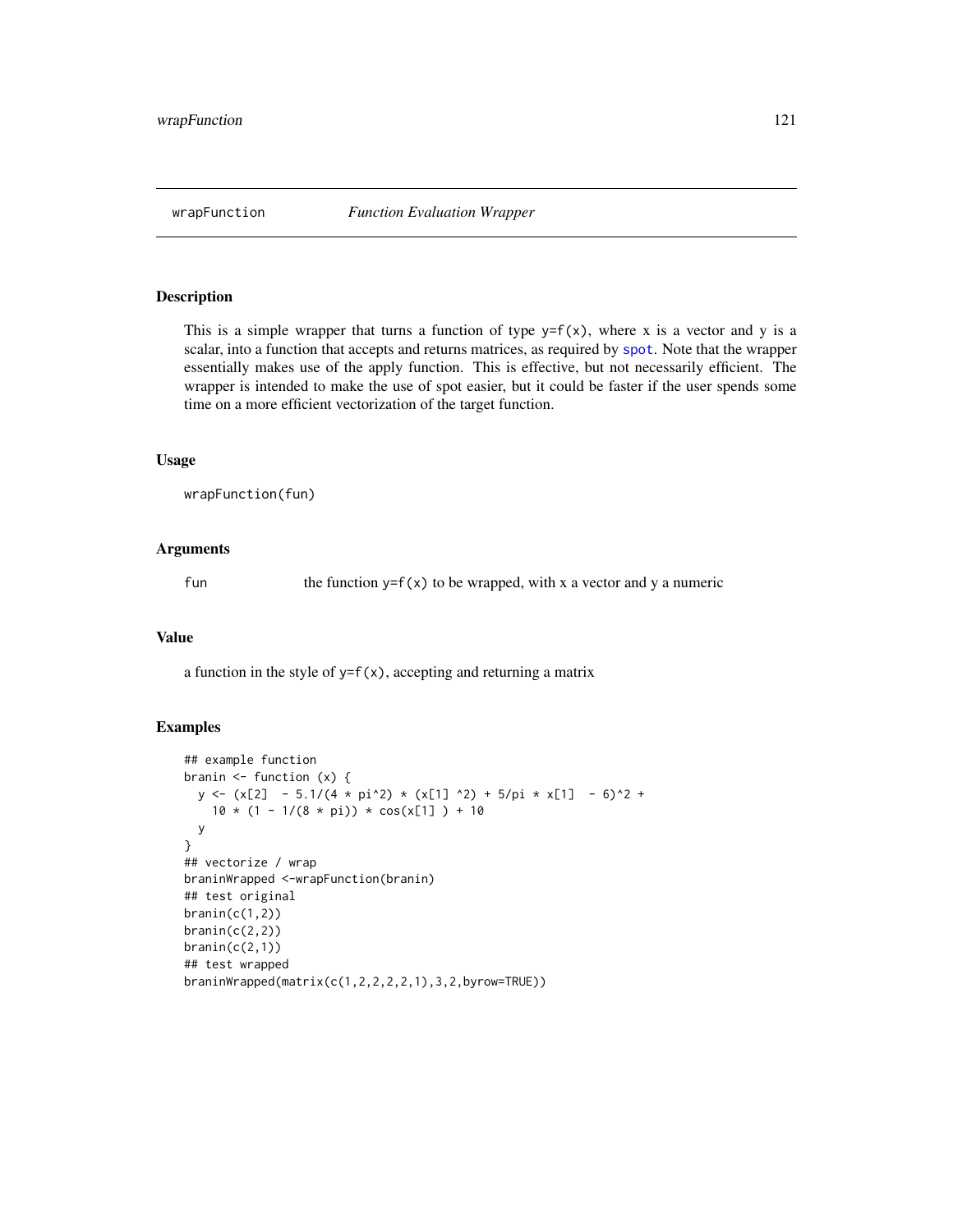<span id="page-121-0"></span>wrapFunctionParallel *Parallelized Function Evaluation Wrapper*

#### Description

This is a simple wrapper that turns a function of type  $y=f(x)$ , where x is a vector and y is a scalar, into a function that accepts and returns matrices, as required by [spot](#page-101-0). While doing so, the wrapper will use the parallel package in order to parallelize the execution of each function evaluation. This function will create a computation cluster if no cluster is specified and there is no default cluster setup!

#### Usage

```
wrapFunctionParallel(fun, cl = NULL, nCores = NULL)
```
### Arguments

| fun    | the function that shall be evaluated in parallel                                                  |
|--------|---------------------------------------------------------------------------------------------------|
| cl     | Optional, an existing computation cluster                                                         |
| nCores | Optional, amount of cores to use for creating a new computation cluster. Default<br>is all cores. |

#### Value

numeric vector, result of the parallelized evaluation

wrapSystemCommand *wrapSystemCommand*

#### Description

Optimize parameters for a script that is accessible via Command Line

#### Usage

```
wrapSystemCommand(systemCall)
```
#### Arguments

systemCall String that calls the command line script.

#### Value

callable function for SPOT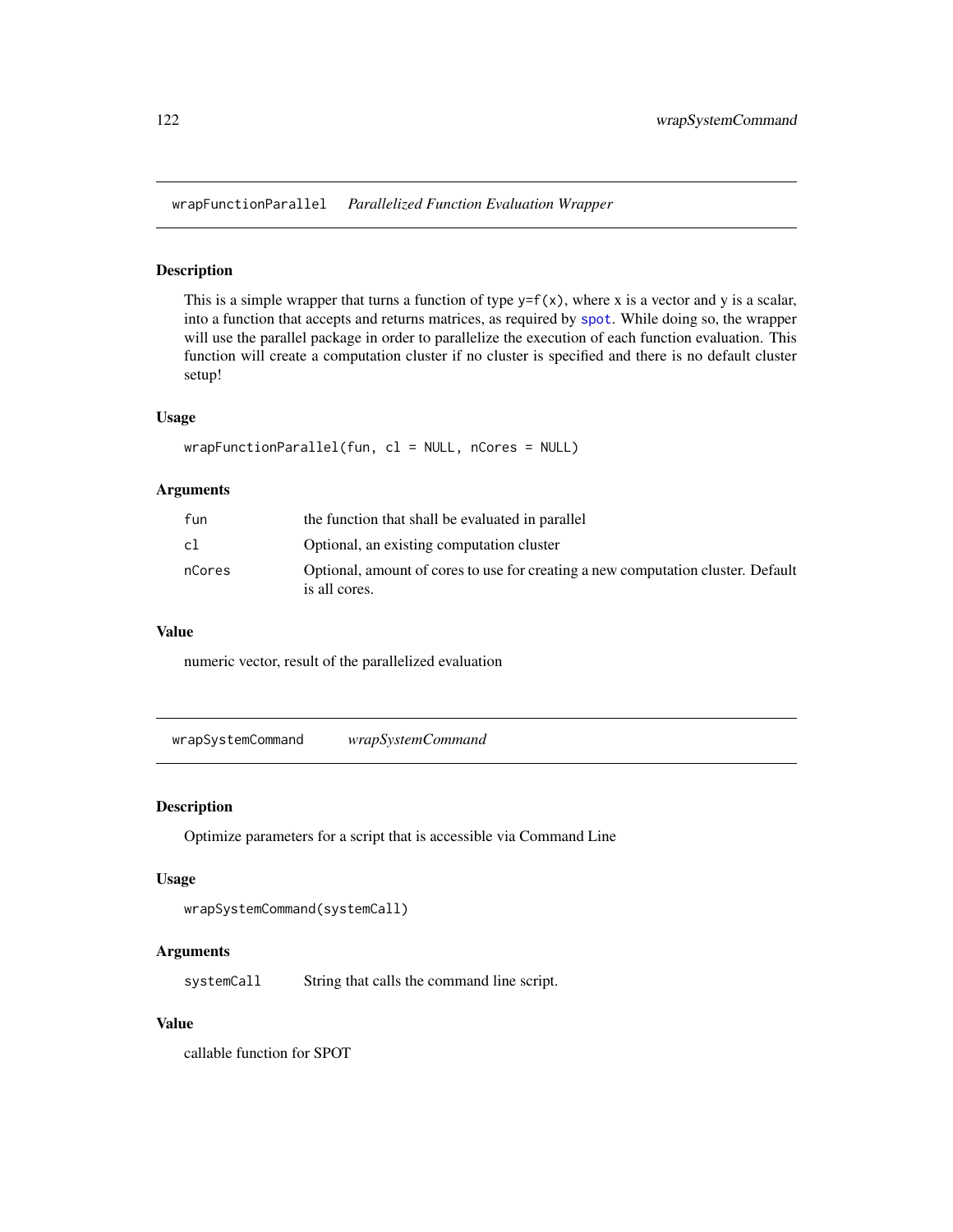# wrapSystemCommand 123

- # exampleScriptLocation <- system.file("consoleCallTrialScript.R",package = "SPOT")
- # f <- wrapSystemCommand(paste("\$(R\_HOME)/bin/Rscript", exampleScriptLocation))
- # spot(,f,c(1,1),c(100,100))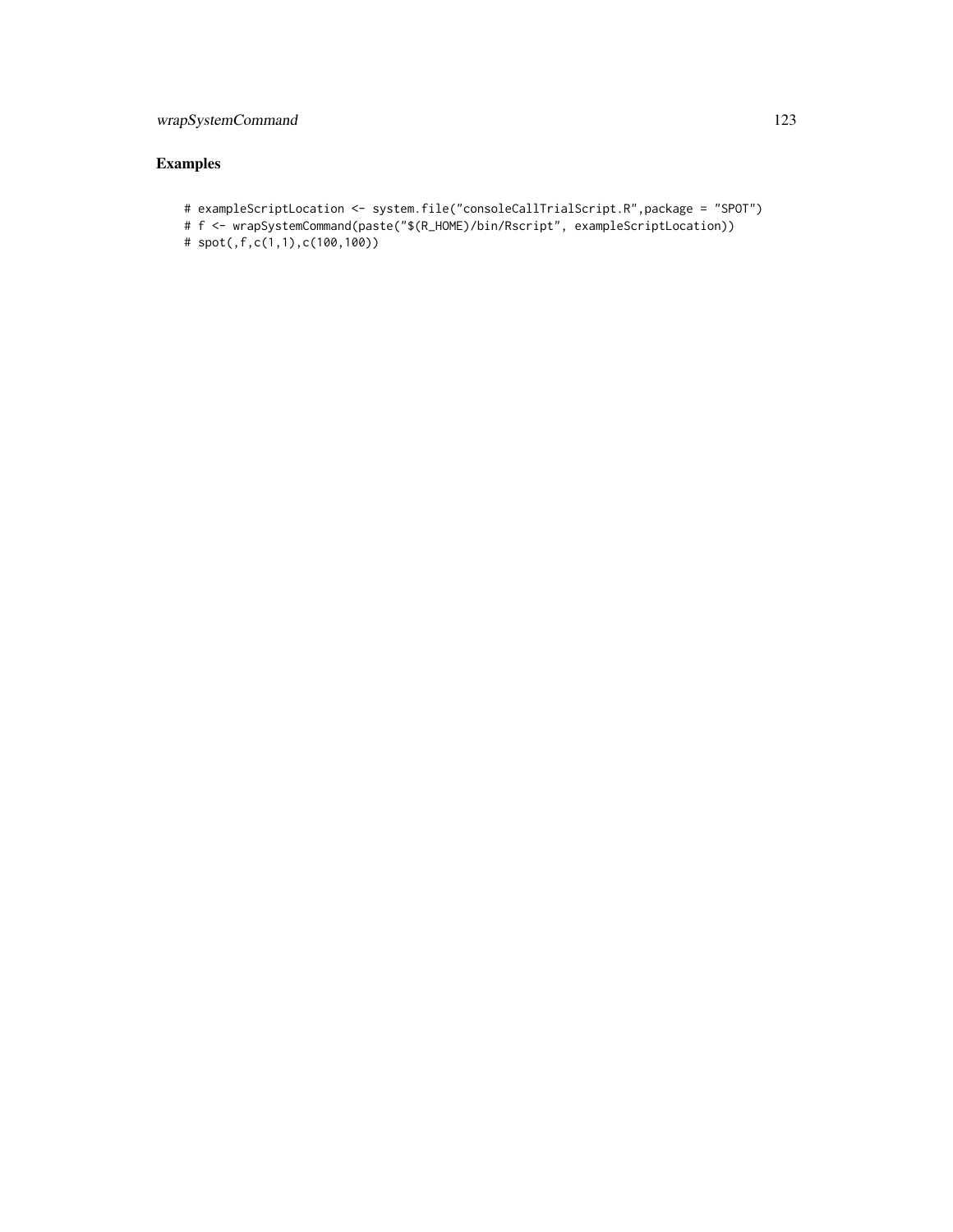# Index

∗ datasets dataGasSensor, [25](#page-24-0) resBench01, [93](#page-92-0) resSpot, [94](#page-93-0) resSpot2, [94](#page-93-0) sringRes1, [116](#page-115-0) sringRes2, [117](#page-116-0) sringRes3, [117](#page-116-0) ∗ package SPOT-package, [5](#page-4-0) ∗ spotTools diff0, [29](#page-28-0) biplot, *[88](#page-87-0)* buildBO, [5,](#page-4-0) *[91](#page-90-0)* buildCVModel, [7,](#page-6-0) *[91](#page-90-0)* buildEnsembleStack, [8](#page-7-0) buildGaussianProcess, [9](#page-8-0) buildKriging, [10,](#page-9-0) *[66,](#page-65-0) [67](#page-66-0)*, *[99–](#page-98-0)[101](#page-100-0)*, *[107](#page-106-0)* buildKrigingDACE, [13](#page-12-0) buildLasso, [14](#page-13-0) buildLM, [15](#page-14-0) buildLOESS, [16](#page-15-0) buildPCA, [17,](#page-16-0) *[88](#page-87-0)*, *[90](#page-89-0)* buildRandomForest, [18,](#page-17-0) *[87](#page-86-0)*, *[107](#page-106-0)* buildRanger, [19](#page-18-0) buildrsdummy, [21](#page-20-0) buildRSM, [21,](#page-20-0) *[26](#page-25-0)* buildTreeModel, [22](#page-21-0) checkArrival, [23](#page-22-0) checkFeasibilityNlopGnIngres, [24](#page-23-0) code2nat, [24](#page-23-0) corrcubic, *[13](#page-12-0)*

correxp, *[13](#page-12-0)* correxpg, *[13](#page-12-0)* corrgauss, *[13](#page-12-0)* corrkriging, *[13](#page-12-0)* corrlin, *[13](#page-12-0)*

corrnoisygauss, *[13](#page-12-0)*

corrnoisykriging, *[13](#page-12-0)* corrspherical, *[13](#page-12-0)* corrspline, *[13](#page-12-0)* dataGasSensor, [25](#page-24-0) descentSpotRSM, [26](#page-25-0) designLHD, [27,](#page-26-0) *[75](#page-74-0)*, *[77](#page-76-0)*, *[106](#page-105-1)* designUniformRandom, [28,](#page-27-0) *[106](#page-105-1)* diff0, [29](#page-28-0) doParallel, [30](#page-29-0) expectedImprovement, [30](#page-29-0) funBard, [31](#page-30-0) funBeale, [32](#page-31-0) funBox3d, [32](#page-31-0) funBranin, [33](#page-32-0) funBrownBs, [34](#page-33-0) funCosts, [35](#page-34-0) funCyclone, [35](#page-34-0) funError, [37](#page-36-0) funFreudRoth, [38](#page-37-0) funGauss, [39](#page-38-0) funGoldsteinPrice, [39](#page-38-0) funGulf, [40](#page-39-0) funHelical, [41](#page-40-0) funIshigami, [42](#page-41-0) funJennSamp, [43](#page-42-0) funMeyer, [44](#page-43-0) funMoo, [45](#page-44-0) funNoise, [45](#page-44-0) funOptimLecture, [46](#page-45-0) funPowellBs, [47](#page-46-0) funPowellS, [47](#page-46-0) funRosen, [48](#page-47-0) funRosen2, [49](#page-48-0) funShiftedSphere, [50,](#page-49-0) *[52](#page-51-0)* funSoblev99, [50](#page-49-0) funSphere, *[37](#page-36-0)*, *[50](#page-49-0)*, [51,](#page-50-0) *[105](#page-104-0)* funSring, [52](#page-51-0)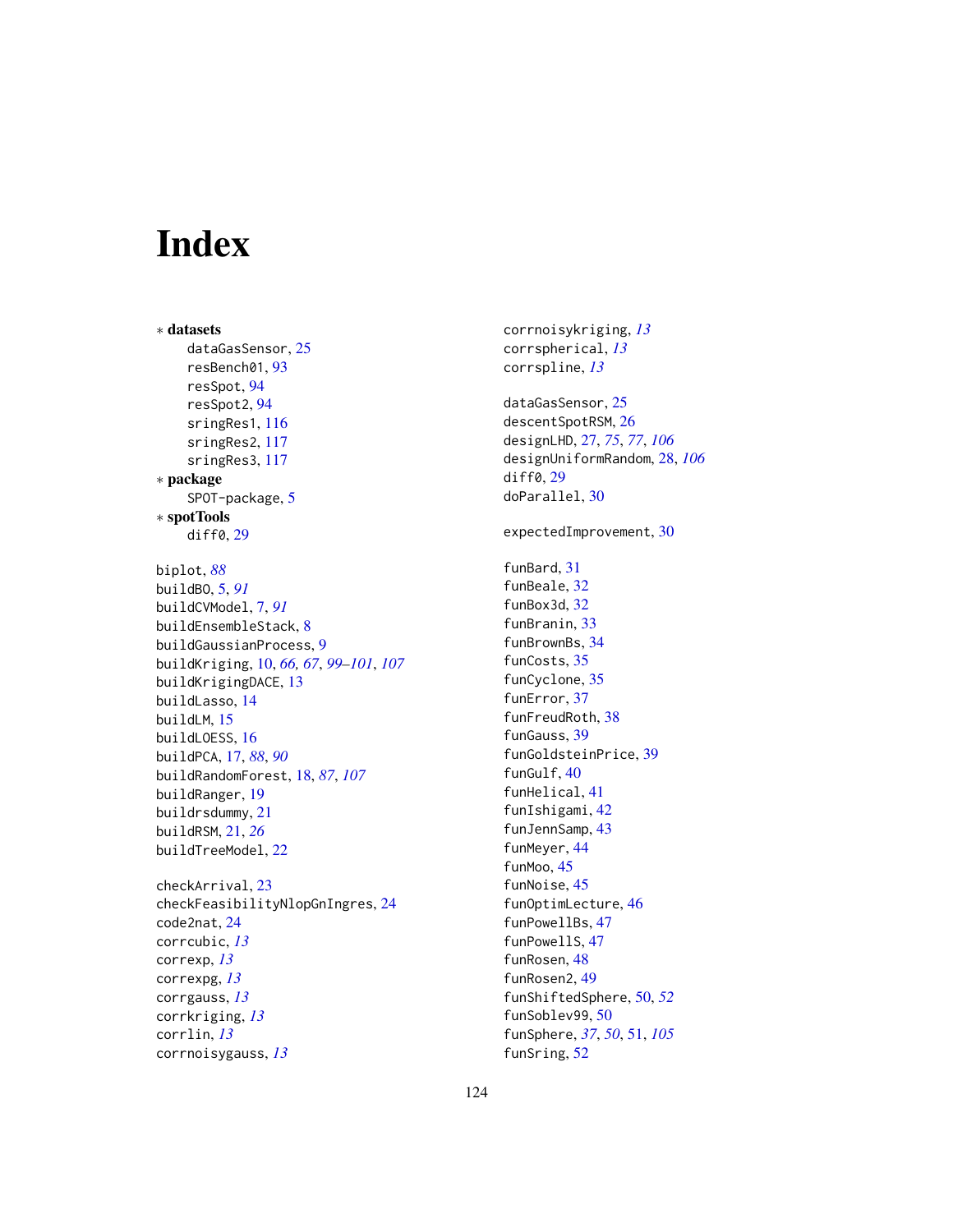#### INDEX 125

getCosts, [53](#page-52-0) getMultiStartPoints, [54](#page-53-0) getNatDesignFromCoded, [54](#page-53-0) getPerformanceStats, [55](#page-54-0) getPositions, [55](#page-54-0) getPower, [56](#page-55-0) getReplicates, [57](#page-56-0) getSampleSize, [57](#page-56-0)

handleNAsKrigingWorst, [58](#page-57-0) handleNAsMax, [59](#page-58-0) handleNAsMean, [60](#page-59-0)

imputeY, [61](#page-60-0) infillEI, [62](#page-61-0) infillExpectedImprovement, [62](#page-61-0) init\_ring, [63](#page-62-0) is.finite, *[37](#page-36-0)*

makeMoreFunList, [64,](#page-63-0) *[96,](#page-95-0) [97](#page-96-0)* makeSpotFunList, [65,](#page-64-0) *[96,](#page-95-0) [97](#page-96-0)*

normalizeMatrix, [66](#page-65-0) normalizeMatrix2, [67](#page-66-0)

obj.plgpEI, [67](#page-66-0) objectiveFunctionEvaluation, [68](#page-67-0) OCBA, *[93](#page-92-0)* ocbaRanking, [70](#page-69-0) optim, *[65](#page-64-0)*, *[96](#page-95-0)* optimDE, [71,](#page-70-0) *[106,](#page-105-1) [107](#page-106-0)* optimES, [72,](#page-71-0) *[104](#page-103-0)* optimGenoud, [74](#page-73-0) optimLagp, [75](#page-74-0) optimLBFGSB, [76](#page-75-0) optimLHD, [77,](#page-76-0) *[107](#page-106-0)* optimNLOPTR, [78,](#page-77-0) *[106](#page-105-1)* optimRSfun, [79](#page-78-0)

perceptron, [80](#page-79-0) plgpEI, *[68](#page-67-0)*, [80](#page-79-0) plot.spotSeverity, [81](#page-80-0) plotBestObj, [83](#page-82-0) plotData, [83,](#page-82-0) *[86](#page-85-0)*, *[88](#page-87-0)* plotFunction, *[84](#page-83-0)*, [85,](#page-84-0) *[88](#page-87-0)* plotModel, *[84](#page-83-0)*, *[86](#page-85-0)*, [87](#page-86-0) plotPCA, *[17](#page-16-0)*, [88](#page-87-0) plotPCAvariance, [89](#page-88-0) predict.cvModel, [91](#page-90-0) predict.dace, *[14](#page-13-0)*

predict.ensembleStack, *[9](#page-8-0)* predict.kriging, *[6](#page-5-0)*, *[11](#page-10-0)[–13](#page-12-0)*, *[100](#page-99-0)* predict.spotBOModel, *[7](#page-6-0)*, [91](#page-90-0) predict.spotLOESS, *[17](#page-16-0)* predict.spotRSM, *[22](#page-21-0)* prepareBestObjectiveVal, [92](#page-91-0) regpoly0, *[13](#page-12-0)* regpoly1, *[13](#page-12-0)* regpoly2, *[13](#page-12-0)* repeatsOCBA, *[71](#page-70-0)*, [92](#page-91-0) resBench01, [93](#page-92-0) resSpot, [94](#page-93-0) resSpot2, [94](#page-93-0) ring, [95](#page-94-0) runOptim, [96](#page-95-0) runSpotBench, [97](#page-96-0) sann2spot, [98](#page-97-0) satter, [98](#page-97-0) selectAll, *[108](#page-107-0)* simulate.kriging, [99,](#page-98-0) *[101](#page-100-0)* simulateFunction, [100](#page-99-0) SPOT *(*SPOT-package*)*, [5](#page-4-0) spot, *[5](#page-4-0)*, *[14](#page-13-0)*, *[24](#page-23-0)*, *[54](#page-53-0)*, *[61](#page-60-0)*, *[68,](#page-67-0) [69](#page-68-0)*, *[97](#page-96-0)*, [102,](#page-101-1) *[106](#page-105-1)*, *[108](#page-107-0)*, *[121,](#page-120-0) [122](#page-121-0)* SPOT-package, [5](#page-4-0) spotAlgEs, [103](#page-102-0) spotCleanup, [105](#page-104-0) spotControl, *[24](#page-23-0)*, *[54,](#page-53-0) [55](#page-54-0)*, *[59](#page-58-0)[–61](#page-60-0)*, *[69](#page-68-0)*, *[71](#page-70-0)*, *[102](#page-101-1)*, [106,](#page-105-1) *[109](#page-108-0)* spotFillControlList, *[108](#page-107-0)* spotLoop, *[24](#page-23-0)*, *[54](#page-53-0)*, *[106](#page-105-1)*, [108](#page-107-0) spotPlotErrors, [109](#page-108-0) spotPlotPower, [111](#page-110-0) spotPlotSeverityBasic, [111](#page-110-0) spotPlotTest, [112](#page-111-0) spotPower, [113](#page-112-0) spotSeverity, [114](#page-113-0) spotSeverityBasic, [115](#page-114-0) sprintf, *[119](#page-118-0)* sring, *[52](#page-51-0)*, [116](#page-115-0) sringRes1, [116](#page-115-0) sringRes2, [117](#page-116-0) sringRes3, [117](#page-116-0)

thetaNugget, [118](#page-117-0) thetaNuggetGradient, [118](#page-117-0) transformX, *[68,](#page-67-0) [69](#page-68-0)*, [119](#page-118-0)